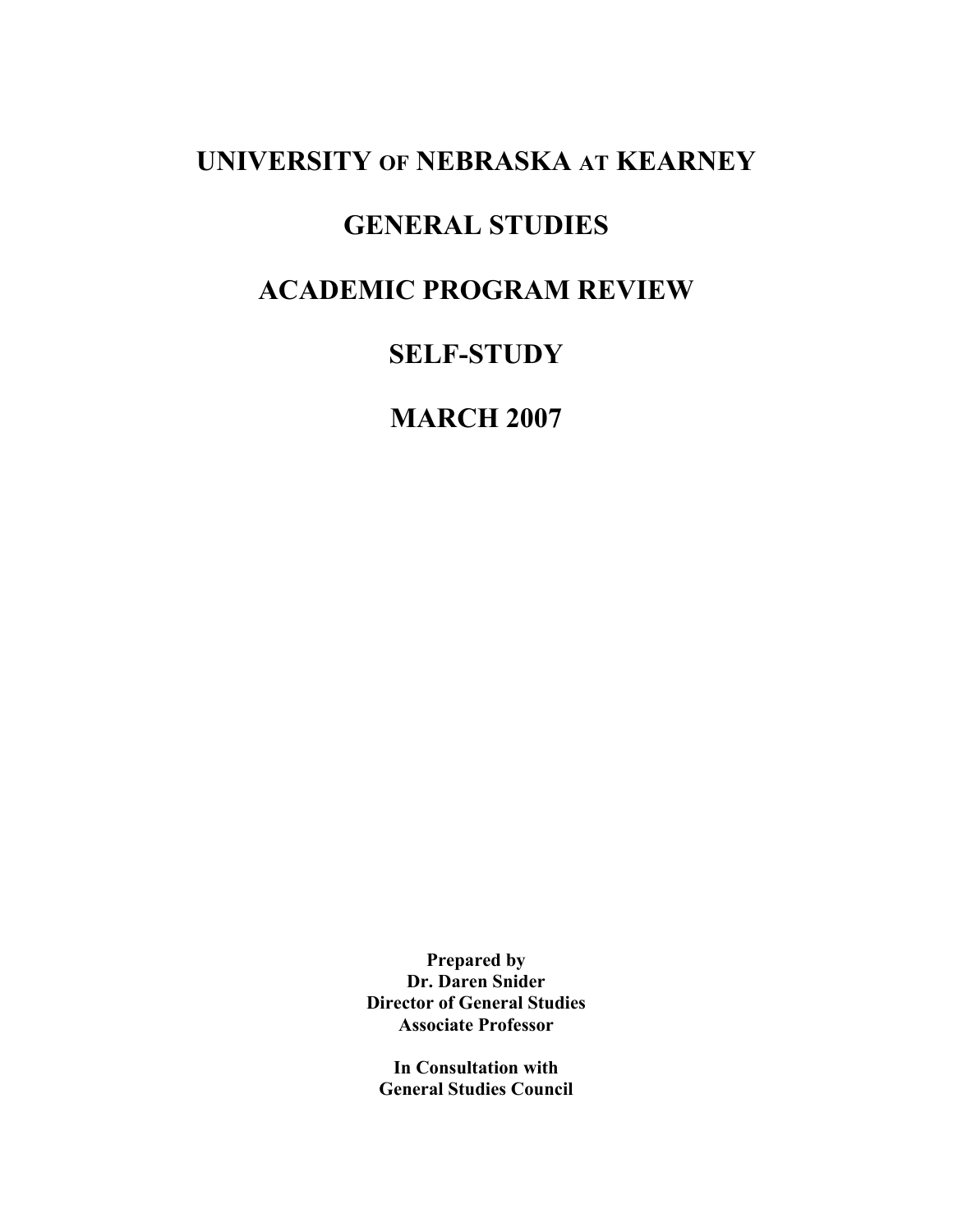# **GENERAL STUDIES**

# **ACADEMIC PROGRAM REVIEW**

# **SELF-STUDY**

# **MARCH 19-20, 2007**

## **Members of Academic Program Review**

College of Business & Technology: Tim Burkink

College of Education: Marlene Kuskie

College of Fine Arts & Humanities: Gary Schaaf

College of Natural & Social Sciences: Suzanne Maughan

Student Representative: Takeshi Morisato

External Reviewer: Dr. Paul Gaston, Provost Kent State University

Steve Hall

Neil Schnoor

Lee Snyder

Janet Steele

Library: Trudy de Goede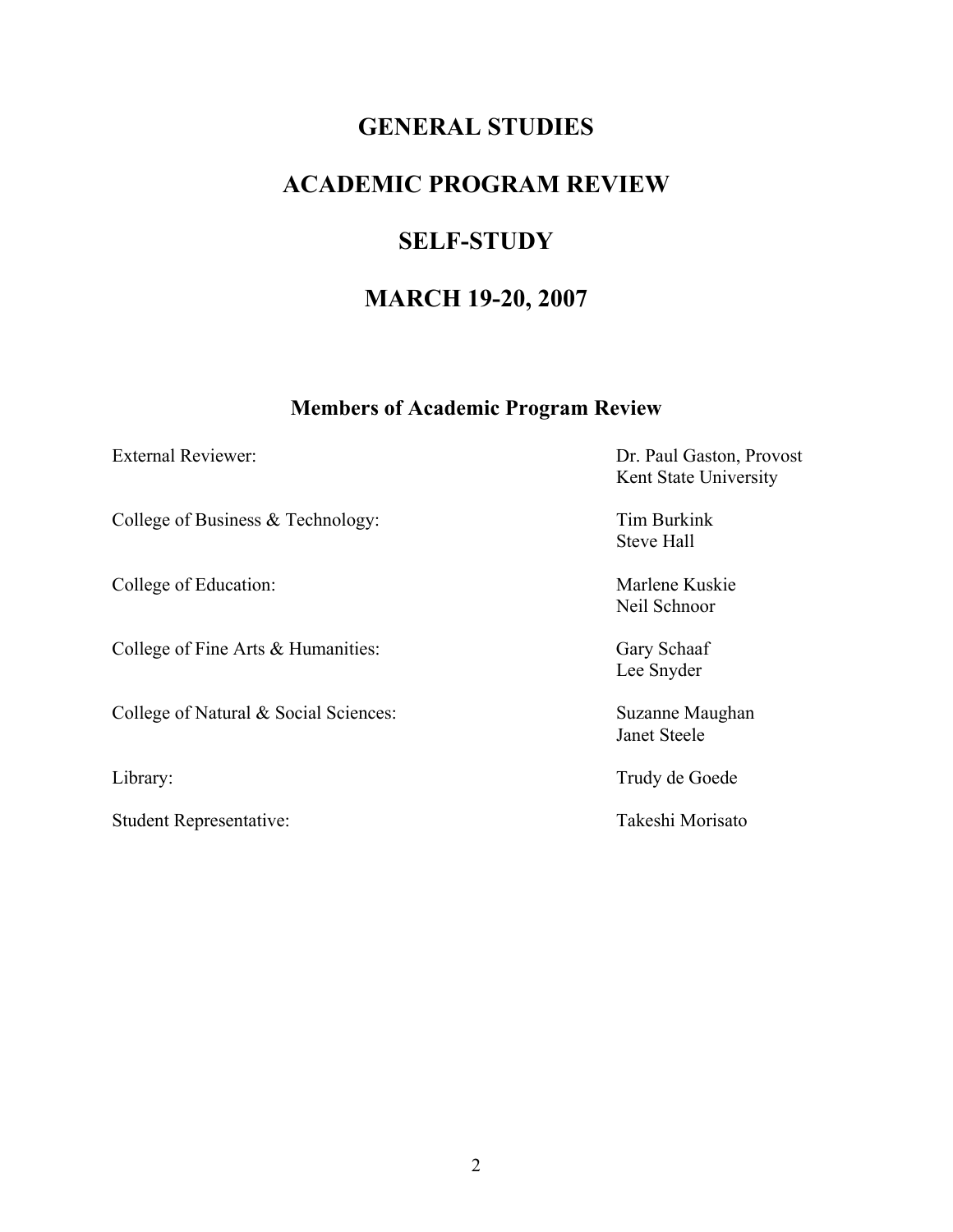| $\mathbf{I}$ . |                                                                                                                                                                                                                                                                                                                          |
|----------------|--------------------------------------------------------------------------------------------------------------------------------------------------------------------------------------------------------------------------------------------------------------------------------------------------------------------------|
|                | A. Mission and Objectives<br><b>B.</b> Need and Demand<br>C. Long and Short Range Goals                                                                                                                                                                                                                                  |
| II.            |                                                                                                                                                                                                                                                                                                                          |
|                | A. Administration<br><b>B.</b> Policies and Practices<br>C. Involvement of Constituencies in Decision Making<br>D. Faculty<br>E. Budget                                                                                                                                                                                  |
| III.           | - 9                                                                                                                                                                                                                                                                                                                      |
|                | A. Program Requirements<br>B. Response to the 2001 Academic Program Review<br>C. Assessment of Learning Outcomes<br>i. Student Survey<br>ii. Graduating Student Survey<br>iii. Faculty Questionnaire<br>iv. National Survey of Student Engagement<br>v. Nationally Normed Direct Measures<br>D. Outreach and Development |
| IV.            |                                                                                                                                                                                                                                                                                                                          |
|                | A. Renewing the General Studies Program                                                                                                                                                                                                                                                                                  |
|                |                                                                                                                                                                                                                                                                                                                          |
|                | A<br>General Studies Program Governance Document 22<br>B<br>$\mathcal{C}$<br>D<br>E<br>F<br>G<br>Student Survey and Faculty Questionnaire about GS 59<br>H<br>I<br>J                                                                                                                                                     |

# **TABLE OF CONTENTS**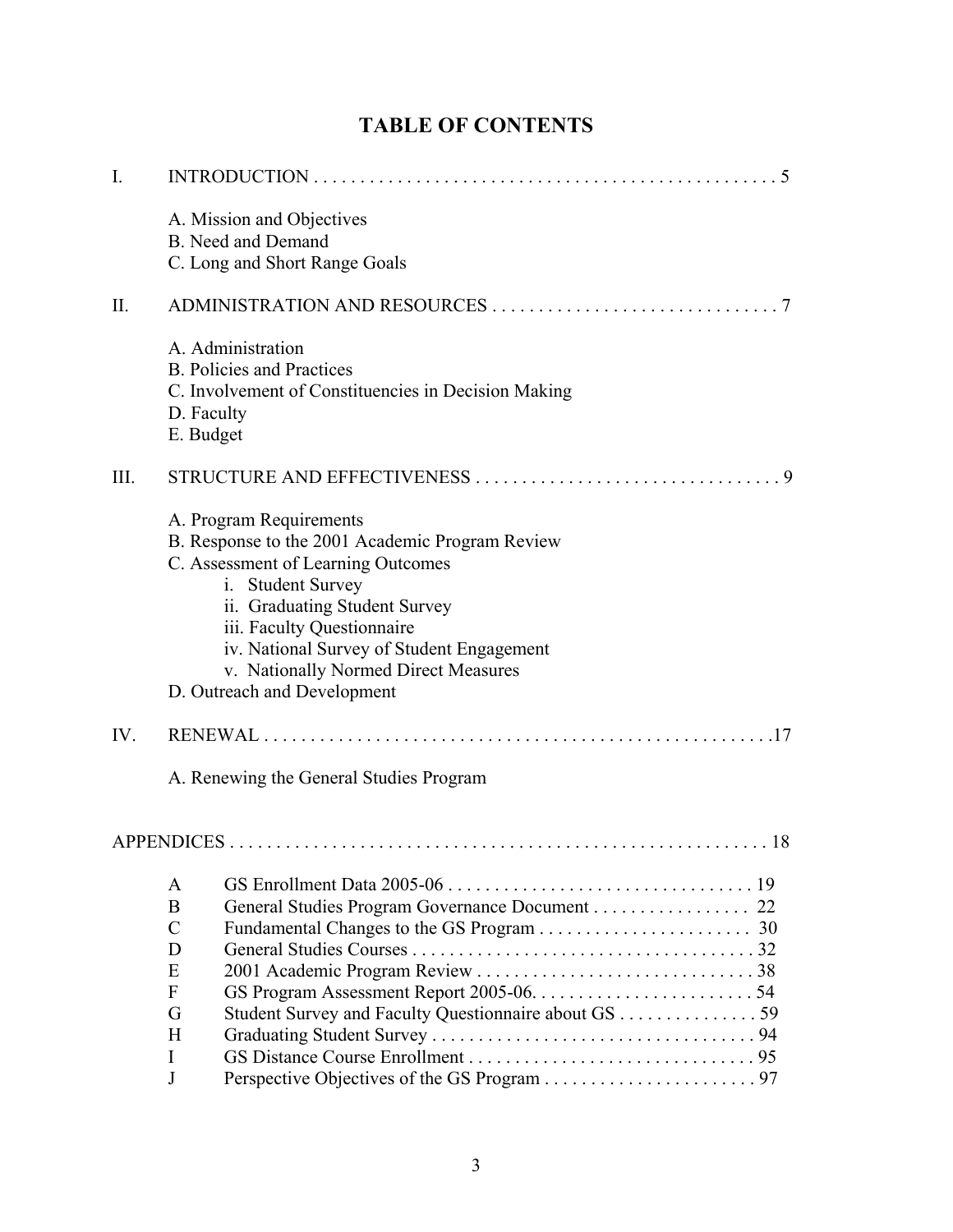## **ABBREVIATIONS**

| <b>APR</b> | Academic Program Review                                                  |
|------------|--------------------------------------------------------------------------|
| <b>BT</b>  | College of Business and Technology                                       |
| <b>ED</b>  | College of Education                                                     |
| <b>FAH</b> | College of Fine Arts and Humanities                                      |
| <b>GS</b>  | <b>General Studies</b>                                                   |
| <b>NSS</b> | College of Natural and Social Sciences                                   |
| <b>SVC</b> | Senior Vice Chancellor of Academic Affairs and<br>Student Life (provost) |
| <b>UNK</b> | University of Nebraska at Kearney                                        |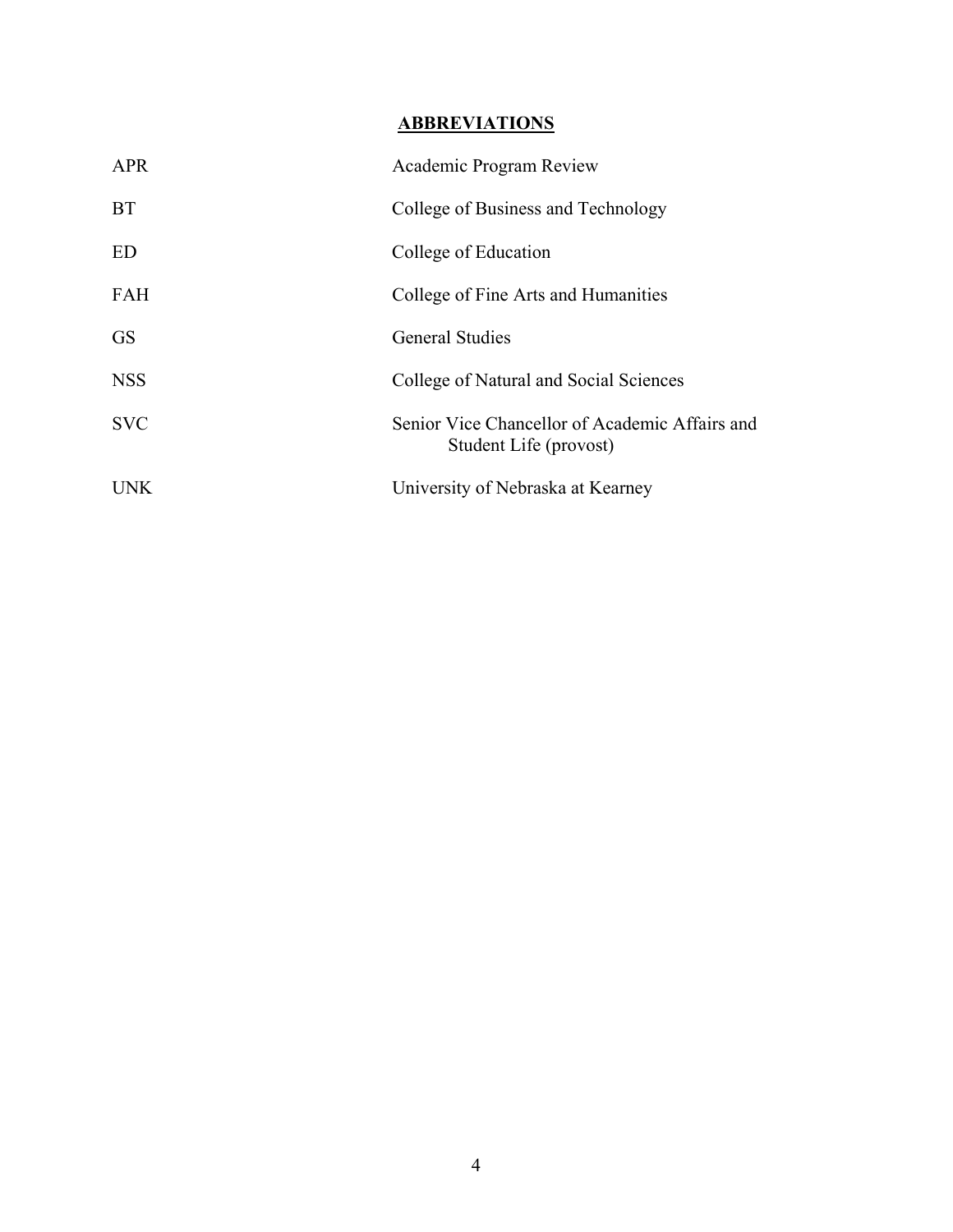# **I. INTRODUCTION**

This document is a reference and synopsis for use by the review team of the academic program review (APR) of the General Studies (GS) program at the University of Nebraska at Kearney (UNK), March 19-20, 2007. The self-study was compiled from data and information provided by the offices of GS, Registrar, Assessment, and the Division of Continuing Education.

## A. Program Mission and Objectives

The GS program at UNK is designed to develop critical intellectual skills and to provide broad knowledge of diverse academic disciplines. The liberally educated person, free to explore knowledge and wisdom from a broad perspective of human culture and experience, is able to think independently, to question, to analyze, to interpret, and to judge. To achieve these goals, the program encourages students to inquire into the disciplines of the humanities, fine arts, the natural sciences, and social and behavioral sciences. The program encourages students to become aware of the relationships that exist among the disciplines, and to understand how to apply the knowledge gained to personal development and to contemporary problems in the world.

The GS program is designed to develop and help students demonstrate competence in the following overall objectives:

1. the ability to locate and gather information;

2. the capability for critical thinking, reasoning and analyzing;

 3. communication skills including the ability to read, speak and write effectively, using the materials, ideas, and discourse modes of specific academic areas;

 4. an understanding of the experiences and values of groups and cultures which have been historically under-represented.

In addition to the four general objectives of GS, each of the eight categories or "perspectives" also has a set of Perspective Objectives (see appendix J).

## B. Need and Demand for the Program

This academic program review proceeds with the conviction that the program is essential in the educational preparation of undergraduate students in all four colleges. All students earning an undergraduate degree from UNK must demonstrate having met the requirements of the GS program. This can be done by taking the courses at UNK or through a combination of UNK and transfer courses in GS. Further, UNK has agreements with several community colleges that allow students to complete all GS requirements at those institutions and transfer with the UNK GS requirements satisfied.

The program's university wide nature is a key feature of GS. The program is designed to fit the needs of students across all four colleges: College of Business and Technology (BT), College of Education (ED), College of Fine Arts and Humanities (FAH), and the College of Natural and Social Sciences (NSS). Most courses (approximately 85%) in the GS program are delivered by FAH and NSS.

(For information about enrollment in General Studies courses, see Appendix A.)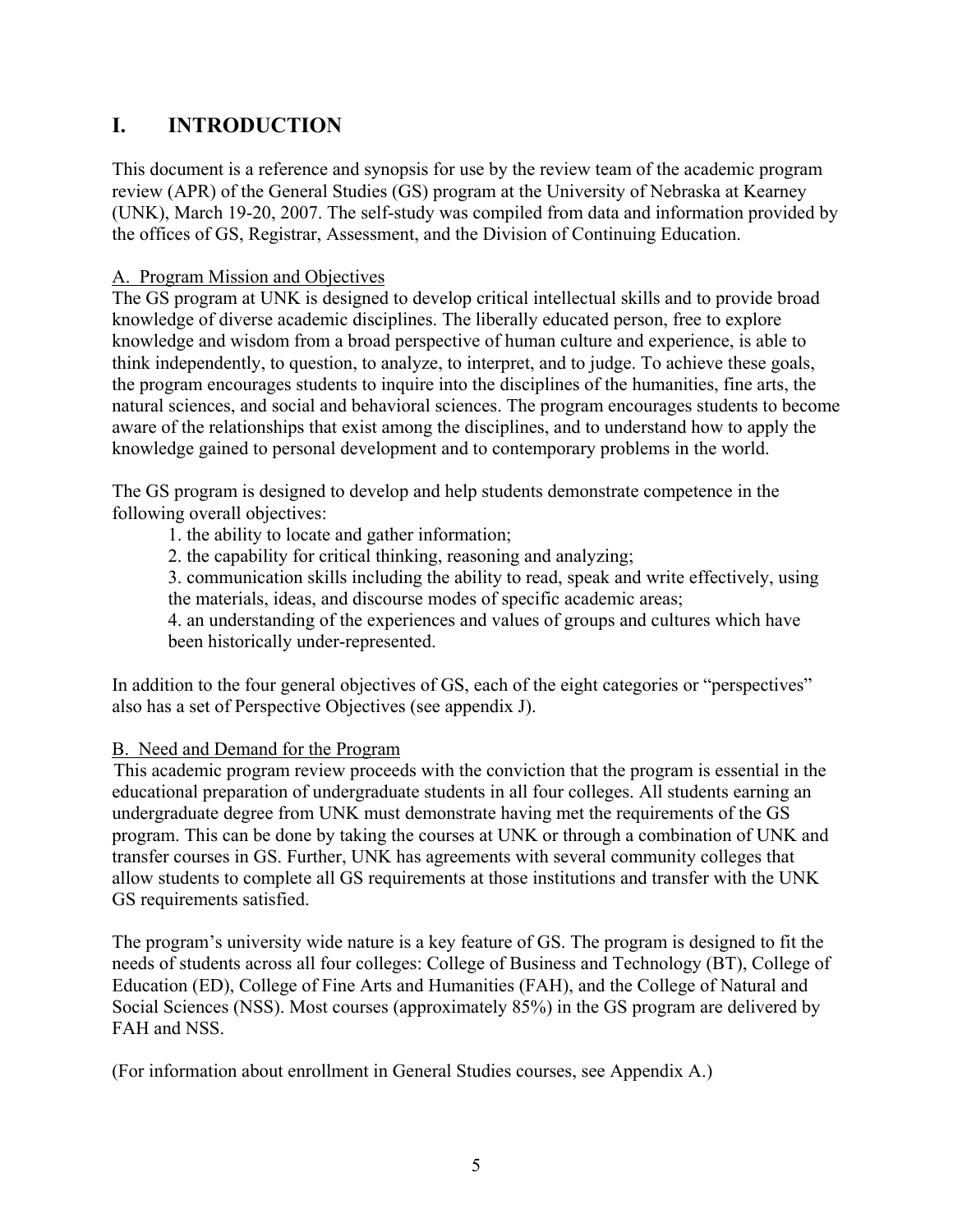### C. Long and Short Range Goals

Short-range goals for the GS program center largely on assessment of the program as it relates to university accreditation. In spring 2004, UNK underwent the accreditation process mandated by the North Central Association of Colleges and Schools. The accreditation report was positive and the accreditation process was successful for UNK. Nevertheless, the university was scheduled to receive a focused visit in spring 2008 to review the university's development of a strategy and implementation of assessment practices for GS, for writing intensive and culturally diverse courses (which were previously the purview of GS), and for distance education. Prior to the 2004 visit by NCA, there had been very little assessment of learning outcomes in the GS program. For that reason, assessment of GS has been an institutional priority at UNK since that time.

In the two years after the initial accreditation visit, the GS Council and office of Assessment created and implemented an assessment strategy that is ongoing and anticipated to be satisfactory for the focused visit. This has required considerable effort and time for Council members and the GS director. Hence, many of the day-to-day operations of GS relate to assessment. Some 26 departments and programs were trained in GS assessment in order to submit annual plans and reports, all of which are reviewed by the GS program staff (director and one graduate assistant).

The major long range goal for the GS Council is to see a renewal of the GS curriculum. There is currently a faculty Roundtable organized by the Faculty Senate, whose aim is to propose a new curriculum for GS. (The Roundtable history and process is described more fully in section IV.A.) After the work of the Roundtables is finished and a proposed curriculum is presented to the GS Council for development, the Council will be responsible for developing and reworking the proposal, determining the appropriateness of each component, setting objectives for the proposed program, overseeing the creation of related courses, and designing the strategy and means for assessment. This will be an extensive and ongoing task, which the GS Council has already commenced.

Further long rang goals include increasing the outreach and education mission of the GS Council such that faculty and students understand the rationale and need for the program. To this end, the web presence will continue to be strengthened to access students more directly to impart the importance of the GS program for their education. This may occur through interactive multimedia tutorials for new students, which are currently in the conceptual phase of planning. In addition to informing students about the importance of GS, the Council will also seek to help faculty understand the objectives, standards and assessment strategies of GS. This will take place through a number of means, including faculty advisor training, website resources and one-on-one consultation with faculty members.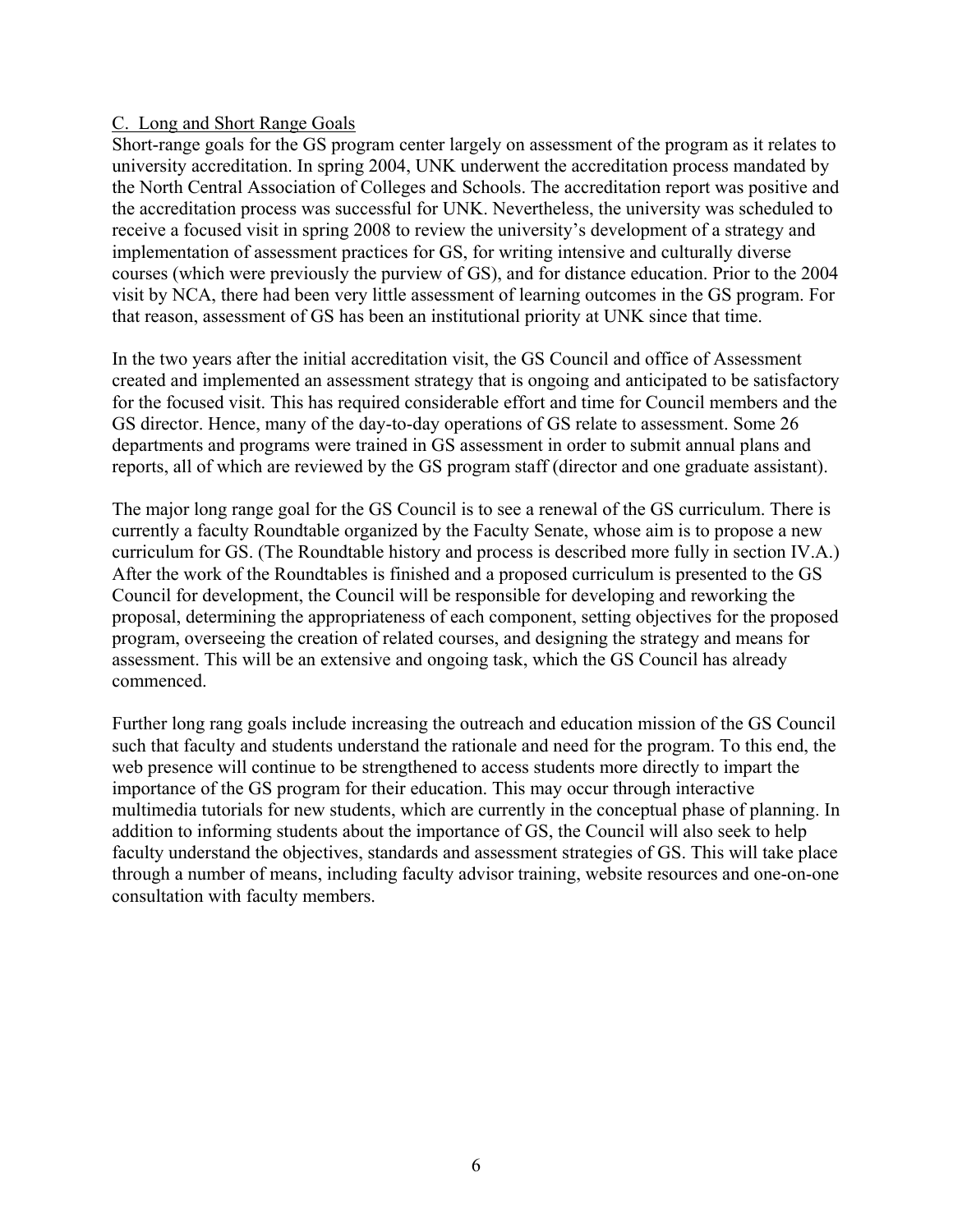# **II. ADMINISTRATION AND RESOURCES**

### A. Administration

The GS program is administered by the GS Council, an administrative body that reports through its chair to the Senior Vice Chancellor of Academic Affairs and Student Life (SVC). The GS Council consists of the following voting members: thirteen tenured faculty members, three from different departments in each of the four undergraduate colleges and one representing the Library. These 13 voting members are nominated by their respective college or Library, and appointed by the SVC to a three year term. The SVC further appoints two undergraduate students as non-voting members for a one-year term each. These are nominated by the Student Senate. Non-voting *ex officio* members are the Director of GS (chair), the Registrar, the Director of Assessment, the Director of Academic Advising, and the Faculty Assistant to the SVC.

### B. Policies and Practices

The GS Council meets monthly during the academic year and sets policies and practices for the GS program according to its Governance Document (see Appendix B). The Governance Document was revised (from the former document dating to 1992) and approved by the Council and the SVC in February 2007. The Governance Document is conceived to maintain the academic integrity of the overall GS program: its philosophy and mission, objectives, requirements, courses and assessment practices.

Agendas and minutes of the monthly meetings are distributed by email to all of faculty and staff to insure fully transparent practices. Anyone who has an issue to bring to the GS Council submits it through the director or a member of the Council. The director then puts the item on the agenda for the next meeting. Faculty members not on the Council who are making a proposal about the GS program are invited to be present at the meeting in which the proposal will be discussed. The person and others have an opportunity to speak in favor or against the proposal, after which the Council deliberates in private. Members of the Council frequently bring information and opinions from faculty constituents to the Council meeting, where they are discussed openly. In this way, collegial cooperation and transparency are maintained.

The GS Council also includes two undergraduate students, nominated by the Student Senate and appointed by the SVC. They are non-voting members of the Council, and are invited to attend each meeting and express their views freely. Their service ensures that the student voice is heard. In addition to serving the interests of the general student body, the GS Council also addresses the needs of individual students. A student may petition to have an alteration in the GS requirements to meet an unusual circumstance. The director of GS considers the merit of the petition, seeking advice from the GS Council and the office of the Registrar, and then makes a decision in the case. (A student may petition to the SVC if there is not satisfaction with the decision of the GS director.)

### C. Involvement of Constituencies in Decision Making

Proposed changes to the GS program can be initiated by a department, one of the four colleges, the Faculty Senate, the SVC, or the GS Council itself. Faculty have input through the faculty representative on the Council from the colleges, a well as through the Faculty Senate. Changes to the mission, objectives, categories, courses, or number of required hours are the purview of the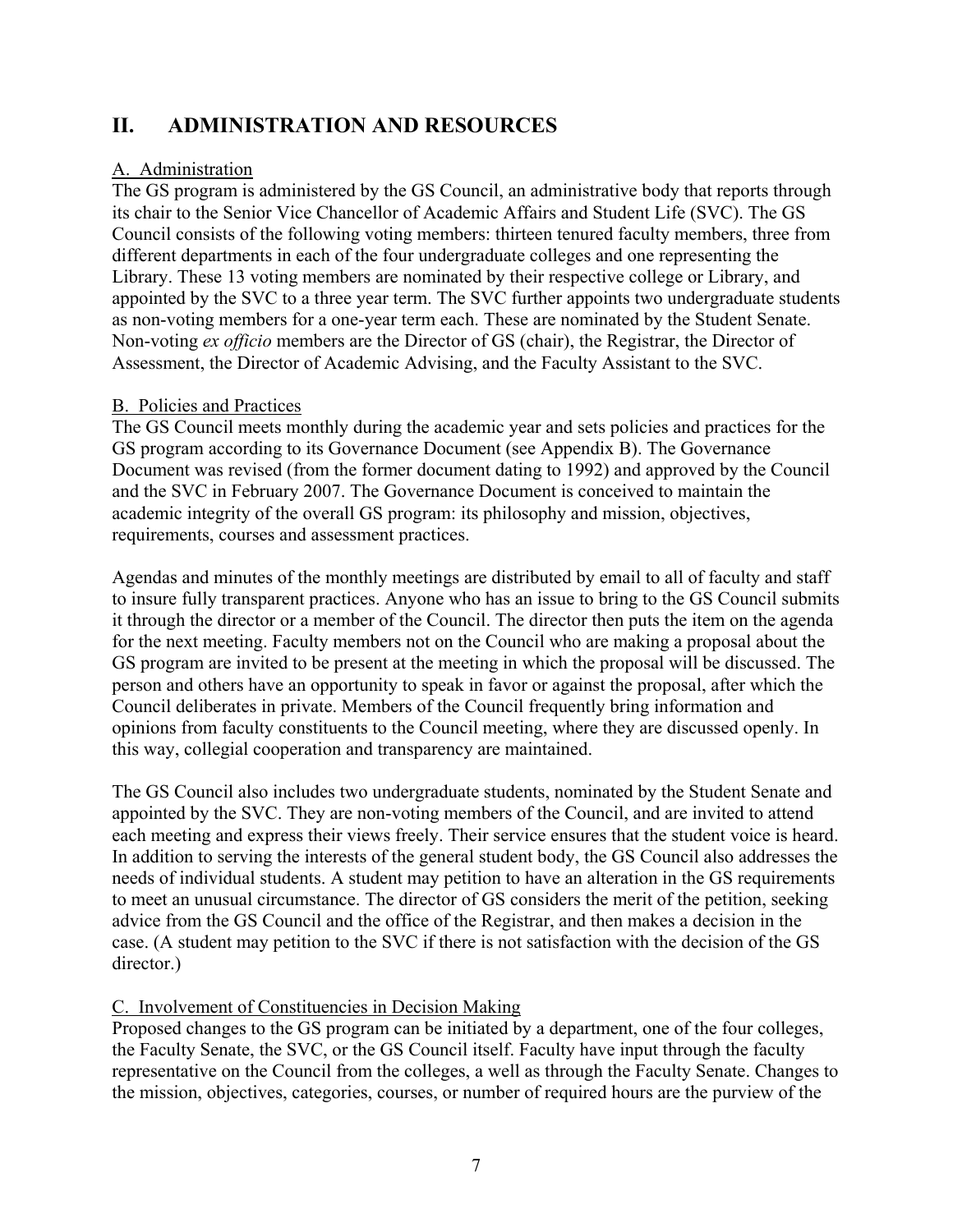GS Council, subject to final approval by the SVC. Fundamental changes to the complete GS program are currently under consideration by a Roundtable of the Faculty Senate and by the GS Council. Such a sweeping change in the nature of the program requires extensive faculty input and approvals (see Appendix B section VIII, and Appendix C), including a ratifying vote by all faculty and final approval by the SVC.

### D. Faculty

Most GS courses are delivered by faculty in two colleges: FAH and NSS. The colleges of BT and ED offer 11 and 4 courses in the GS program, respectively. There is no mechanism for designating specific instructors as members of a distinct GS faculty, other than individual departments assigning them to teach GS courses. Some 309 full time faculty teach at UNK. Of these, 57% are tenured, 21% are tenure track and 22% are non-tenure track. This represents a stable, highly qualified faculty delivering GS courses at UNK.

| Full-time Faculty by college and status – Fall 2006 |                |                     |                         |              |  |
|-----------------------------------------------------|----------------|---------------------|-------------------------|--------------|--|
| College                                             | <b>Tenured</b> | <b>Tenure Track</b> | <b>Non-Tenure Track</b> | <b>Total</b> |  |
| Business & Technology                               | 36             | 10                  | 14                      | 60           |  |
| Education                                           | 32             | 12                  | 18                      | 62           |  |
| Fine Arts & Humanities                              | 42             | 20                  | 21                      | 83           |  |
| Natural & Social Sciences                           | 58             | 23                  | 14                      | 95           |  |
| Library                                             |                |                     |                         | 9            |  |
| <b>Total</b>                                        | 175            | 65                  | 69                      | 309          |  |
| Percent                                             | 57%            | 21%                 | 22%                     |              |  |

### E. Budget

The budget for the GS program covers the cost of one permanent full time administrative support person, whose services are shared with the Office of Assessment and with four other academic programs. The budget also covers one graduate assistant whose services are shared with the Office of Assessment. The total non-personnel operating budget is \$3,500 for the fiscal year, which must cover office expenses, publications, and travel to conferences relating to general education. For fiscal year 2007 only, an additional \$6,000 was added by the SVC to allow members of the GS Council to attend conferences on assessment and on general studies renewal. The regular budget may best be described as being adequate to provide office materials, phone, and travel to one professional conference. However, it is in no way sufficient to pay for ongoing printing of brochures, bookmarks or other similar print materials that are conceived to become part of the outreach and education effort to students and faculty about the GS program.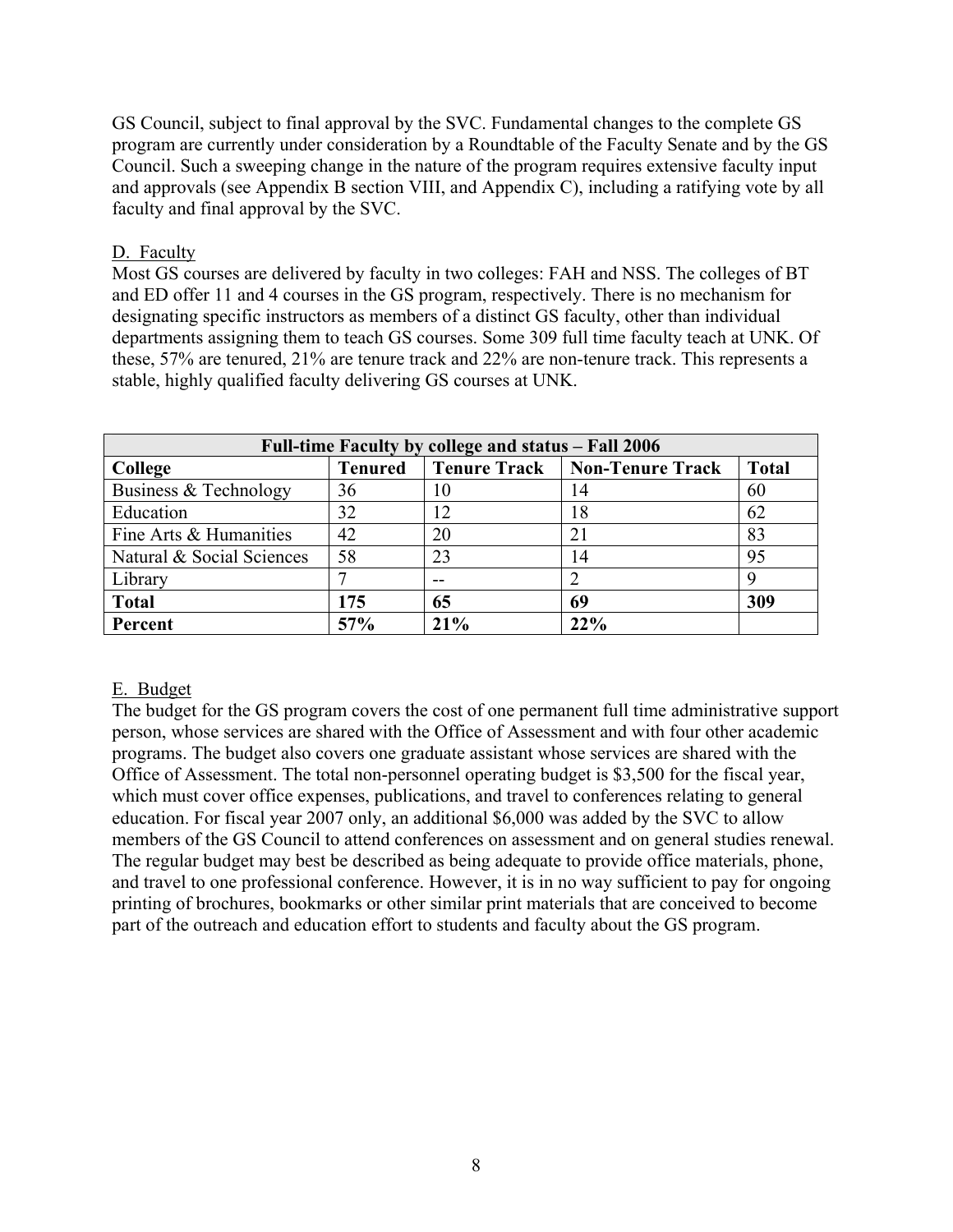## **III. EFFECTIVENESS**

#### A. Program Requirements

The GS program was designed to be an integrated set of component parts that educate and empower the student rather than isolated fragments that might be viewed as obstacles to be overcome in obtaining a degree. In this sense, each of the eight categories of the program is described and assessed here in terms of its "fit" within the category (see Appendix D).

### **GS Categories – Summary Description**

### **1. English Language**

The three required courses in this category (6 hours in English composition, 3 hours in Speech) are considered as meeting basic skills expectations in written and oral communication. Students are expected to become proficient in speaking, reading, and writing the English language. This includes understanding the relationship between form and content in the language. This category also emphasizes speaking and listening skills. Basic competencies should also include the ability to reason and to reach sound conclusions. The expectation is that students will be able to distinguish fact from judgment and knowledge from belief.

### **2. Foreign Language**

There is no foreign language requirement in GS. However, students may count up to 3 hours of 200-level courses in foreign language toward the 45-hour requirement in GS. Further, students who complete English composition I (ENG 101) with a grade of "A" or "B" may substitute a 200-level GS foreign language course to fulfill the English composition II (ENG 102) requirement. This category is intended to help students become able to communicate in another language, to understand a culture other than their own, and to draw conclusions about the comparative strengths and weaknesses inherent in their native culture.

#### **3. Humanities**

A minimum of 9 hours are required from three separate perspectives within Humanities. Each of the following perspectives requires 3 hours: literary (9 course offerings); aesthetic (7 courses); and historical (6 courses). No hours are required from the philosophical perspective (5 courses). This category is intended to help students comprehend primary texts and works of art, to articulate coherent positions on issues relevant to those works, to use appropriate forms of reference and discourse from the humanities, and to see a primary text or work as both a cultural description and an individual creation.

#### **4. Mathematics, Statistics, and Computer Science**

A minimum of 3 hours of Math or Statistics at or above the level of College Algebra (MATH 102) are required. No hours are required from Computer Science, although students may take up to 3 hours (from 3 course offerings) from Computer Science to count toward the 45 hours of GS. Students are expected to demonstrate quantitative skills such as the ability to manipulate algebraic quantities; make use of dimension, scale, and measurement; estimate sensibly; and describe data meaningfully. Further, students are expected to apply these skills to problems from real situations. Ultimately, students should possess basic skills for discriminating useful data from insufficient, contradictory, or irrelevant information.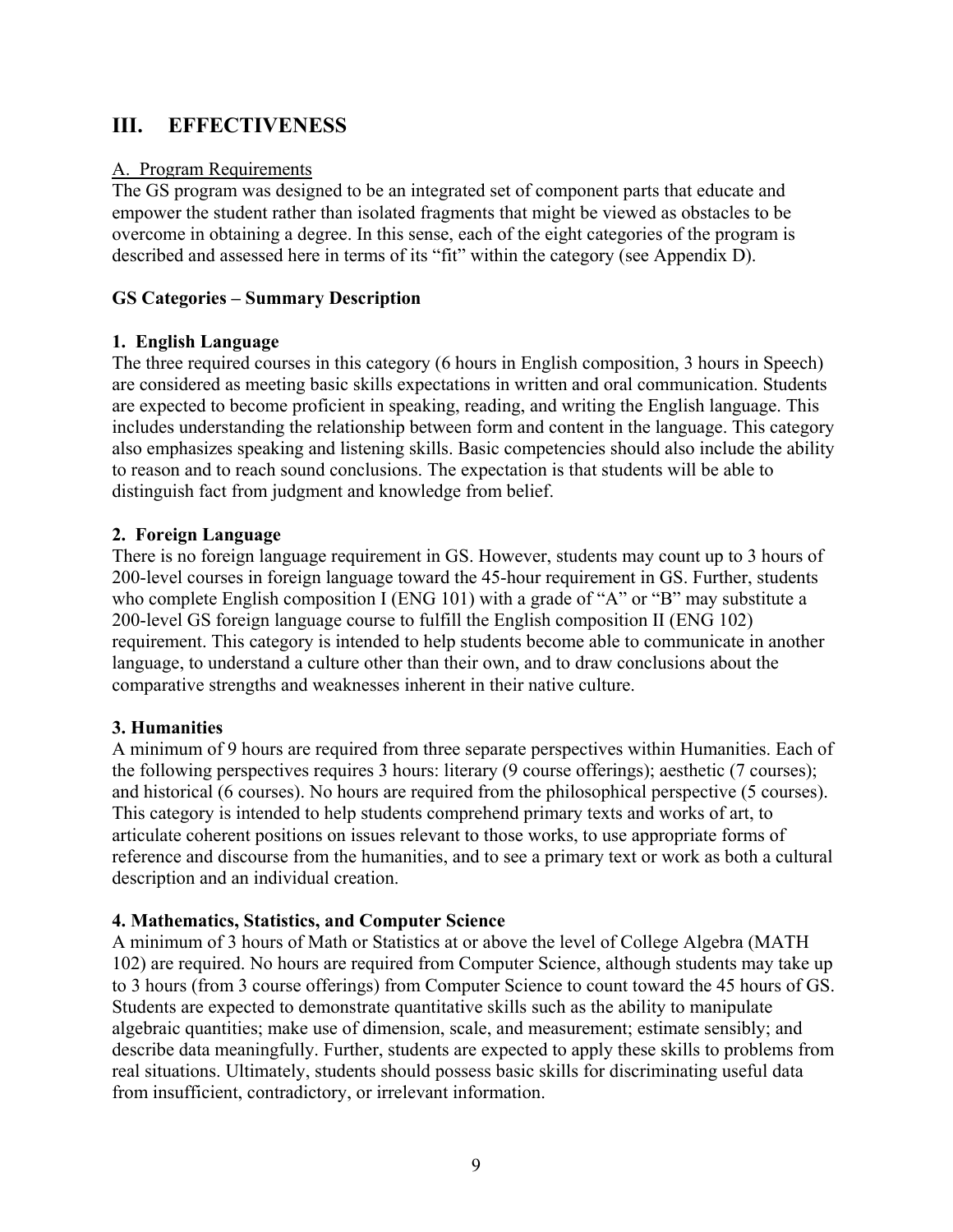### **5. Natural Sciences**

A minimum of 7 hours (2 courses, one with lab) are required from two departments in this category. Four departments offer these courses: Biology (7 courses); Chemistry (4 courses); Geography and Earth Sciences (5 courses); and Physics and Physical Science (9 courses). This category is intended to give students an understanding of basic principles and concepts of the life sciences, including their historical development. Students are expected to gain an understanding of the universe and selected systems that comprise it. Students learn the nature of scientific inquiry, including its underlying assumptions and limitations.

### **6. Social and Behavioral Sciences**

A minimum of 9 hours (3 courses) are required from 3 separate perspectives in this category. Economics is the only perspective that is required (1 course chosen from 3 course options). The remaining perspectives are: social (4 courses); political (4 courses); geographical (4 courses); and behavioral (4 courses). This category is intended to give students an understanding of the theories and methodologies of the disciplines which focus on culture, society, and the individual. Students are expected to acquire understanding of social change and the human condition.

### **7. Personal Development**

A minimum of 2 hours are required in this category. Eight different departments offer a total of 16 courses. This category is intended to help students acquire the ability to deal with the complexities of the modern world.

### **8. Capstone Course**

There is no current requirement for a capstone course. If such courses were to become available, students could apply 1 hour of such a course to their GS requirement. The Capstone Course is intended to be interdisciplinary in nature and to require the student to synthesize knowledge by drawing on information from differing intellectual traditions and societal practices.

#### B. Response to the 2001 Academic Program Review

The last academic program review of the GS program was led by external examiner Dr. David Christiansen, Director of Interdisciplinary Studies at Truman State University. The team identified several strengths of the GS program, and also offered a set of recommendations for improving both the academic quality and administrative efficiency of the program (see Appendix E). Following are the strengths that the 2001 review team noted, along with their recommendations for improving the program, as well as a summary of how the GS Council responded to the recommendations.

Strengths:

- a single general education program that reflects the mission of the university and serves the needs of the four UNK colleges;
- a curriculum that provides a foundation for the depth of work in the major programs;
- a breadth of disciplines commensurate with the highest ideals of a liberal education;
- wide course availability;
- very strong support among UNK alumni and, to a lesser but still significant degree, among the current student body and UNK faculty;
- a high level of participation among the UNK faculty.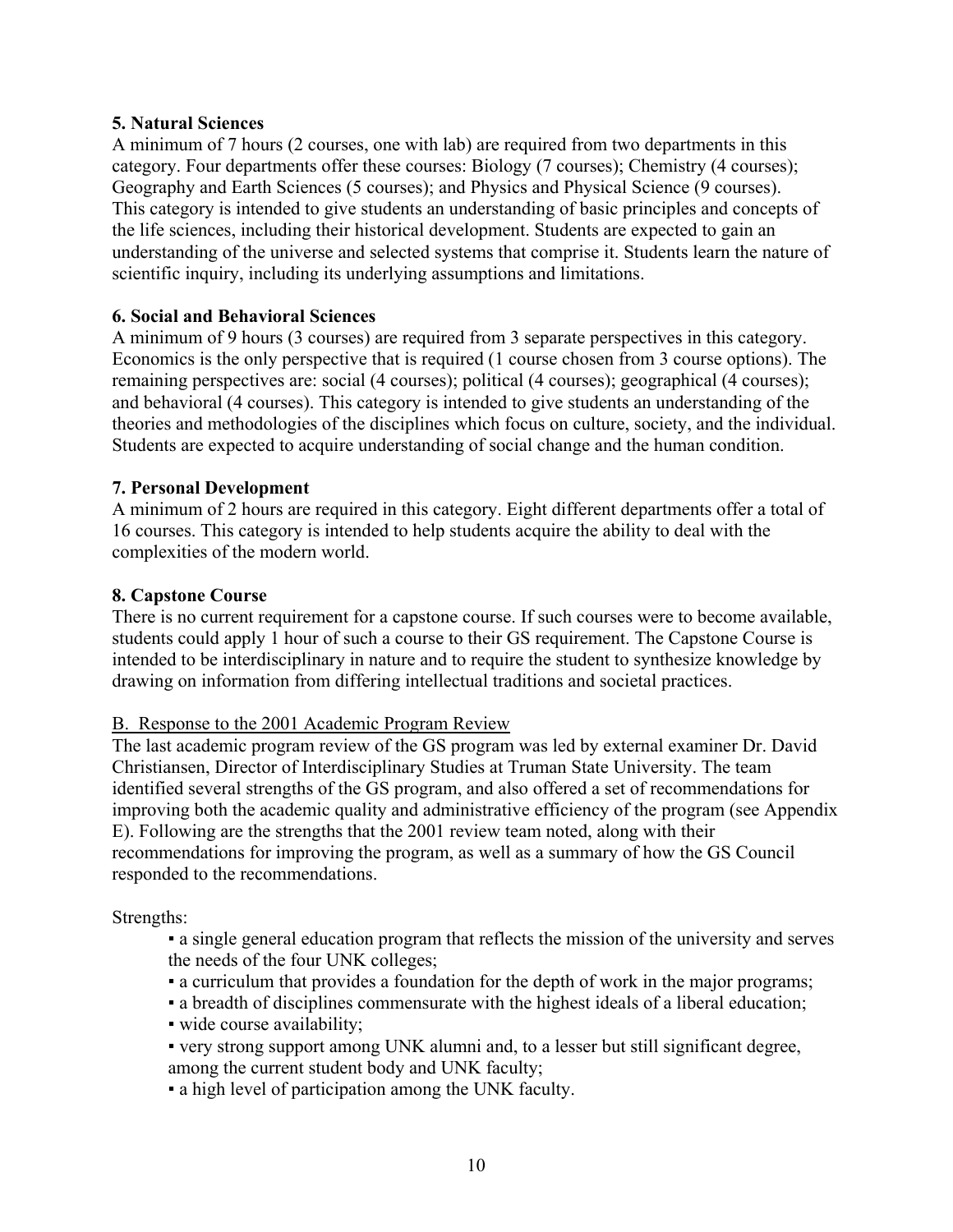Areas for Improvement:

**Recommendation #1:** UNK should develop and publicize a more comprehensive rationale for the GS program structure, purpose, and student learning outcomes.

### **Actions taken in response to Recommendation #1:**

**●** In 2005-06 a series of Roundtable discussions were initiated to reflect on the rationale and structure of the GS program. The 2005-06 Roundtable consisted of approximately 20 faculty members chosen from across disciplines and lines of gender, faculty rank, and length of service at UNK. Members were to seek input from colleagues in the colleges they represented, and to keep the faculty informed about the discussions within the Roundtable sessions. After a year of deliberation, the 2005-06 Roundtable produced a mission statement and assessable objectives for the GS program. These objectives are currently informing the work of the 2006-07 Roundtable, which is to design and propose a curriculum to meet the proposed new objectives. The Roundtables took guidance from publications from the AACU and similar organizations, as well as from essays and other writings about the purpose of a liberal education.

**●** A brochure and bookmark with explanations of the rationale of the GS program were created and distributed to incoming freshmen. Further, an orientation to the GS program was given to new faculty members to train them in student advising.

**●** The GS program website was updated to clearly state the rationale for a general education, and includes a link to annual assessment plans and reports from all departments and programs offering GS courses. Also, an "Ask the Director" link was created for students to receive direct help via email.

**Recommendation #2:** UNK should make these immediate modifications to the GS program to enhance learning.

- 1. Require students to complete English 101 and 102 during the first two years.
- 2. Add foreign language as a strand of the Humanities category.
- 3. Encourage departments to limit the size of their classes.
- 4. Add upper division courses to the GS program.
- 5. Encourage faculty to make connections between their GS courses and courses in other academic disciplines.
- 6. Resolve the uncertain status of the Capstone Course.

**Recommendation #3:** UNK should engage in a dialogue to consider several elements of the GS program (see Appendix E, "Recommendation #3").

### **Actions taken in response to Recommendations #2 and #3:**

**●** Students are now urged in the print and online catalogs to complete requirements in English composition and math during the first two years, and the requirement in speech early in their GS program (Recommendation 2.1 in Appendix E).

**●** In 2004, a proposal was initiated by representatives of the GS Council and faculty in the college of FAH to add foreign language as a strand of the Humanities category (Recommendation #2.2 in Appendix E). An additional proposal was developed by Council representatives and faculty from the college of NSS that same year. Both proposals were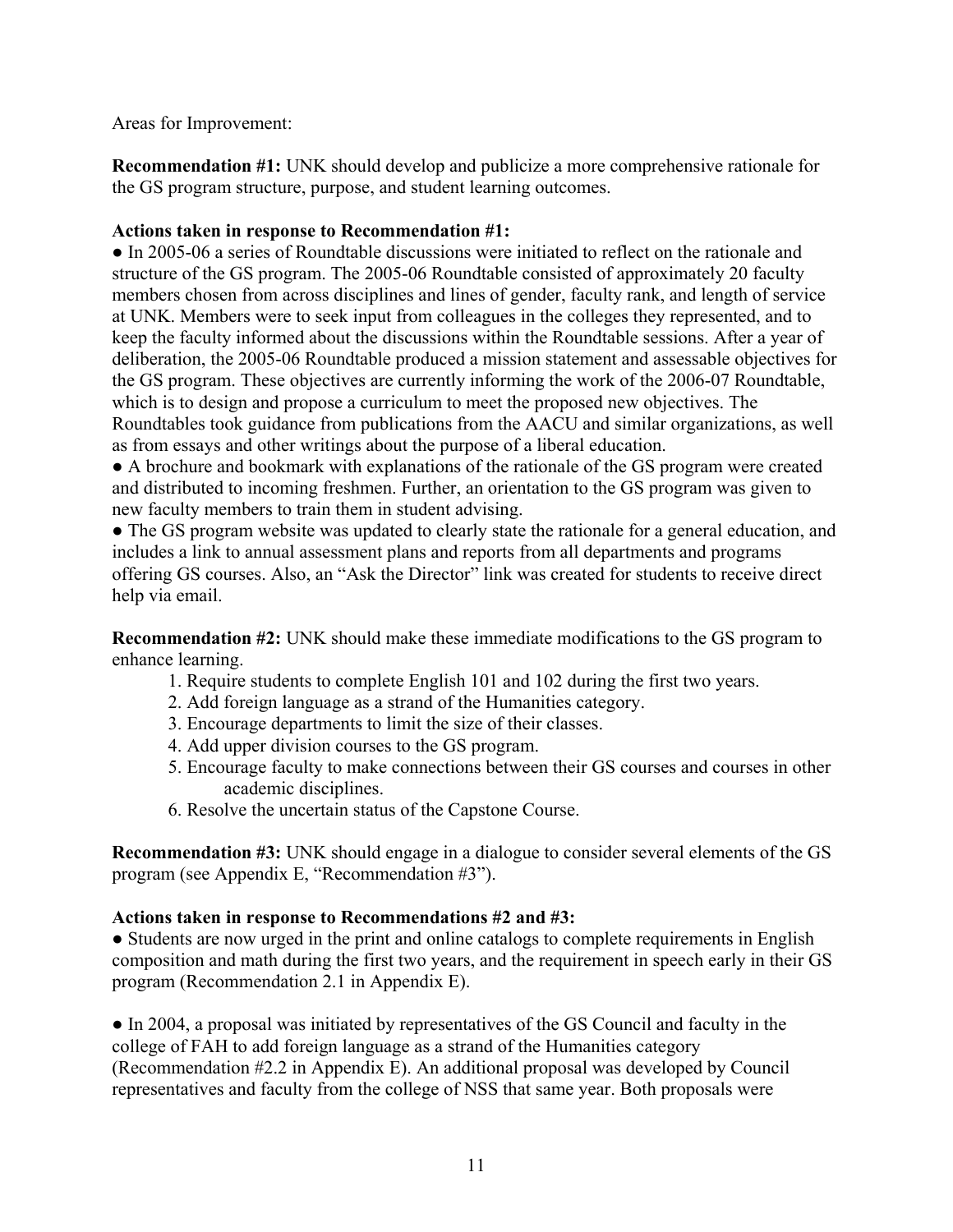reviewed by the GS Council and sent to the college Educational Policy Committees, as well as to the Faculty Senate, for review and response. The general feedback suggested that the proposals needed to be considered as part of a total review rather than a change of one category of GS. • The remaining recommendations (Recommendation #2.3,5,6 and Recommendation #3.1-7 in Appendix E), which relate to class size, curriculum requirements, program structure, and UNK's philosophy of liberal education are currently under discussion in the ongoing Roundtable.

**Recommendation #4:** UNK should appoint a faculty member as the Director of the GS program. UNK should provide some funding to the office to support initiatives that will benefit the GSP.

#### **Actions taken in response to Recommendation #4:**

**●** UNK established a permanent position of Director of General Studies with a 3-year appointment. The director must be a tenured faculty member and receives a negotiable .25-.50 FTE reduction in teaching load as well as stipends during the academic year and summer. The reduction is less than the 1.0 or .75 FTE suggested in the last APR. A graduate assistant has also been hired to assist the director, and a secretary has been assigned to provide additional support. **●** In spring 2005, responsibility for the management of Writing Intensive and Cultural Diversity courses was transferred to a Faculty Senate *ad hoc* committee. Additionally, advising responsibilities for students seeking a B.A. in General Studies were transferred to the Academic Advising Center. Thus some responsibilities have been removed to assist with reducing the number of tasks previously assigned to the director. However, responsibilities related to managing GS program assessment more than take the place of the realigned responsibilities.

**Recommendation #5:** UNK should restructure the membership and procedures of the GS Council in order to emphasize faculty ownership of the general education curriculum.

#### **Actions taken in response to Recommendation #5:**

**●** In spring 2007 the GS Council completed a yearlong restructuring of its Governance Document, which was approved by the SVC. Of the 19 member Council, 13 members are voting and are all faculty representatives of the colleges or the library. A term limit of two 3-year terms was established.

**Recommendation #6:** UNK should clarify and publicize the approval process by which changes to the GS program may be proposed and made.

#### **Actions taken in response to Recommendation #6:**

**●** The new 2007 Governance Document clearly delineates the processes involved in making changes to the objectives, standards, and structure of the program. The new process is believed to be adequate to allow the adoption of a renewed GS program in the near future. The Governance Document will be disseminated across campus so that all constituencies may be aware of the process for making changes.

**Recommendation #7:** UNK should design a plan to assess the GS program. UNK should identify and implement specific instruments by which it will evaluate its strengths and weaknesses.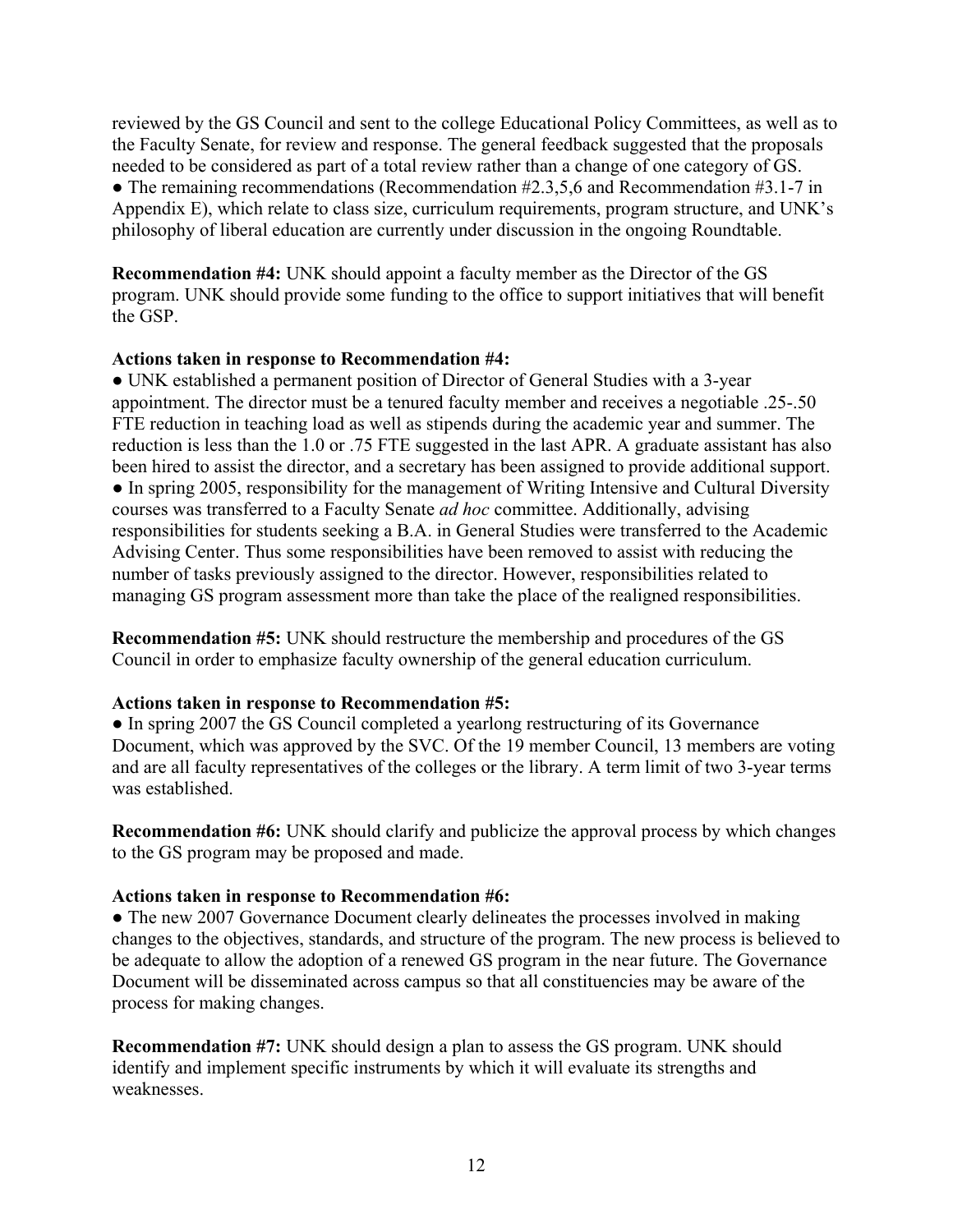#### **Actions taken in response to Recommendation #7:**

**●** Since the 2004 accreditation visit from the North Central Association, the GS Council has progressed from having no assessment mechanism for the GS program in place to having a clearly articulated, functioning assessment process. This process, initiated in 2004 and finalized in 2005, includes both direct and indirect measures of student learning outcomes in GS courses (see next section). To meet the campus wide assessment requirements, the GS Council increased its meeting schedule to include summer retreats and special working sessions in order to work on assessment and curriculum development.

**Recommendation #8:** UNK should emphasize the importance of advising in the GS program.

#### **Actions taken in response to Recommendation #8:**

• New faculty are now given an orientation to the GS program and to advising students.

• The GS program website was updated with a section for faculty to help them understand the rationale of the program. Future plans include creation of an advising "tip sheet" and an online GS advising tutor for faculty.

● The Registrar and the Director of Academic Advising –both *ex officio* members of the GS Council– now visit each of the colleges annually to train faculty in advising students about GS. Academic Advising also holds faculty training each semester on GS. Since the 2001 academic program review of GS, the Registrar also initiated a "senior check" whereby students and their advisors are automatically sent a graduation audit when a student has earned 100 credit hours, thus helping ensure that each student completes GS requirements in a timely way.

**Recommendation #9:** UNK should reconsider the name of the GSP.

#### **Actions taken in response to Recommendation #9:**

● In 2004 the GS Council reviewed the name and voted to retain it. This decision is likely to be reviewed again in the process of renewing the GS program.

#### C. Assessment of Learning Outcomes

Since the 2001 academic program, and especially since the accreditation review by the North Central Association of Colleges and Schools in spring 2004, assessment has been a very high priority in the GS program. As part of the initiative to better understand the programs strengths and areas needing improvement, UNK and the GS Council initiated several assessment activities with faculty and students, using both direct and indirect measures (see Appendix F). Following are summary results of assessment strategies undertaken in the GS program.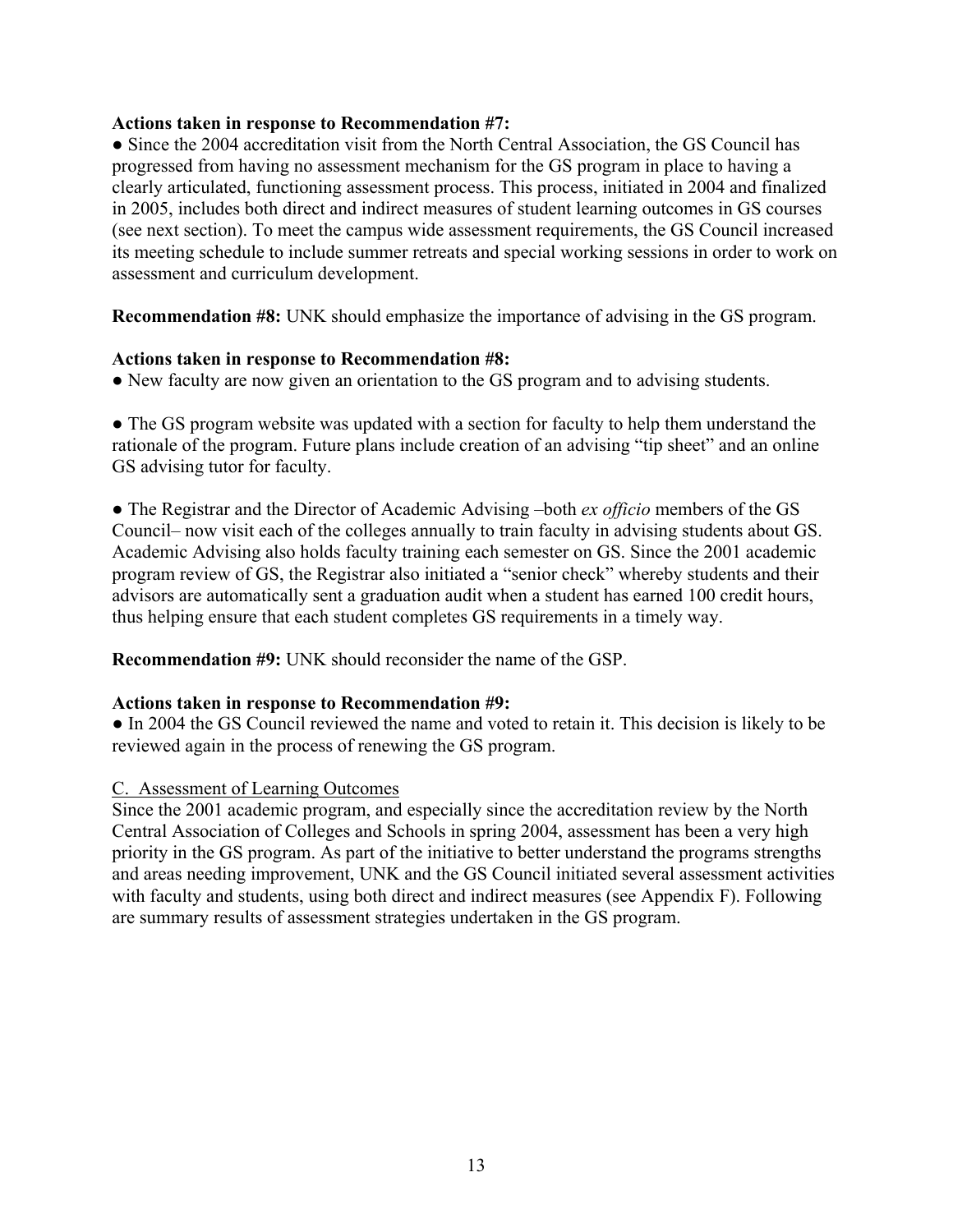### i. Student Survey

Once in 2005 and again in 2006, the Student Assessment Committee administered a survey to see how students perceive their overall academic experience in GS courses (see Appendix G). The data from 2005 showed that 61.33% of student participants agreed or strongly agreed that changes should be made in the GS program. Data from the 2006 survey showed that 54.11% of students agreed or strongly agreed that changes should be made in the GS program.

Students perceived that the GS program shows strength (above 3 on a 5-point scale) in the following areas:

- GS program teaches values and social responsibility (mean=3.62)
- GS program recognizes multiculturalism in the U.S. (mean=3.60)
- GS faculty respects students' ideas, attitudes, perceptions (mean=3.34)
- GS faculty understand the rationale of the GS curriculum (mean=3.34)
- GS program gives attention to a global perspectives (mean=3.28)

Students perceived that the GS program needs improvement (lower than 2.5 on a 5-point scale) in the following areas:

- Students receive a clear orientation to the GS program (mean=2.48)
- GS program has a coherent structure (mean=2.46)
- GS program is a valuable component of education rather than an obstacle (mean=2.28)
- GS program expresses a set of learning goals rather than a list of courses (mean=2.20)

The requirements of the GS program do not seem to present themselves well or make sense to students.

#### ii. Graduating Student Survey

In spring 2006, the Registrar administered a survey to graduating seniors (see Appendix H). Survey items were added by the GS Council to measure student satisfaction in meeting GS program objectives. Means for each of the seven questions in the survey were above 3 on a 5 point scale. Particularly high were students' perceptions of how well their GS courses helped them develop skills in oral and written communication (mean=3.59), critical thinking (mean=3.44), and locating information (mean=3.41).

In the same survey, significantly more students (44%) said they were academically challenged by their GS courses than those who did not (18%). Students from the college of NSS (mean = 3.04) rated their ability to integrate GS course material into other classes as significantly lower than did students from the college of FAH (mean  $= 3.81$ ). Students from the colleges of BT (mean  $=$ 3.54) and FAH (mean = 3.65) rated the critical thinking and problem solving skills gained from GS courses significantly higher than did students from NSS (mean = 2.93).

Since graduating students rate the GS program higher than do current students, there may be a reflective effect that takes place, allowing impending graduates to appreciate their educational experience more than students who still have time left in their studies.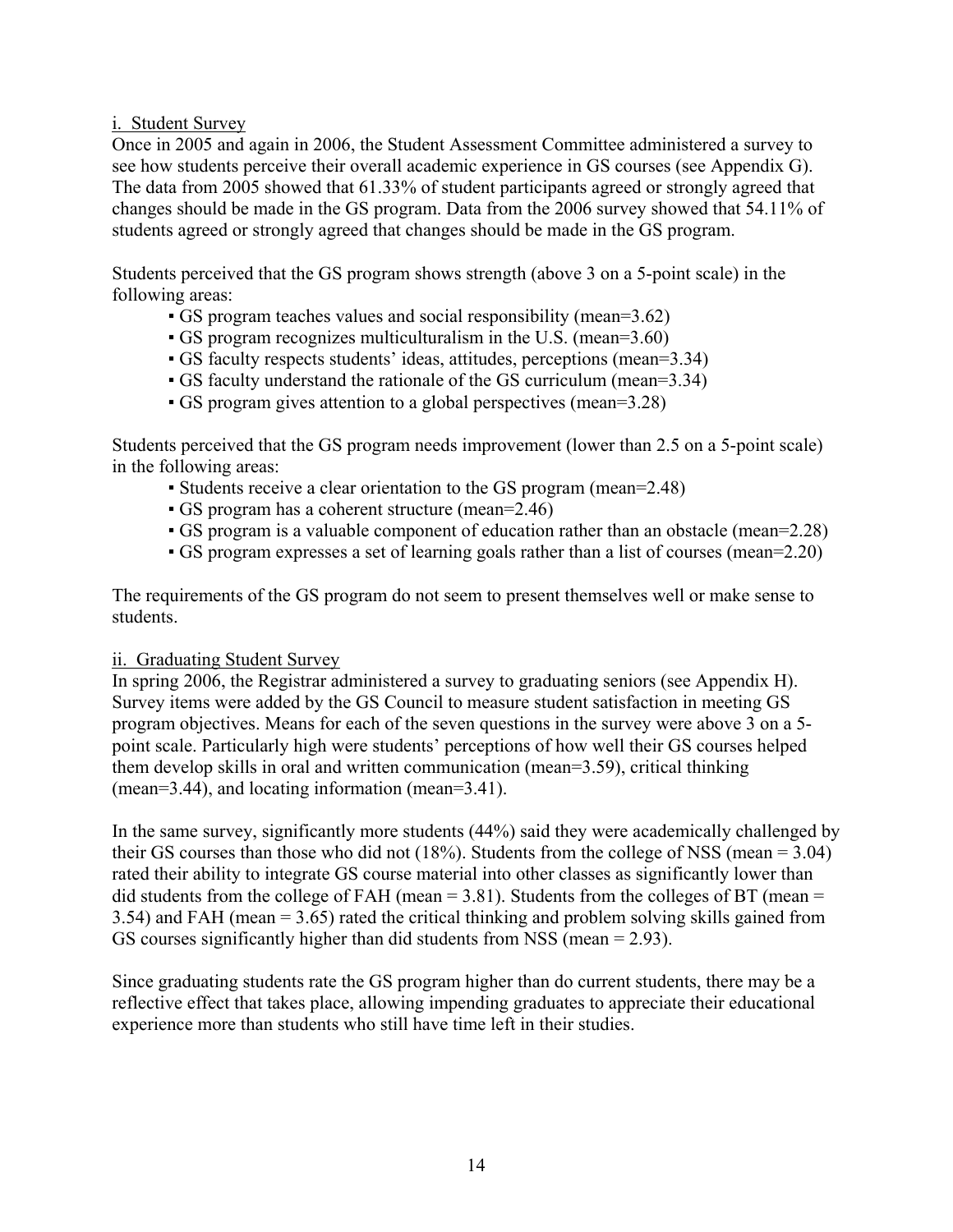### iii. Faculty Questionnaire

A survey similar to that given to current students was also given to faculty in 2005-06 and addressed GS curriculum, structure, and governance (see Appendix G). Data from this survey were analyzed and compared to results from the student survey. The analysis found that faculty respondents felt the program has strong support (mean=3.43) from students, faculty, graduates, trustees, and employers.

However, there were some significant differences between faculty perceptions and student perceptions of the GS program. Faculty (mean = 3.13) rated the clarity of purpose of the GS program significantly higher than did students (mean = 2.83). Faculty (mean = 2.87) also rated faculty understanding of the rationale of the GS curriculum significantly lower than did students (mean = 3.34), indicating that students are more confident that their teachers understand the "why" of the curriculum than are the faculty themselves. Further, faculty (mean = 3.28) rated their enthusiasm for teaching GS courses significantly higher than did students (mean = 2.66). Students (mean = 2.73) rated the disciplinary links between their major and GS courses significantly lower than did faculty (mean = 3.18).

Generally, most faculty seem to think more highly of the GS program than do most students. Results of this survey data are now being made available to faculty so that they will understand the differences in their perceptions and the students' perceptions about the GS program. Further, another survey will be administered to both groups in 2007, and then again after the adoption of a new GS program, to observe changes in faculty and student perceptions between the old and new programs.

### iv. National Survey of Student Engagement

The NSSE was administered to freshmen and seniors in 2002, 2003, 2004. Questions from NSSE were then aligned with the four objectives of the GS program, and UNK students were compared to other students taking NSSE at master's comprehensive institutions as well as with students at all institutions taking NSSE. While the data pointed to some strengths that students perceived about their learning experience while at UNK, the surveys identified a number of areas for development. These related to students':

- Contributing to class discussions
- Preparing two or more drafts of a paper
- Having meaningful contact with students of a different race, ethnicity or status
- Intellectual activities such as analyzing and synthesizing ideas, judging the value of concepts, and applying theories to practical problems
- Doing foreign language coursework, study abroad

The analysis of NSSE data began with two summer retreats for the GS Council and is ongoing. The data are being used by both the GS Council and the Roundtable to re-examine and renew the current GS program.

#### v. Nationally Normed Direct Measures

Several norm-referenced assessments were reviewed in 2004-05 for their suitability in directly measuring learning outcomes of the GS program. The assessments were: College Basic Academic Subjects Examination (College BASE), Collegiate Learning Assessment (CLA), Academic Profile (AP), and Collegiate Assessment of Academic Proficiency (CAAP). While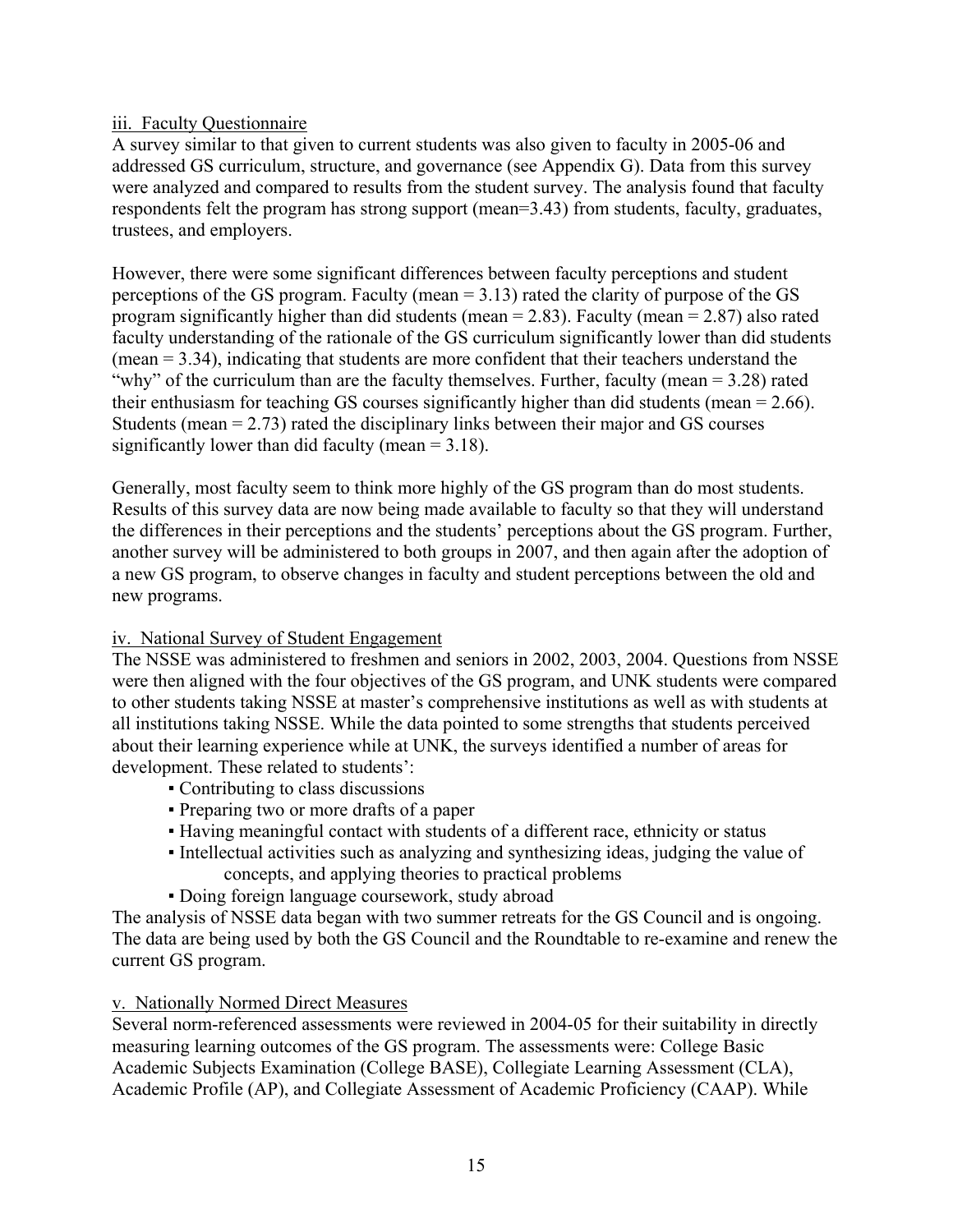each instrument had strengths, it was determined that the director of GS, together with the Office of Assessment and cooperating departments on campus, would create a pilot instrument to assess incoming freshmen as well as seniors to determine the extent to which they met the objectives of the GS program. This direct measure pilot was administered in spring 2007 and will be given again in fall 2007, at which time the data will be compiled and analyzed.

### D. Outreach and Program Development

One of the development areas of the GS program is in distance education (see Appendix I). Since fall semester 2001, GS courses have been offered either online or via interactive television in English, speech communication, music, math, statistics, chemistry, sociology, psychology, family studies, physical education, women's studies, and safety education. 617 students have completed a GS course online and 133 have completed a videoconference course at UNK since the last academic program review. The Division of Continuing Education offers stipends to faculty who design a distance course, and the GS Council and director have worked with departments to encourage faculty to create GS courses for distance delivery. A record of inquiries kept by the Division of Continuing Education indicates that students would like to have more distance offerings in GS.

The GS Council is also seeking to increase its outreach to students to educate them about the program, its requirements and philosophy. It has sought to do this through publication of attractive, informational brochures, and a dramatically increased web presence (http://www.unk.edu/academicaffairs/generalstudies/index.php).

The regular GS budget does not allow professional development opportunities for faculty who teach GS courses or for the GS council, who steer the program. However, in 2006-07, the SVC provided \$6,000 in extra funding for GS Council members to travel to conferences of the AACU and the Higher Learning Commission. These conferences focused on general education and assessment. It is anticipated that a future new GS program would invite the creation of new courses, including interdisciplinary ones. Support for faculty time to make these innovations could be in the form of stipends or release time.

Further, the position of Director of GS is currently .25-.50 negotiable FTE. With the considerable added responsibilities of assessment of the GS program, the time investment required of the director justifies a .75-1.00 FTE, as the GS Council has noted in the past deliberations.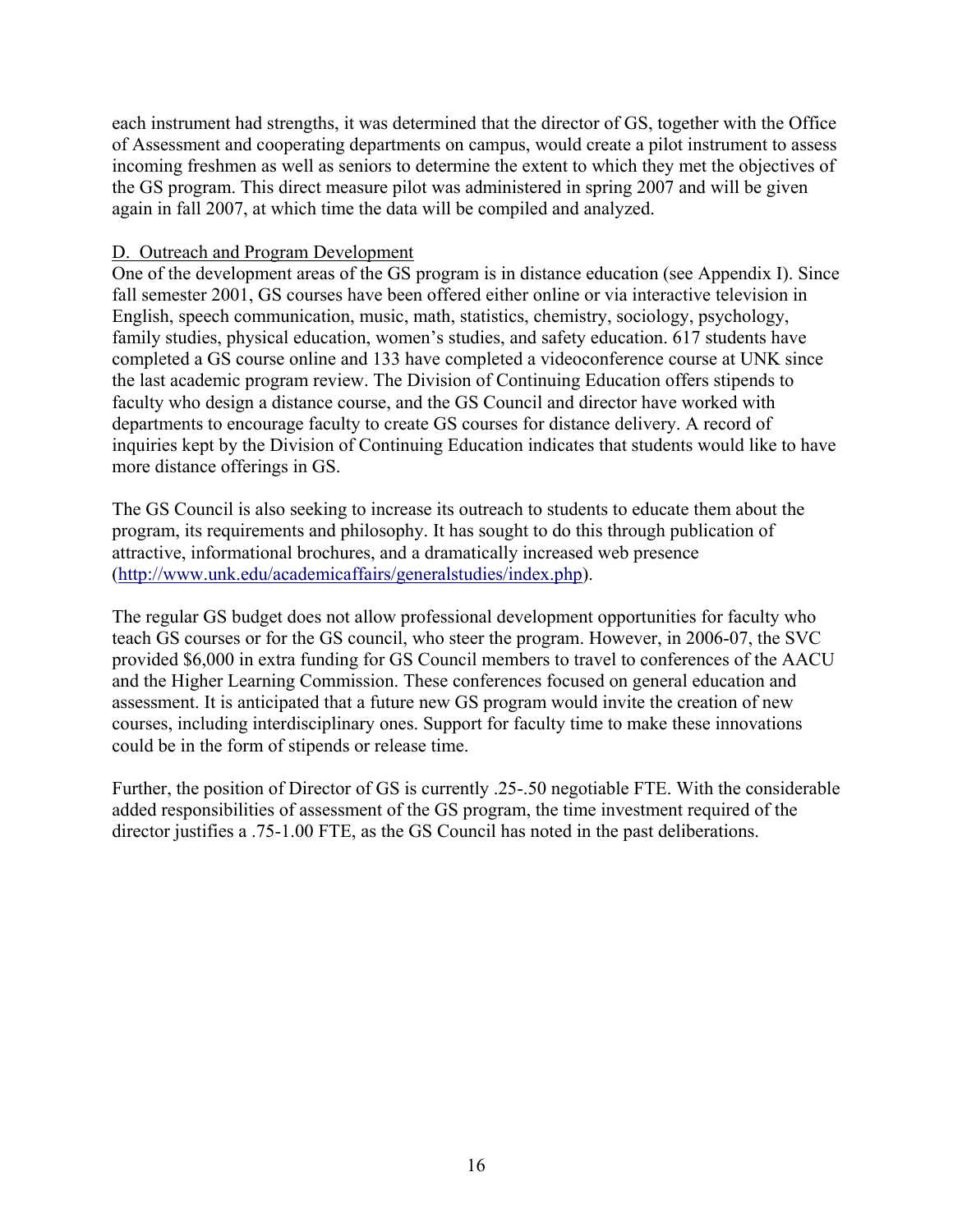## **IV. RENEWAL**

#### A. Renewing the GS Program

In addition to the 5-year academic program review associated with this self-study, the GS program has been in a renewal process since spring 2005. At that time, partially in response to assessment data from faculty and student surveys, the Faculty Senate organized a series of Roundtable discussions about the philosophy and structure of the GS program at UNK. Some 20 members of the faculty were selected by the SVC to participate. These consisted of both new and longterm faculty from each of the four colleges. The Roundtable occurred in two phases. Phase I (spring 2005 to spring 2006) considered the overall philosophy of general studies and created a mission statement and set of assessable objectives. Phase II (spring 2006 to the present) is using those objectives to design a proposed curriculum. Six members of the GS Council (as well as the director *ex officio*) are members of the Phase II Roundtable. This linkage has been very important as the direction of the "new" curriculum has developed – the Roundtable and the GS Council are working together, facilitating each other's work. Representatives of the Roundtable and the GS Council have also organized informal faculty discussion groups in the colleges of FAH and NSS to consider the discussions of the Roundtables and to offer feedback.

One academic year was spent in Phase I reconsidering the philosophy and objectives of GS in the curriculum of the bachelors degree, and a proposed curriculum is being designed in the current academic year as Phase II of the Roundtable. After the Faculty Senate approves the proposal, it will move to the GS Council (see Appendix B section VIII and Appendix C). The GS Council will review and develop the proposal, oversee the creation and approval of new course by departments, and submit the complete proposal to the colleges for a ratification vote. At each step, the SVC will review the proposal. Final approval of the proposal rests with the SVC, after which it will become the official GS program.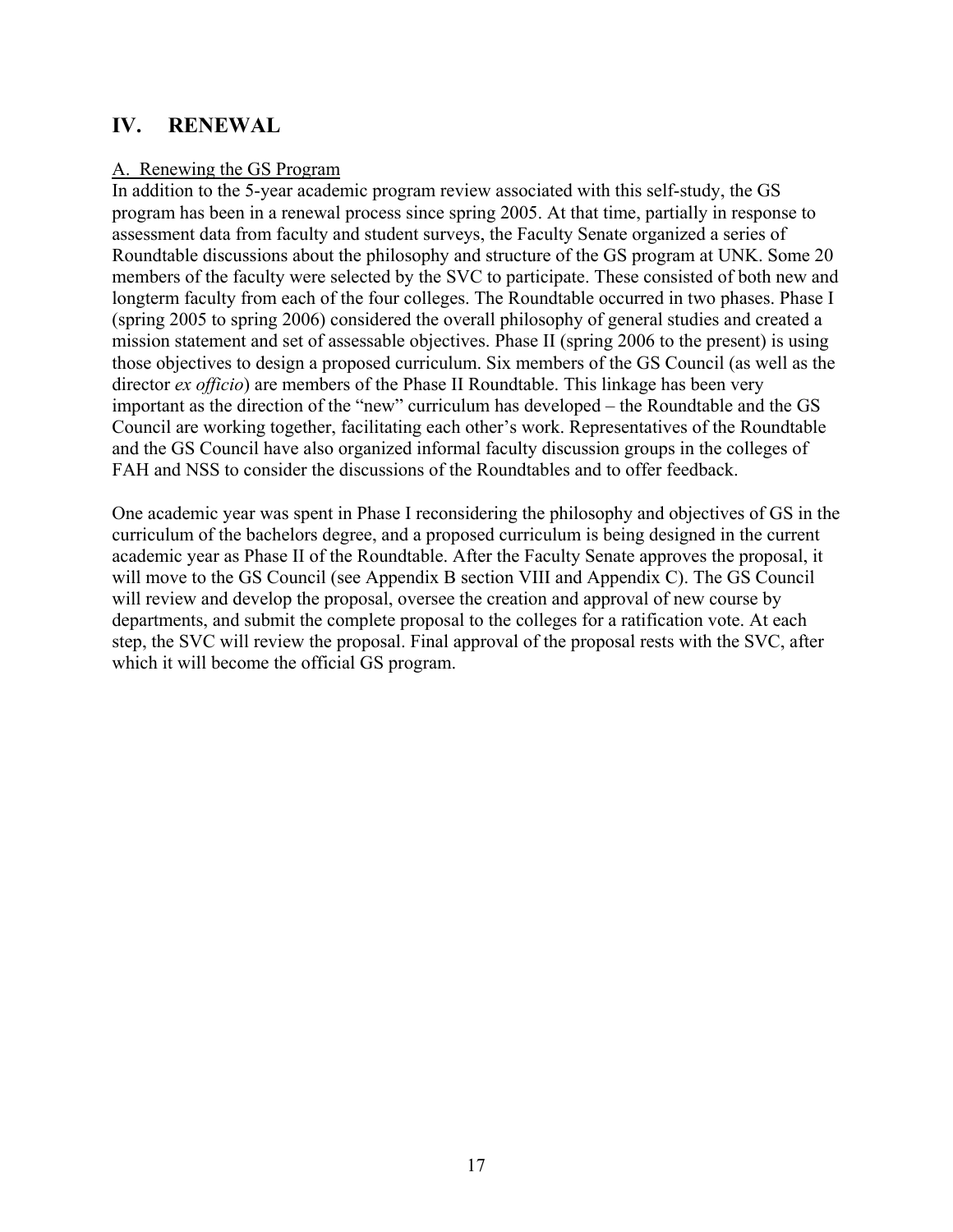# **APPENDICES**

| Appendix B General Studies Program Governance Document 22        |  |
|------------------------------------------------------------------|--|
|                                                                  |  |
|                                                                  |  |
|                                                                  |  |
|                                                                  |  |
| Appendix G Student Survey and Faculty Questionnaire about GS. 59 |  |
|                                                                  |  |
|                                                                  |  |
|                                                                  |  |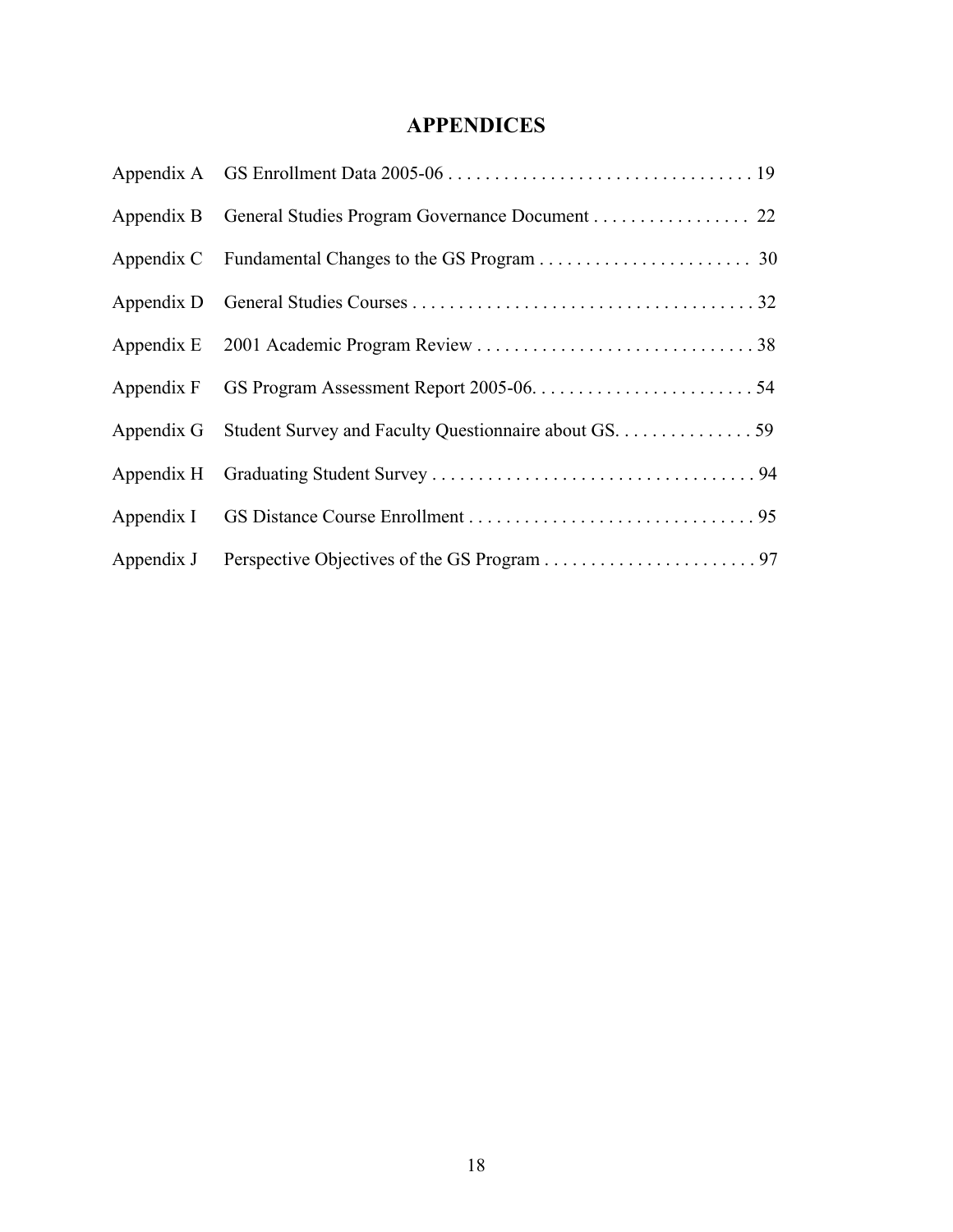# **Appendix A GS Enrollment Data 2005-06**

| <b>Course</b>                                    | Fall 06              | <b>Spring 06</b>        | Fall 05         | Spring 05        | Average         |  |  |  |
|--------------------------------------------------|----------------------|-------------------------|-----------------|------------------|-----------------|--|--|--|
| I. English Language                              |                      |                         |                 |                  |                 |  |  |  |
| <b>ENG101</b>                                    | 624                  | 166                     | 679             | 217              | 422             |  |  |  |
| <b>ENG102</b>                                    | 258                  | 620                     | 303             | 603              | 446             |  |  |  |
| SPCH100                                          | 405                  | 396                     | 444             | 446              | 423             |  |  |  |
|                                                  | II. Foreign Language |                         |                 |                  |                 |  |  |  |
| <b>FREN200</b>                                   | 14                   | 0                       | 11              | 0                | 13              |  |  |  |
| <b>FREN201</b>                                   | $\mathbf 0$          | $\overline{9}$          | $\pmb{0}$       | $\boldsymbol{9}$ | $\overline{9}$  |  |  |  |
| GERM200                                          | 11                   | $\overline{0}$          | $\overline{7}$  | $\pmb{0}$        | $\overline{9}$  |  |  |  |
| <b>GERM201</b>                                   | $\mathbf 0$          | $\overline{\mathbf{4}}$ | $\mathbf 0$     | $\boldsymbol{9}$ | 7               |  |  |  |
| GERM204                                          | $\mathbf 0$          | $\mathbf 0$             | $\mathbf 0$     | $\overline{2}$   | $\overline{2}$  |  |  |  |
| SPAN200                                          | 56                   | 55                      | 45              | 42               | 50              |  |  |  |
| SPAN201                                          | 40                   | $\overline{34}$         | 37              | 32               | $\overline{36}$ |  |  |  |
| SPAN204                                          | $\overline{21}$      | $\overline{16}$         | 22              | 22               | 20              |  |  |  |
| <b>III. Humanities</b>                           |                      |                         |                 |                  |                 |  |  |  |
| <b>ENG234</b>                                    | 27                   | 16                      | 34              | 18               | 24              |  |  |  |
| <b>ENG235</b>                                    | $\mathbf 0$          | 17                      | $\mathbf 0$     | 15               | 16              |  |  |  |
| <b>ENG240</b>                                    | 0                    | $\mathbf 0$             | 16              | $\mathbf 0$      | $\overline{16}$ |  |  |  |
| <b>ENG250</b>                                    | 64                   | 64                      | 67              | 73               | 67              |  |  |  |
| <b>ENG251</b>                                    | 153                  | 201                     | 111             | 81               | 137             |  |  |  |
| <b>ENG252</b>                                    | $\mathbf 0$          | 54                      | 54              | 55               | 54              |  |  |  |
| <b>ENG 253</b>                                   | $\mathbf 0$          | 50                      | 27              | 25               | 34              |  |  |  |
| <b>ENG 254</b>                                   | 80                   | 81                      | 95              | 124              | 95              |  |  |  |
| <b>ENG280</b>                                    | 16                   | $\mathbf 0$             | $\mathbf 0$     | 16               | 16              |  |  |  |
| <b>ART100</b>                                    | 221                  | 204                     | 234             | 218              | 219             |  |  |  |
| <b>ART120</b>                                    | 184                  | 156                     | 242             | 171              | 188             |  |  |  |
| <b>MUS100</b>                                    | 170                  | 112                     | 164             | 81               | 132             |  |  |  |
| <b>MUS106</b>                                    | 60                   | $\mathbf 0$             | 51              | $\mathbf 0$      | 56              |  |  |  |
| <b>MUS107</b>                                    | 0                    | 61                      | $\mathbf 0$     | 71               | 66              |  |  |  |
| DANC122                                          | 74                   | 51                      | 71              | 48               | 61              |  |  |  |
| <b>THEA120</b>                                   | 68                   | $\overline{17}$         | $\overline{71}$ | 41               | 49              |  |  |  |
| <b>HIST210</b>                                   | 145                  | 96                      | 44              | 116              | 100             |  |  |  |
| <b>HIST211</b>                                   | 146                  | 87                      | 128             | 88               | 112             |  |  |  |
| <b>HIST212</b>                                   | 97                   | 87                      | 93              | 104              | 95              |  |  |  |
| <b>HIST215</b>                                   | 45                   | 32                      | 51              | 35               | 41              |  |  |  |
| <b>HIST250</b>                                   | 194                  | 179                     | 227             | 206              | 202             |  |  |  |
| <b>HIST251</b>                                   | 273                  | 227                     | 266             | 243              | 252             |  |  |  |
| <b>PHIL100</b>                                   | 51                   | 37                      | 64              | 46               | 50              |  |  |  |
| <b>PHIL120</b>                                   | 46                   | 83                      | 51              | 55               | 59              |  |  |  |
| <b>PHIL260</b>                                   | 0                    | 0                       | 0               | 0                | 0               |  |  |  |
| PHIL314                                          | 0                    | 24                      | 0               | 0                | 24              |  |  |  |
| <b>PHIL360</b>                                   | $\mathbf 0$          | $\overline{0}$          | 0               | 20               | 20              |  |  |  |
| IV. Mathematics, Statistics and Computer Science |                      |                         |                 |                  |                 |  |  |  |
| <b>MATH 102</b>                                  | 293                  | 257                     | 372             | 263              | 296             |  |  |  |
| <b>MATH 106</b>                                  | 82                   | 73                      | 91              | 86               | 83              |  |  |  |
| <b>MATH 115</b>                                  | 95                   | 23                      | 82              | 22               | 56              |  |  |  |
| <b>MATH 123</b>                                  | 147                  | 174<br>28               | 179             | 165              | 166             |  |  |  |
| <b>STAT 235</b><br><b>STAT 241</b>               | 36<br>149            | 139                     | 38<br>169       | 17<br>118        | 30<br>144       |  |  |  |
|                                                  |                      |                         |                 |                  |                 |  |  |  |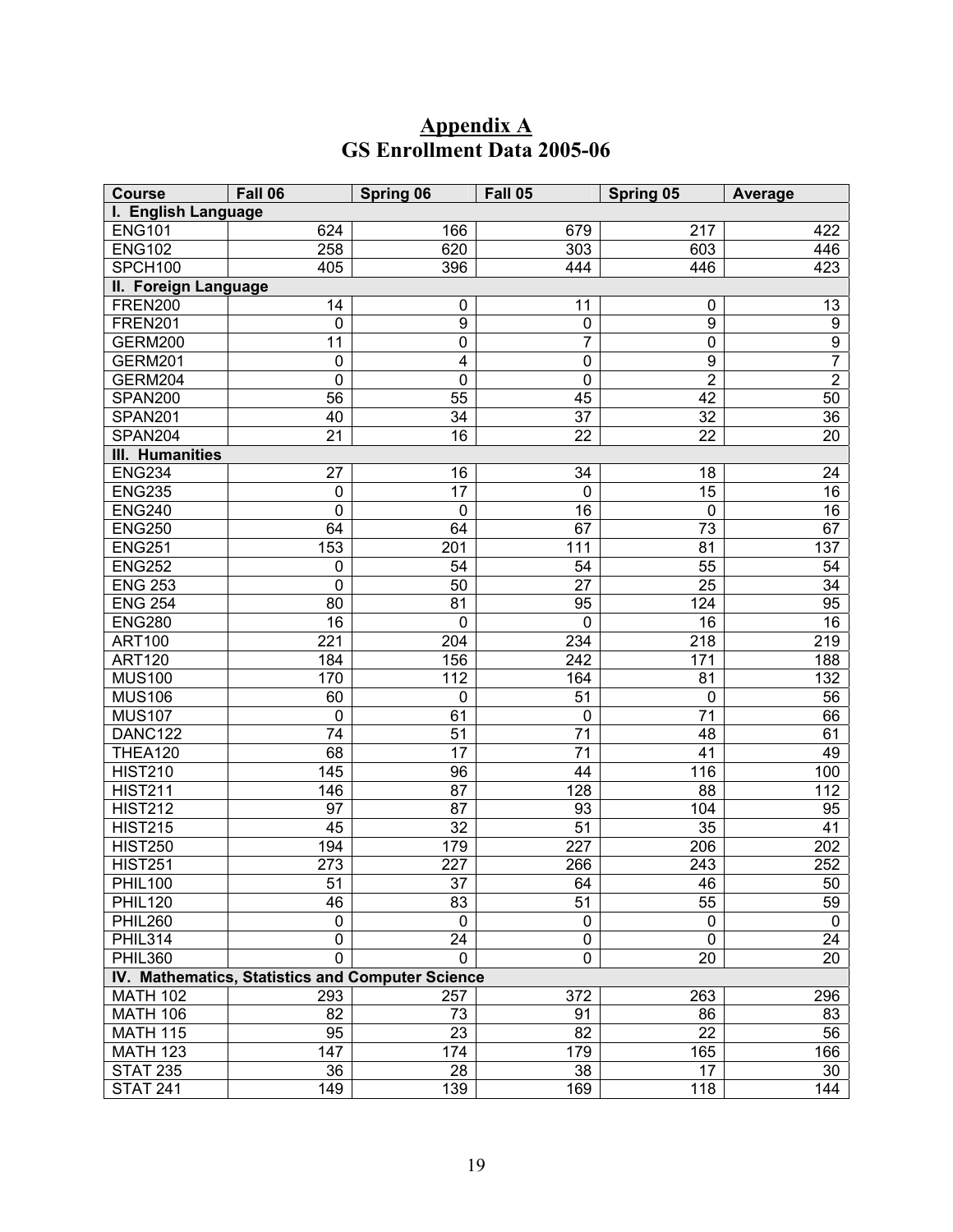| <b>Course</b>                    | Fall 06                            | <b>Spring 06</b> | Fall 05         | Spring 05   | Average         |  |
|----------------------------------|------------------------------------|------------------|-----------------|-------------|-----------------|--|
| <b>V. Natural Sciences</b>       |                                    |                  |                 |             |                 |  |
| <b>BIOL101</b>                   | 24                                 | 13               | 0               | 0           | 19              |  |
| <b>BIOL103</b>                   | 441                                | 388              | 481             | 475         | 446             |  |
| <b>BIOL105</b>                   | 316                                | $\pmb{0}$        | $\mathbf 0$     | 0           | 316             |  |
| <b>BIOL106</b>                   | $\pmb{0}$                          | 278              | $\mathbf 0$     | $\mathbf 0$ | 278             |  |
| <b>BIOL109</b>                   | 78                                 | 100              | 120             | 126         | 106             |  |
| <b>BIOL211</b>                   | 140                                | 224              | 194             | 208         | 192             |  |
| <b>BIOL215</b>                   | 78                                 | 60               | 78              | 56          | 68              |  |
| CHEM145                          | 138                                | 130              | 126             | 138         | 133             |  |
| CHEM150                          | 60                                 | 42               | 80              | 40          | 55.5            |  |
| CHEM160                          | 196                                | 31               | 188             | 59          | 119             |  |
| CHEM161                          | 1                                  | 142              | $\mathbf 0$     | 149         | 97              |  |
| <b>GEOG101</b>                   | 120                                | $\pmb{0}$        | 118             | $\mathbf 0$ | 119             |  |
| GEOG102                          | $\pmb{0}$                          | 102              | $\mathbf 0$     | 72          | 87              |  |
| GEOG103                          | 317                                | 322              | 315             | 364         | 330             |  |
| GEOG207                          | 14                                 | $\pmb{0}$        | 33              | $\mathbf 0$ | 24              |  |
| GEOG209                          | 0                                  | 70               | 0               | 34          | 52              |  |
| <b>PHYS100</b>                   | 270                                | 286              | 282             | 266         | 276             |  |
| <b>PHYS131</b>                   |                                    |                  |                 |             | 0               |  |
| <b>PHYS132</b>                   | 12                                 | 0                | 0               | 6           | $\overline{9}$  |  |
| PHYS201                          | 34                                 | 52               | 34              | 56          | 44              |  |
| PHYS205                          | 135                                | $\pmb{0}$        | 141             | $\mathbf 0$ | 138             |  |
| PHYS206                          | $\pmb{0}$                          | 120              | 1               | 53          | 58              |  |
| <b>PHYS210</b>                   | 57                                 | 56               | 54              | 84          | 63              |  |
| PHYS275                          | 87                                 | $\pmb{0}$        | 88              | $\pmb{0}$   | 88              |  |
| PHYS276                          | $\mathbf 0$                        | 76               | $\pmb{0}$       | 66          | 71              |  |
| ECON100                          | 288                                | 343              | 287             | 300         | 305             |  |
| ECON270                          | 177                                | 136              | 188             | 179         | 170             |  |
| ECON271                          | 172                                | 155              | 179             | 192         | 175             |  |
|                                  | VI. Social and Behavioral Sciences |                  |                 |             |                 |  |
| SOC100                           | 392                                | 387              | 363             | 356         | 375             |  |
| <b>SOC124</b>                    | 39                                 | 21               | 60              | 25          | 36              |  |
| SOC250                           | 84                                 | 39               | 75              | 50          | 62              |  |
| ITEC210                          | 46                                 | 33               | 45              | 32          | 39              |  |
| <b>PSCI110</b>                   | 215                                | 205              | 165             | 201         | 197             |  |
| <b>PSCI168</b>                   | 50                                 | 38               | 50              | 37          | 44              |  |
| <b>PSCI140</b>                   | $\overline{23}$                    | 9                | $\overline{31}$ | 15          | $\overline{20}$ |  |
| <b>PSCI170</b>                   | 16                                 | 34               | 49              | 40          | 35              |  |
| GEOG104                          | 88                                 | 149              | 108             | 147         | 123             |  |
| GEOG106                          | 67                                 | 97               | 64              | 105         | 83              |  |
| GEOG206                          | $\mathbf 0$                        | 0                | 27              | $\mathbf 0$ | 27              |  |
| GEOG305                          | $\mathbf 0$                        | 23               | 0               | 22          | 23              |  |
| <b>PSY203</b>                    | 384                                | 290              | 463             | 284         | 355             |  |
| <b>PSY230</b>                    | 139                                | 73               | 143             | 96          | 113             |  |
| <b>PSY210</b>                    | 0                                  | 7                | 0               | $\mathbf 0$ |                 |  |
| <b>FSID351</b>                   | 139                                | 110              | 116             | 107         | 118             |  |
| <b>VII. Personal Development</b> |                                    |                  |                 |             |                 |  |
| <b>CJUS101</b>                   | 125                                | 94               | 140             | 82          | 110             |  |
| <b>CSIS108</b>                   | 40                                 | 28               | 44              | 37          | 37              |  |
| <b>FSID108</b>                   | 21                                 | $\overline{19}$  | 27              | 18          | $\overline{21}$ |  |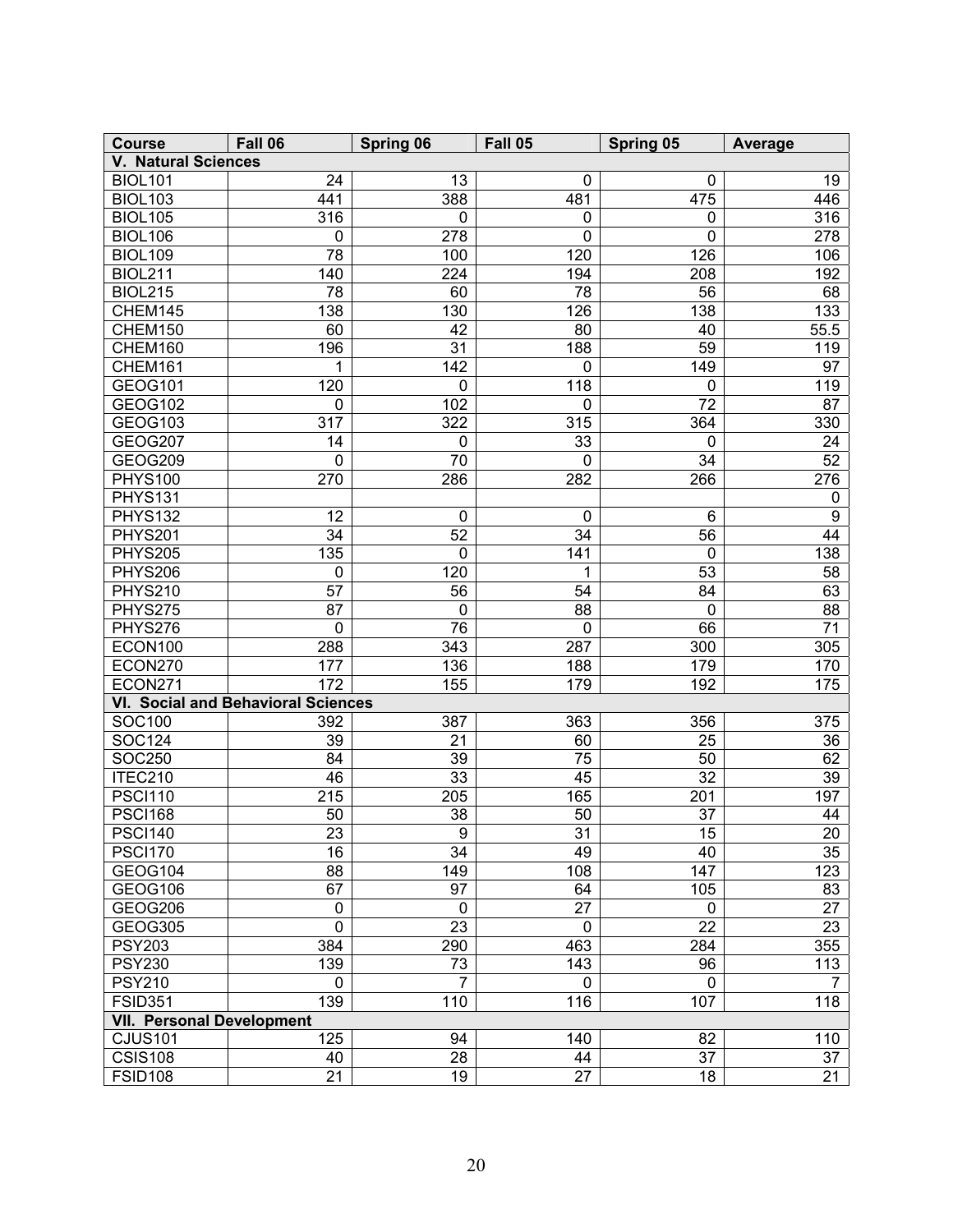| <b>Course</b>                  | Fall 06 | <b>Spring 06</b> | Fall 05 | Spring 05    | Average |
|--------------------------------|---------|------------------|---------|--------------|---------|
| FSID <sub>110</sub>            | 168     | 138              | 144     | 165          | 154     |
| <b>FSID151</b>                 | 97      | 135              | 121     | 95           | 112     |
| <b>FSID160</b>                 | 184     | 52               | 158     | 87           | 120     |
| ITEC150                        | 28      | 0                | 27      | 0            | 28      |
| ITEC211                        |         |                  |         |              | 0       |
| <b>JMC100</b>                  | 50      | 41               | 59      | 62           | 53      |
| <b>MUS159</b>                  | 4       | 10               | 17      | 7            | 10      |
| PE109                          | 0       |                  | 0       | $\mathbf{0}$ |         |
| PE110                          | 256     | 287              | 328     | 316          | 297     |
| PE160                          | 495     | 263              | 474     | 296          | 382     |
| <b>PE260</b>                   | 85      | 105              | 96      | 101          | 97      |
| SOWK170                        | 65      | 41               | 82      | 55           | 61      |
| WSTD220                        | 21      | 18               | 14      | 19           | 18      |
| <b>Total course</b>            |         |                  |         |              |         |
| enrollments                    | 10,821  | 9,803            | 11,117  | 9,783        | 10,381  |
| <b>Total UNK</b><br>enrollment | 5276    | 4930             | 5381    | 4929         | 5129    |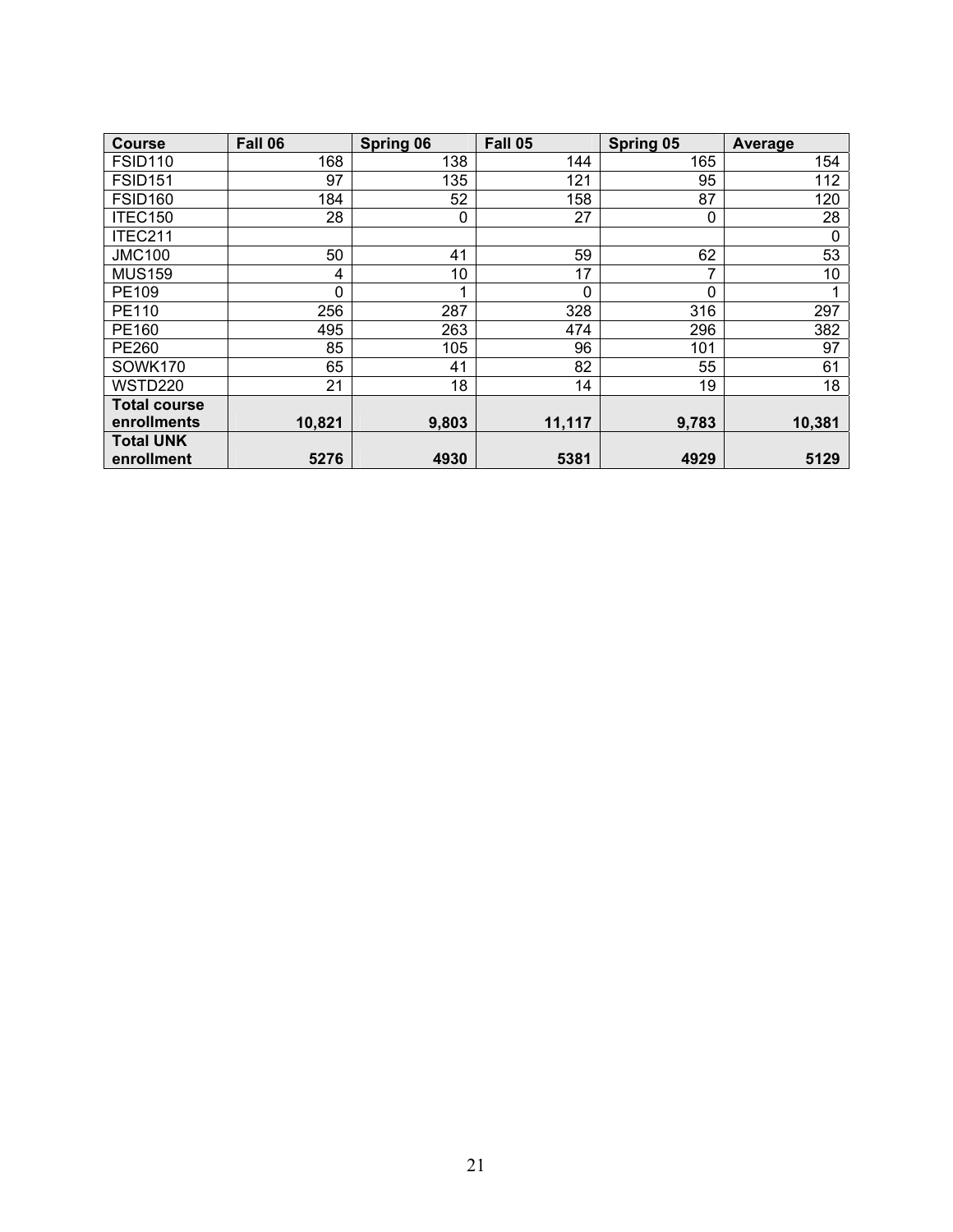# **APPENDIX B General Studies Program Governance Document**

### **Approved by SVC 2/1/07**

I. General Studies Council

The General Studies Council (GSC) follows the guiding principle that students' academic interests are foremost in all deliberations and decisions.

- A. Composition of the GSC
	- 1. Voting Members
		- **Terms begin at the end of spring semester (after the last spring)** semester meeting of the GSC).
		- Nominees should make provisions in their schedules to be able to attend Council meetings, which are typically scheduled for 3:30 p.m. on the first Thursday of the months during the academic year.
		- Three tenured faculty members (from different departments) from each undergraduate College
			- o Nomination process determined by the individual Colleges; two nominees from each College, selection made by SVCAASL in consultation with the Director of General Studies
			- o Three-year staggered terms
			- o Faculty members finishing a complete three year term may succeed themselves only once (beginning 2003)
		- One tenured faculty member from the Library
			- o Nomination process determined by the Library; two nominees from the Library, selection made by SVCAASL in consultation with the Director of General Studies
			- o Three-year term
			- o Faculty members may succeed themselves only once
	- 2. Non-voting Members
		- Two junior or senior students from different undergraduate Colleges
			- o Nominated by Student Senate, two per position, selection made by the SVCAASL
			- o Rotated among the four Colleges as determined by the SVCAASL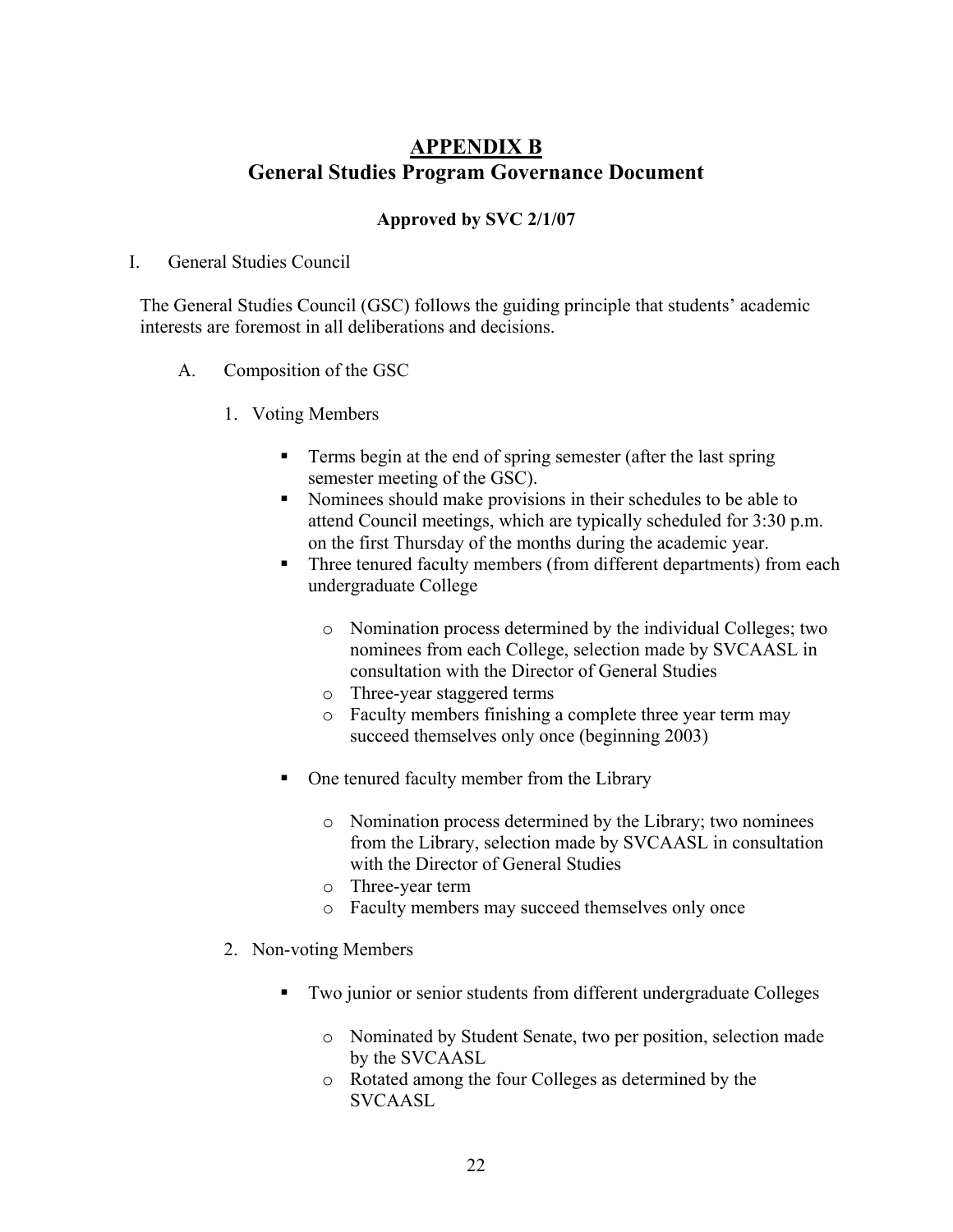- o One-year term
- o Votes will be recorded in the minutes but will not count toward approval of actions (UN Board of Regents model)
- All *Ex Officio* Members
	- o Director of General Studies (Chair of GSC)
	- o Registrar or representative of the Registrar's Office
	- o Director of Assessment or representative of the Assessment **Office**
	- o Director of Academic Advising
- B. Council Operations
	- 1. Agenda to be published to campus via e-mail one week in advance of the meeting
	- 2. Quorum is defined as 2/3 of the voting members (9 voting members)
	- 3. Voting procedures
		- Actions are approved by a simple majority of the voting members in attendance, but the majority must include votes of faculty from at least three different Colleges (BT, ED, FAH, NSS)
		- Tie votes result in the failure of the motion or action
	- 4. Roberts Rules of Order
		- Attendance: only 3 absences per academic year permitted
	- 5. Proposed changes to this Governance Document are approved by majority vote of the GSC and distributed in the GSC minutes for campus wide comment. Changes may then be made by the GSC, and the proposal is forwarded to the SVCAASL for final approval.
- II. Duties of GSC
	- A. Develop procedures for evaluating GS courses
	- B. Approving departmentally-proposed GS courses
	- C. Approving faculty-proposed GS courses
	- D. Assessment of student achievement and other aspects of GS program
	- E. Establishing and reviewing GS waiver mechanisms
	- F. Regularly reviewing GS program structure and objectives
	- G. Reporting to SVCAASL and Faculty Senate Academic Affairs Committee
	- H. Developing standards and procedures for recognizing outstanding GS faculty
- III. Duties of Director of General Studies
	- A. Chair of GSC
	- B. Coordinating GS offerings with Deans and Chairs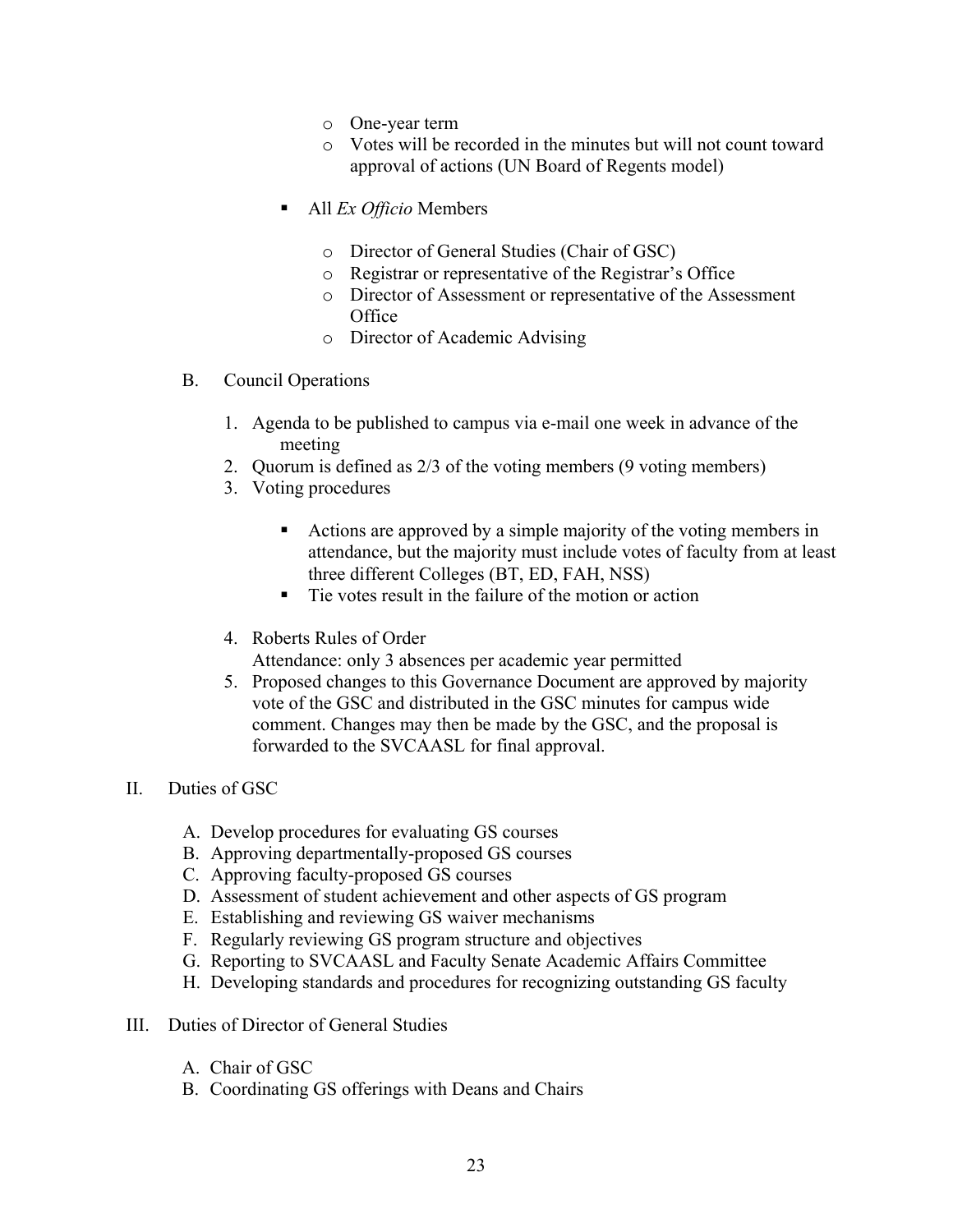- C. Facilitating development of GS offerings
- D. Facilitating assessment of GS program
- E. Reporting on behalf of GSC to SVCAASL, Faculty Senate and other interested parties
- F. Provide advance notice to the campus by e-mail of the agendas and to solicit comment on agenda items by interested parties
- G. Reports of GSC actions
	- 1. Minutes will be kept of all GSC meetings
	- 2. Copies of minutes will regularly be distributed to the following interested parties:
		- GSC members
		- Senior Vice Chancellor for Academic Affairs and Student Life
		- Academic Affairs Committee of the Faculty Senate
		- Dean and Academic Affairs Committee or equivalent of each College
		- **Registrar**
		- Faculty Senate
		- **Student Senate**
- IV. Student Appeals
	- A. The Registrar's Office determines and verifies whether General Studies requirements have been met by individual students.
	- B. Students wishing to appeal a decision by the Registrar must submit a written request to the Director of General Studies; the Director is empowered by the GSC to make a decision regarding the student appeal.
		- 1. The request for a review of the Registrar's decision should be accompanied by supportive materials and specific course descriptions that support the student's contention.
		- 2. The request should be submitted prior to the beginning of the semester in which that student is scheduled to graduate.
	- C. The Director of General Studies may elect to place the student's appeal on the agenda of the next meeting of the GSC for action, either to approve or deny the request.
	- D. The student may appeal the Director's decision by submitting a written request to the Director for a GSC review of the student's appeal request. Upon receipt of the request, the Director will place the appeal on the agenda of the next meeting of the GSC for action, either to approve or deny the request.
	- E. The student may appeal the decision of the GSC by submitting a written request to the SVCAASL to review the decision. The Director of General Studies will then forward the decision of the Council to the SVCAASL.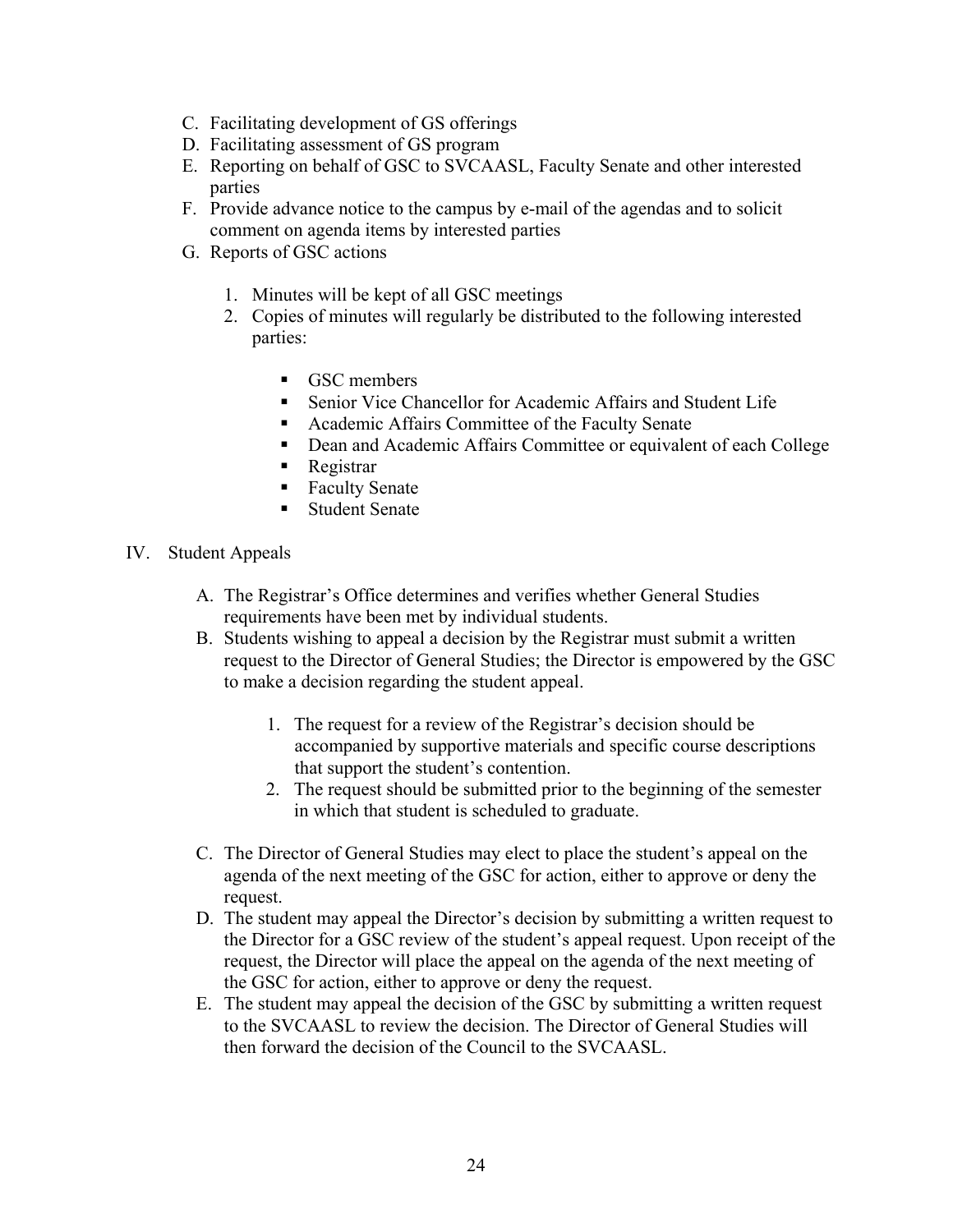### V. Approval of Courses

The GSC is the final recommending body prior to final approval by the SVCAASL.

The General Studies Program must respond to changing circumstances yet maintain sufficient stability that students may complete the program without undue confusion. To accommodate change, the GSC will consider the submission of new courses under the following circumstances.

- A. Procedure for submitting courses for consideration as new General Studies courses, and/or petitioning to alter the category/perspective to which an existing GS course is assigned
	- 1. The course must be an active UNK offering.
	- 2. The department proposing the course must complete the GSC Course Approval Form (on the GS website) providing a written explicit description of the course detailing how it meets the established General Studies criteria at both the program and perspective level. The proposal must include the following:
		- Evidence that student objectives are consistent with program and perspective criteria
		- Description of the teaching strategies employed
		- Plan for assessment of student outcomes compatible with the criteria
		- **Plan for assessment of the course's achievement of the criteria**
	- 3. Prior to submission to the GSC, evidence of support must be obtained from:
		- The Department chair submitting the proposal (not program directors within a department with a chair)
		- The College Academic Affairs/Educational Policy Committee
		- The College Dean
	- 4. Evidence of having been informed about the course submission or petition for altering category/perspective must be obtained from the Department chair of the impacted category (not program directors within a department with a chair).
	- 5. The Chair of the submitting department must meet with their college representatives on the GSC. The proposed course must then be submitted to the Director of General Studies for inclusion on the Council's agenda.
- B. Approval: GSC Procedure for consideration of course proposal
	- 1. The proposer will be invited to present the course proposal to the Council.
	- 2. The Council will vote to disseminate the proposal across campus so that all interested parties may discuss it and provide input to council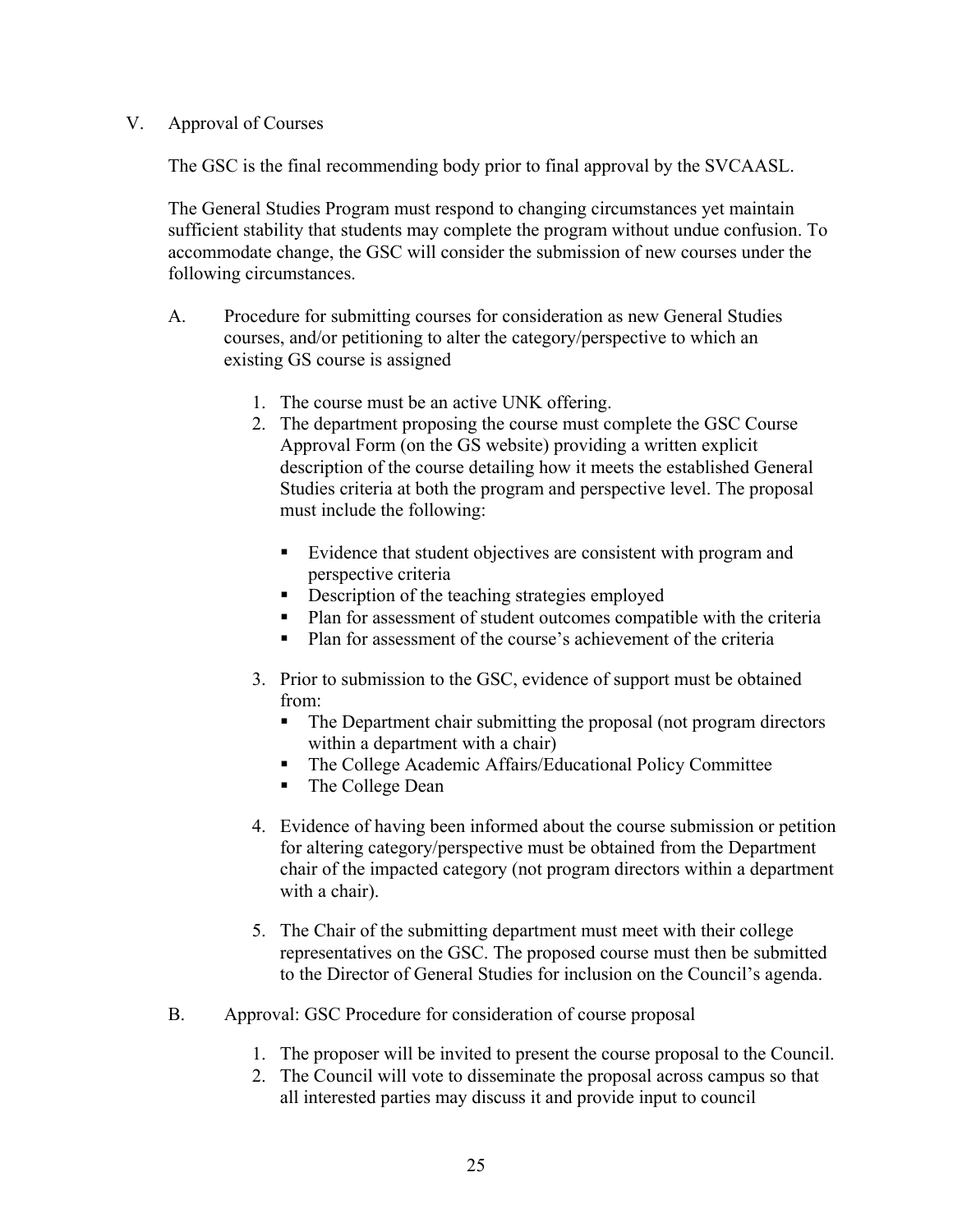representatives prior to the scheduled meeting. Upon approval, the Director of General Studies disseminates the proposal.

- 3. The Council will vote on the proposal at the next regularly scheduled meeting.
- 4. The Council's decision will be forwarded to the SVCAASL for final approval followed by dissemination of minutes to the Faculty Senate Academic Affairs Committee.
- C. Course approvals will go into effect the following fall semester.
- D. The GSC, when it perceives a need, may put out calls for courses in specific areas.

### VI. Structural Changes

The GSC is the final recommending body prior to final approval by the SVCAASL.

- A. The GSC is responsible for regular review of program structure and objectives, especially in light of assessment data, evolving admission standards, and changing educational philosophies. Recommended changes in General Studies Program Structure may be initiated by the Council or interested parties on campus.
	- 1. Definition of "Structure": "Structure" includes total program required hours, program sub-divisions, and required hours assigned to and within program sub-divisions.
- B. Procedures for approving structural changes
	- 1. Proposals submitted by interested parties must include a detailed written description of the proposed structural change and a rationale supporting the reason for the change.
		- The proposer must submit the proposal through the appropriate Council representative(s)
		- $\blacksquare$  The representative(s) will forward the proposal to the Director of General Studies who will place the proposal on the agenda of the regularly scheduled meeting.

Procedures for review and approval described in section V. B1 and B2 will be followed.

- 2. Proposals initiated by majority vote (section I. B3) of the GSC must be forwarded to the college Educational Policy/Academic Affairs committees and the Faculty Senate Academic Affairs committee for review and recommendations.
	- Recommendations from the College Educational Policy/Academic Affairs committees and the Faculty Senate Academic Affairs Committee must be made to the GSC within 60 working days in order to be considered by the Council. Any proposal not returned by the 60 working day deadline will be considered to be an approval by that body.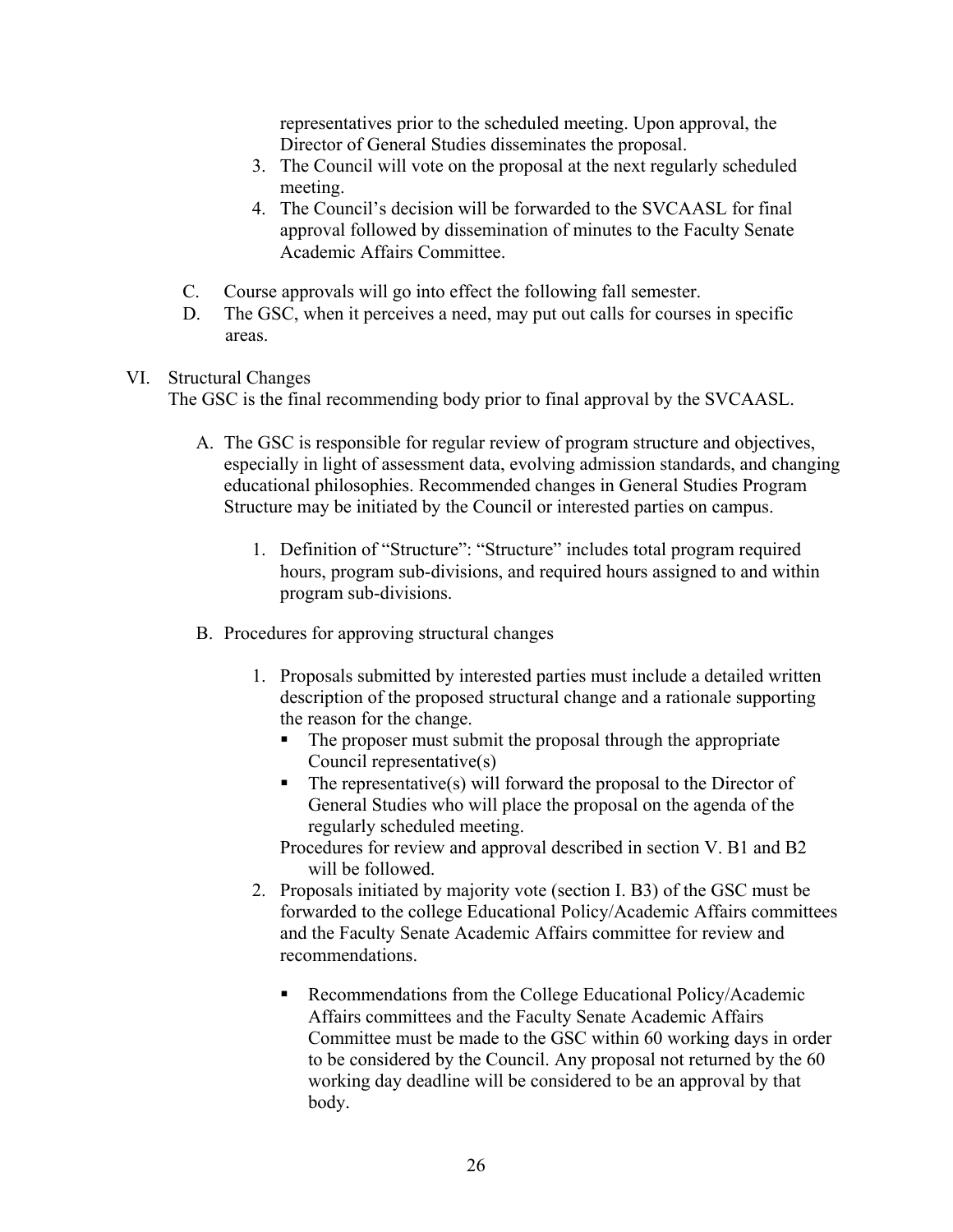- 3. The GSC will review the recommendations and take them into consideration to amend, approve, or reject the proposal.
- VII. Goals/Objectives Changes
	- A. The General Studies Program General Objectives may be changed by the Council to reflect evolving demographic characteristics, assessment data, Academic Program Review recommendations and/or philosophical views.
		- 1. The Council may solicit opinions, proposals, or initiate changes in the general goals or objectives of the entire GS program or its categories.
		- 2. The Council will follow the procedures described in V. B1 B4.

### B. Perspective/Department Objectives

Perspective/Department objectives may need to be revised periodically in order to reflect changes in the discipline.

- 1. A department offering or proposing to offer courses in the perspective may elect to propose a change of the objectives.
	- The proposal must be submitted in writing with the explicit change of the objectives.
	- Prior to submission to the GSC, evidence of support must be obtained from:
		- The Department Chair
		- The College Educational Policy / Academic Affairs Committee
		- The College Dean
	- Evidence of having been informed about the petition for altering category/perspective must be obtained from the Department chair(s) of other Department(s) offering courses in the perspective (not program directors within departments with chairs)
		- The Chair of the submitting department must meet with their college representatives on the GSC.
		- The proposed objective must then be submitted to the Director of General Studies for inclusion on the Council's agenda.
- 2. GSC Procedure for consideration of Perspective/Department objective proposal
	- The proposer will be invited to present the proposal for the new/revised objective to the Council.
	- The Council will vote to disseminate the proposal across campus so that all may discuss it and provide input to council representatives.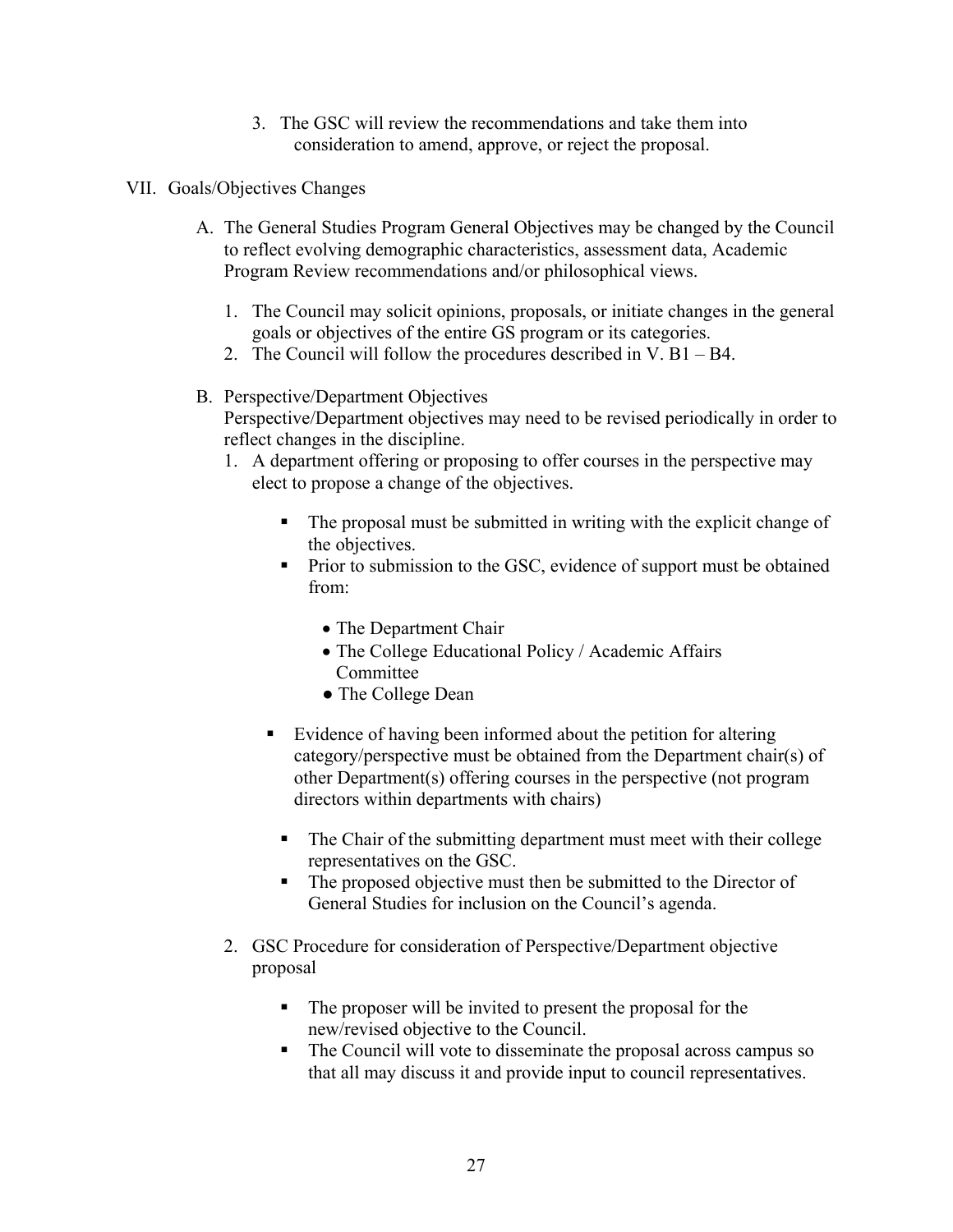Upon approval, the Director of General Studies disseminates the proposal.

- The Council will vote on the proposal at the next regularly scheduled meeting.
- The Council's decision will be forwarded to the SVCAASL for final approval followed by dissemination of minutes to the Faculty Senate Academic Affairs Committee.
- 3. Objective approvals will go into effect the following fall semester.
- 4. The GSC, when it perceives a need, may put out calls for objectives in specific areas.

VIII. Fundamental Changes to the GS Program

The General Studies (GS) program may need to be reviewed in response to assessment data, evolving admission standards, academic program reviews, or changing educational philosophies. Such a review may result in proposed restructuring so fundamental that it alters or replaces the stated philosophy, mission, goals, or content of the existing program. The procedures described in previous sections of this Governance Document, while adequate for revising the existing program, do not articulate a process needed for more comprehensive restructuring. The procedure described below outlines the process for enacting such changes.

- A. The GSC or another academic governing body (College or Faculty Senate) may develop a proposal for major revisions to the existing mission, philosophy, objectives, content, or required hours of the GS program. The proposal must be submitted in accordance with the governance guidelines of the respective governing body. A proposal sponsored by the Faculty Senate or a College would be submitted to the SVCAASL. The SVCAASL will review the initiative and either return it to the Faculty Senate or College with suggestions for reworking, or forward it to the GSC with recommendations to review, develop, and ultimately submit for ratification and implementation.
- B. The GSC is responsible for evaluating the specific requirements of any proposed GS program. This purview includes suggesting changes to philosophical definition, structural guidelines and requirements, courses and content, pedagogical objectives, and assessment requirements. In reviewing and/or developing a proposed GS program, the GSC will seek appropriate input from across campus. The GSC may return a proposed GS program from the Faculty Senate or College that originated it with comments for review by that body. After the respective body has reconsidered the proposed GS program, it may resubmit the proposal to the SVCAASL for further consideration.
- C. The GSC will vote to disseminate the proposed GS program to all faculty and to submit it to the College educational policy/academic affairs committees for review and input. The educational policy/academic affairs committees must return to the GSC any comments they wish to have considered about the proposed GS program. This response must be received one week prior to the second regularly scheduled monthly GSC meeting date after the proposal is received by the educational policy/academic affairs committees. Thus, if a proposal were received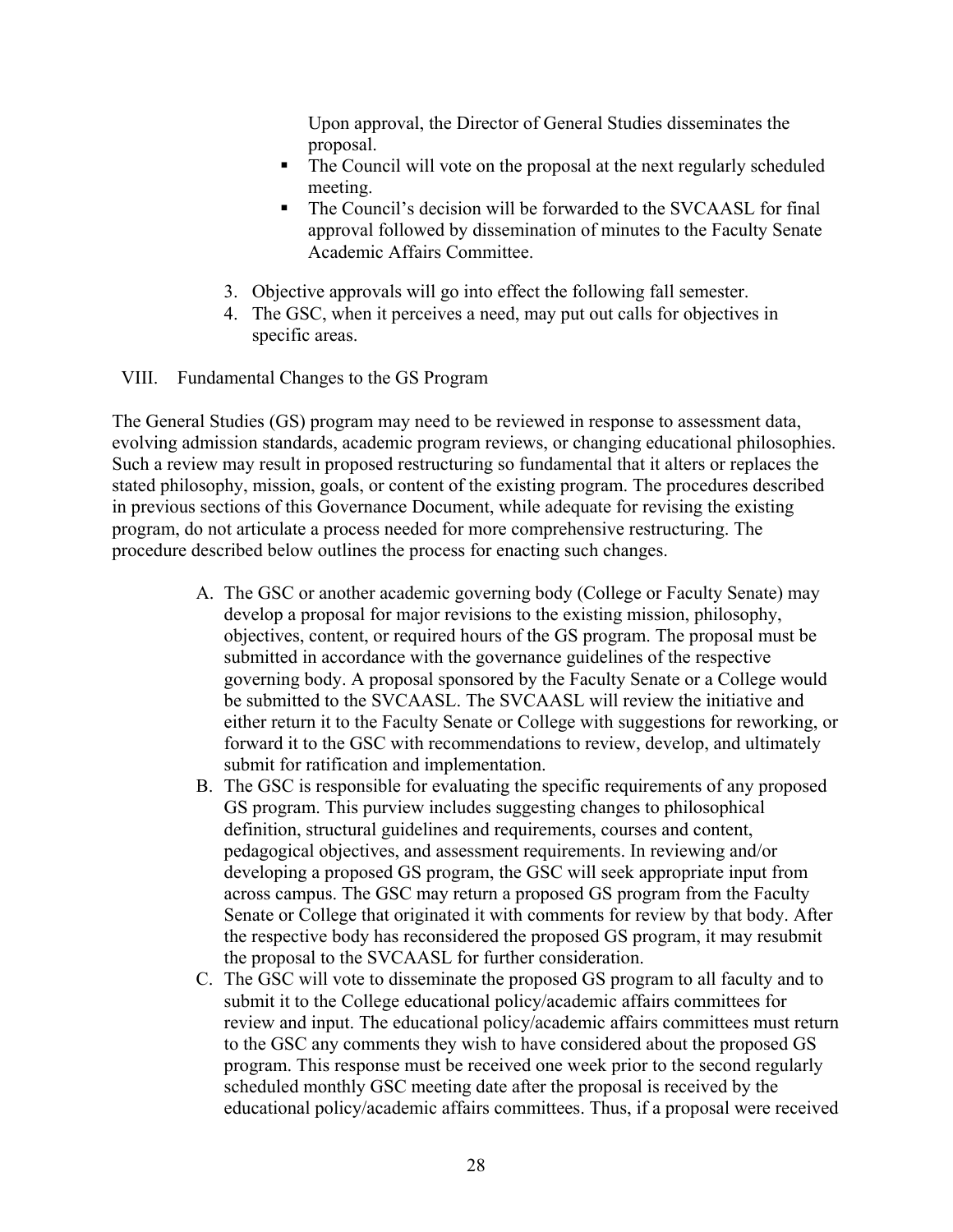by the educational policy/academic affairs committees in January, they must submit responses by one week prior to the March meeting of the GSC.

- D. The GSC will review the recommendations of the College educational policy/academic affairs committees, make changes where deemed necessary, and vote to submit the GS program for ratification by the Colleges.
- E. The College educational policy/academic affairs committees will conduct a ratification election by their eligible faculty. Eligibility to vote is determined by the constitution of each College. An affirmative vote by  $2/3^{rd}$  of those who vote is required in 3 of the 4 Colleges for ratification of the GS program.
- F. Results of the vote must be received by the GSC one week prior to the second regularly scheduled monthly GSC meeting date after the proposal is received by the educational policy/academic affairs committees for purposes of conducting a ratification election. If no voting result is reported from a College within this deadline, it will be considered to be an approval of the proposed GS program by that College. If a College or Colleges vote not to ratify the proposed GS program, the College(s) should return to the GSC the election results with any comments from College faculty indicating what concerns led to non-ratification. The GSC will review the comments and make changes if deemed appropriate and may resubmit the proposal to each of the four undergraduate colleges for another ratification election.
- G. The GSC will submit the proposed GS program for final approval to the SVCAASL, with voting results from each College and final GSC recommendation for final approval.
- IX. College GS Requirements

A. Colleges may specify courses that their majors must take within the GS program

- B. Colleges are encouraged to accommodate those students who change majors
- C. GS Requirements must appear in the catalog
- X. Recognition
	- A. The GSC will develop standards and procedures for recognition of outstanding General Studies faculty.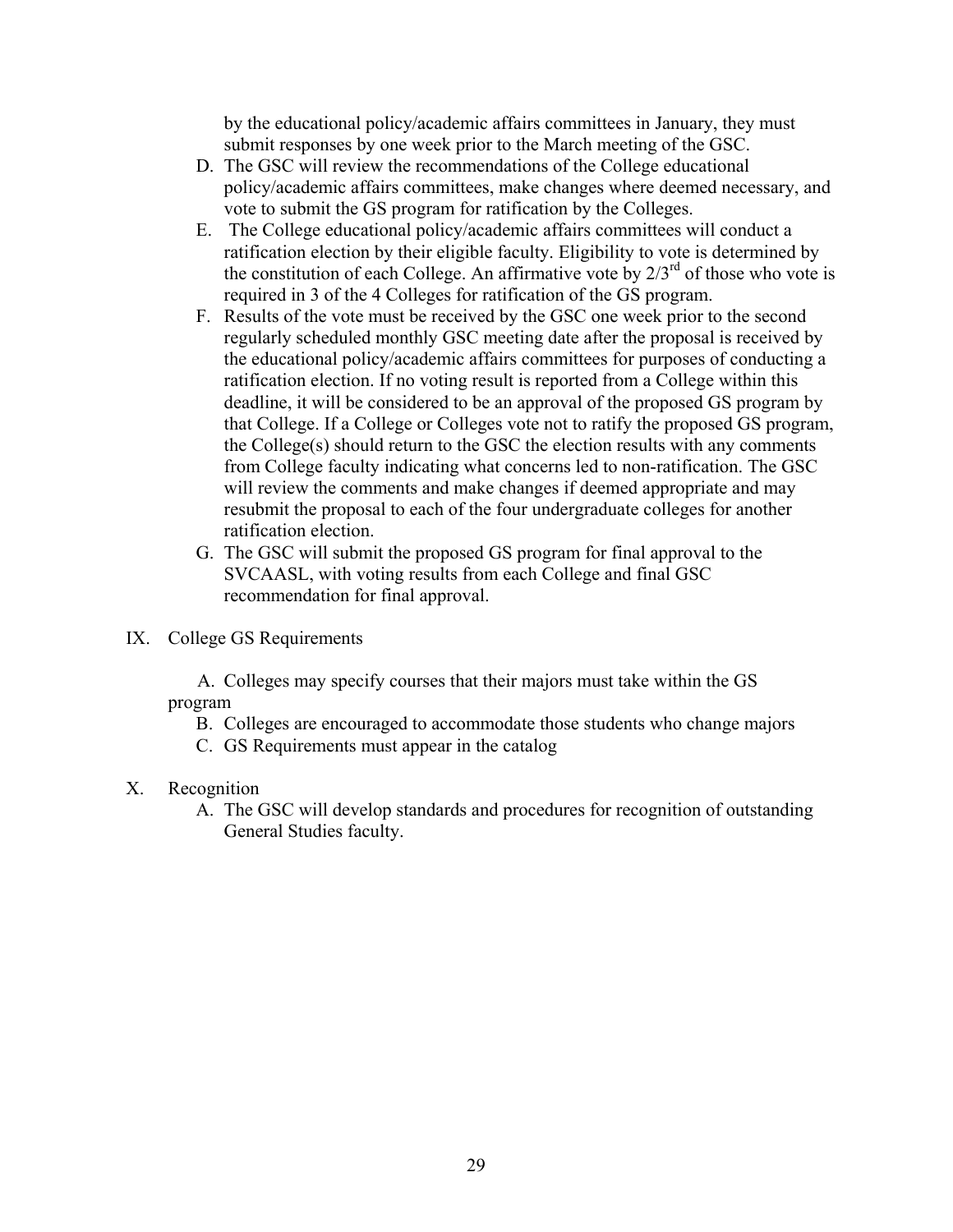# **APPENDIX C Fundamental Changes to the GS Program**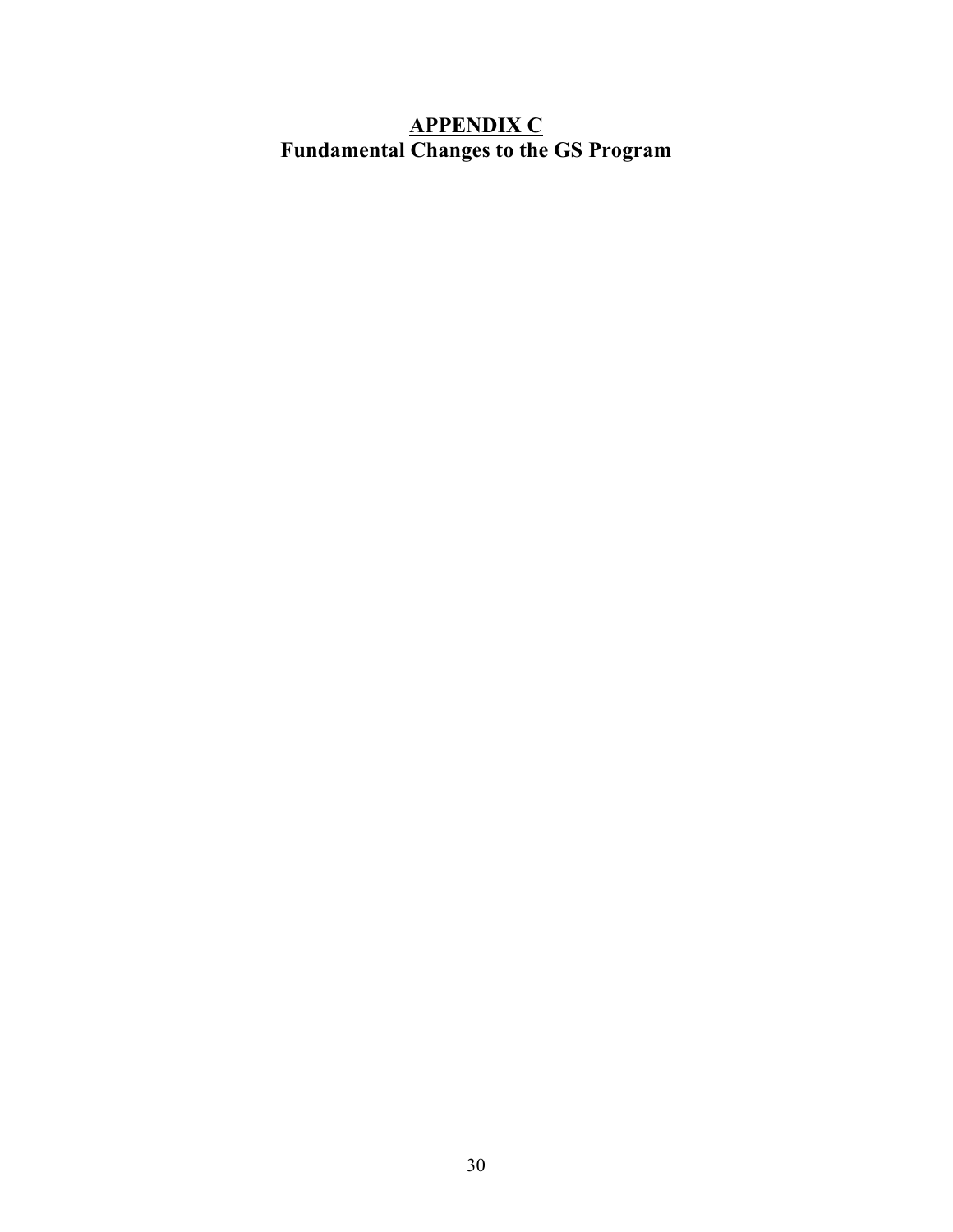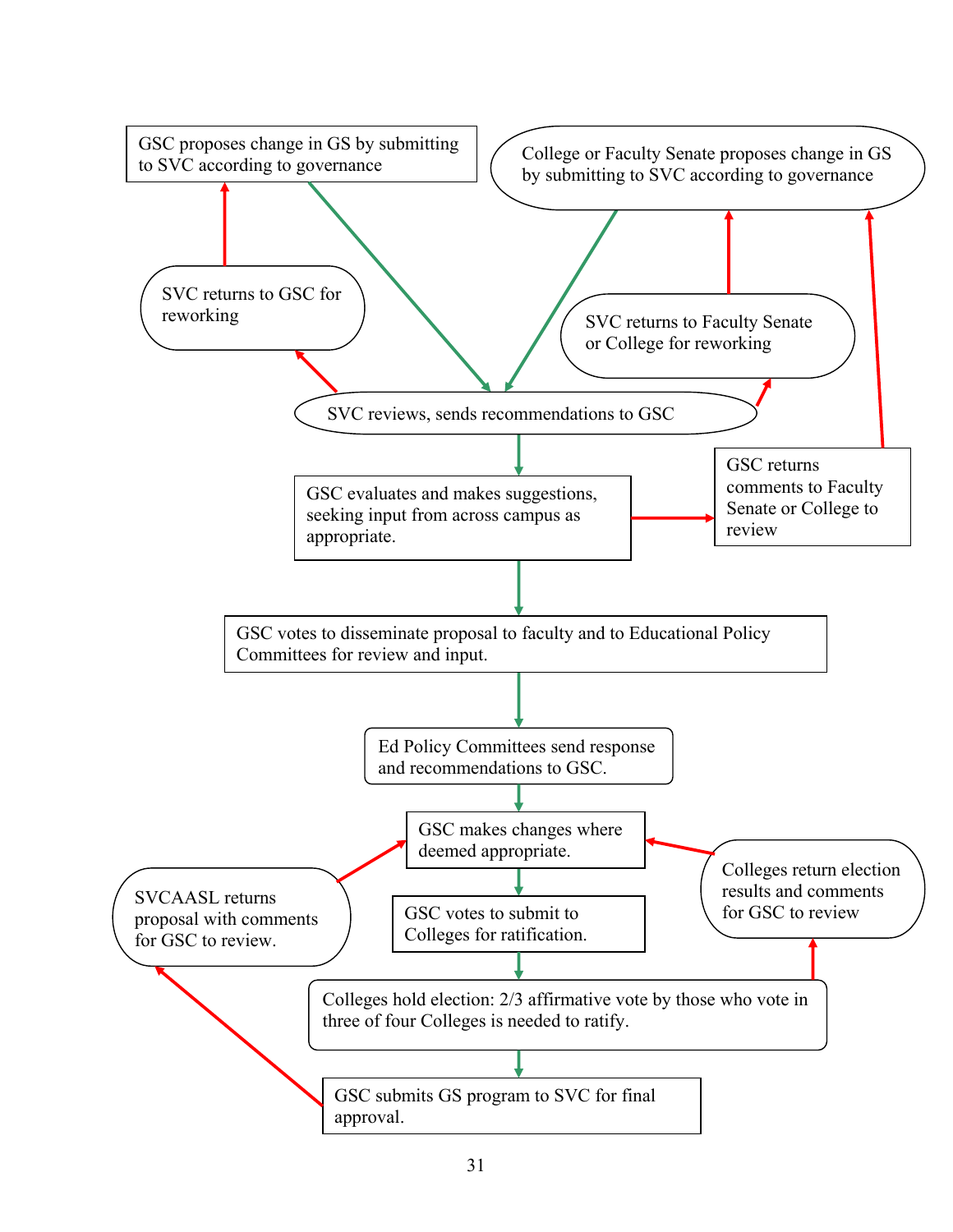# **APPENDIX D General Studies Courses**

#### **I. ENGLISH LANGUAGE**

*(6 hours of composition and 3 hours of speech coursework required. Students who have used AP credit or otherwise have not been required to take ENG 101 must take ENG 102 and may not exercise the foreign language option instead.)*

In addition to those objectives required of all General Studies courses, students will:

- 1. demonstrate the ability to form and support a coherent position on an issue,
- 2. demonstrate the ability to write and speak in a formal manner appropriate to the audience,
- 3. demonstrate the ability to read, speak, and write "expressive" as well as "transactional" language i.e., to develop and understand the role of voice in communication as well as the message itself.

ENG 101GS, Expository Writing I - 3 hours (Prereq: ENG 100A or English ACT score of 15 or above)

ENG 102GS, Expository Writing II - 3 hours (Prereq: ENG 101GS\* or ACT English score of 30 or above)

SPCH 100GS, Fundamentals of Speech Communication - 3 hours

### **II. FOREIGN LANGUAGE**

*(Up to 3 hours of 200 level classes in foreign language may be counted towards the requirement for 45 hours of General Studies courses. Students with a grade of A or B in English 101 may substitute a 200 level General Studies foreign language course for the English 102 requirement.)*

#### **III. HUMANITIES**

*(9-15 hours from three separate perspectives required; a maximum of 15 hours count as General Studies credit)*

In addition to those objectives required of all General Studies courses, students will:

- 1. demonstrate the ability to comprehend primary texts, i.e., the work of literary figures, historical figures, philosophers, and critics; film and theatrical performance; works of art; music in performance and/or notation,
- 2. demonstrate the ability to form and support , in writing, coherent positions on issues relevant to primary texts,
- 3. demonstrate the ability to use, in speaking and writing, the forms of reference and the manners of discourse appropriate to the particular discipline,
- 4. demonstrate the ability to see primary texts as cultural descriptions as well as individual creation.

*While not all courses in the Humanities focus exclusively on primary texts, students in every course will experience, through reading, seeing, or hearing, significant cultural works and documents.*  Within the Humanities requirement, courses should be distributed among the perspectives listed below. At a minimum, students must take one course from Literary Perspectives, one from Aesthetic Perspectives and one from Historical Perspectives.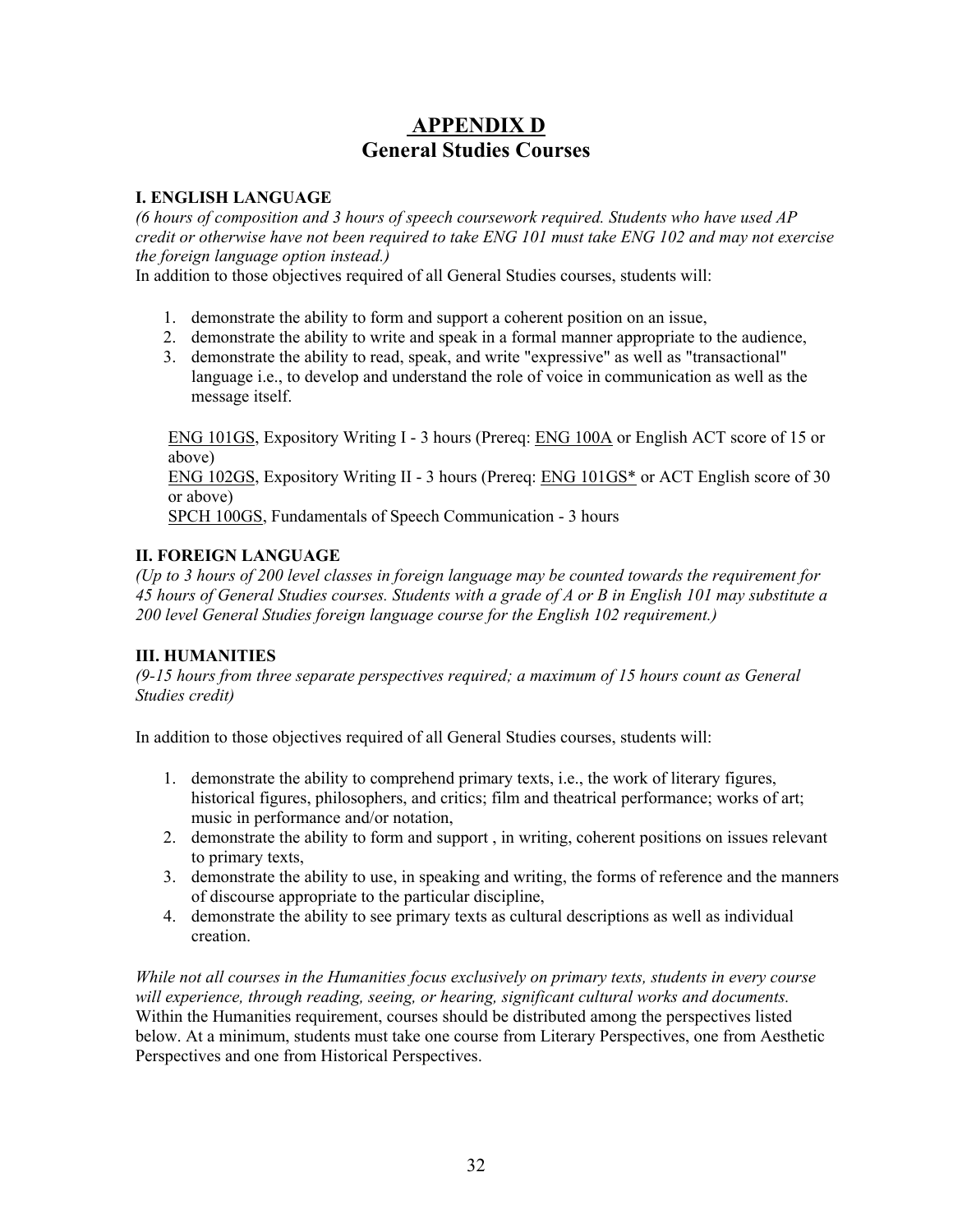#### **Literary Perspectives**

*(3 hours required; a maximum of 6 hours count as General Studies Credit)* ENG 234GS, Reading and Writing about Literature - 3 hours ENG 235HGS, American Studies - 3 hours ENG 240HGS, Literary Classics of the Western World - 3 hours ENG 250GS, Introduction to Literature: British Literature - 3 hours ENG 251GS, Introduction to Literature: American Literature - 3 hours ENG 252GS, Introduction to Literature: Western Civilization - 3 hours ENG 253GS, Introduction to Literature: Non-Western Civilization - 3 hours ENG.254GS, Introduction to Literature: Special Topics - 3 hours ENG/HIST 280H Variable Topics - 3 hours **Aesthetic Perspectives**  *(3 hours required; a maximum of 6 hours count as General Studies Credit) ART 100GS, Art Structure - 3 hours ART 120GS, Art Appreciation - 3 hours MUS 100GS, Introduction to Music - 3 hours MUS 106GS, Introduction to Jazz and Blues - 3 hours MUS 107GS, Introduction to Rock and Blues - 3 hours DANC 122GS, Dance Appreciation - 3 hours THEA 120GS, Introduction to Theatre - 3 hours*  **Historical Perspectives**  *(3 hours required; a maximum of 6 hours count as General Studies Credit)* HIST 210GS, Western Civilization - 3 hours HIST 211GS, Western Civilization - 3 hours HIST 212GS, Non-Western World History - 3 hours HIST 215GS, Introduction to Latin America - 3 hours HIST 250GS, American History - 3 hours HIST 251GS, American History - 3 hours **Philosophic Perspectives**  *(0 hours required; a maximum of 6 hours count as General Studies Credit)*  PHIL 100GS, Introduction to Philosophy - 3 hours PHIL 120GS, Introduction to Ethics - 3 hours PHIL 260GS, Philosophy of Culture - 3 hours PHIL 314GS, Philosophy of Religion: Reason and Faith - 3 hours PHIL 360GS, Philosophy of Science - 3 hours

#### **IV. MATHEMATICS, STATISTICS & COMPUTER SCIENCE**

*(3 hours required; up to 6 hours count as General Studies credit. One course must be a Math or Statistics course at the level of Math 102 or higher. MATH 090, MATH 101 and MATH 104 do not count as General Studies.)*

In addition to those objectives required of all General Studies courses, students will:

- 1. demonstrate the ability to manage and interpret numerical data using the appropriate mathematical tools,
- 2. demonstrate the ability to express formal, mathematical relationships using logical analyses and differing forms of mathematical reasoning,
- 3. demonstrate the ability to utilize mathematical techniques in order to define problems and to search for strategies for testing solutions.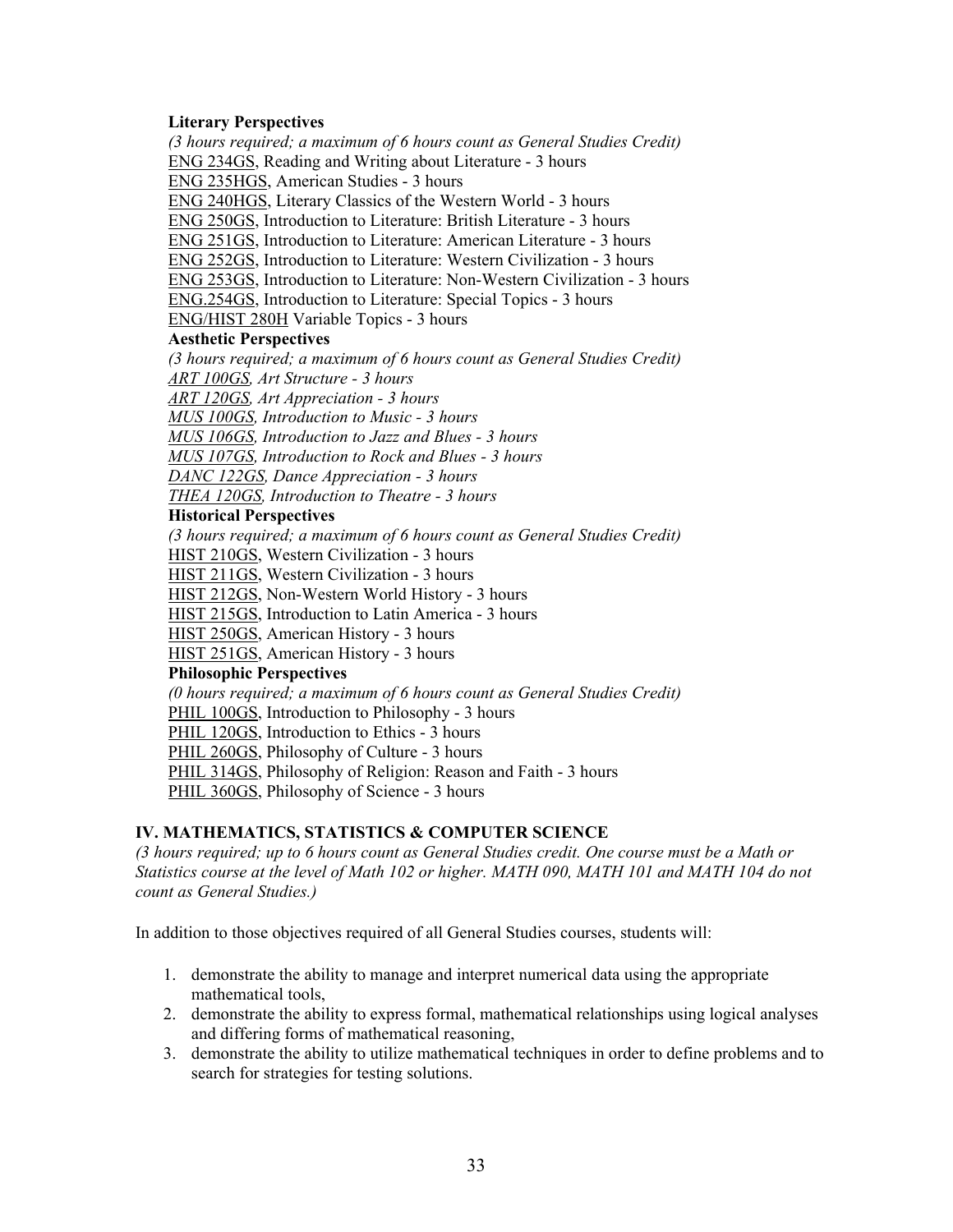#### **Mathematics/Statistics Courses**

*(3 hours required; up to 6 hours count as General Studies credit.)*

Any courses offered by the Department of Mathematics & Statistics at the level of Math 102 or above may count for General Studies credit.

*(Math 090 and 101 do not count as General Studies.)*

#### **Computer Science Courses**

*(0 hours required; up to 3 hours count as General Studies credit.)* The following computer science courses may count towards the Math requirement beyond the 3 hour minimum which must be taken within Math/Statistics:

CSIS 109GS, FORTRAN Programming - 3 hours

CSIS 110GS, Structured COBOL Programming - 3 hours

CSIS 111GS, Applied BASIC Programming - 3 hours

CSIS 130GS, Introduction to Computer Science - 3 hours

#### **V. NATURAL SCIENCES**

*(7 hours coursework from at least two Departments required; up to 15 hours count as General Studies credit. At least one of the courses taken will have a laboratory component.)*

In addition to those objectives of all General Studies courses, students will:

- 1. demonstrate the ability to apply the logical structure of scientific methodology in the laboratory setting,
- 2. demonstrate the ability to comprehend how scientific concepts originate, are validated and refined,
- 3. demonstrate the ability to use the specialized vocabulary needed to understand matter and energy.

#### **Department of Biology**

BIOL 103GS, General Biology *(lab course)* - 4 hours

BIOL 104GS, Biology I *(lab course)* - 4 hours

BIOL 107GS, Biology II *(lab course)* - 4 hours

BIOL 109GS, Plants and Animals *(lab course)* - 4 hours

BIOL 211GS, Human Micro-Biology *(lab course)* - 4 hours

BIOL 215GS, Human Physiology *(lab course)* - 4 hours

BIOL 315GS, Human Ecology - 3 hours

#### **Department of Chemistry**

CHEM 145GS, Intro Chemistry *(lab course)* - 4 hours

CHEM 150GS, Introduction to Organic and Biochemistry *(lab course)* - 4 hours

CHEM 160GS, General Chemistry - 3 hours (see prerequisites) *(with CHEM 160LGS General Chemistry Lab - 1 hour)* - 4 hours

CHEM 161GS, General Chemistry - 3 hours *(with CHEM 161LGS General Chemistry Lab - 1 hour)* - 4 hours

#### **Department of Geography and Earth Science**

GEOG 101GS, Physical Geography I: The Atmosphere *(lab course)* - 4 hours

GEOG 102GS, Physical Geography II: The Lithosphere *(lab course)* - 4 hours

GEOG 103GS, The Dynamic Planet: Hazards in the Environment - 3 hours

GEOG 207GS, Physical Geology - 3 hours

GEOG 209GS, Meteorology - 3 hours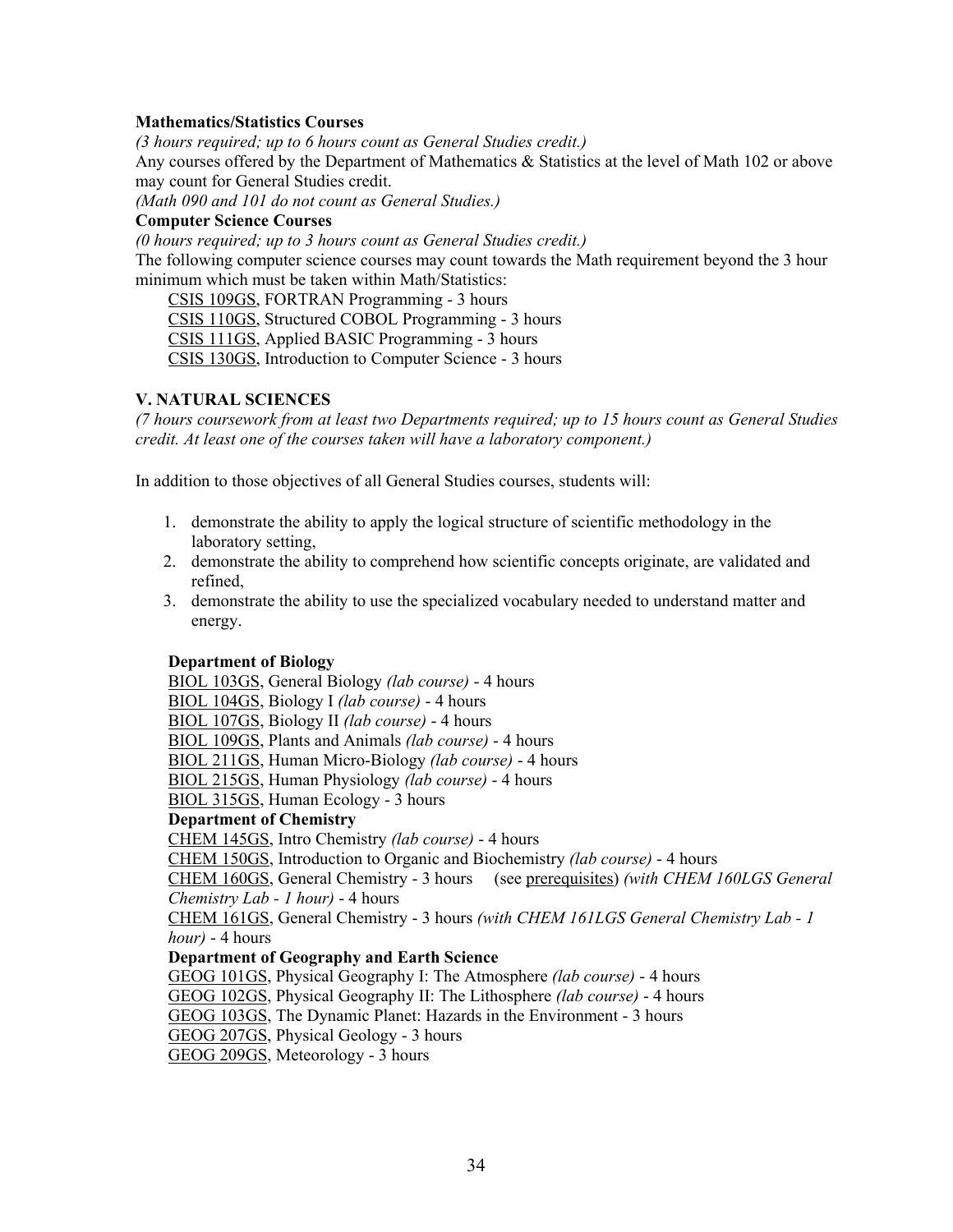#### **Department of Physics**

PHYS 100GS, Physical Science *(lab course)* - 4 hours PHYS 131H, Newton's Universe - 4 hours PHYS 132H, Einstein's Universe - 4 hours PHYS 201GS, Earth Science *(lab course)* - 4 hours PHYS 205GS, General Physics *(lab course)* - 5 hours PHYS 206GS, General Physics *(lab course)* - 5 hours PHYS 210GS, Astronomy - 3 hours PHYS 275GS, General Physics *(lab course)* - 5 hours PHYS 276GS, General Physics *(lab course)* - 5 hours

#### **VI. SOCIAL AND BEHAVIORAL SCIENCES**

*(9 hours from three separate perspectives required; up to 15 hours count as General Studies credit.)*

In addition to those objectives required of all General Studies courses, students will:

- 1. demonstrate an understanding of human experiences and be able to relate them to the present,
- 2. demonstrate the ability to understand the application of the empirical research methods used in the social sciences to understand individual behavior as well as the interrelationships among people,
- 3. demonstrate the ability to comprehend how social scientific concepts originate, are validated and refined within a variety of social science disciplines,
- 4. demonstrate the ability to evaluate the strengths and limitations of the social sciences and the explanations they offer for contemporary life.

Within the Social and Behavioral sciences, courses should be distributed among the following perspectives:

#### **Economic Perspectives**

*(3 hours required; up to 6 hours count as General Studies credit.)* ECON 100GS, Contemporary Economic Issues - 3 hours ECON 270GS, Principles of Economics, Macroeconomics - 3 hours ECON 271GS, Principles of Economics, Microeconomics - 3 hours

#### **Social Perspectives**

*(0 hours required; up to 6 hours count as General Studies credit.)* SOC 100GS, Introduction to Sociology - 3 hours SOC 124GS, Social Problems - 3 hours SOC 250GS, Anthropology - 3 hours ITEC 210GS, Society and Technology - 3 hours

#### **Political Perspectives**

*(0 hours required; up to 6 hours count as General Studies credit.)* PSCI 110GS, Introduction to American Politics - 3 hours PSCI 140GS, Introduction to Comparative Politics - 3 hours PSCI 168GS, Introduction to International Relations - 3 hours PSCI 170GS, Introduction to Political Thought - 3 hours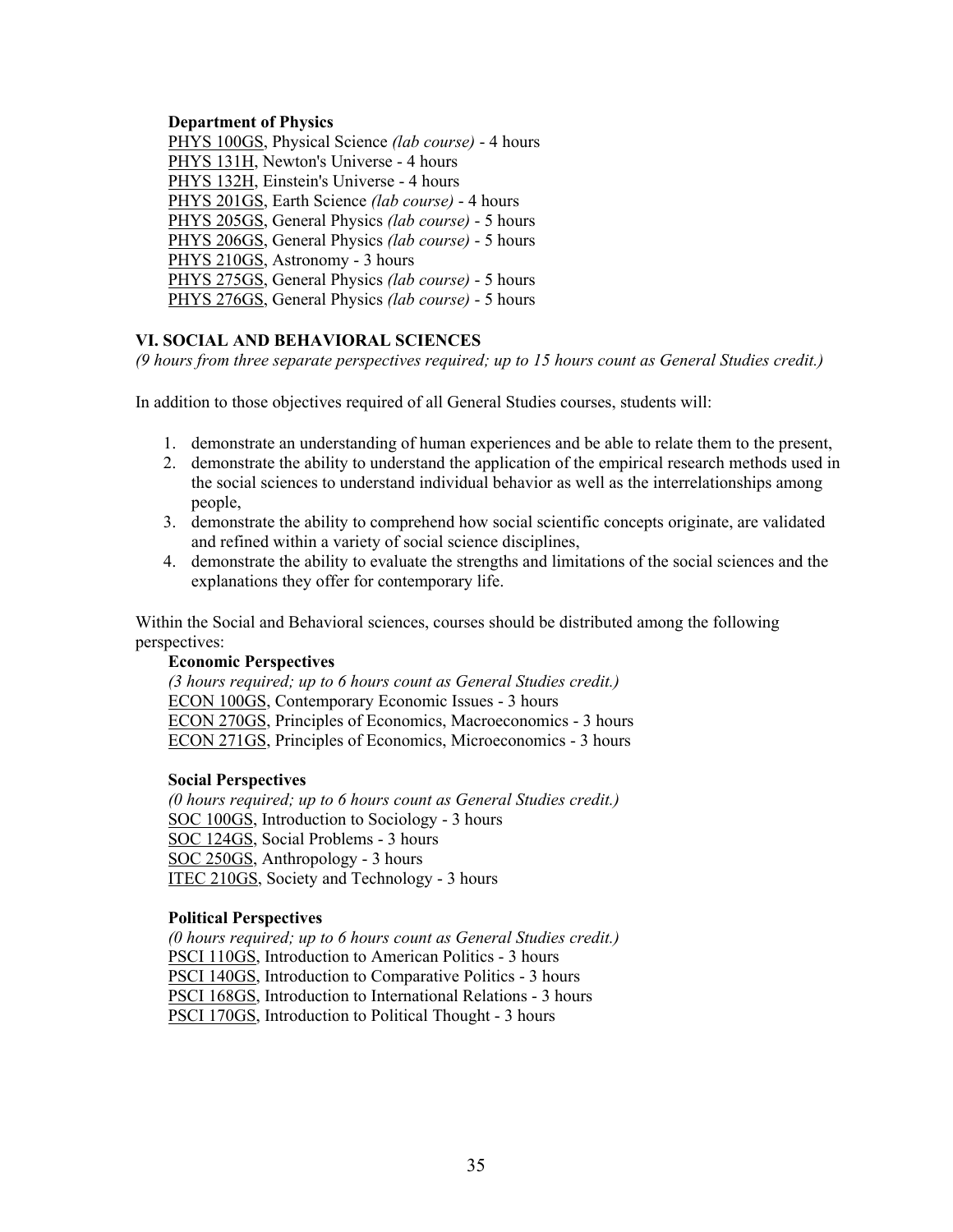#### **Geographical Perspectives**

*(0 hours required; up to 6 hours count as General Studies credit.)* GEOG 104GS, World Regional Geography - 3 hours GEOG 106GS, Human Geography - 3 hours GEOG 206GS, Geography of the United States and Canada - 3 hours GEOG 305GS, Environmental Conservation - 3 hours **Behavioral Perspectives**  *(0 hours required; up to 6 hours count as General Studies credit.)* PSY 203GS, General Psychology - 3 hours PSY 230GS, Human Development - 3 hours PSY 210HGS, Issues in Psychology - 3 hours FSID 351GS, Marriage/Family Relations - 3 hours

#### **VII. PERSONAL DEVELOPMENT**

*(2 hours required; up to 3 hours count as General Studies Credit.)*

In addition to those objectives required of all General Studies courses, students will:

- 1. demonstrate the ability to confront the complexities--physical, emotional, economic, and/or technological--of the contemporary world.
- 2. demonstrate the development of skills, behaviors and problem solving strategies necessary to prevail in the contemporary world.

CJUS 101GS, Introduction to Criminal Justice - 3 hours CSIS 108GS, Computers in Society - 3 hours FSID 108GS, Space for Family Living - 3 hours FSID 110GS, Introduction to Nutrition - 3 hours FSID 151GS, Human Sexual Behavior - 3 hours FSID 160GS, Personal Money Management - 3 hours ITEC 150GS, Telecommunications Literacy - 3 hours ITEC 211GS, Alternate Energy and Technology - 3 hours JMC 100GS, Mass Media in America - 3 hours MUS 159GS, Piano Fundamentals - 1 hour PE 109GS, Basic Sports - 1 hour PE 110GS, Basic Sports - 0.5 hour PE 160GS, Healthful Living - 3 hours PE 260GS, First Aid, Responding to Emergencies - 2 hours SFED 235GS, General Safety Education - 3 hours SOWK 170GS, Introduction to Social Welfare - 3 hours WSTD 220GS, Introduction to Women's Studies - 3 hours

#### **VIII. CAPSTONE COURSE**

*(Up to 1 semester hour counts as General Studies credit, after development and approval of the course.)*

*The University is in the process of developing General Studies Capstone Courses. When such courses become available, students may apply up to 1 hour of a capstone course to meet the 45 hours General Studies requirement.*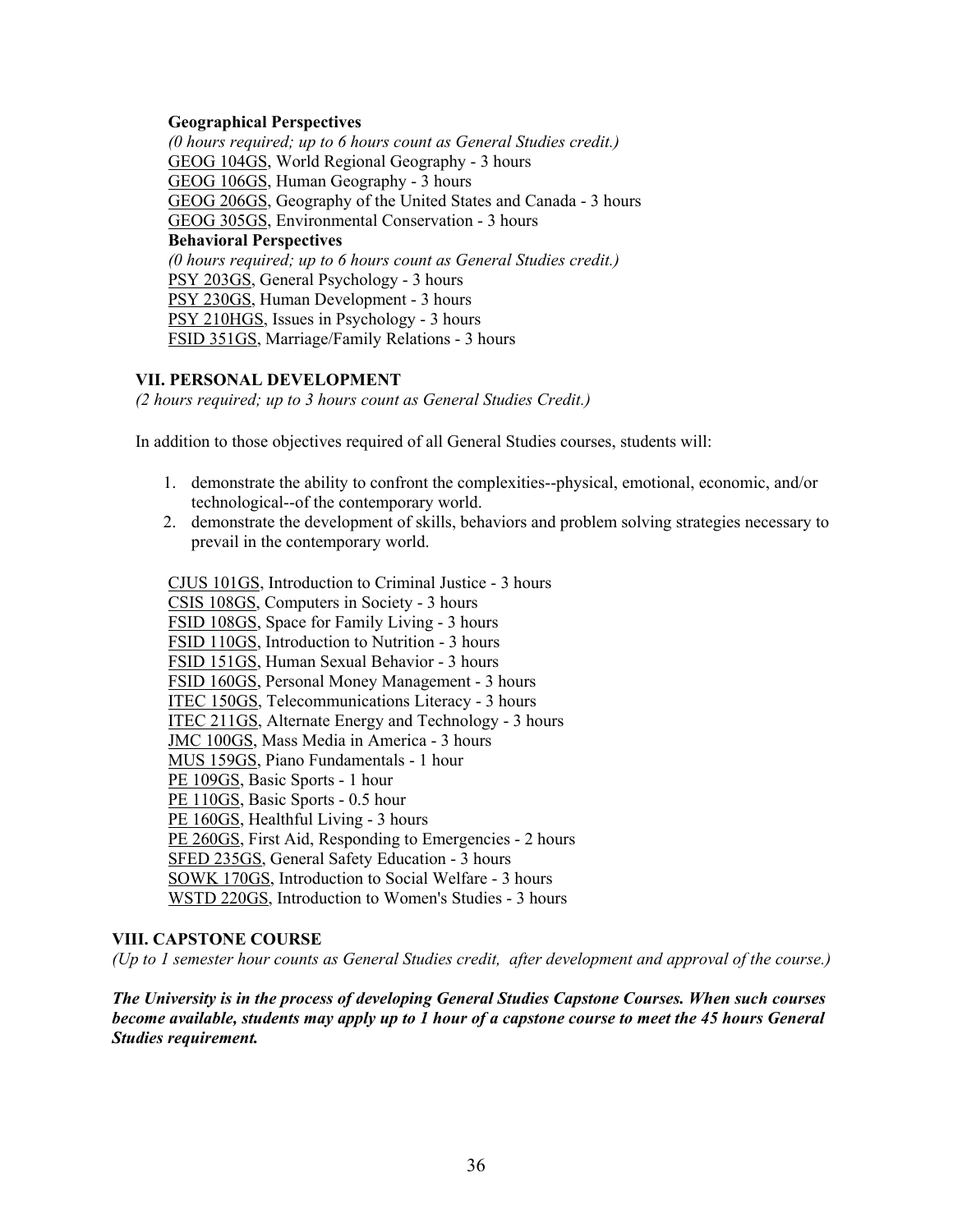In addition to those objectives required of all General Studies courses, students will:

- 1. demonstrate the ability to use the breadth and diversity of knowledge and experience from a variety of disciplines in order to solve real world problems.
- 2. demonstrate an understanding of cultures other than their own.
- 3. demonstrate the understanding and knowledge needed to function responsibly in one's natural, social, and political environment.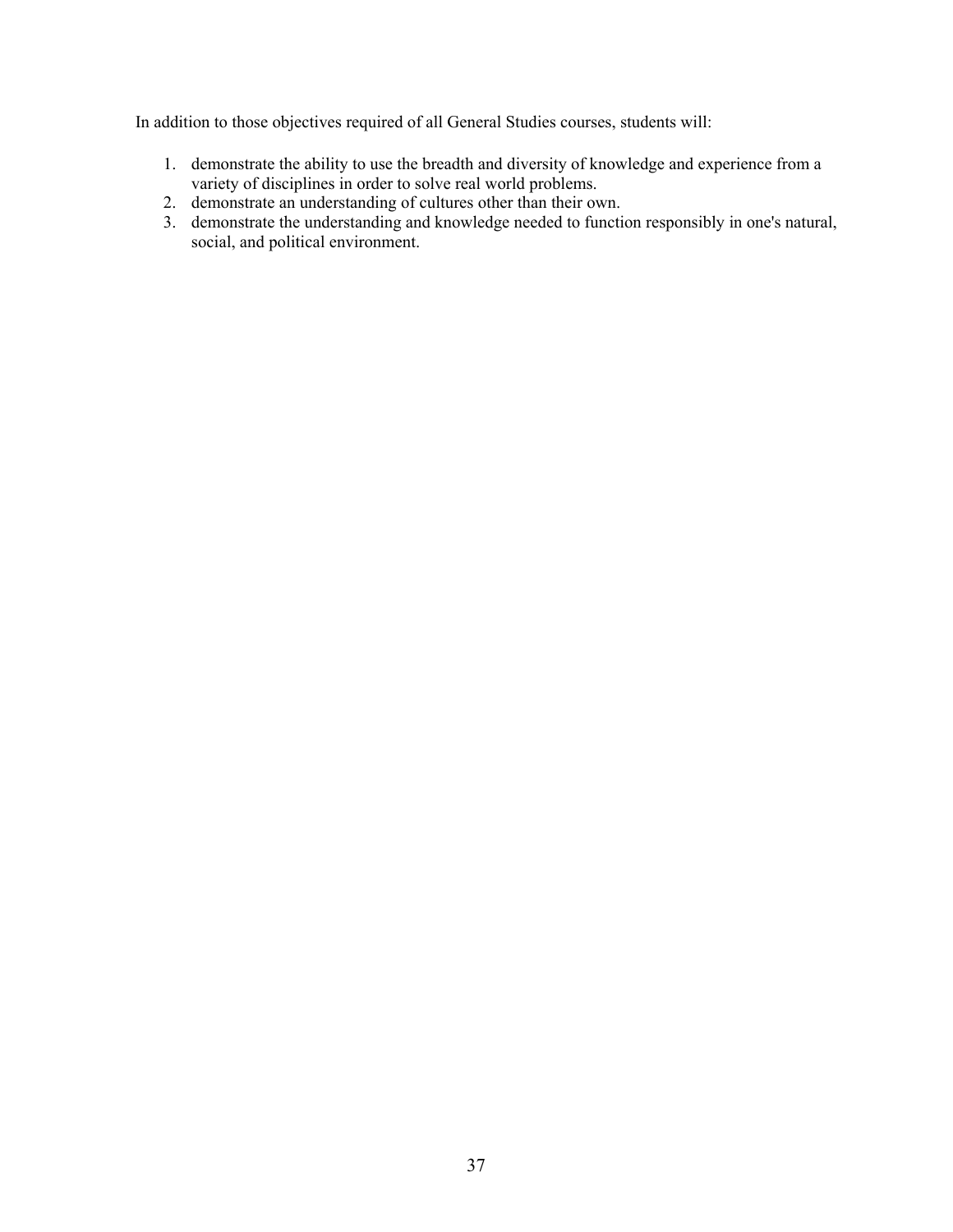# **APPENDIX E 2001 Academic Program Review**

# **Report of the External Reviewer Dr. David Christiansen**

Director of Interdisciplinary Studies, Truman State University December 20, 2001

## • Executive Summary

For the purpose of providing an executive summary, I wish to identify several strengths of the General Studies Program (GSP) at the University at Nebraska (UNK):

- a single general education program that reflects the mission of the university and serves the needs of the four UNK colleges;
- a curriculum that provides a foundation for the depth of work in the major programs;
- a breadth of disciplines commensurate with the highest ideals of a liberal education;
- wide course availability;
- very strong support among UNK alumni and, to a lesser but still significant degree, among the current student body and UNK faculty;
- a high level of participation among the UNK faculty; and
- a strong emphasis on writing-intensive and cultural diversity courses.

Although I believe that UNK should retain the GSP as its general education program for all four university colleges, the faculty and administration should consider several measures that could strengthen the liberal education of the GSP even further:

- developing a more comprehensive rationale for the program structure, elements, and purpose;
- instituting a reformatted governance structure that includes a director, a restructured General Studies Council (GSC), and clearly established approval procedures for changes to the program;
- focusing more on advising students as they take courses in the GSP;
- assessing the overall effectiveness of the GSP;
- reconsidering the program's name; and
- re-evaluating several structural issues and policies.

A fuller explanation of these issues appears in the pages below.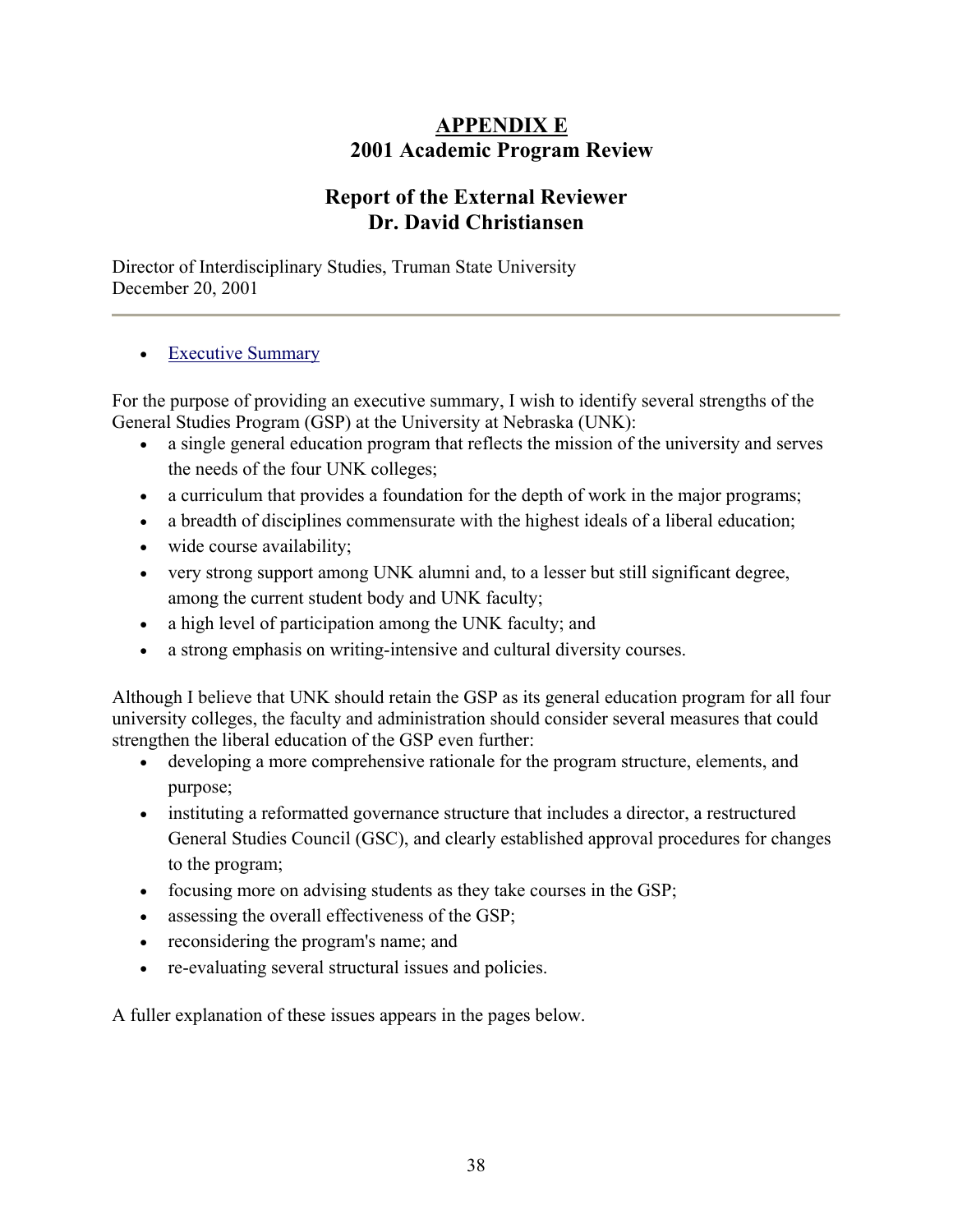### • Introductory Remarks

Prior to my visit to the University of Nebraska at Kearney (UNK) campus, I studied data gathered by Dr. John Anderson, Associate Professor of Political Science. In the spring of 2001, over 400 UNK alumni who had graduated after 1995 were contacted by phone and asked a series of questions about their perceptions of the General Studies Program (GSP). In addition to conveying their satisfaction with course availability and choice, they consistently expressed their approval of the writing, communicating, and problem solving skills engendered by the program. Dr. Anderson also provided input from twenty currently enrolled undergraduates in the form of focus group responses. These individuals too had positive impressions of many elements of the GSP, including its ethos of providing a broad liberal education. The focus groups, however, expressed concerns about issues such as large class sizes and the tendency of some classes to serve as preparatory courses for a major. Some students, after acknowledging the importance a liberal arts education, admitted that they were unable to see how the GSP was fulfilling this goal.

Dr. Anderson also undertook a comprehensive survey of the UNK faculty, and here again the results were informative. Of the 280 faculty members had an opportunity to respond to the survey, 269 replied, resulting in a response rate of 96%. I reviewed all the data tables generated by the survey results and I have read all the supplementary comments the faculty respondents provided (some 23 single-spaced pages). Although faculty members offered considerably different views about specific elements of the GSP, the vast majority expressed a general satisfaction with the program. Nevertheless, the results of the faculty survey and the many narrative comments indicated to me that some members had serious misgivings about individual elements of the GSP and even about the structure, purpose, and philosophy of the entire program.

During my visit to the campus of UNK October 23-25, 2001, I had the occasion to talk with students, faculty, administrators, and staff about the University's General Studies Program. These meetings included conversations with Dr. James Roark, Senior Vice-Chancellor, and Dr. Ken Nikels, Dean of Graduate Studies and Research; the Deans or Assistant to the Deans of all four colleges; most of the department chairs; approximately 30 faculty members; the General Studies Council; and multiple staff members. At these meetings I provided my Truman State University e-mail address and invited the UNK members to contact me with any further comments they wished to share (and several did accept this offer). Finally, I had extended discussions with the thirteen-person review team, whose membership included two representatives from each of the four university colleges; a representative from the library; Dr. Bill Wozniak, Faculty Senate President; and three student members.

As a result of studying Dr. Anderson's data, visiting the campus, and having extended conversations with multiple members of the UNK community, I have prepared this report.

• Areas of Strength in the General Studies Program

The GSP at the University of Nebraska at Kearney provides its students with a broad introduction to liberal studies through its emphasis on the humanities, mathematics, natural sciences, and social sciences. The program, a modified "cafeteria" or "distribution" model in which students select 45 hours of coursework from a variety of subject areas, is correctly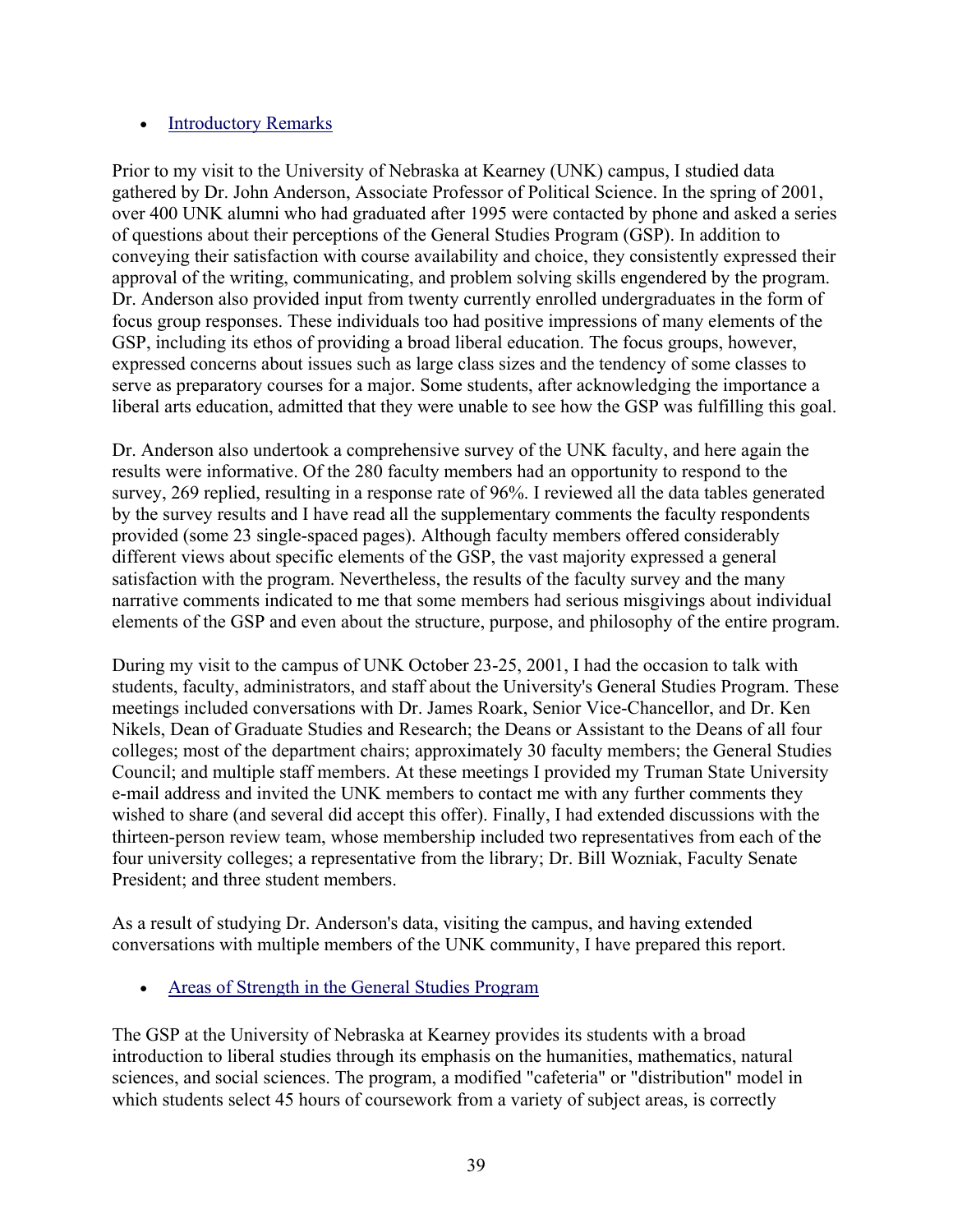characterized in the University's mission statement as an "extensive general studies curriculum that emphasizes the liberal arts." The categories are well balanced and arranged according to the conventions of liberal education; courses within the GSP appear to be rigorous and demand students to be versatile learners in a variety of different academic disciplines. The addition of the "Personal Development" category is especially intriguing. Although this requirement falls outside traditional definition of liberal arts, classes that fulfill this requirement offer students the opportunity to make meaningful connections between in-class work and the situations they face outside the classroom. I am very please by the commitment the university has made to writing and diversity through its adoption of writing-intensive and cultural diversity courses. While these requirements are not part of the GSP *per se*, the faculty and students tend to think of them as an integral part of UNK's general education ram.

I also commend the entire University community for creating and maintaining a general education program that reflects the mission of the university **and** serves the needs of the colleges of Business and Technology; Education; Fine Arts and Humanities; and Natural and Social Sciences. Although several faculty members felt that one or more of the colleges should create its own general education program, the vast majority of faculty and administrators with whom I talked felt that the GSP served the needs of the major programs and the colleges. On repeated occasions I heard allusions to the seven separate general education curricula of the University of Nebraska at Lincoln and the problems this duplication presents. The simple fact that all four UNK colleges share a single program instills a sense of shared identity among the faculty and the understanding that they all have ownership in the GSP. For these reasons I am pleased that the GSP possesses a flexibility that allows academic departments to identify specific courses their majors should take.

The data gathered by Dr. Anderson demonstrate a general satisfaction among the students, post-1995 alumni, and faculty. The alumni appear to be especially pleased and credit the GSP with helping to develop many skills they now find useful. The faculty appears to be the group least satisfied with the program, although one may make the argument that even here there is a general contentment. According to the survey results, 65% of the faculty respondents assign the GSP a grade of "B" or higher, while, 35% assign a grade of "C" or lower. When one analyzes the results to the survey questions and reads the narratives the faculty provided, again a pattern of satisfaction becomes obvious. I offer my congratulations to all the past and present UNK faculty and administrators who developed the GSP.

## • Areas of Concern for the General Studies Program

Despite my opinion that the state of the GSP is strong and that UNK undergraduates are receiving a strong liberal education, my study of university data and conversations with many members of the UNK community convinces me that the University should address several aspects of the program. Paramount in my recommendations is an attempt to address the concerns of the many faculty members with whom I have spoken. During my visit I was especially pleased by their commitment to student learning and their obvious concern with the academic rigor of the GSP. Their suggestions are integral in all elements of this report.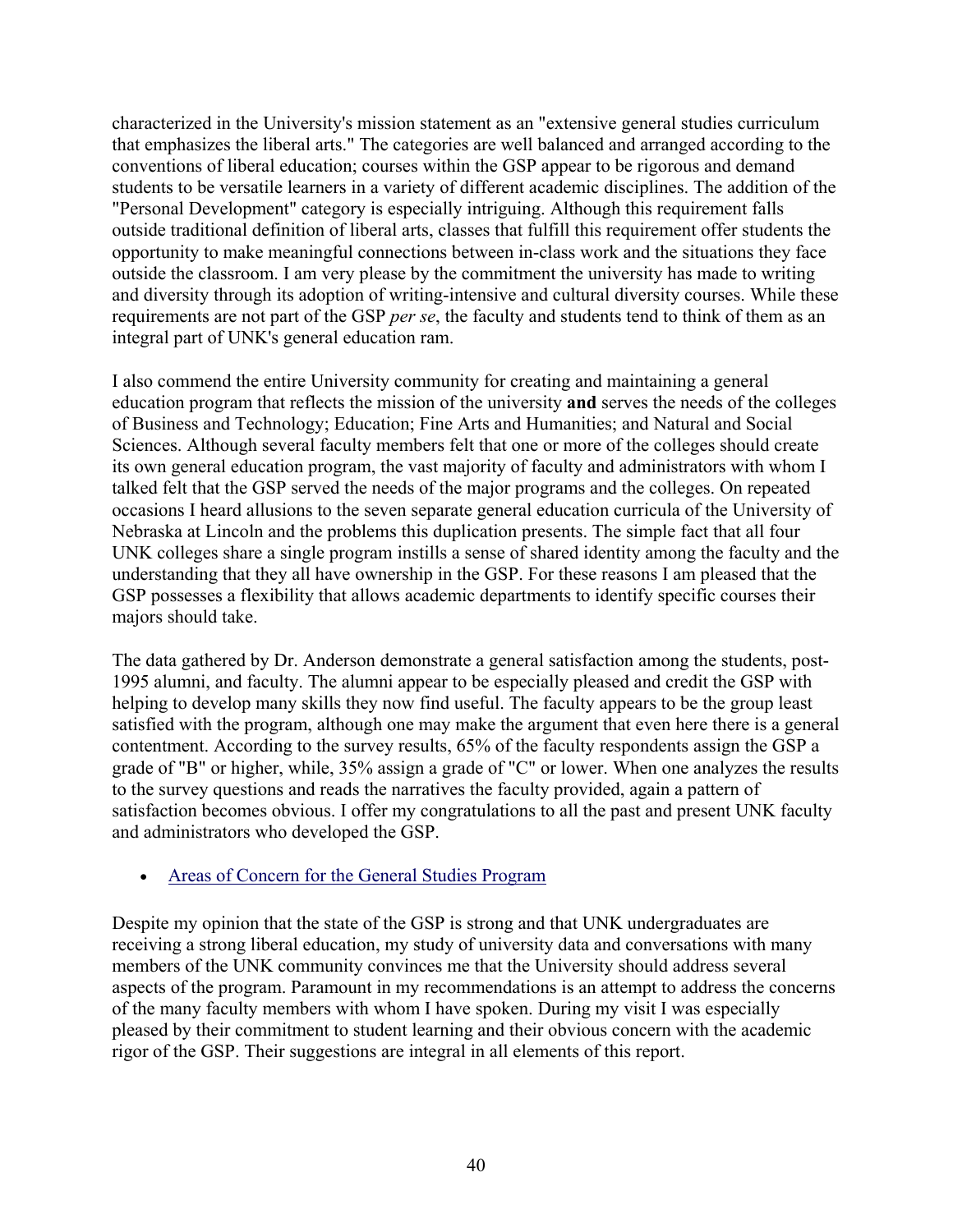## 1. Rationale of the GSP

**Recommendation #1:** the University should develop and publicize a more comprehensive rationale for the General Studies Program structure, purpose, and student learning outcomes.

Although students may appreciate the broad nature of the GSP curriculum, many of them do not understand **how** the GSP provides a broad liberal arts education and establishes a foundation for the in-depth work of their major programs. The University has identified the "Philosophy" and "Objectives" for the program and addresses the student learning outcomes within the eight individual areas (pp. 47-50 of the *2002 UNK Undergraduate Catalog*), yet the responses of the student focus groups indicate that a more elaborate explanation is necessary. I believe that the University should develop a clearer and more comprehensive rationale for the GSP and communicate it to entire university community. In this manner the program will have a greater value to the students and perhaps will aid some individuals in their course selection. A fuller rationale will also assist the University's efforts to assess the program (see Part VII. Assessment of the GSP, pp. 19-20).

The rationale should address several questions in three key areas. In some instances this will not be an initial consideration, but a re-examination of critical issues:

- 1. **purpose**: how does the program provide a liberal education? What is even meant by "liberal education?" Why is a broad array of courses appropriate? What is the relationship between the program and students' majors?
- 2. **structure**: why is the GSP composed of eight parallel categories? What is their relationship to one another? Should students be making connections between the subject matter taught in classes that reside in different area?
- 3. **student learning outcomes**: what are the skills, proficiencies, and characteristics students will exhibit once they have completed the GSP? Beyond being introduced to the subject matter of a given disciplines, how will a student benefit from studying in a given field or discipline?

I encourage the University to develop a more comprehensive and explicit rationale for the GSP. It strikes me that the General Studies Council, since it is charged with overseeing the general education program and because its members are drawn from all four university colleges, should be the body to address this issue. The deliberations of the Council on this matter should include significant input from the students, staff, and administration. Hopefully this dialogue will extend out of the committee and into the entire faculty. Certainly many of the faculty members with whom I have talked have strong views on many of these matters. Once rationales for the GSP and its constituent elements have been determined, it is important to publicize this information throughout the university community. The rationale for the program should be made available in the undergraduate catalog and it should be prominently displayed on the University's web site.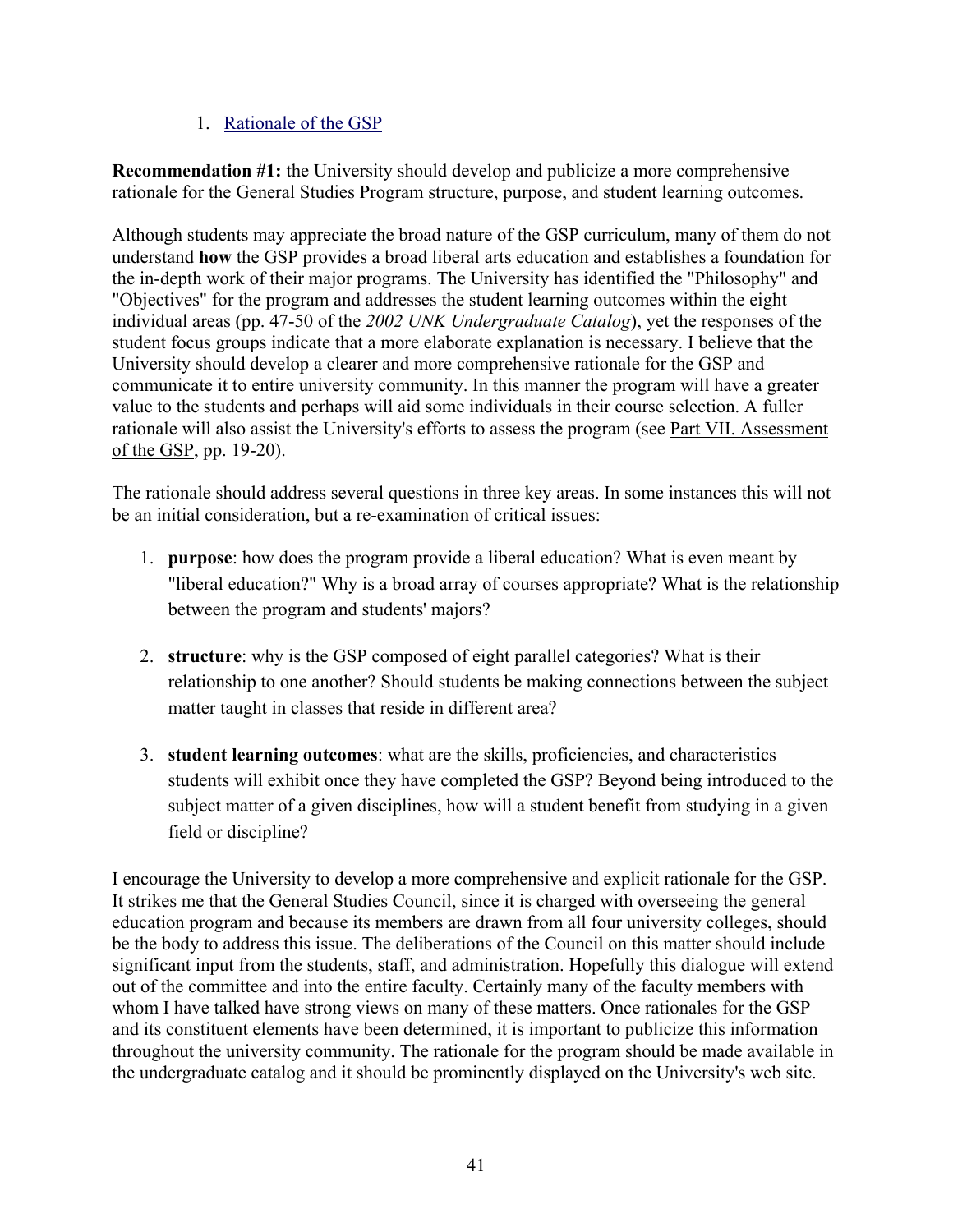I also encourage the faculty of each department to identify for student majors how the GSP provides a foundation for the study-in-depth of their major program. Since advisors in these programs should be responsible for helping their advisees realize the importance of a liberal education, so they must be prepared to talk about these issues (see Part VIII. Advising in the GSP, pp. 20-22). Instructors of GSP classes should also be encouraged to communicate to their students how their course provides the knowledge and academic skills the program hopes to engender.

2. Structure of the GSP: Modification

*Recommendation #2: the University should make several immediate modifications to the General Studies Program that will enhance student learning.* 

Although the GSP has served the University well for more than a decade, I feel that some modest changes should be immediately made. I have arrived at none of these observations on my own: the UNK review team and the majority of individuals with whom I spoke supported these changes as well. After each recommendation I have attached a brief explanation. The suggestions include:

- 1. *requiring students to complete English 101 and 102 during the first two years.* Since all academic areas utilize writing and expect that their students should be able to write at a reasonably proficient level, the two composition classes should be completed early in a student's academic career. The expectation that students should complete their mathematical requirement during their freshman year acts as a precedent. During my visit I found universal support for the implementation of this requirement, although representatives from the English department admitted that some significant logistical issues would have to be addressed.
- 2. *adding foreign language as a strand of the Humanities category.* A large number of the faculty with whom I spoke felt that the University should do more to encourage students to take a foreign language. From my perspective this is an admirable desire entirely in the tradition of a liberal education. The present instantiation of the GSP permits students to take a foreign language class as an elective or as a substitute for ENG 102, but I urge the University to place foreign language more within the mainstream of the program. This can be most easily accomplished by placing it in the Humanities category.
- 3. *encouraging departments to limit the size of their classes.* The evidence of the student focus groups strongly suggests that class size was a critical factor in their satisfaction with a GSP class. Students enrolled in large classes tended to feel that that the learning was not effective; conversely, students were much more likely to value classes in which faculty could easily interact with them. Although the class sizes at UNK tend to be smaller than some of the comparable classes I have seen at other institutions, a few of the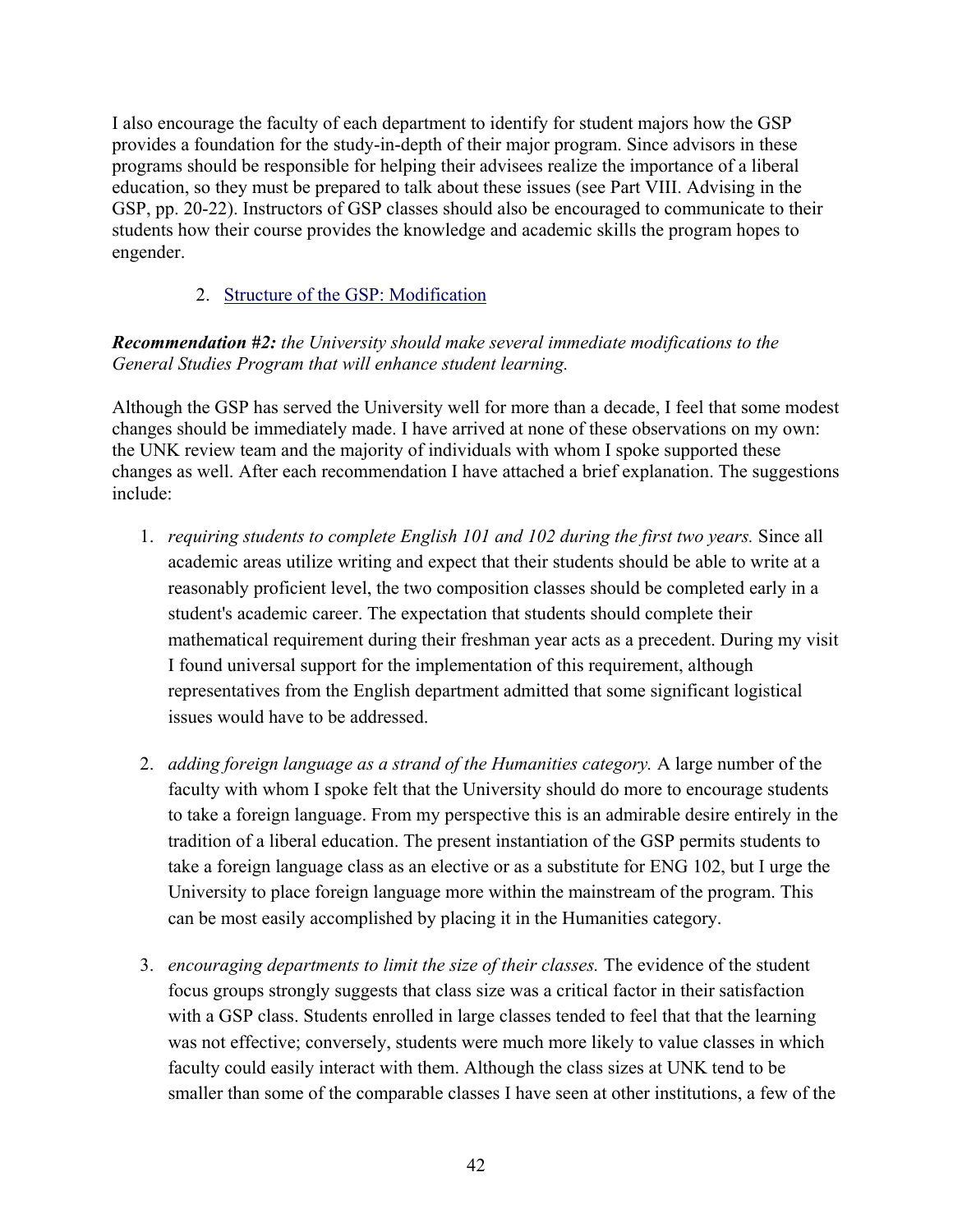courses have such large enrollments that it is difficult for the instructor to interact with students in a meaningful way.

- 4. *adding upper level courses to the GSP.* Even though the current rationale for the GSP does not prevent upper level courses from fulfilling requirements, only two 300 or higher level courses are incorporated in the program (PHIL 360GS "Philosophy of Science" and BIOL 315GS "Human Ecology"). Why is this so? One of the benefits of a "distribution" general education program is that students are able to choose from a variety of course offerings instead of being restricted to a single general survey class. I believe that students will be more likely to be challenged and intellectually engaged in their GSP classes if they are able to select upper level classes. Presumably most students would prefer to take 100 and 200 level classes to meet their general education requirements, but other students will appreciate the opportunity to engage in more advanced course work. When I talked with students at UNK I heard anecdotal evidence that some individuals view the GSP as a review of high school course work because many classes examine the same material they studied in high school. The University could address this issue by providing additional upper level course options for students.
- 5. *encouraging faculty to make connections between their GSP courses and classes in other academic disciplines.* One of the key findings of the student focus group project and the survey of the alumni is that students view many of the GSP classes as the "first step" in the sequence of major program. The respondents felt that they would find the GSP to be more valuable if the courses took more of the form of broad surveys that made connections to multiple academic disciplines. One way to combat this perception is for faculty members to structure their GSP classes in such a way that they can assist students in seeing subject matter and methodologies shared by multiple disciplines. This blurring of disciplinary boundaries fits comfortably within the traditions of a liberal education.
- 6. *resolving the future of Category VIII: Capstone Course* For approximately ten years the "Capstone Course" has been an element of the GSP, but no sections of this class have ever been proposed or taught. The idea of such a class, in which students make connections among multiple academic areas through multidisciplinary or interdisciplinary activities, is wonderful, but it poses some significant logistical problems. Because these classes fall outside the conventional governance structure of a university (i.e., academic departments), they are very difficult to support. From my understanding, UNK's failure to act on this matter is due to several academic factors, including an uncertainty among the faculty and administration over what the form and purpose of this class should be; the secondary management issues, such as staffing and financing, appear also to be undecided. The University should act now to resolve this situation. If the faculty and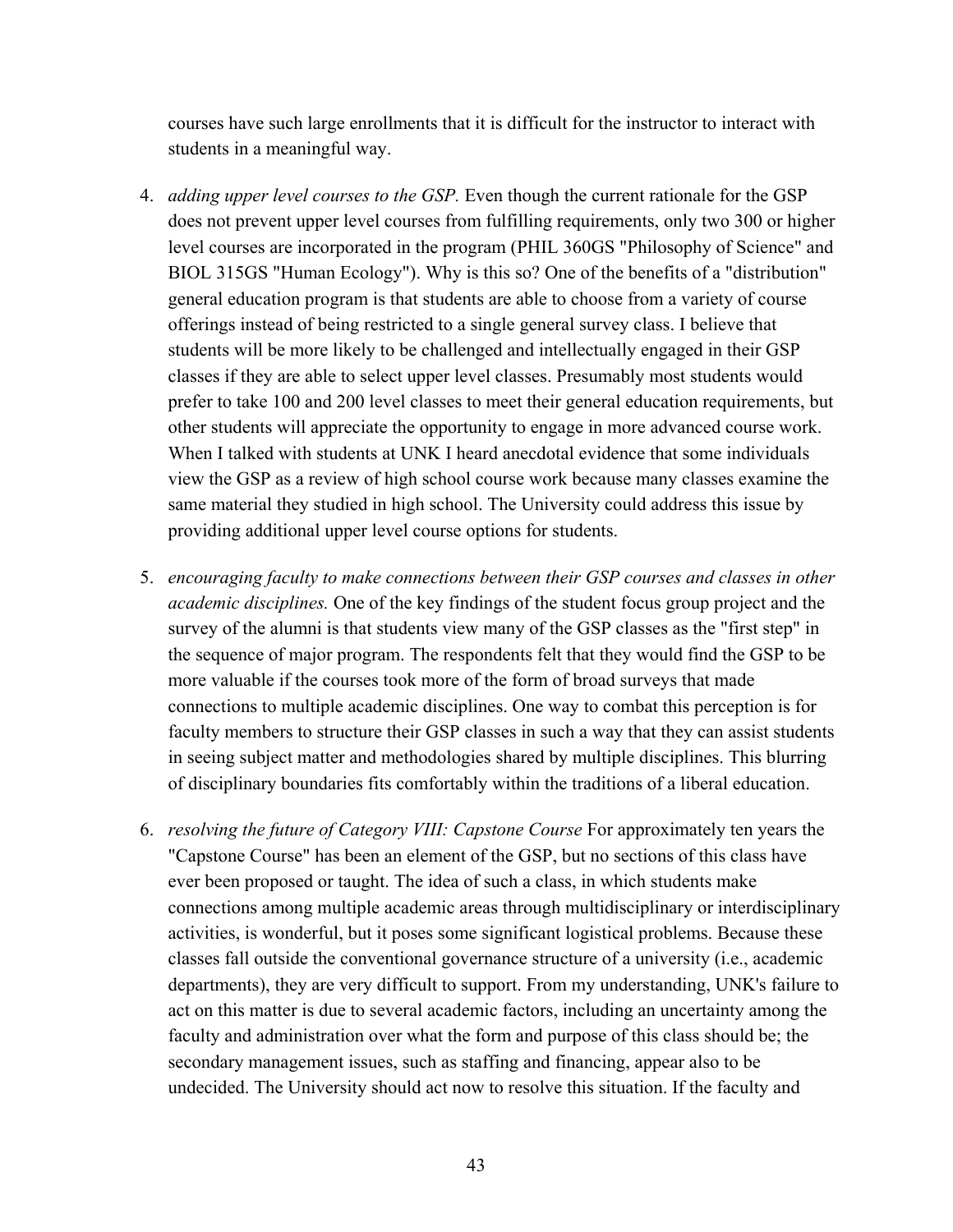administration view a capstone class as vital to the interests of student learning in the GSP, they should commit themselves to determining the form and purpose of this class in the near future.

### 3. Structure of the GSP: Issues to be Studied

*Recommendation #3: the University should engage in a dialogue to consider several elements of the General Studies Program.* 

In addition to the modifications I have suggested in Part II above, I wish to identify several issues for the University to consider. From all my conversations with members of the UNK's community, I did not find a consensus on several key factors relating to the general education program. I have my own opinions regarding many of these items, but the UNK faculty itself, in whom the ultimate responsibility for the curriculum is placed, should try to achieve consensus regarding these points. It seems that the General Studies Council, which includes representation from all four University colleges, would be a logical venue for this discussion. I pose each of these points in the form of a question with a brief explanation attached. The issues include:

- 1. *is a liberal education best achieved via a small number of courses focusing on the most fundamental aspects of academic disciplines? Or is a liberal education more likely to be realized by offering students multiple options to meet the individual GSP requirements?* Traditional western notions of higher education, especially prior to the second half of the  $20<sup>th</sup>$  century, have tended to focus on introducing students to the "great works" on which western culture resides. After all, the argument goes, how can anyone claim to be an educated person in the western world if s/he is unfamiliar with the works and activities of Homer, Thucydides, Plato, Virgil, St. Augustine, Dante, Shakespeare, Locke, Kant, Marx, Darwin, Nietzsche, Freud, and Einstein? However, much has changed since the Second World War as the student body has become more reflective of our pluralistic society. The backgrounds and interests of the students at the beginning of the  $21<sup>{st}</sup>$  century are very different from those who entered universities a century ago. The University should ask itself how it could provide a rigorous liberal education that will best serve the interests of the students. The results of this discussion are highly unlikely to satisfy all, for there will be little chance for consensus. From my observations on the UNK campus, it became obvious that each side enjoys the passionate support of many faculty members.
- 2. *why is philosophy the sole discipline within the Humanities category that students may avoid?* Students are currently required to complete Humanities' course work in literature, aesthetics, and history -- but not in philosophy. What are the justifications for marginalizing philosophy in this manner? Historically philosophy has played a crucial role in a liberal education, and so the University's decision to assign it a secondary status confuses me and, I presume, other outside observers. Perhaps the University has a valid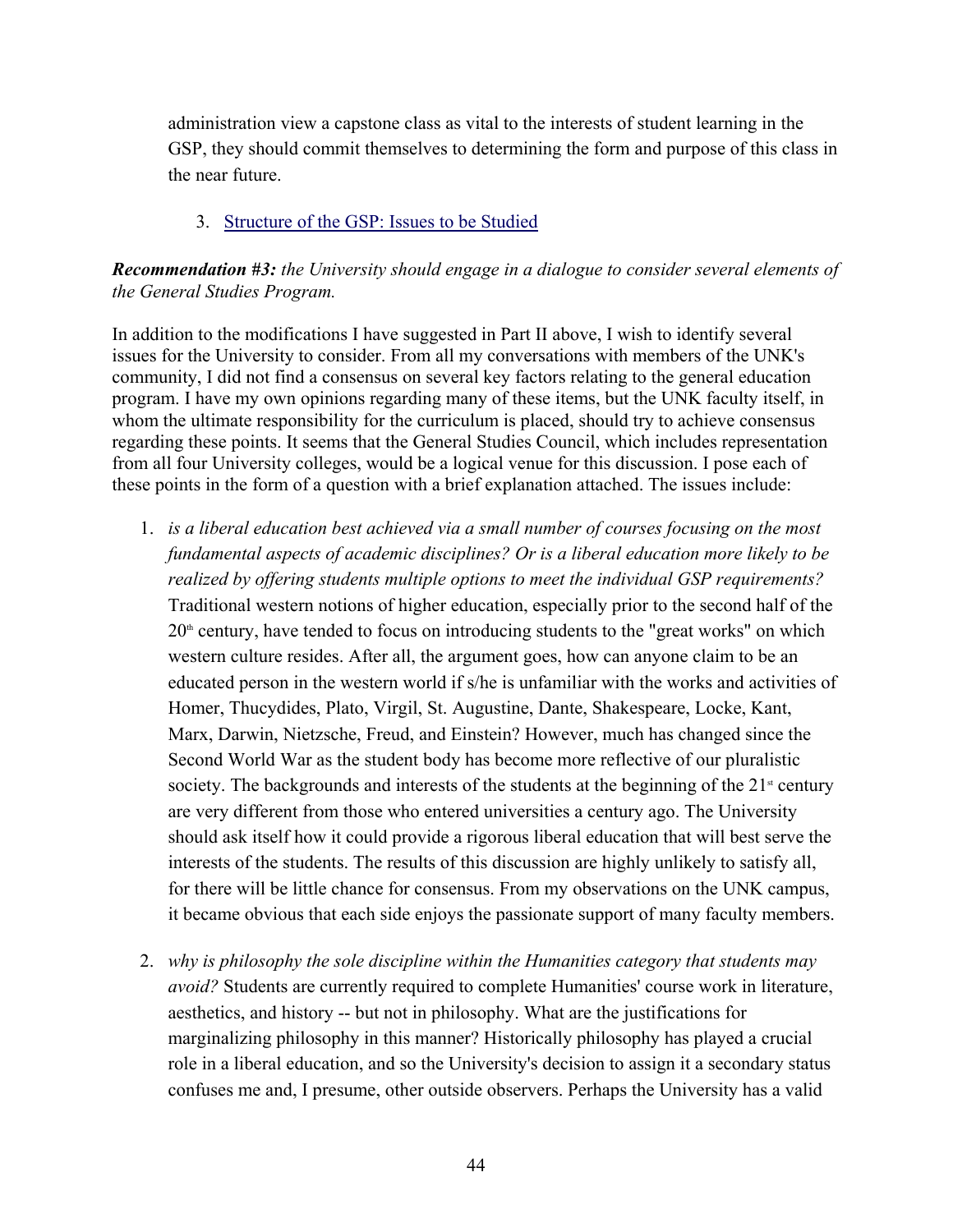curricular explanation for requiring coursework in several areas of the humanities and excluding work in one, but no justification appears anywhere in the GSP. At the very least the University should include an explanation in the GSP as to why it has decided to treat disciplines differently in this category. A more ambitious approach would be for the institution to re-evaluate the manner in which students are required to complete the humanities category: is it necessary for the University to prescribe any course work here, other than ensuring that students take classes in at least three separate categories?

- 3. *why is economics the sole discipline within the Social and Behavioral Sciences category that students may not avoid?* Students are given much freedom in the way that they may distribute their nine required hours in the Social and Behavioral Sciences; if they arrange their hours carefully, students may even avoid taking classes in three of four areas (i.e., Sociology, Political Science, Geography, and "Behavioral Perspectives"). However, every UNK undergraduate must complete a class in economics. What are the justifications for privileging economics in this manner? As I noted above in my comments about philosophy, perhaps the University has a valid curricular explanation for the structure of this category, but no justification appears anywhere in the GSP for maintaining that one discipline should enjoy a special status among the social and behavioral sciences. I suggest that the institution either attach an explanation to the GSP for why disciplines in the Social and Behavioral Sciences category have different statuses or re-evaluate the structure of this area.
- 4. *why are the structures of the Humanities and Social and Behavioral Sciences categories different?* On a related note to points #2 and 3 above, why are choices in Humanities prescribed, but not so in the Social and Behavioral Sciences category? I urge the University to achieve some sort of consistency here.
- 5. *why are most of the GSP categories arranged according to "perspectives," but the Natural Sciences category is structured by "department?"* With little difficulty the Natural Sciences category could be subdivided into a "Life Sciences Perspective" and a "Physical Sciences Perspective." This change, of course, would potentially affect student enrollment patterns, so I realize that such a modification could carry unwanted consequences. However, I encourage the faculty to consider alternatives to the departmental arrangement of the Natural Sciences category.
- 6. *why is the historical perspective considered part of the Humanities category when the Department of History is housed in the College of Natural and Social Sciences? Why is the economic perspective considered part of the Social and Behavioral Sciences category when the Department of Economics is housed in the College of Business and Technology?* Perhaps the placement of these two academic "perspectives" in their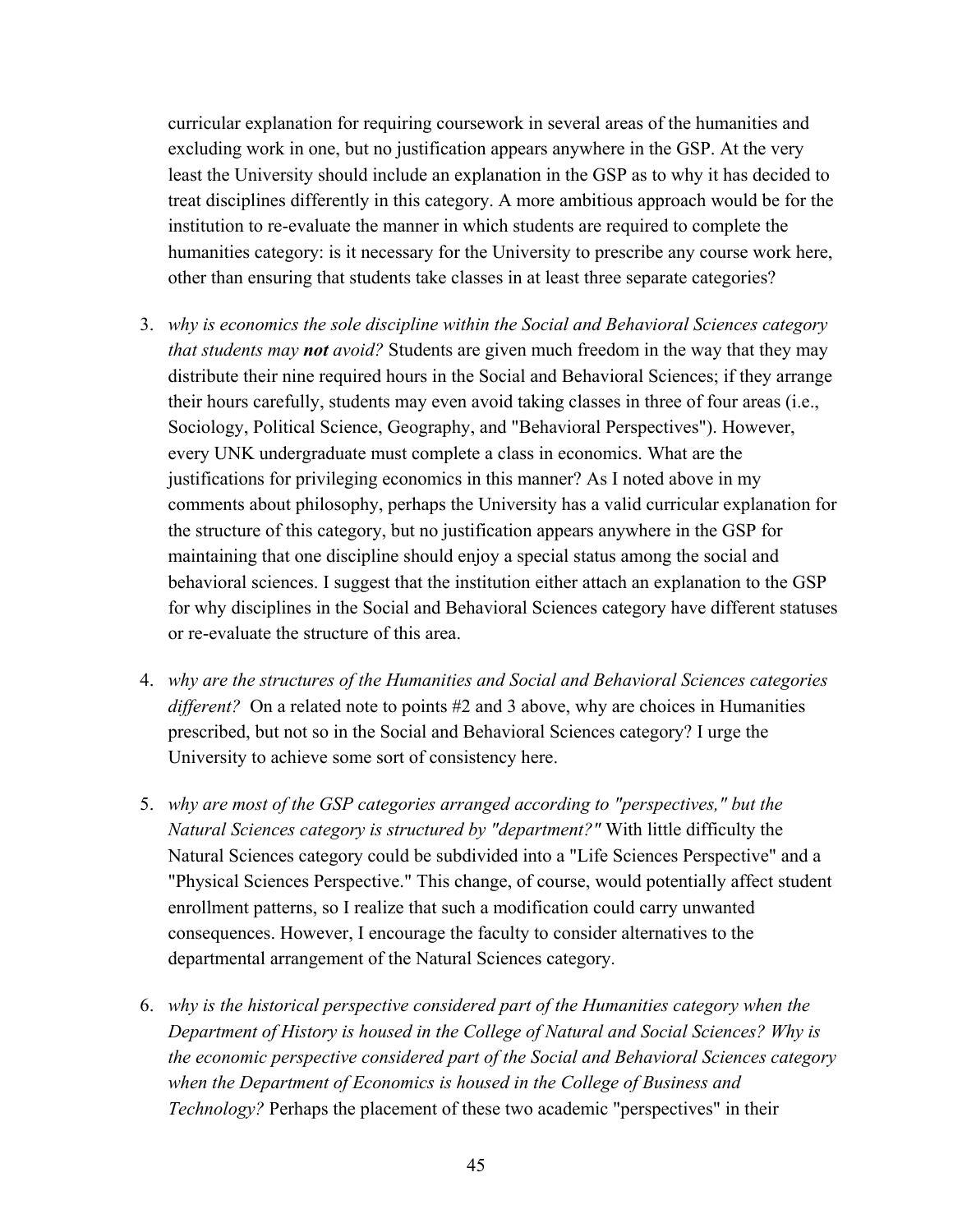respective GSP categories does not concern the faculty and administration. Nevertheless, they may cause confusion for students.

7. *why are some areas of the GSP under the control of a specific department while others are not?* Currently a single department services most areas of the GSP; the exceptions are the perspectives of aesthetics, social, and behavioral. Yet there are several other areas in the GSP that may logically be fulfilled with coursework from a variety of academic departments. Is there any reason to prevent this? For example, may faculty members in the Department of Art and Art History submit their courses to fulfill the historical perspectives element in the Humanities category? May members of the Modern Languages faculty bring forth the German and French civilization classes to do the same? Or is the opposite desirable: should only members of the History department be allowed to teach classes that meet this GSP requirement? Furthermore, if the University concludes that courses from any department may fulfill the historical perspective element, does the History department faculty retain the right to review and approve these courses? I urge the University to address these questions.

## 4. Governance of the GSP: Director

*Recommendation #4: the University should appoint a faculty member as the Director of the General Studies Program. Secondly, the University should provide some funding to this office in order to support initiatives that will benefit the GSP.* 

The GSP has enjoyed a series of capable directors over the last several years and this has resulted in a strong program. Because of the broad scope of the GSP and the considerable number of governance issues that arise, it is desirable to continue the practice of appointing a Director of the General Studies Program. The Director has the opportunity to enhance greatly the studentlearning opportunities in the GSP. For instance, on several occasions during my visit faculty members told me of the efforts by Alan Jenkins, in his capacity as Director of the General Studies Program several years ago, to convince faculty to develop or refine pre-existing courses that would meet the writing-intensive requirement. I congratulate Dr. Jenkins on his hard work, for these classes do much to complement the liberal arts education at UNK.

The director should be a senior member of the UNK faculty who already has considerable familiarity with and experience in teaching GSP courses. It is desirable for the position to be fulltime; if the position is not designated as full-time, the director should teach no more than one course, preferably in the GSP. Because the responsibilities of the position are several and may take some time to master, the director should be hired with the expectation that s/he will serve in this capacity for a multiple year period (e.g., three years).

The responsibilities for the position should include:

1. providing assistance to the GSP Council;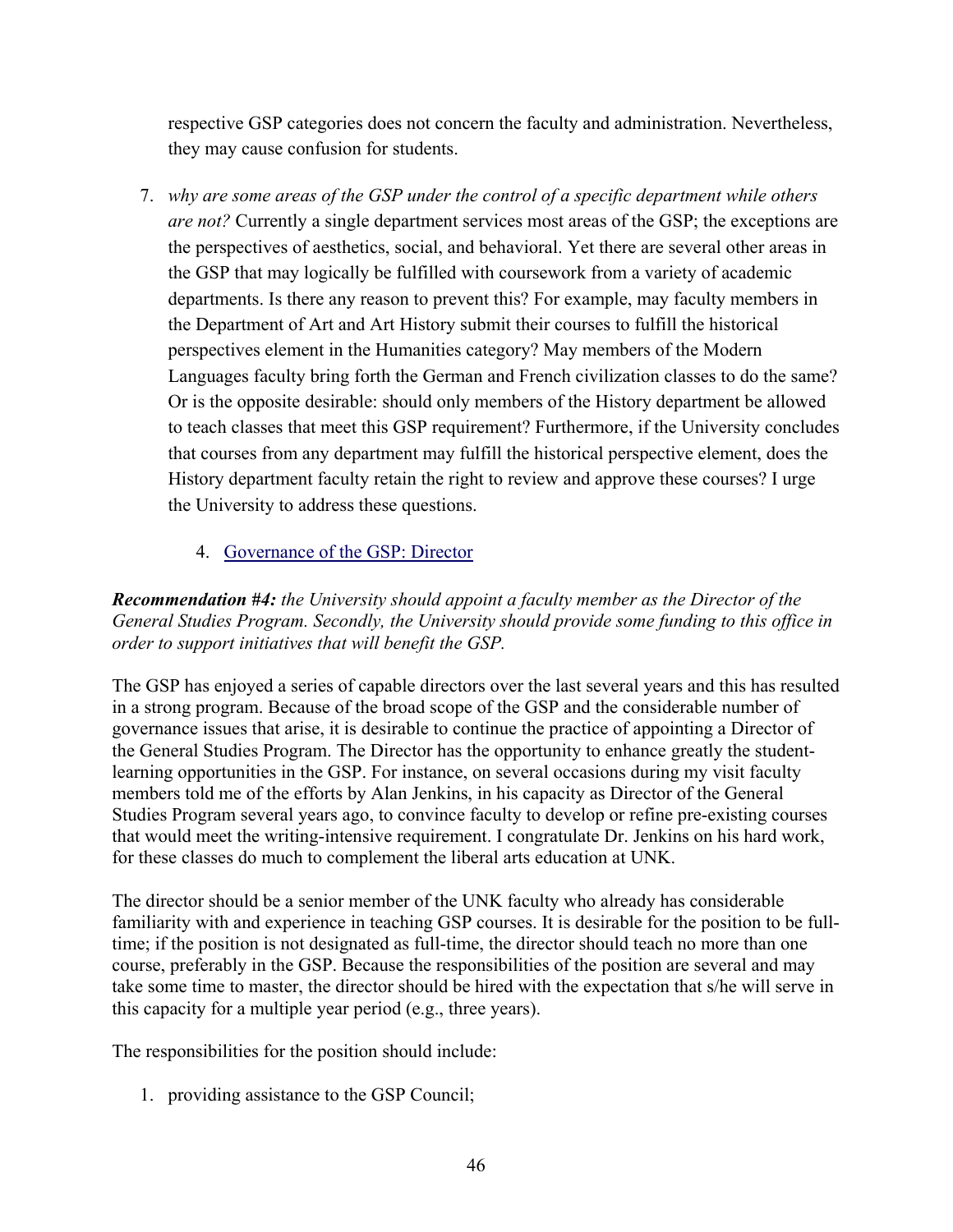- 2. overseeing the assessment of the GSP;
- 3. serving as a resource for advising in the GSP (see **Part VIII. Advising in the GSP**, pp.  $20-22$ ;
- 4. assisting faculty who propose courses to fulfill GSP requirements;
- 5. soliciting writing-intensive and cultural-diversity courses from the faculty; and
- 6. overseeing discussion of the future of "Category VIII: Capstone Course" (see above, Part II. Structure of the GSP: Modifications, pp. 9-11). If the University does implement a Capstone Requirement, the Director should oversee this aspect of the GSP.

The University should also try to provide some funds for the Director to finance initiatives that will enhance the GSP. These projects would potentially include professional development opportunities (e.g., working with faculty to enhance interdisciplinary elements in their classes); workshops on creating course proposals to fulfill specific GSP requirements; training in assessment procedures; and advising. Because of the important duties associated with the director, the individual who fills this position must be able to go beyond the role of a manager and take a leading role in initiating these activities.

5. Governance of the GSP: General Studies Council

*Recommendation #5: the University should restructure the membership and procedures of the General Studies Council in order to emphasize faculty ownership of the general education curriculum.*

Over the last several years, the General Studies Council (GSC), working closely with the Director of the GSP, has been responsible for the administration of the GSP. The responsibilities of the council are very significant, for its actions affect virtually all UNK undergraduates. The faculty also has a considerable interest in the activities of the GSC. In addition to their traditional role as "owners of the curriculum," faculty members teach the classes that the GSC judges appropriate or inappropriate for the program **and** they depend on the program to provide a foundation in the liberal arts for students that will major in their programs. During my visit to the UNK campus, I did not hear a single person disagree with these principles; rather, I heard them repeated in various forms over the two days I spent on campus.

Past and present members of the GSC should be congratulated for their efforts: by all accounts the GSP offers students a rigorous liberal education, and the GSC has been greatly responsible for this success. However, I repeatedly heard comments that in recent years the GSC has not been able to respond to faculty concerns in an efficient manner. The issues that arose most consistently dealt with **(1)** uncertainty about the way in which changes to the GSP could be made (see **Part VI. Governance of the GSP: Approval Process**, pp. 17-18 for a discussion of this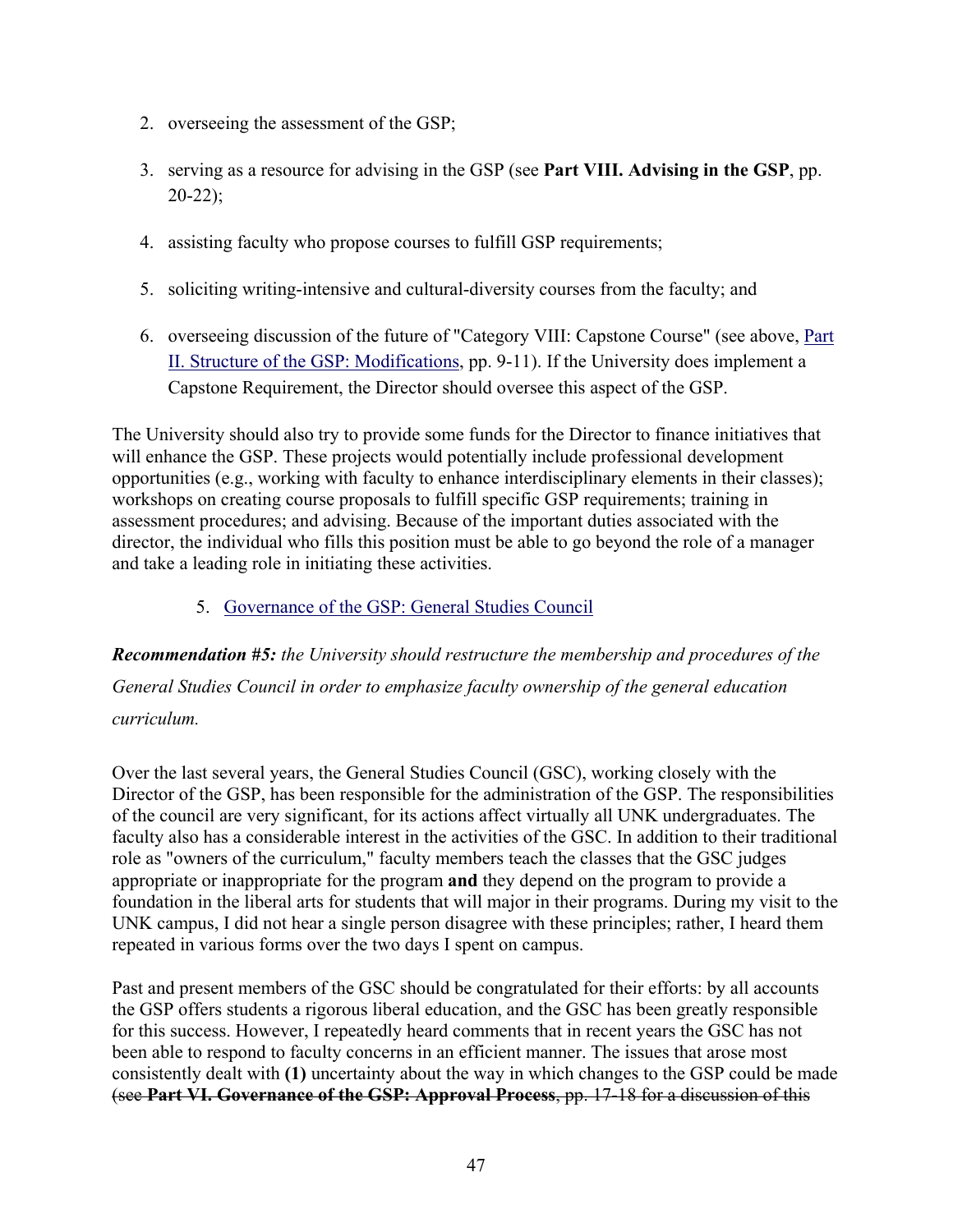issue); **(2)** claims that the GSC was unduly influenced by *ex officio* members who prevented any meaningful change to or examination of the GSP; and **(3)** a belief that the faculty members serving on the GSC were often junior members of the faculty uncertain of their role on the council.

These issues concern me greatly. Since I have had only a limited time to familiarize myself with the GSC and its many activities, it is hard for me to evaluate these claims. However, I must reiterate that I heard them expressed on several occasions in public and private settings. Based on these concerns and my personal observations, I recommend that the University restructure the membership of the GSC in order to enhance the faculty's ownership of the general education program:

- 1. the GSC should be comprised of eleven voting members and one non-voting *ex officio* member (however, see point #5 below):
	- a. each of the four colleges should provide two voting members. Preferably these two individuals will come from different departments and areas (e.g., for the College of Natural and Social Sciences, one should come from the social sciences and the other from the natural sciences);
	- b. two students should serve as voting members;
	- c. a representative from the library should serve as a voting member; and
	- d. the Registrar should serve as an *ex officio* non-voting member.
- 2. faculty members should be elected by their respective colleges for a set term of two years; in each college these terms should be staggered, so every year a college will have a junior and senior member;
- 3. preferably all faculty representatives will be senior members who teach in the GSP; and
- 4. University departments and colleges should consider a faculty person's membership on the GSC as significant university service in promotion and tenure decisions.

In addition to these steps above, I also suggest that the University consider an additional point:

5. expand the number of faculty members on the GSC so that the council will be more representative of the faculty body.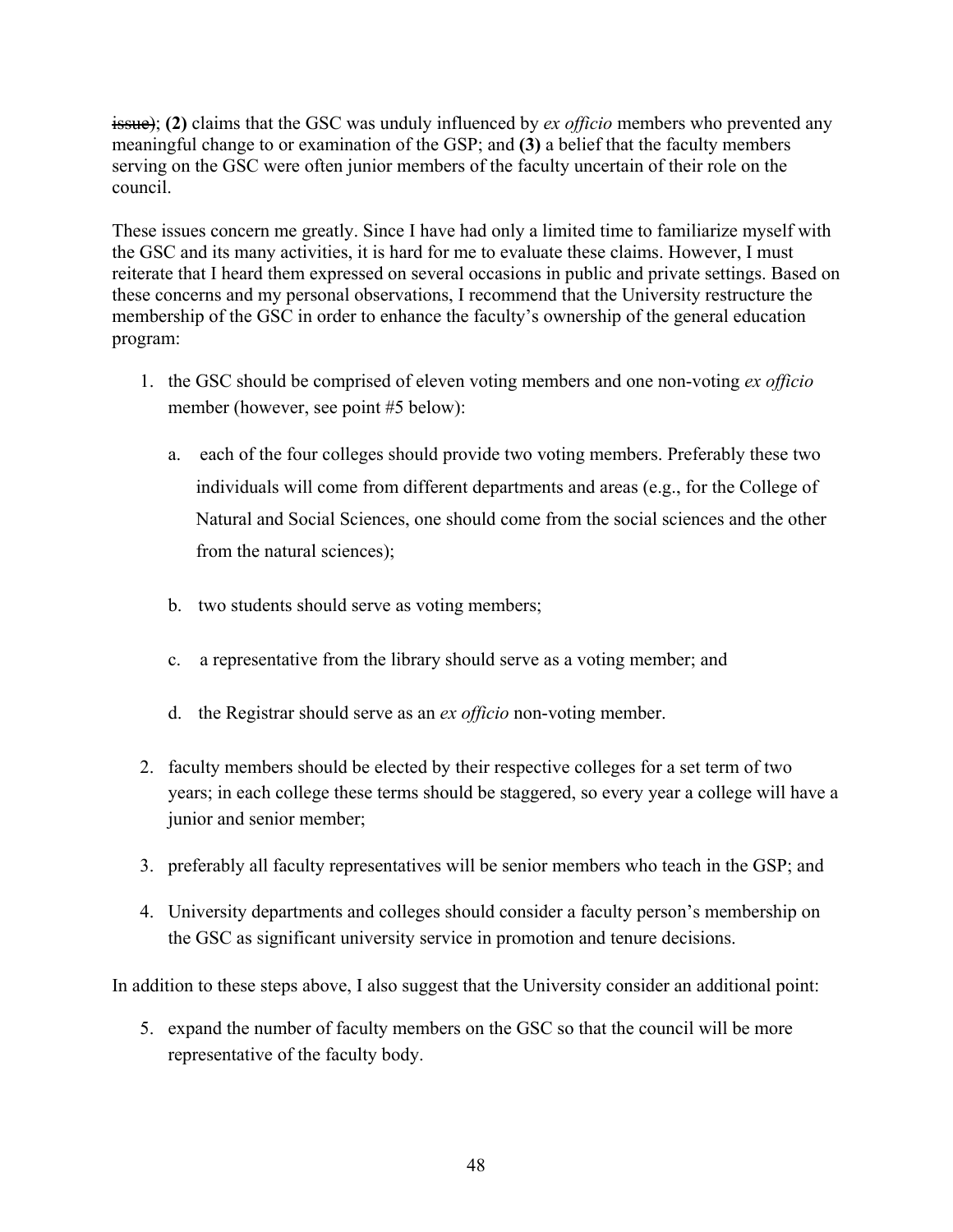Because the departments of three of the colleges are distinct, effective representation on the GSC is difficult to achieve. If, on the other hand, the GSC were restructured to include three or four members from each college, with the understanding that no one department would provide more than a single representative, faculty interests and departmental perspectives would be better reflected. I believe that it is important, however, that each college retain equal representation on the GSC.

## 6. Governance of the GSP: Approval Process

## *Recommendation #6: the University should clarify and publicize the approval process by which changes to the General Studies Program may be proposed and made.*

On several occasions during my visit I heard faculty members express frustration with the procedures by which classes are proposed to fulfill requirements in the GSP. These comments extended from concerns that the various steps of approval process were not well publicized to a belief that the General Studies Council has changed the voting process from year to year or even from meeting to meeting to suit their immediate interests. One individual even felt that the administration was deliberately encouraging the Council to do this in order to prevent faculty members from submitting new courses. A second issue expressed by faculty members dealt with the jurisdiction of the GSC over writing intensive and cultural diversity course proposals. Technically these two requirements are not part of the GSP, yet the GSC has been voting on them.

What concerned me the most about the approval process for GSP courses, however, is the effect the lack of well-publicized procedures. If the faculty views the approval process for course submissions as secretive, inconsistent, or Byzantine, they may become cynical and feel that they have little ownership of the general education program. Consequently, I urge the University to take immediate action to identify and publicize the procedures **(1)** by which courses may be added to or removed from the GSP and **(2)** by which changes to the structure of the GSP itself may be initiated and made. The Faculty Senate, acting in concert with the administration, should identify these appropriate procedures. This information should be of such detail that it is clear to any faculty member what actions s/he must take in order to initiate a proposal to add a course to the GSP.

Furthermore, the voting procedures of the General Studies Council should be clarified and publicized. I heard a variety of explanations for what constitutes a vote of approval (e.g., one person claimed that it was a bare majority of the eight faculty members; another person said that six faculty members had to vote in favor of a measure; another person said a majority of GSC members present was required; another person said that three of the four colleges must support a course proposal in order to approve it). Even if my suggested changes to the membership of the GSC are not adopted (see above, Part V. Governance of the GSP: General Studies Council, pp. 15-17), I hope that the University will see fit to review and clarify the Council's voting procedures.

As a final recommendation regarding the GSC, I suggest that the University clarify the Council's jurisdiction over writing intensive and cultural diversity courses. Since these classes are not part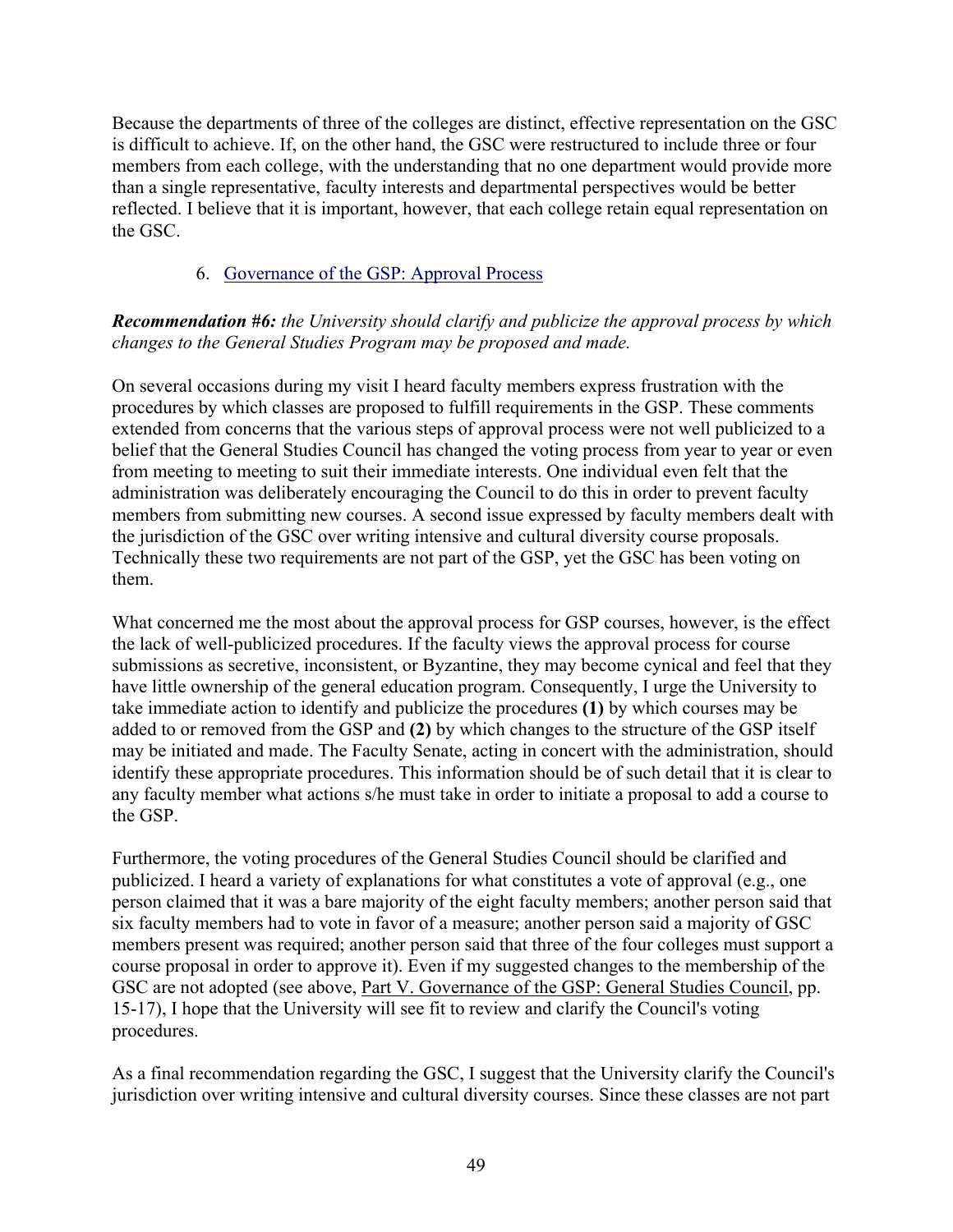of the GSP, why has the GSC been examining them? No one that I talked to understood why they were brought before the GSC. Secondly, if the University determines that these two curricular features have become *de facto* elements of the GSP, is it really necessary for the entire GSC to approve new submissions? Could some other committee or person approve these proposals? For instance, is it desirable to assign the task of examining and approving writing intensive and cultural diversity courses to the Director of the GSP? This approach would give the GSC the time necessary to consider some of the larger policy issues I have identified throughout this review.

## 7. Assessment of the GSP

*Recommendation #7: the University should design a plan to assess the General Studies Program. Secondly, the University should identify and implement specific instruments by which it will evaluate the strengths and weaknesses of the General Studies Program.* 

One of the greatest transformations in higher education over the last twenty years has been the emphasis placed on assessment. Even within the last decade the importance of assessment in matters of accreditation has increased significantly. However, an interest in assessment extends far beyond the practical issues such as accreditation and accountability to the stakeholders of a university. Above all, a culture of assessment demonstrates a commitment to identifying and correcting problem areas in the curriculum. Lying at the heart of any assessment of the general education curriculum should be an ethos of self-reflection that will allow the institution to measure and improve the effectiveness of student learning in each of the eight GSP categories.

I encourage the University to identify a variety of quantitative and qualitative measures by which it will undertake this task. For instance, UNK may decide to use quantitative measurements such as student achievement on nationally-normed exams and indicators of student attitudes. Many qualitative instruments are also available, including focus groups and interviews of individual students; graduation and/or GSP portfolios; and surveys of alumni and employers. Because the quantitative and qualitative measures provide different types of data, the University should adopt a mixture of the two instead of relying exclusively on just one type of instrument.

Already the Faculty Senate has taken some initial steps by appointing a subcommittee to consider how the GSP should be assessed and to identify appropriate assessment instruments. Fortunately there are many organizations and resources that will aid its efforts. Several associations, such as the **American Association for Higher Education (AAHE)** ( *http://www.aahe.org/*), sponsor workshops and conferences that consider multiple issues in assessment. Other organizations, such as the **Council for Higher Education Accreditation** ( *http://www.chea.org/*, provide information for specific applications and uses of assessment data. The growth of the World Wide Web has led to the appearance of web sites that provide much information, such as the **ERIC Clearinghouse on Assessment and Evaluation** (*http://ericae.net*). I also believe that the University should contact peer institutions in order to share resources and to learn from their experiences.

Finally, the University should also establish a policy regarding its assessment of individual classes in the GSP. Because the periodic review of GSP classes would entail a significant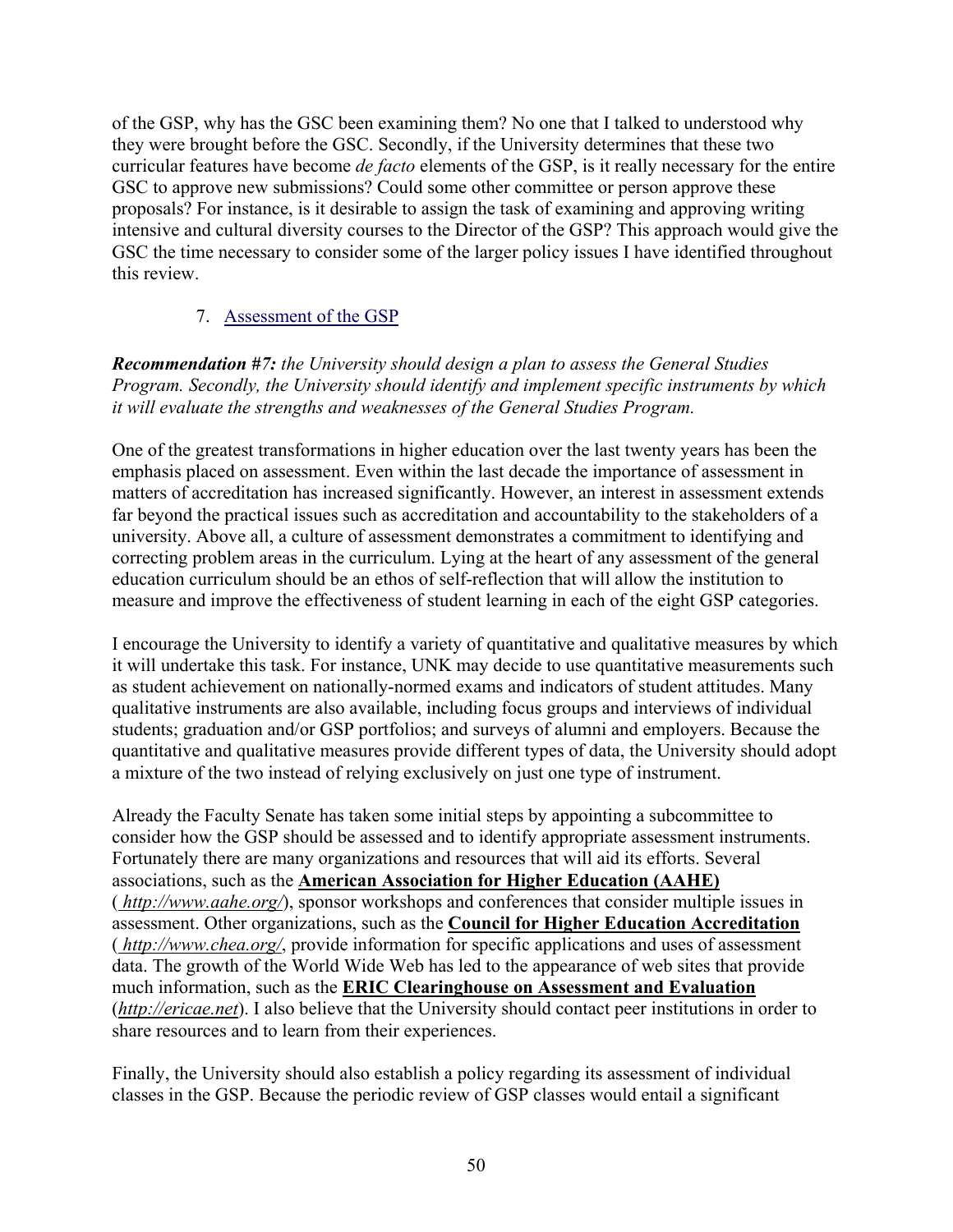commitment of faculty and administrative time, UNK should determine what is appropriate for its campus. In order to spark a dialogue, I pose several key questions that must be answered:

- 1. once a class has been approved to fulfill the requirements of a specific area of the GSP, will its suitability ever be reviewed again?
- 2. if the University decides to review its list of previously approved GSP classes periodically, who will undertake this effort? the General Studies Council? individual academic departments? the assessment committee itself?
- 3. how often should this review take place?

## 8. Advising in the GSP

## *Recommendation #8: the University should emphasize the importance of advising in the General Studies Program.*

The student focus groups expressed concern with the quality of advising students were receiving for the GSP curriculum. Several of the students, faculty members, and staff members with whom I spoke felt that some advisors were causing students to devalue the objectives of the GSP by telling them that it did not matter which class they took to fulfill a requirement. Some individuals felt that poor advising resulted in students having to take more than 45 hours in order to finish the program. Certainly the flexibility of the program, which allows students some choice in the classes they take, can cause confusion. Furthermore, because some programs require specific courses within the GSP for their majors, inadequate planning may cause some students to take more than the minimum of 45 hours. Students who change from one major to another may discover that they need to take some classes even though they had completed the GSP requirements as identified by their original major. Finally, students and faculty members with whom I talked observed that students who were trying to transfer in credit for writing intensive and cultural diversity classes met with special difficulties. Since most UNK undergraduates complete these elements as part of their GSP, students who transfer in with AA degrees need to rely on their major programs to provide this coursework. If their programs do not provide sufficient opportunities for these classes, transfer students often have to take "extra" GSP courses to complete the minimum number of writing intensive and cultural diversity classes.

This final issue lies primarily outside the scope of advising (it will be addressed only by major programs providing more writing intensive and cultural diversity classes). However, several steps could be taken to address student concerns with advising. First, the faculty and students should be encouraged to take advantage of the support of the Academic Advising Center. I met with its director, Mary Daake, and I was impressed by her willingness to provide assistance to advisors. She recognized the need for advisors to go beyond answering questions students may have about their semester schedules: advisors should also assist students in making connections between the GSP and their major programs. To a very great degree advisors are responsible for helping students make meaning of their entire undergraduate experience.

Secondly, each department should consider the means by which it can assess whether students are making timely progress through the GSP. Some departments may choose to adopt checklists, while others may prefer flow charts to ensure an appropriate sequencing of classes. Still other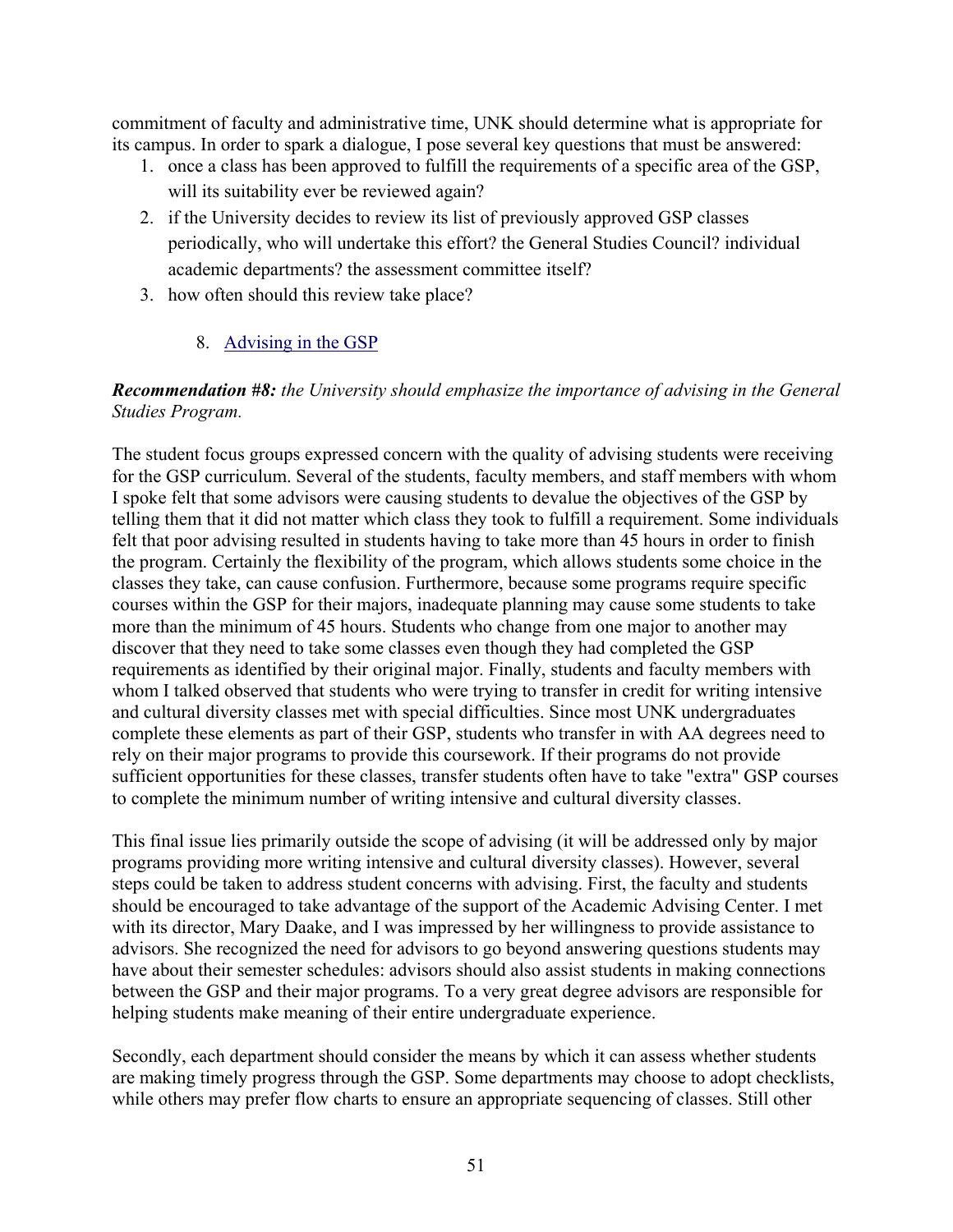departments may identify a four-year schedule for each advisee and indicate which GSP areas should be completed each semester. Some UNK departments have already been practicing one of these procedures for a long time and they will be able to serve as models for other departments to emulate. I suspect that some of the "poor" advising identified by students is due to the disparity of advising practices among the academic disciplines. Once the University adopts some expectations for advising and establishes a general consistency among the departments, I believe that students will be more satisfied with the advising they receive.

Finally, I also recommend that each department identify one individual who will accept special advising responsibilities. This individual will be the designated "expert" to whom other departmental advisors may direct questions about the GSP. This individual will also serve as liaison between his/her academic discipline and the Academic Advising Center and the Director of the General Studies Program.

# 9. Name of the GSP

## *Recommendation #9: the University should reconsider the name of the General Studies Program.*

Several faculty members were concerned that the name "General Studies Program" inadequately describes the content and intent of the University's general educational curriculum. Furthermore, they hypothesized, this non-descriptive name may lead many members of the UNK community, including students and faculty, to devalue the program. Other individuals noted that the name of the program is similar to the major in General Studies and that this has led to confusion among students. My own feeling is that the title carries a connotation of "generic" and does not adequately express the significant role the GSP plays on the UNK campus. Consequently, I encourage the University to consider changing the name of the GSP to reflect better the important liberal education goals of the program.

Several possibilities were mentioned during my visit:

- 1. Liberal Studies Program
- 2. Liberal Arts Program
- 3. Undergraduate Curriculum
- 4. General Education Program
- 5. Studies in the Liberal Arts
- 6. Liberal Arts and Sciences Curriculum
- Concluding Remarks

# **Concluding Remarks**

In closing I wish to commend the University faculty and administration for the assistance they provided me in reviewing the GSP. The nine faculty members of the review team presented the perspectives of their individual colleges; in doing so, they represented their interests in a collegial fashion, yet they were able to "step back" and consider the larger picture of the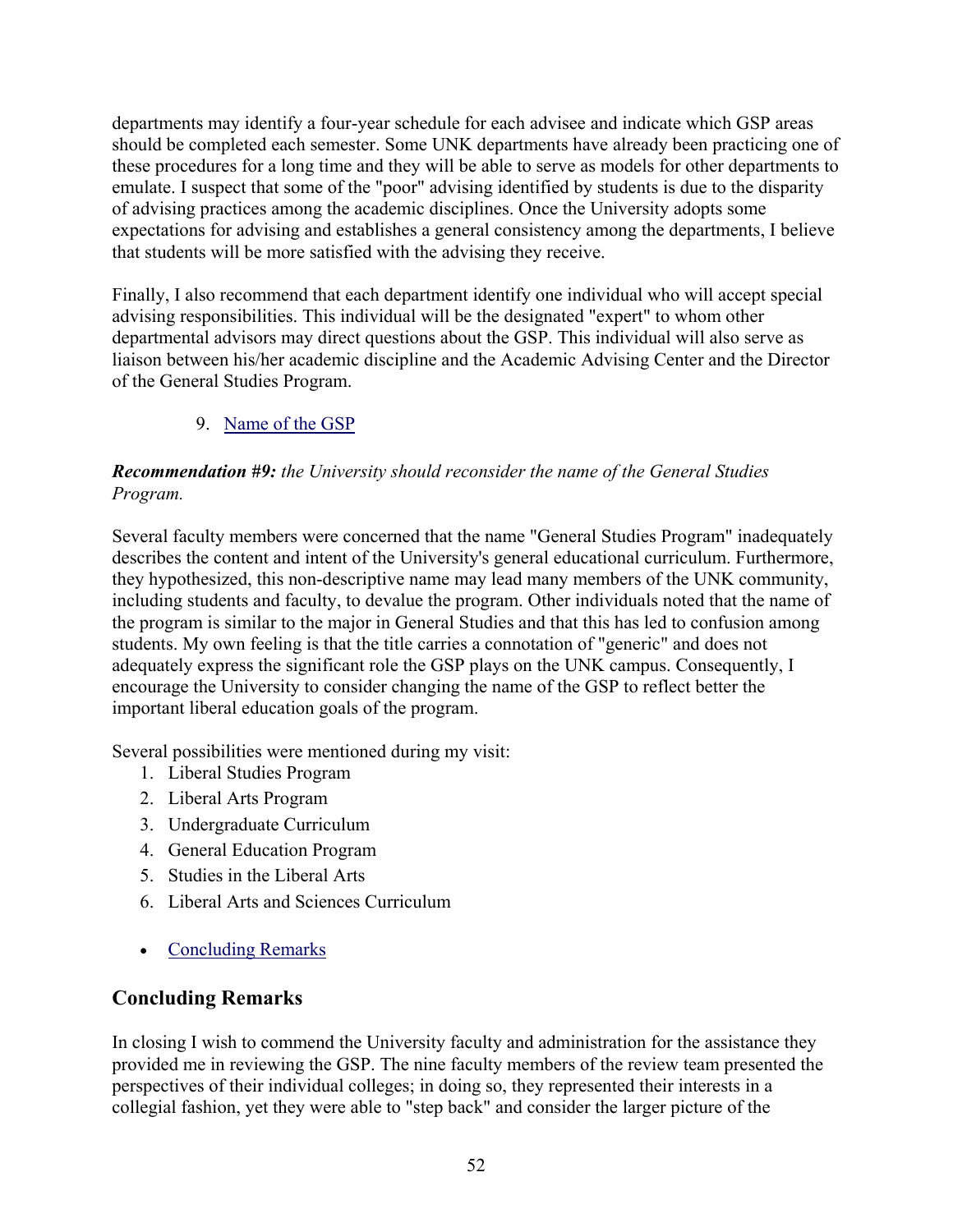institution. The representative from the library, Mary Barton, was very helpful in providing the perceptions of the staff. The entire University community should be proud of the efforts of the three student members on the review team: they stand as fine representatives of the student body. I also wish to acknowledge the assistance of Dr. Ken Nikels, Dean of Graduate Studies and Research, and Dr. Charles Bicak, Professor of Biology, who coordinated many of my efforts and made the entire review process a productive and enjoyable experience.

The insights and suggestions of the entire review team are incorporated into this report whenever possible. Some individuals may disagree with some of my specific observations and suggestions, but on most of the issues I have identified in the report, the team was able to achieve a consensus. I also tried to address the opinions and concerns that were expressed to me by the many faculty members and administrators with whom I spoke. As I constructed this report it quickly became apparent that I would be able to respond to all the comments that I received. As an alternative I have tried to address the underlying issues that I perceived to be the source for the remarks I heard.

I encourage the University to continue emphasizing the importance of its general education program. The GSP, in its present incarnation, provides a rigorous and challenging curriculum; the University is accurate when it characterizes the program as an "extensive general studies curriculum that emphasizes the liberal arts." Just as important to the success of UNK's general education curriculum, however, is the dedication that the faculty has shown for supporting the program. The passion with which the faculty members presented their views about the GSP and its many elements indicated to me that they care very deeply about the educational experience their students receive. UNK undergraduates are fortunate to have such a talented and dedicated group of individuals who teach in the GSP.

Finally, I encourage the University not to "rest on its laurels." Students and faculty have provided a consistent message that student learning could be enhanced by addressing several areas of the program; new concerns, such as the growing importance of assessment in accreditation matters, demands that University make some modifications to the GSP. In addition to the recommendations I have made in this report, I have also identified several areas of discussion that merit further consideration and discussion by the University community. I encourage the faculty and administration to engage in an open dialogue to address these issues.

Respectfully submitted,

Dr. David Christiansen Director of Interdisciplinary Studies Truman State University

December 20, 2001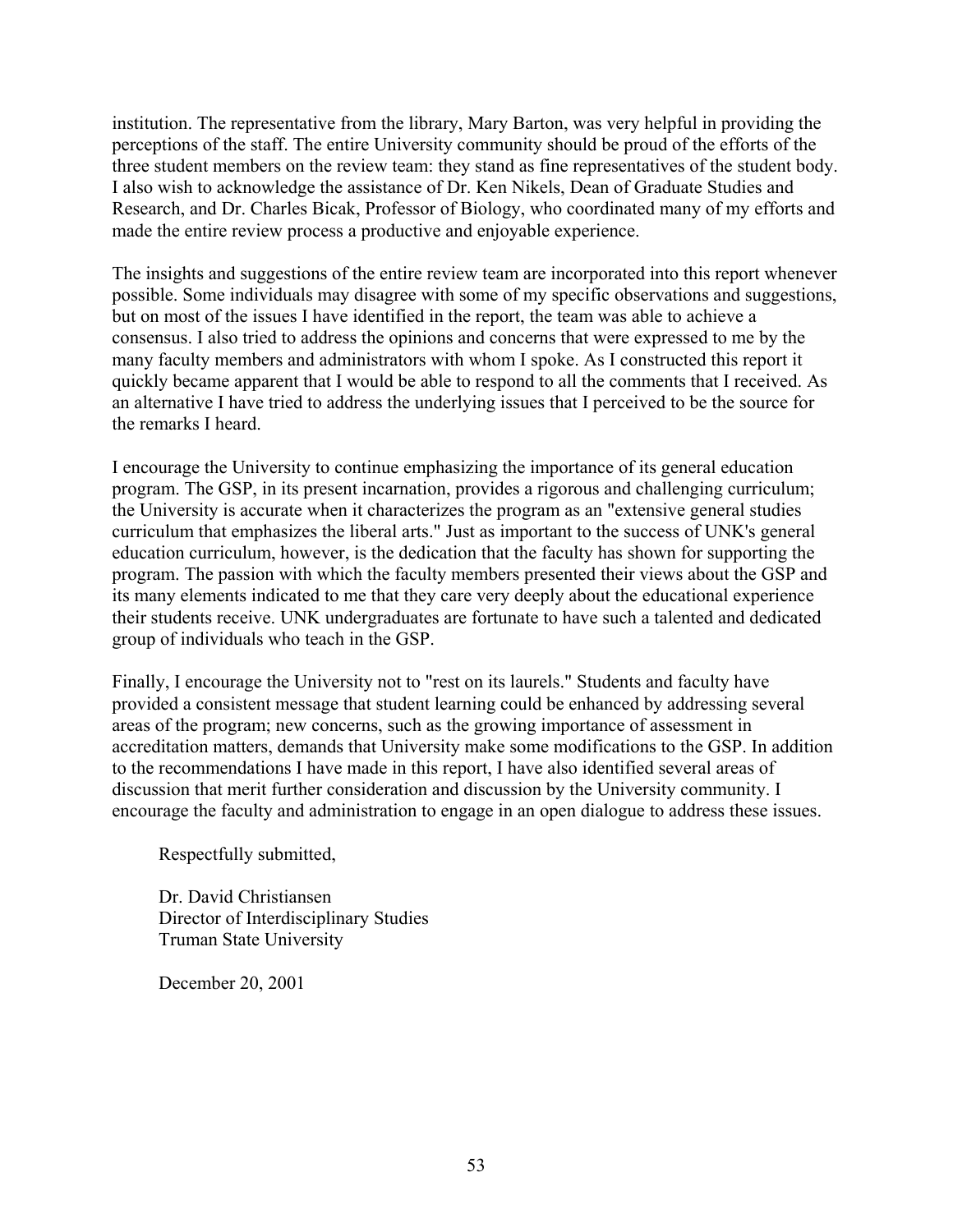# **APPENDIX F GS Program Assessment Report 2005-2006**

#### Overview of Assessment Procedure

Assessment of the General Studies (GS) program in 2005-06 included direct and indirect measures of student learning. Direct measures were embedded in the GS courses and reported by the departments. Indirect measures consisted of a survey of graduating students and a student focus group designed to measure satisfaction with learning outcomes. In addition, data were reviewed and analyzed from previous student and faculty surveys and from the NSSE.

These assessment activities led to a campus-wide review of the GS program in the form of Roundtable discussions facilitated by the Faculty Senate with participation from the GS Council. During 2005-06, the Roundtables and the GS Council reviewed data on student learning, as well as faculty and student opinions about the structure and effectiveness of the GS program. This extensive ongoing renewal initiative is a major result of assessment efforts at UNK.

#### I. Direct Measures

#### Departmental Assessment:

Each department offering a GS course is required to assess learning outcomes of those courses annually. The majority of GS courses were assessed during the fall semester of 2005 and most of the remaining courses during spring 2006.

Reports were submitted from all 23 departments but only 3 departments met the October 1st deadline. The lateness may be because the report is a new and unfamiliar requirement. As reports were submitted, they were checked for completeness against a 10-point rubric by the Assessment / GS graduate assistant, then by the director. Eight department reports included all of the required components. A majority of reports addressed most of the components, though one department seemed to seriously misunderstand assessment methodology and procedures and is being assisted in revising their report.

#### Recommendations / Actions:

▪ The GS director will work closely with the Assessment Office in publicizing deadlines and will stay in close contact with departments early in the assessment cycle.

▪ Departments will provide the name of a contact person on the report for follow up.

• The GS director has provided clear guidelines and sample reports on the GS website to standardize the format of reports and make the process easier on departments.

• The GS Council will create clear guidelines and sample assessment plans on the GS website to help departments formulate their plan that is due May 1st.

▪ During next assessment cycle, departments will be required to assess learning outcomes not only of the four general objectives of GS, but also for the category and perspective objectives.

▪ Perspective objectives will be published in the UNK catalog and put on the GS website so that departments may reference them when making assessment plans and reports.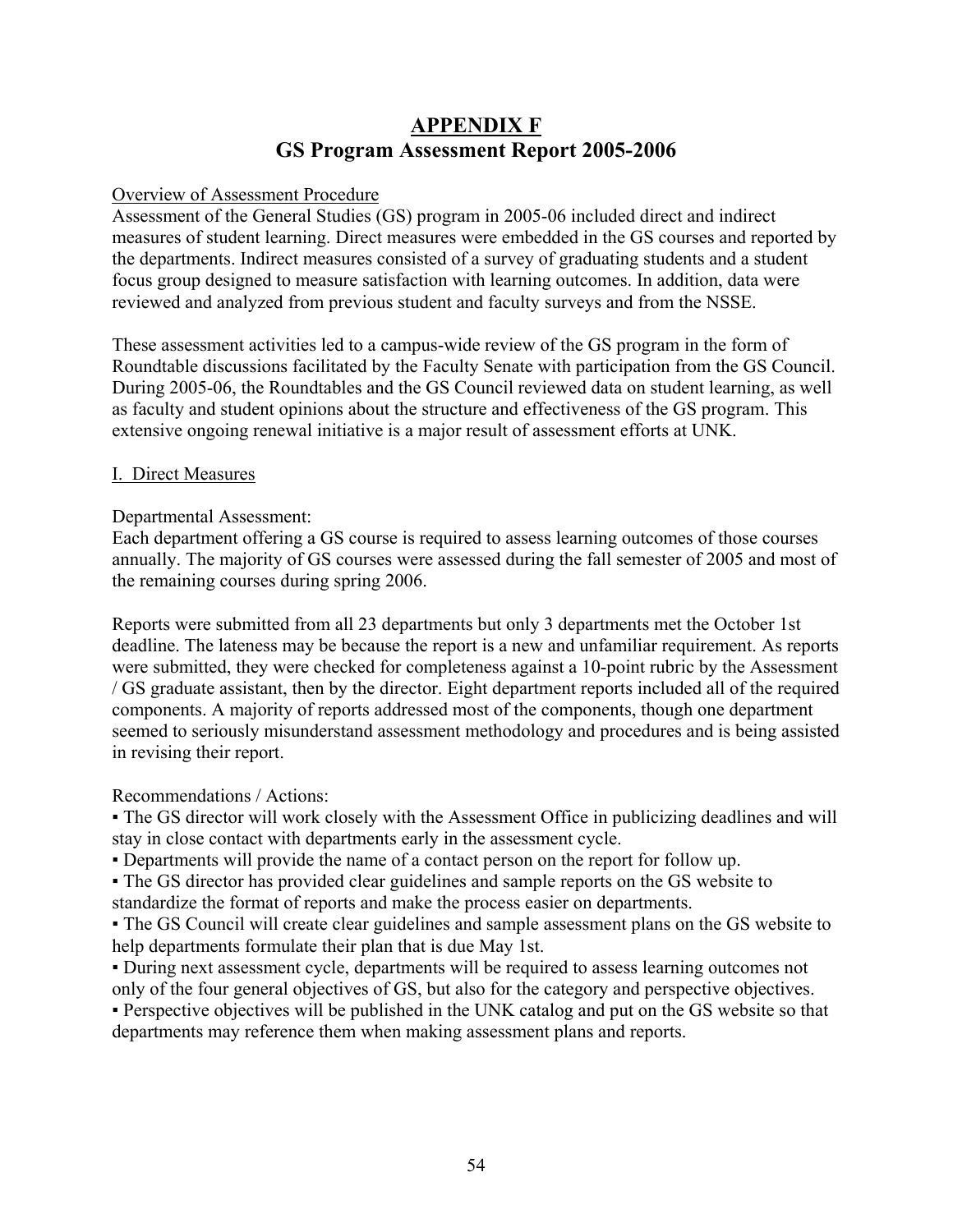### Nationally-normed Standardized Test:

Several nationally-normed instruments were evaluated as potential direct measures of GS objectives. (Identification of potential tests began in early 2005 and more specific analysis was conducted in 2005-06.) Tests were analyzed using criteria designed by the GS Council. The tests included: College BASE, Collegiate Learning Assessment, Collegiate Assessment of Academic Proficiency, Information and Communications Technology Assessment, and the Measure of Academic Proficiency and Progress. Part of the review process included an analysis of results of a focus group who took the College BASE the spring before.

### Recommendations / Actions:

▪ After analysis of the focus group results, the College BASE was not adopted because it did not satisfy evaluative criteria 1, 2, and 5.

▪ The GS Council investigated with the director of assessment and the senior vice chancellor the possibility of administering the Collegiate Learning Assessment to a pilot group during spring 2007. The discussion is ongoing.

• The GS Council and Assessment Office discussed possibly creating a summative learning instrument to assess freshmen and seniors, and piloting this during spring 2007.

▪ The GS Council will continue reviewing nationally-normed instruments to identify an appropriate one.

### II. Indirect Measures

A Graduating Student Survey was conducted to gauge student satisfaction with their learning experience in GS courses. Further, data from prior surveys about the GS program were analyzed and used in the current GS renewal process. These included data from online surveys for students and faculty, from a student focus group, and from the NSSE.

#### Graduating Student Survey:

In spring 2006 the Registrar's Office administered a survey to graduating seniors to measure satisfaction with their educational experience. The GS Council developed survey items for inclusion in the survey to measure student satisfaction in meeting GS program objectives. 180 surveys returned out of 527

The sample included only those graduates (34%, 180 out of 527) who chose return the questionnaire. The data indicate a general satisfaction with their academic experiences at UNK. Significantly more students (44%) said they were academically challenged by their GS courses than those who did not (18%). Students from the College of Natural and Social Sciences (mean = 3.04) rated their ability to integrate GS course material into other classes was significantly lower than for students from the College of Fine Arts and Humanities (mean = 3.81). Students from the Colleges of Business and Technology (mean  $= 3.54$ ) and Fine Arts and Humanities (mean  $=$ 3.65) rated the critical thinking and problem solving skills gained from GS courses significantly higher than students from Natural and Social Sciences (mean = 2.93).

Means for each of the seven questions in the survey were above the midpoint of 3 on a 5-point scale. Particularly high were students perceptions of how well their GS courses helped them develop skills in communication (mean=3.59), critical thinking (mean=3.44), and locating information (mean=3.41).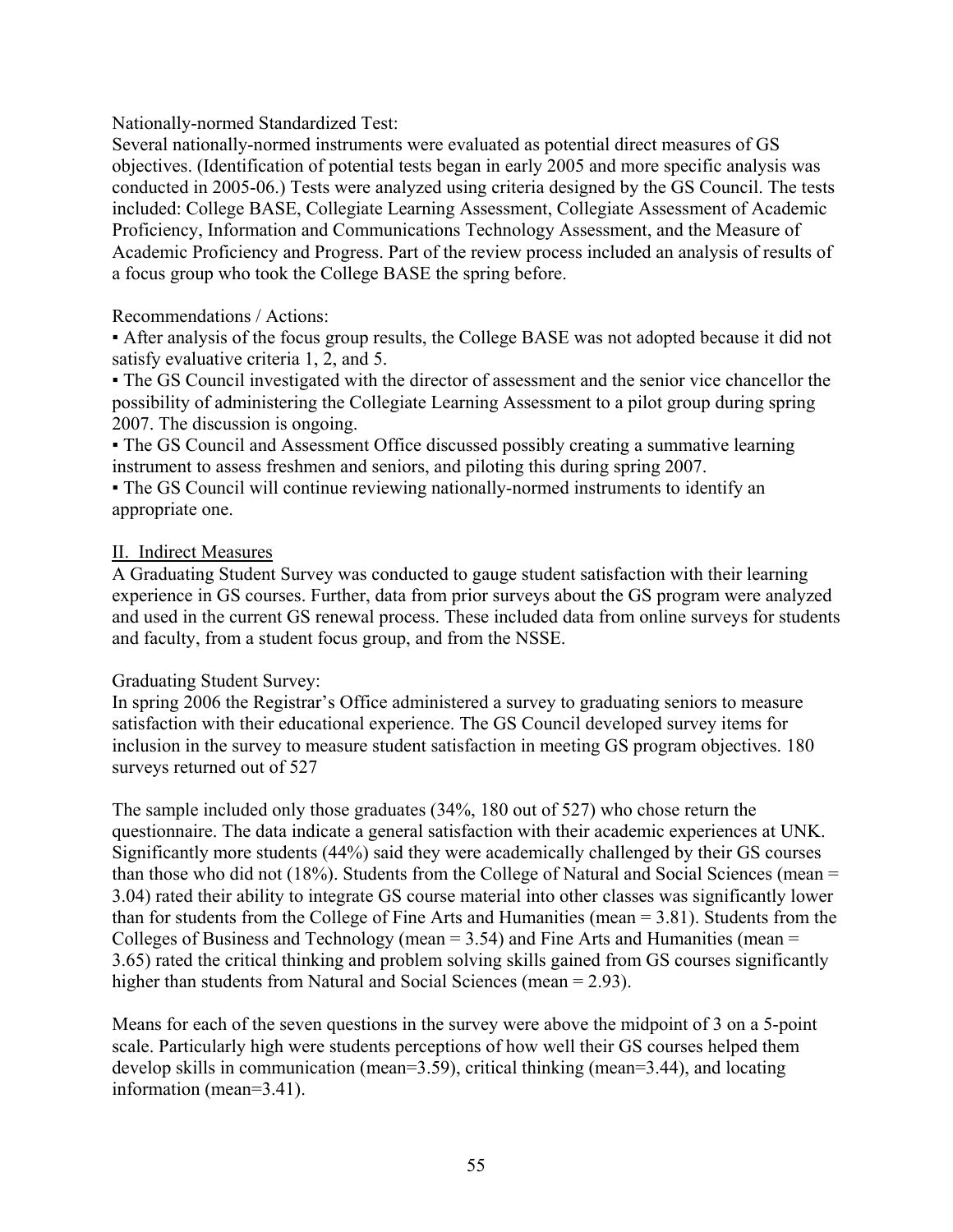Recommendations / Actions:

• The GS Council discussed ways that GS courses can increase students' understanding of cultures other than their own.

▪ The GS Council will revise the questions for future administration of this survey to reflect other assessable GS outcomes.

### Student Perception of the GS Program:

The Student Assessment Committee (SAC) created this survey to measure student perceptions of the GS Program. It is a modified form of a questionnaire given to faculty. During 2005-06 the results from the survey were shared by the SAC with the GS Council. The two groups collaborated to modify the survey to reflect changing informational needs. The renewal work of the GS Roundtable discussions have used the data in their deliberations, which showed that 61.33% of student participants agreed or strongly agreed that changes should be made in the GS program.

### Faculty Questionnaire:

The faculty questionnaire addressed GS curriculum, structure, and governance. In 2005-06, data from this survey were analyzed and compared to results from the student survey. The analysis found that faculty respondents felt the program has strong support (mean=3.43) from students, faculty, graduates, trustees, and employers. However, there were some significant differences between faculty perceptions and student perceptions of the GS program.

Faculty (mean = 3.13) rated the clarity of purpose of the GS program significantly higher than did students (mean = 2.83). Faculty (mean = 2.87) rated faculty understanding of the rationale of the GS curriculum significantly lower than did students (mean = 3.34). However, faculty (mean = 3.28) rated their enthusiasm for teaching GS courses significantly higher than did students (mean  $= 2.66$ ). Further, students (mean  $= 2.73$ ) rated the disciplinary links between their major and the GS program significantly lower than did faculty (mean  $= 3.18$ ).

## Recommendations / Actions:

▪ Faculty will be informed about the differences in their perceptions and the students' perceptions about the GS program.

- A "Comments" section was added to the student survey for future administrations of it.
- Some questions on the student survey were revised to allow for a "Not Applicable" option.
- The next version of the student survey will focus more on students' learning experiences.
- The GS may create a survey for freshmen (Have you heard about GS?, etc.)
- The GS Council will continue to collaborate with the SAC to give the student survey annually.
- The GS Council will survey the faculty about whether they think their GS courses meet GS objectives.

• In future administrations of the faculty questionnaire, participants will report how long they have taught at UNK.

▪ Faculty questions will be reworded to be personalized to the participant, rather than asking what the participant believes other faculty think.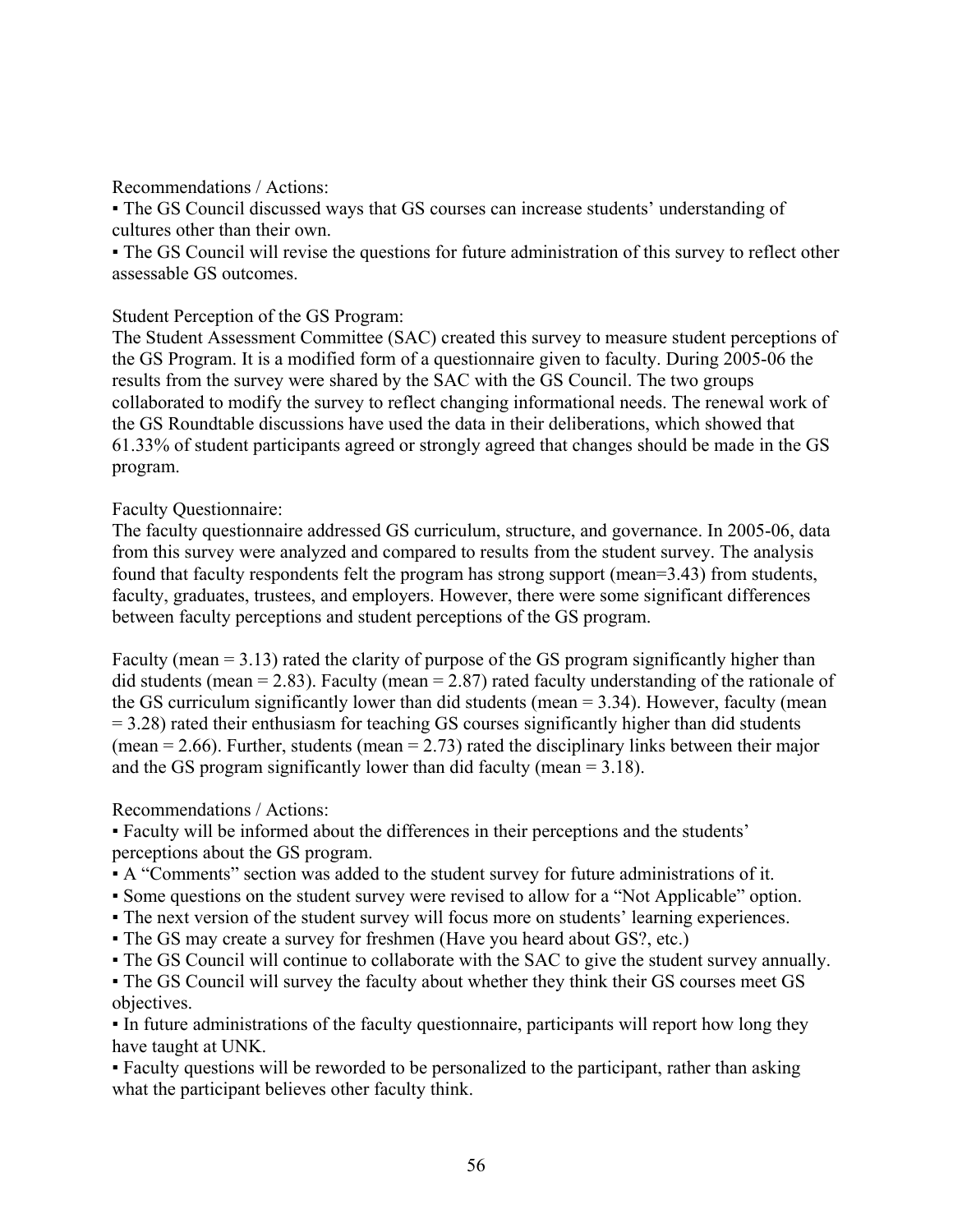▪ A "Don't Know / Not Applicable" response option will be added to the faculty questionnaire. ▪ The GS Council will seek input from the SAC before administering the next version of the faculty questionnaire.

### Student Focus Group:

The GS Council collaborated with the SAC for the purpose of conducting a student focus group, which the SAC conducted prior to the assessment cycle. Discussion items addressed their experiences with and desired improvements to the GS program. In 2005-06 the data were interpreted. The results will be disseminated, the process reviewed, and a timeline established for future focus groups.

The participants (n=6) met in a 36-minute discussion group moderated by two members of the SAC. The focus group consisted of six males and one female. Their majors were: chemistry (3), business administration (1), business marketing (1), and telecommunications (1). During the discussion, no indication was given as to their class status, transfer status, academic record, or demographics. The students were given a gift certificate to a bookstore as an incentive to participate. The discussion centered on four questions:

#### What do you feel is the purpose of the GS program?

Students responded that the courses make one well rounded and give opportunities to learn about different cultures. They also pointed out that GS courses give opportunities to take courses that otherwise would not have been taken.

How difficult were your GS courses compared to other courses you have taken at UNK? Participants seemed to agree that while many GS courses seem too easy, others are challenging. They expressed the desire, however, to avoid repeating the curriculum of high school.

What are some of the strengths of the GS program and GS courses?

This question elicited some complaints about specific departments. However, several participants noted that courses in English composition and literature were very helpful in improving their communication and critical thinking skills. Math courses were also thought to be beneficial, especially for major courses that require the use of math, such as advanced economics.

What changes would you like to see in the current GS program?

The participants seemed to believe that attendance in GS courses should be mandatory and that instructors should take roll to enforce it.

#### Recommendations / Actions:

▪ Results of the student focus group will be reported to participants of the Roundtable on renewal of the GS program.

▪ The GS Council initiated discussions about setting guidelines on academic rigor for GS courses. The discussions are ongoing in the GS Council and were presented to participants of the GS Roundtables. The Roundtables are currently considering setting guidelines to address academic standards.

▪ The GS Council will revise the focus group discussion questions and is planning possible future student focus groups on various aspects of the GS program.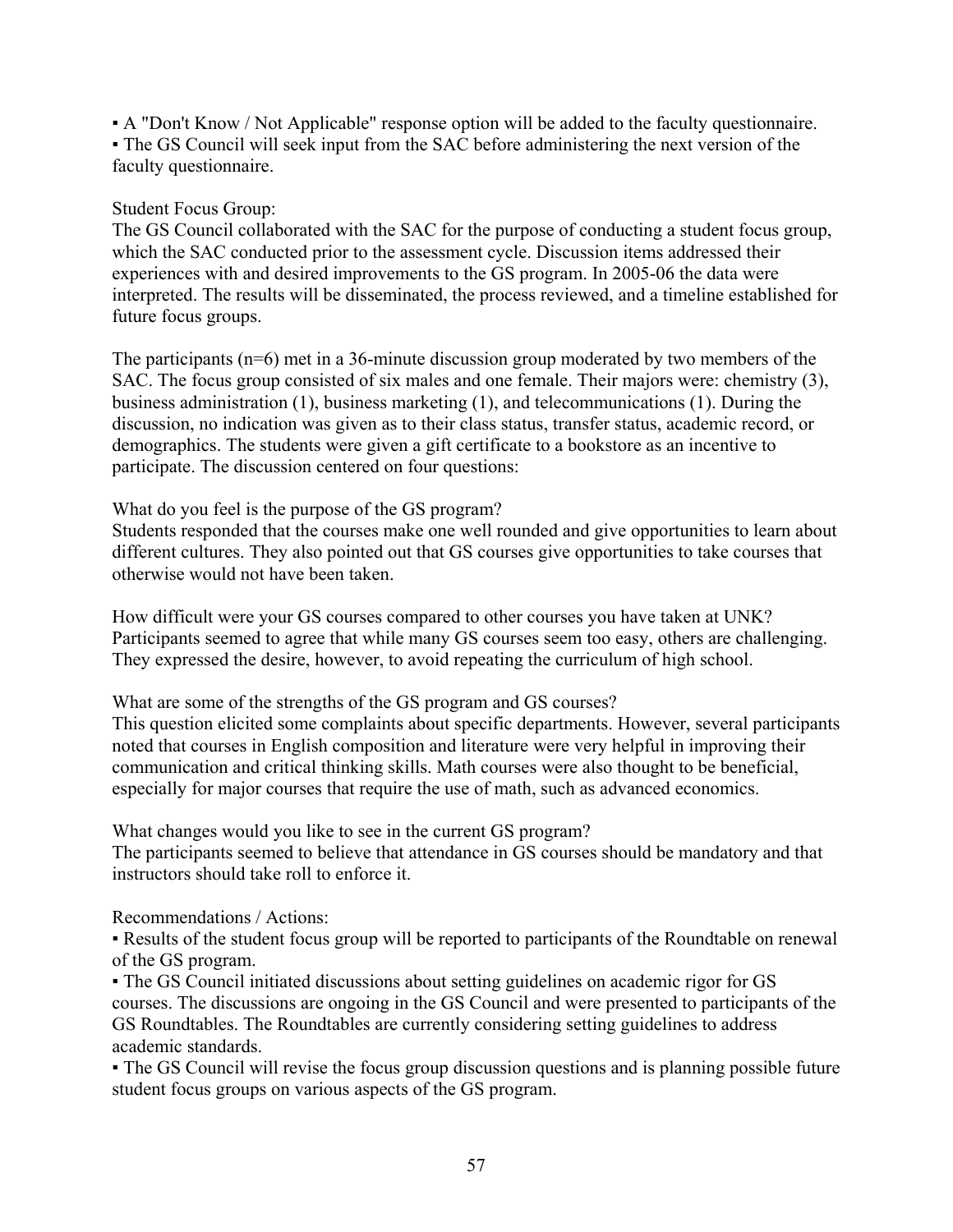National Survey of Student Engagement (NSSE):

The NSSE was administered prior to the assessment cycle to establish baseline data and will be administered again in spring 2007. In 2005-06, the GS Council and Dr. Deborah Bridges, a member of the GS Council, prepared an extensive data analysis of previous administrations of the NSSE. They also outlined direct linkages between NSSE questions and the four Objectives of GS. The GS Council met several times to consider how the data should influence the renewal work of the GS Roundtable.

### Recommendations / Actions:

▪ NSSE results and analysis were put on the GS website and disseminated to the members of the GS Roundtable for their consideration during the process of renewing the GS program.

▪ The GS Council discussed the analysis of NSSE data in deliberations about creating standards for academic rigor.

• The GS Council will continue to analyze NSSE data also for use in the work of campus committees on student success and retention in GS courses.

▪ Future administrations of NSSE will show trends that will be used in creating assessable objectives for the emerging new GS program.

### III. Evaluation of the Assessment Process

The GS assessment process in 2005-06 was somewhat hindered because it is a new requirement, and because there was administrative turnover in the Director of GS and in the Office of Assessment. It was difficult to obtain timely GS assessment reports from departments, some of which confused them with the major/minor reports that have been required for some years. Also, because some departments lack experience in assessment, the quality of assessment plans and reports was somewhat uneven.

## Recommendations / Actions

▪ The GS Council will work to streamline and clarify the GS assessment process.

▪ Departments should be notified before fall semester if there are inconsistencies or other problems in their GS assessment plans.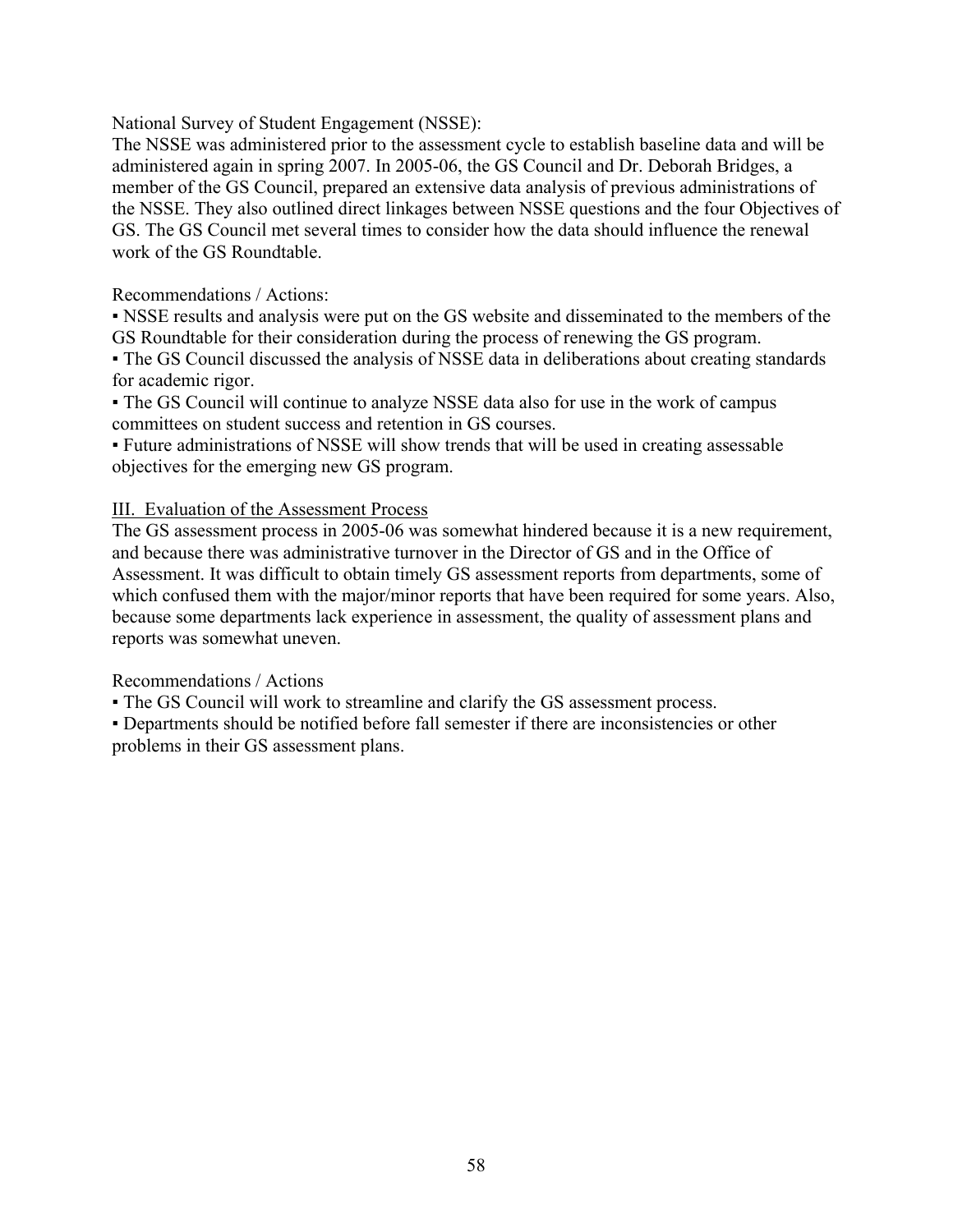# **APPENDIX G Student Survey and Faculty Questionnaire about GS**

[print]

# **Student Survey – fall 2006**

#### **Summary report**

*Lists all the questions in the survey and displays summary information for each question. Text input is not included.* 

 Report date: Tuesday, November 21, 2006 4:04 PM Start date: Tuesday, October 24, 2006 12:00 PM Stop date: Tuesday, November 21, 2006 3:00 PM **Stored** responses: 768 Completed 606 responses:

**1. Are you 18 years of age or older?** 



| <b>Item</b> | Count | Percent | Cum. count | <b>Cum. percent</b> |
|-------------|-------|---------|------------|---------------------|
| Yes         | 756   | 98.57%  | 756        | 98.57%              |
| No          |       | l.43%   | 767        | 100.0%              |
| Total       | 767   | 100%    | 767        | 100%                |

Total responses: 767

**2. Have you taken any General Studies course(s) at UNK?**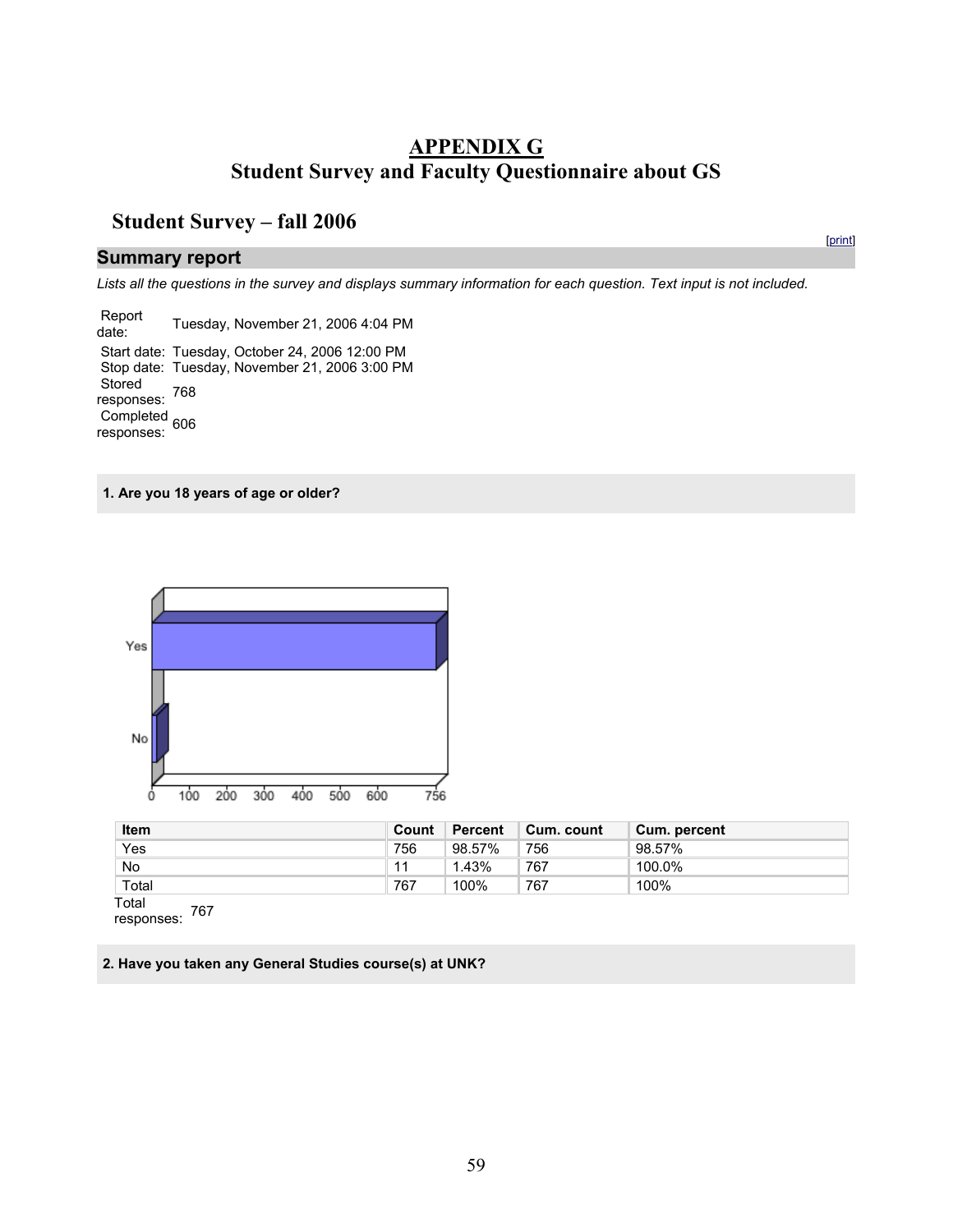

| <b>Item</b>  | Count | Percent | Cum. count | <b>Cum. percent</b> |
|--------------|-------|---------|------------|---------------------|
| Yes          | 724   | 94.39%  | 724        | 94.39%              |
| <b>No</b>    | 43    | 5.61%   | 767        | 100.0%              |
| Total        | 767   | 100%    | 767        | 100%                |
| Total<br>767 |       |         |            |                     |

responses: 767

#### **3. Have you taken any GS courses at other institutions?**



| <b>Item</b>  | Count | Percent | Cum. count | Cum. percent |
|--------------|-------|---------|------------|--------------|
| Yes          | 351   | 50.36%  | 351        | 50.36%       |
| No           | 346   | 49.64%  | 697        | 100.0%       |
| Total        | 697   | 100%    | 697        | 100%         |
| Total<br>007 |       |         |            |              |

responses: 697

### **4. How many GS courses have you taken at UNK?**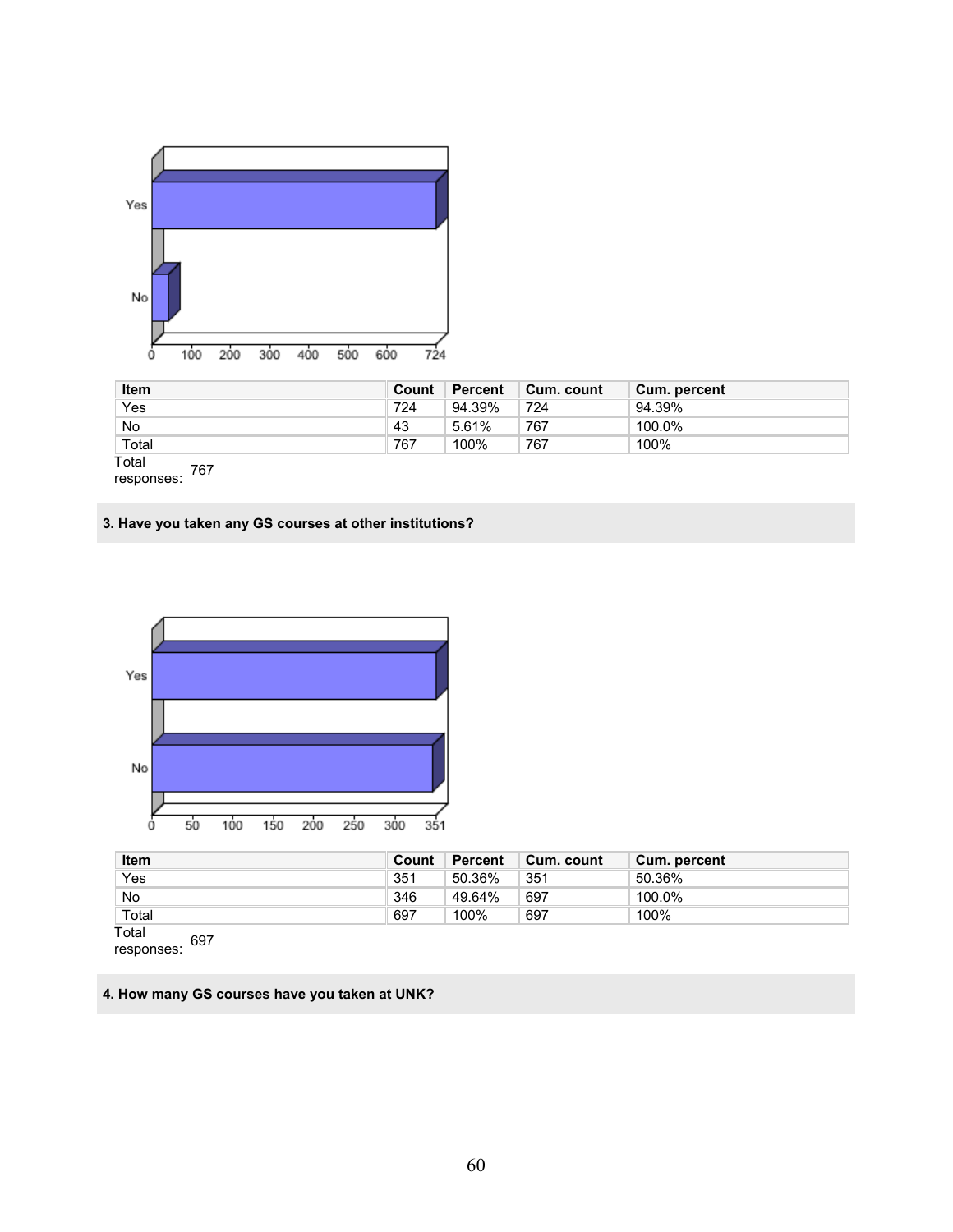

| <b>Item</b>             | Count | Percent | Cum. count | Cum. percent |
|-------------------------|-------|---------|------------|--------------|
| $1 - 5$                 | 251   | 35.96%  | 251        | 35.96%       |
| $6 - 10$                | 117   | 16.76%  | 368        | 52.72%       |
| $11 - 16$               | 141   | 20.2%   | 509        | 72.92%       |
| all GS courses finished | 189   | 27.08%  | 698        | 100.0%       |
| Total                   | 698   | 100%    | 698        | 100%         |

Total responses: 698

# **5. In what department is your major (if decided)?**



| <b>Item</b>                                          | Count | <b>Percent</b> | Cum. count | Cum. percent |
|------------------------------------------------------|-------|----------------|------------|--------------|
| Accounting/Finance                                   | 28    | 4.01%          | 28         | 4.01%        |
| Art/Art History                                      | 16    | 2.29%          | 44         | 6.3%         |
| Biology                                              | 28    | 4.01%          | 72         | 10.32%       |
| <b>Business Administration/Business</b><br>Education | 58    | 8.31%          | 130        | 18.62%       |
| Chemistry                                            | 18    | 2.58%          | 148        | 21.2%        |
| <b>Communication Disorders</b>                       |       | $1.0\%$        | 155        | 22.21%       |
| Communications                                       | 27    | 3.87%          | 182        | 26.07%       |
| Computer Science and Information<br><b>Systems</b>   | 18    | 2.58%          | 200        | 28.65%       |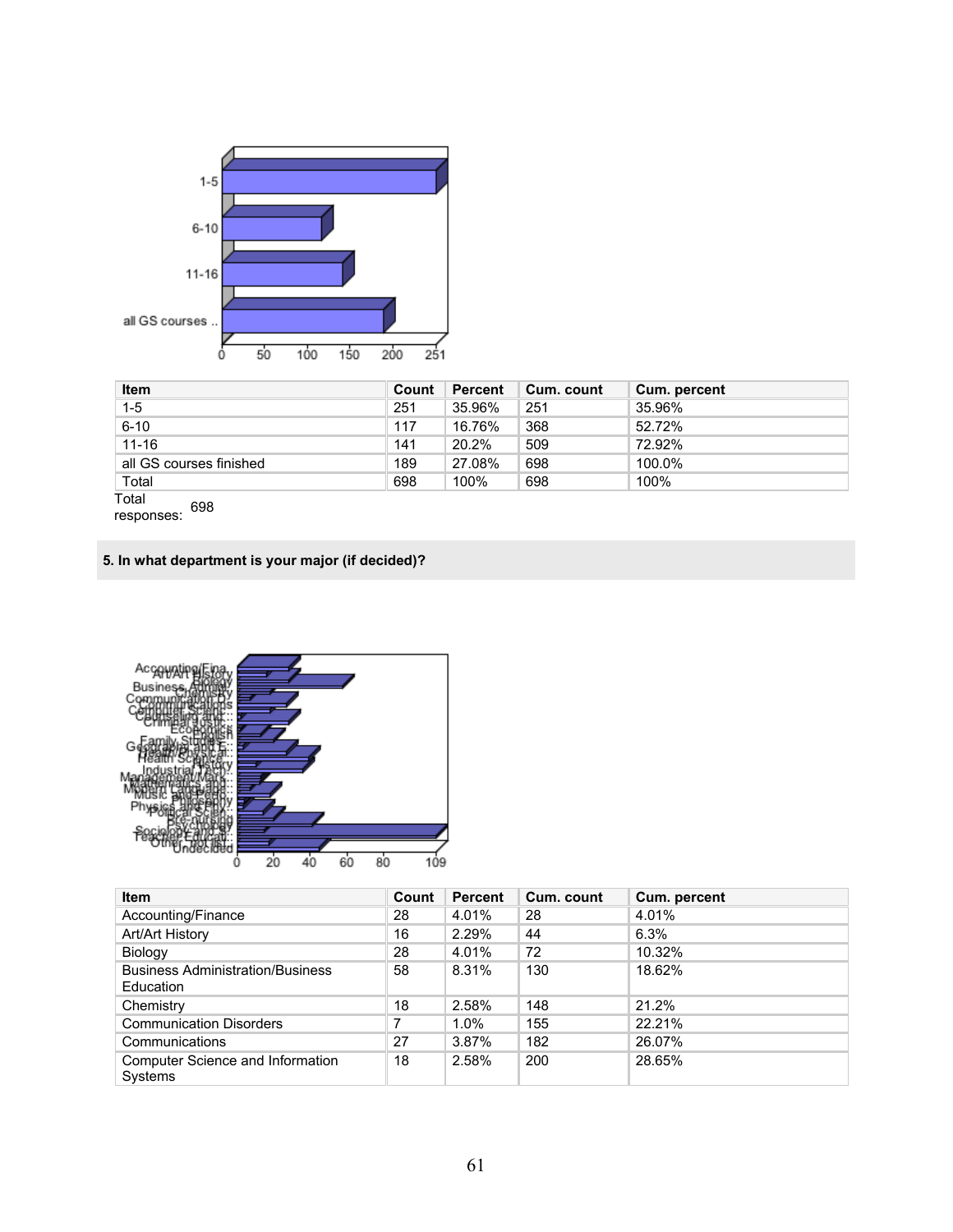| Counseling and School Psychology                        | $\overline{2}$    | 0.29%  | 202 | 28.94% |
|---------------------------------------------------------|-------------------|--------|-----|--------|
| Criminal Justice                                        | 28                | 4.01%  | 230 | 32.95% |
| Economics                                               | $\overline{2}$    | 0.29%  | 232 | 33.24% |
| English                                                 | 13                | 1.86%  | 245 | 35.1%  |
| Family Studies and Interior Design                      | 20                | 2.87%  | 265 | 37.97% |
| Geography and Earth Sciences                            | 3                 | 0.43%  | 268 | 38.4%  |
| Health/Physical Education/and Leisure<br><b>Studies</b> | 27                | 3.87%  | 295 | 42.26% |
| Health Science Programs                                 | 39                | 5.59%  | 334 | 47.85% |
| History                                                 | 10                | 1.43%  | 344 | 49.28% |
| Industrial Technology                                   | 36                | 5.16%  | 380 | 54.44% |
| Management/Marketing                                    | 13                | 1.86%  | 393 | 56.3%  |
| <b>Mathematics and Statistics</b>                       | $12 \overline{ }$ | 1.72%  | 405 | 58.02% |
| Modern Languages                                        | 7                 | 1.0%   | 412 | 59.03% |
| Music and Performing Arts                               | 18                | 2.58%  | 430 | 61.6%  |
| Philosophy                                              | 4                 | 0.57%  | 434 | 62.18% |
| Physics and Physical Science                            | 3                 | 0.43%  | 437 | 62.61% |
| <b>Political Science</b>                                | 14                | 2.01%  | 451 | 64.61% |
| Pre-nursing                                             | 20                | 2.87%  | 471 | 67.48% |
| Psychology                                              | 41                | 5.87%  | 512 | 73.35% |
| Sociology and Social Work                               | 15                | 2.15%  | 527 | 75.5%  |
| <b>Teacher Education</b>                                | 109               | 15.62% | 636 | 91.12% |
| Other, not listed above                                 | 17                | 2.44%  | 653 | 93.55% |
| Undecided                                               | 45                | 6.45%  | 698 | 100.0% |
| Total                                                   | 698               | 100%   | 698 | 100%   |
| Total<br>000                                            |                   |        |     |        |

responses: 698

#### **6. If taking a GS course(s) helped you to select a major, when did this occur?**



| <b>Item</b>     | Count | <b>Percent</b> | Cum. count | Cum. percent |
|-----------------|-------|----------------|------------|--------------|
| First semester  | 110   | 15.8%          | 110        | 15.8%        |
| Second Semester | 34    | 4.89%          | 144        | 20.69%       |
| Third semester  | 34    | 4.89%          | 178        | 25.57%       |
| Fourth semester | 10    | $1.44\%$       | 188        | 27.01%       |
| Third year      | 12    | 1.72%          | 200        | 28.74%       |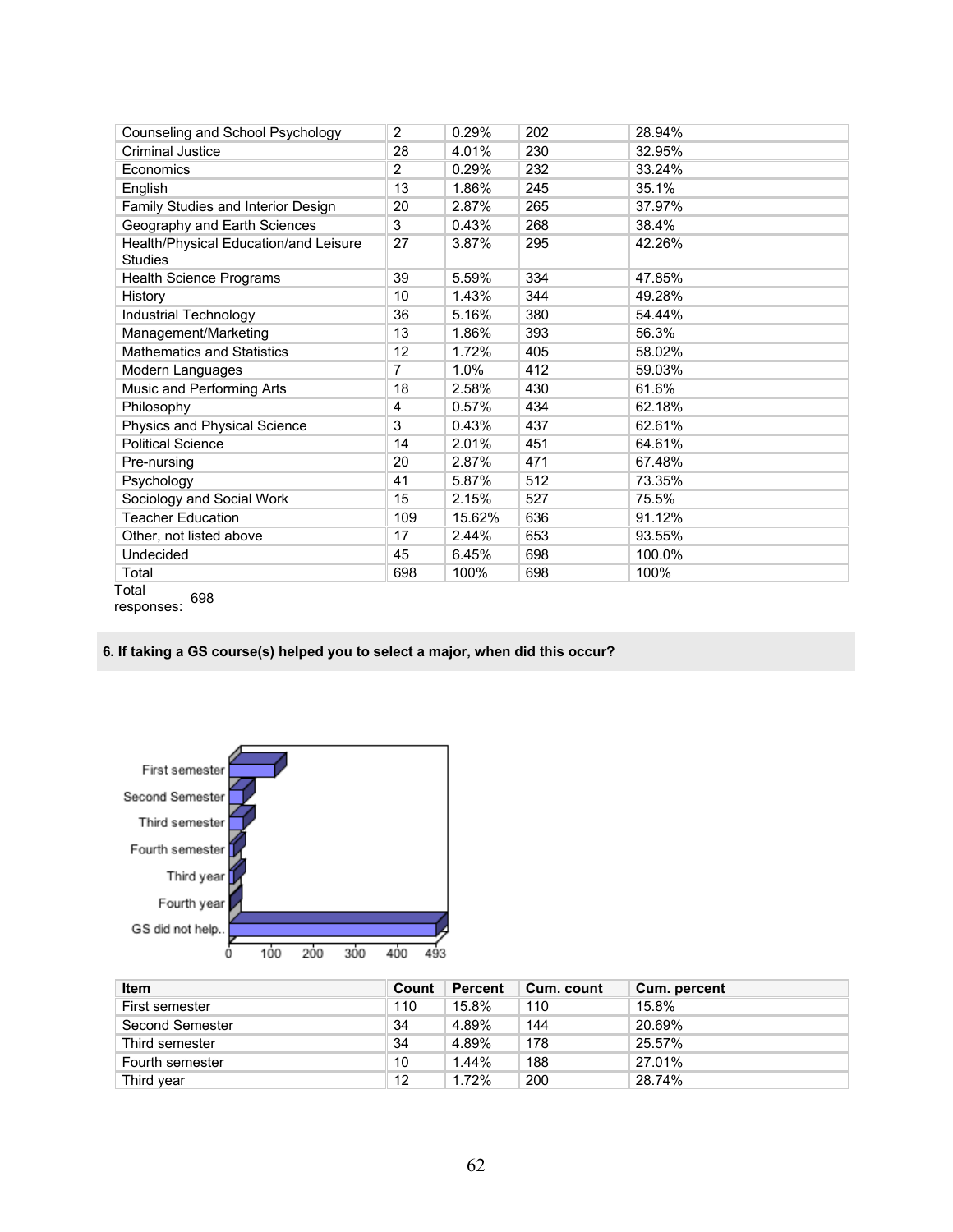| Fourth year                  | J   | 0.43%  | 203 | ່ 29.17% |  |
|------------------------------|-----|--------|-----|----------|--|
| GS did not help in selection | 493 | 70.83% | 696 | 100.0%   |  |
| Total                        | 696 | 100%   | 696 | 100%     |  |
| Total<br>696<br>r            |     |        |     |          |  |

responses:

#### **7. What is your current classification status?**



| <b>Item</b>  | Count | <b>Percent</b> | Cum. count | Cum. percent |
|--------------|-------|----------------|------------|--------------|
| Freshman     | 174   | 25.0%          | 174        | 25.0%        |
| Sophomore    | 167   | 23.99%         | 341        | 48.99%       |
| Junior       | 151   | 21.7%          | 492        | 70.69%       |
| Senior       | 204   | 29.31%         | 696        | 100.0%       |
| Total        | 696   | 100%           | 696        | 100%         |
| Total<br>coc |       |                |            |              |

responses: 696

### **8. Purpose**

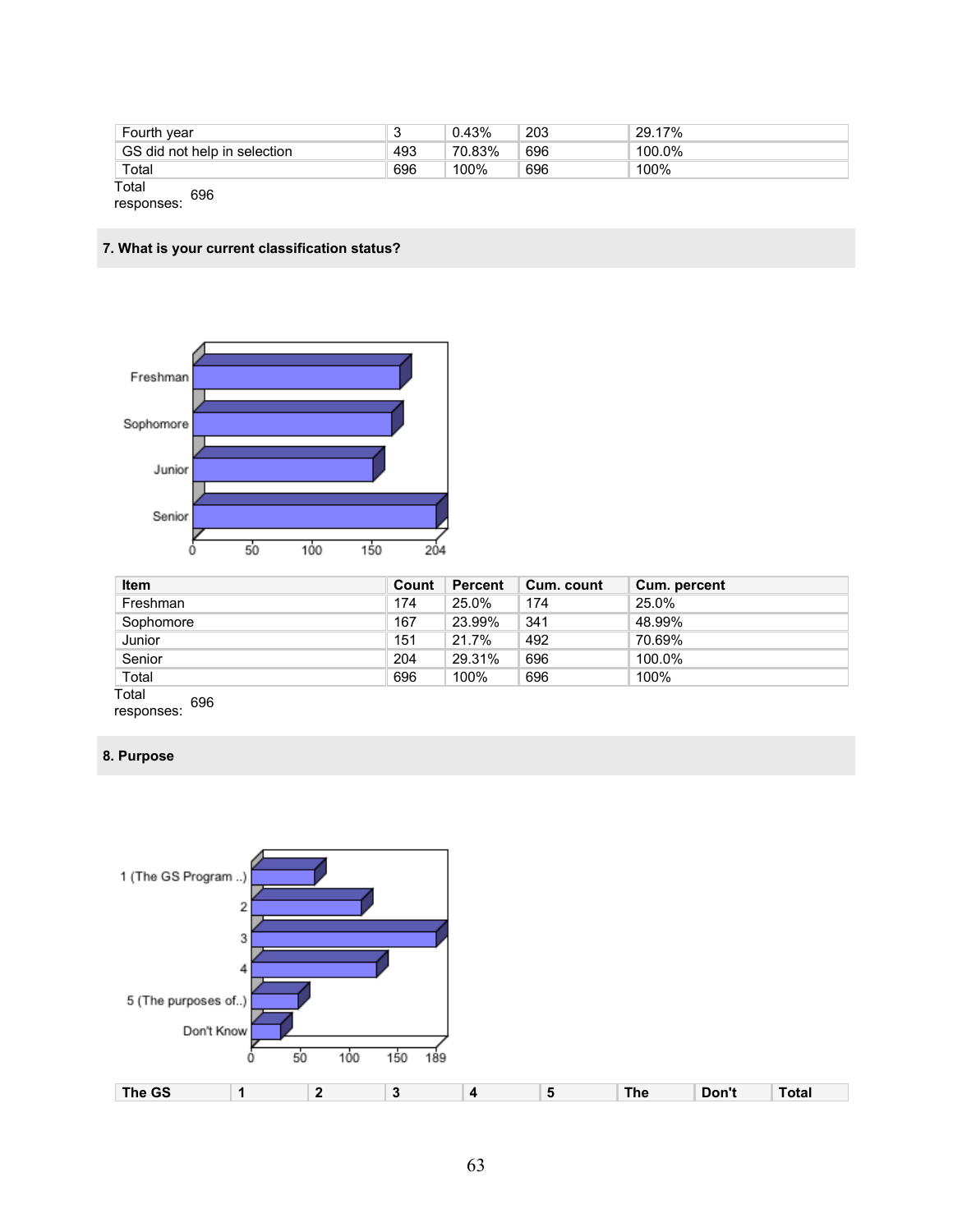| Program is<br>characterized<br>by an absence<br>of clarity about<br>the purpose of<br>the program. |        |        |        |        |        | purposes<br>of the GS<br>Program<br>are<br>explicit,<br>and clear<br>for both<br>the<br>students<br>and<br>faculty. | Know                     |      |
|----------------------------------------------------------------------------------------------------|--------|--------|--------|--------|--------|---------------------------------------------------------------------------------------------------------------------|--------------------------|------|
| Count                                                                                              | 65     | 112    | 189    | 128    | 48     |                                                                                                                     | 30                       | 572  |
| <b>Percent</b>                                                                                     | 11.36% | 19.58% | 33.04% | 22.38% | 8.39%  |                                                                                                                     | 5.24%                    | 100% |
| Cum. count                                                                                         | 65     | 177    | 366    | 494    | 542    |                                                                                                                     | 572                      | 572  |
| Cum. percent                                                                                       | 11.36% | 30.94% | 63.99% | 86.36% | 94.76% |                                                                                                                     | 100.0%                   | 100% |
| Cum. sum                                                                                           | 65     | 289    | 856    | 1368   | 1608   |                                                                                                                     | $\overline{\phantom{a}}$ | 1608 |

Average  $\frac{2.97}{ }$ 

Median: 0.0

### **9. Goals**



| The GS<br>Program is<br>expressed<br>primarily as a<br>list of courses<br>that students<br>must take. | 1      | $\mathbf{2}$ | 3      | 4      | 5     | The GS<br>Program is<br>expressed<br>primarily as a<br>set of goals<br>for student<br>learning and<br>development. | Don't<br>Know | <b>Total</b> |
|-------------------------------------------------------------------------------------------------------|--------|--------------|--------|--------|-------|--------------------------------------------------------------------------------------------------------------------|---------------|--------------|
| Count                                                                                                 | 222    | 139          | 105    | 64     | 34    |                                                                                                                    | 8             | 572          |
| <b>Percent</b>                                                                                        | 38.81% | 24.3%        | 18.36% | 11.19% | 5.94% |                                                                                                                    | 1.4%          | 100%         |
| Cum. count                                                                                            | 222    | 361          | 466    | 530    | 564   |                                                                                                                    | 572           | 572          |
| Cum. percent                                                                                          | 38.81% | 63.11%       | 81.47% | 92.66% | 98.6% |                                                                                                                    | 100.0%        | 100%         |
| Cum. sum                                                                                              | 222    | 500          | 815    | 1071   | 1241  |                                                                                                                    | -             | 1241         |

Average  $\frac{1}{2}$ :

Median: 0.0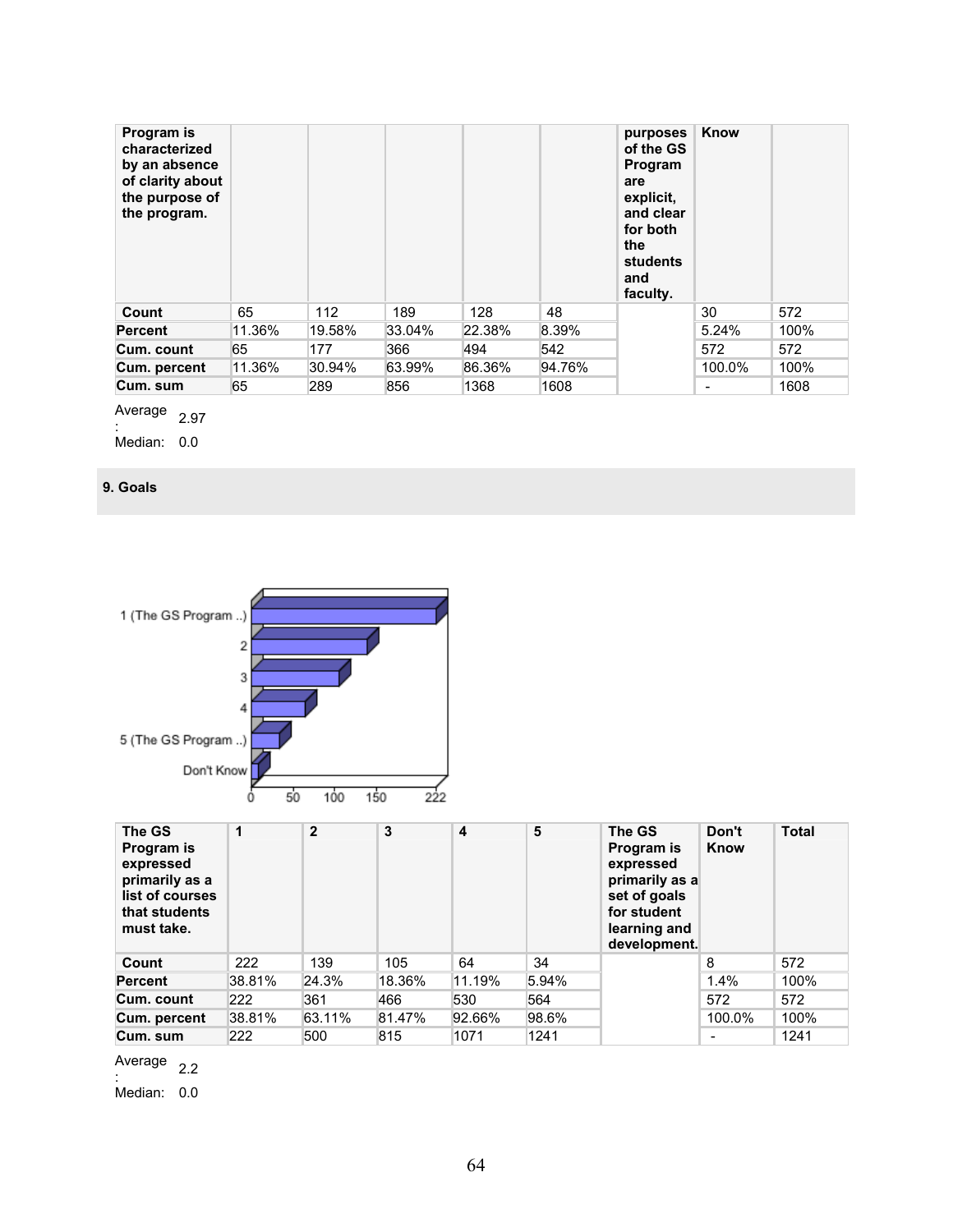# **10. Student Understanding**



| l was informed<br>about the GS<br><b>Program</b><br>primarily<br>through UNK's<br>institutional<br>catalog. |       | $\mathbf{2}$ | 3      | 4      | 5      | I gained an<br>understanding Know<br>of the GS<br>Program<br>through<br>orientation,<br>brochures.<br>workshops,<br>etc. | Don't  | <b>Total</b> |
|-------------------------------------------------------------------------------------------------------------|-------|--------------|--------|--------|--------|--------------------------------------------------------------------------------------------------------------------------|--------|--------------|
| Count                                                                                                       | 181   | 121          | 108    | 80     | 59     |                                                                                                                          | 22     | 571          |
| <b>Percent</b>                                                                                              | 31.7% | 21.19%       | 18.91% | 14.01% | 10.33% |                                                                                                                          | 3.85%  | 100%         |
| Cum. count                                                                                                  | 181   | 302          | 410    | 490    | 549    |                                                                                                                          | 571    | 571          |
| Cum. percent                                                                                                | 31.7% | 52.89%       | 71.8%  | 85.81% | 96.15% |                                                                                                                          | 100.0% | 100%         |
| Cum. sum                                                                                                    | 181   | 423          | 747    | 1067   | 1362   |                                                                                                                          |        | 1362         |

Average  $\frac{2.48}{1}$ 

Median: 0.0

**11. Coherence**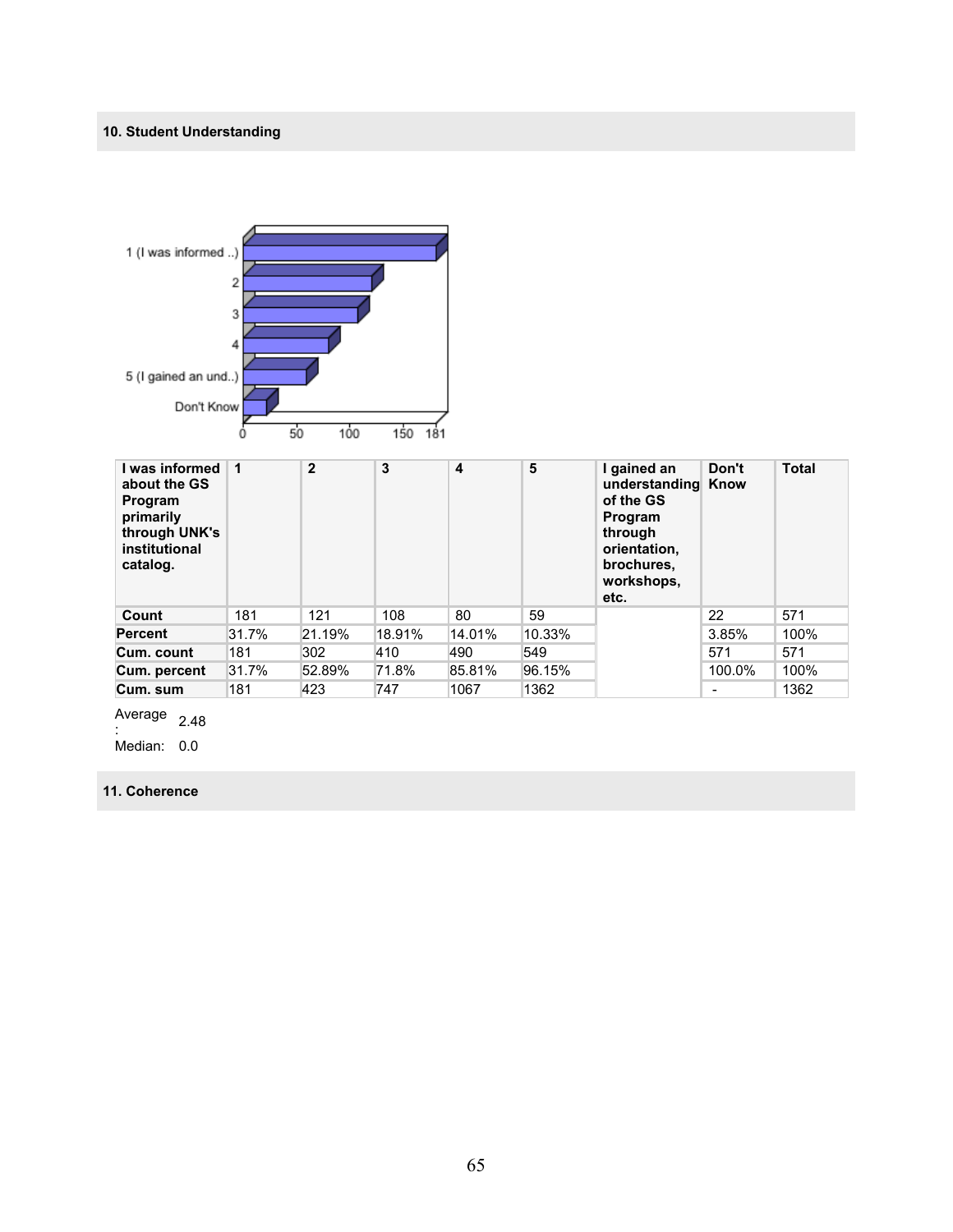

| The GS<br>Program is<br>made up of<br>many unrelated<br>courses. | 1      | $\overline{2}$ | 3      | 4      | 5      | The GS<br>Program is<br>a coherent<br>whole<br>whose<br>courses are<br>interrelated. | Don't<br>Know            | <b>Total</b> |
|------------------------------------------------------------------|--------|----------------|--------|--------|--------|--------------------------------------------------------------------------------------|--------------------------|--------------|
| Count                                                            | 141    | 168            | 142    | 80     | 32     |                                                                                      | 9                        | 572          |
| <b>Percent</b>                                                   | 24.65% | 29.37%         | 24.83% | 13.99% | 5.59%  |                                                                                      | 1.57%                    | 100%         |
| Cum. count                                                       | 141    | 309            | 451    | 531    | 563    |                                                                                      | 572                      | 572          |
| Cum. percent                                                     | 24.65% | 54.02%         | 78.85% | 92.83% | 98.43% |                                                                                      | 100.0%                   | 100%         |
| Cum. sum                                                         | 141    | 477            | 903    | 1223   | 1383   |                                                                                      | $\overline{\phantom{a}}$ | 1383         |

Average : 2.46

Median: 0.0

## **12. Values and Social Responsibility**

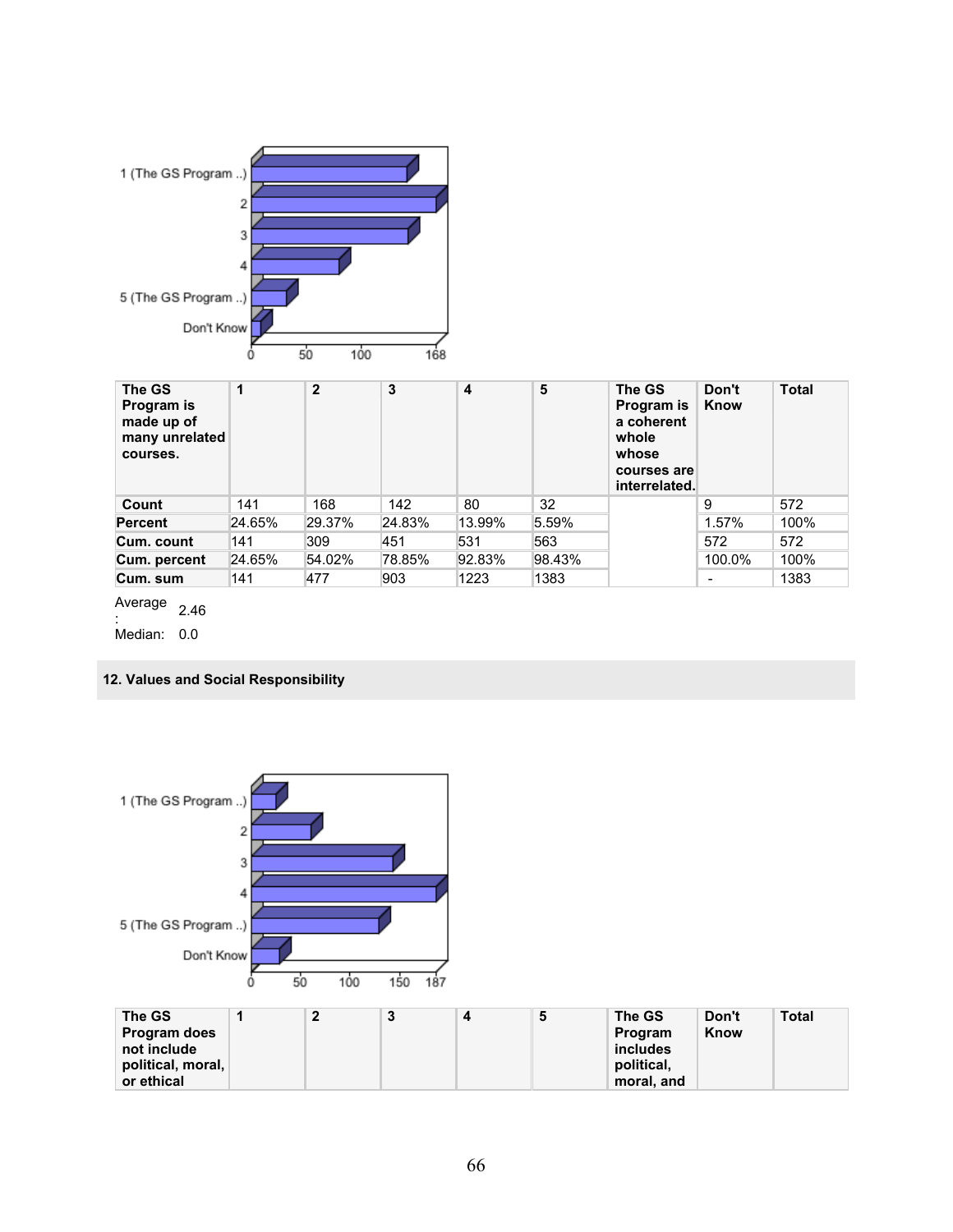| dimensions.    |       |        |        |        |        | ethical<br>dimensions. |        |      |
|----------------|-------|--------|--------|--------|--------|------------------------|--------|------|
| Count          | 25    | 60     | 143    | 187    | 129    |                        | 28     | 572  |
| <b>Percent</b> | 4.37% | 10.49% | 25.0%  | 32.69% | 22.55% |                        | 4.9%   | 100% |
| Cum. count     | 25    | 85     | 228    | 415    | 544    |                        | 572    | 572  |
| Cum. percent   | 4.37% | 14.86% | 39.86% | 72.55% | 95.1%  |                        | 100.0% | 100% |
| Cum. sum       | 25    | 145    | 574    | 1322   | 1967   |                        | -      | 1967 |

Average  $\frac{1}{2}$ <br> $\frac{1}{2}$ :

Median: 0.0

### **13. Global Perspective**



| The GS<br>Program does<br>not give<br>special<br>attention to<br>international<br>and global<br>issues. | 1     | $\mathbf{2}$ | 3      | 4      | 5      | The GS Program<br>recognizes the<br>internationalization<br>of America's<br>interests and<br>concerns. | Don't<br>Know | <b>Total</b> |
|---------------------------------------------------------------------------------------------------------|-------|--------------|--------|--------|--------|--------------------------------------------------------------------------------------------------------|---------------|--------------|
| Count                                                                                                   | 48    | 81           | 155    | 159    | 82     |                                                                                                        | 47            | 572          |
| <b>Percent</b>                                                                                          | 8.39% | 14.16%       | 27.1%  | 27.8%  | 14.34% |                                                                                                        | 8.22%         | 100%         |
| Cum. count                                                                                              | 48    | 129          | 284    | 443    | 525    |                                                                                                        | 572           | 572          |
| Cum. percent                                                                                            | 8.39% | 22.55%       | 49.65% | 77.45% | 91.78% |                                                                                                        | 100.0%        | 100%         |
| Cum. sum                                                                                                | 48    | 210          | 675    | 1311   | 1721   |                                                                                                        |               | 1721         |

Average  $\frac{1}{2}$ :

Median: 0.0

#### **14. Multiculturalism**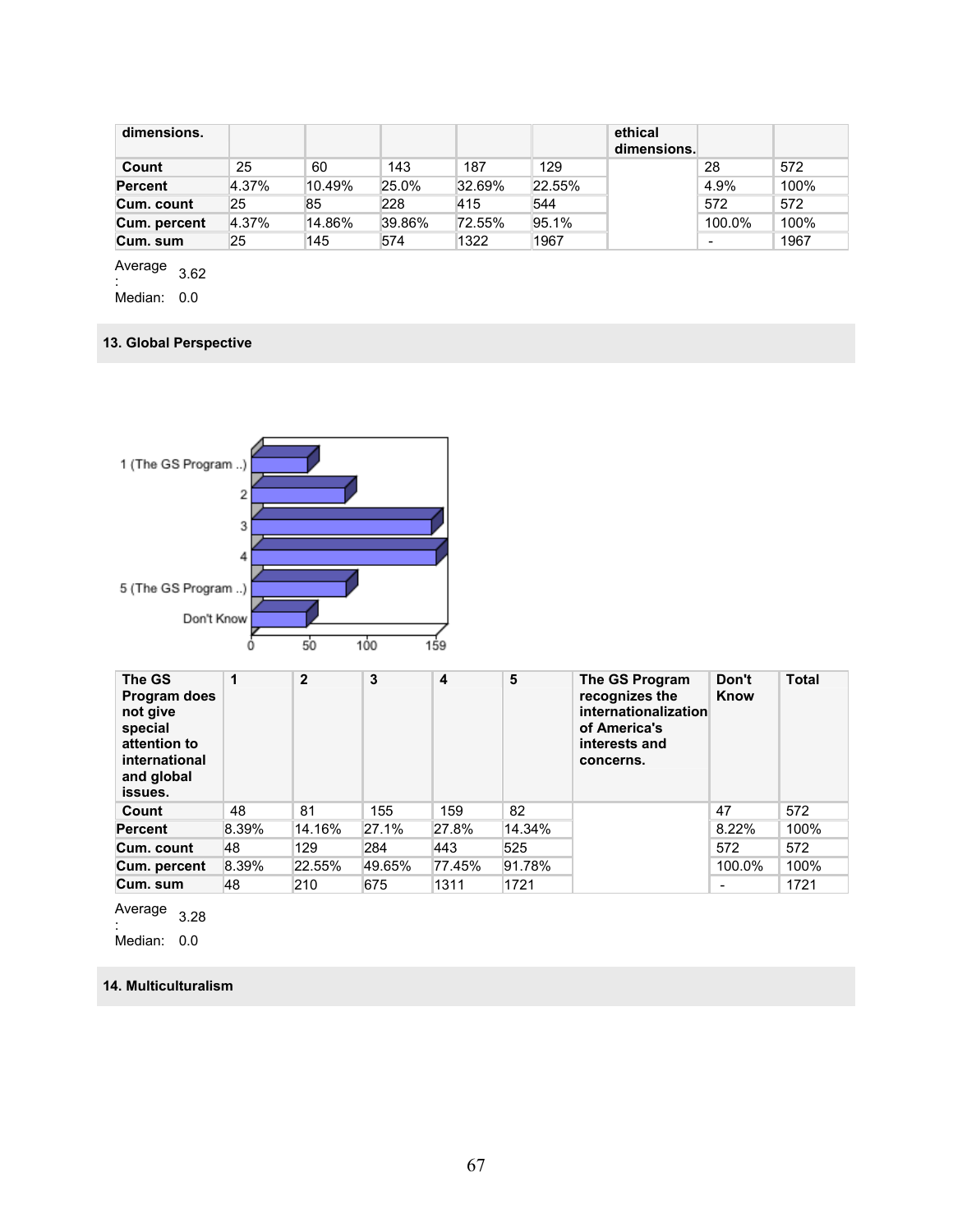

| The GS<br>Program has<br>no multicultural<br>or diversity<br>component. | 1     | $\mathbf{2}$ | 3      | 4      | 5      | The GS<br>Program<br>recognizes<br>the richness<br>and<br>changing<br>composition<br>of the US. | Don't<br>Know | <b>Total</b> |
|-------------------------------------------------------------------------|-------|--------------|--------|--------|--------|-------------------------------------------------------------------------------------------------|---------------|--------------|
| Count                                                                   | 25    | 50           | 146    | 213    | 105    |                                                                                                 | 33            | 572          |
| <b>Percent</b>                                                          | 4.37% | 8.74%        | 25.52% | 37.24% | 18.36% |                                                                                                 | 5.77%         | 100%         |
| Cum. count                                                              | 25    | 75           | 221    | 434    | 539    |                                                                                                 | 572           | 572          |
| Cum. percent                                                            | 4.37% | 13.11%       | 38.64% | 75.87% | 94.23% |                                                                                                 | 100.0%        | 100%         |
| Cum. sum                                                                | 25    | 125          | 563    | 1415   | 1940   |                                                                                                 | ٠             | 1940         |

Average  $\frac{1}{2}$ . 3.6

Median: 0.0

### **15. Student Experience**

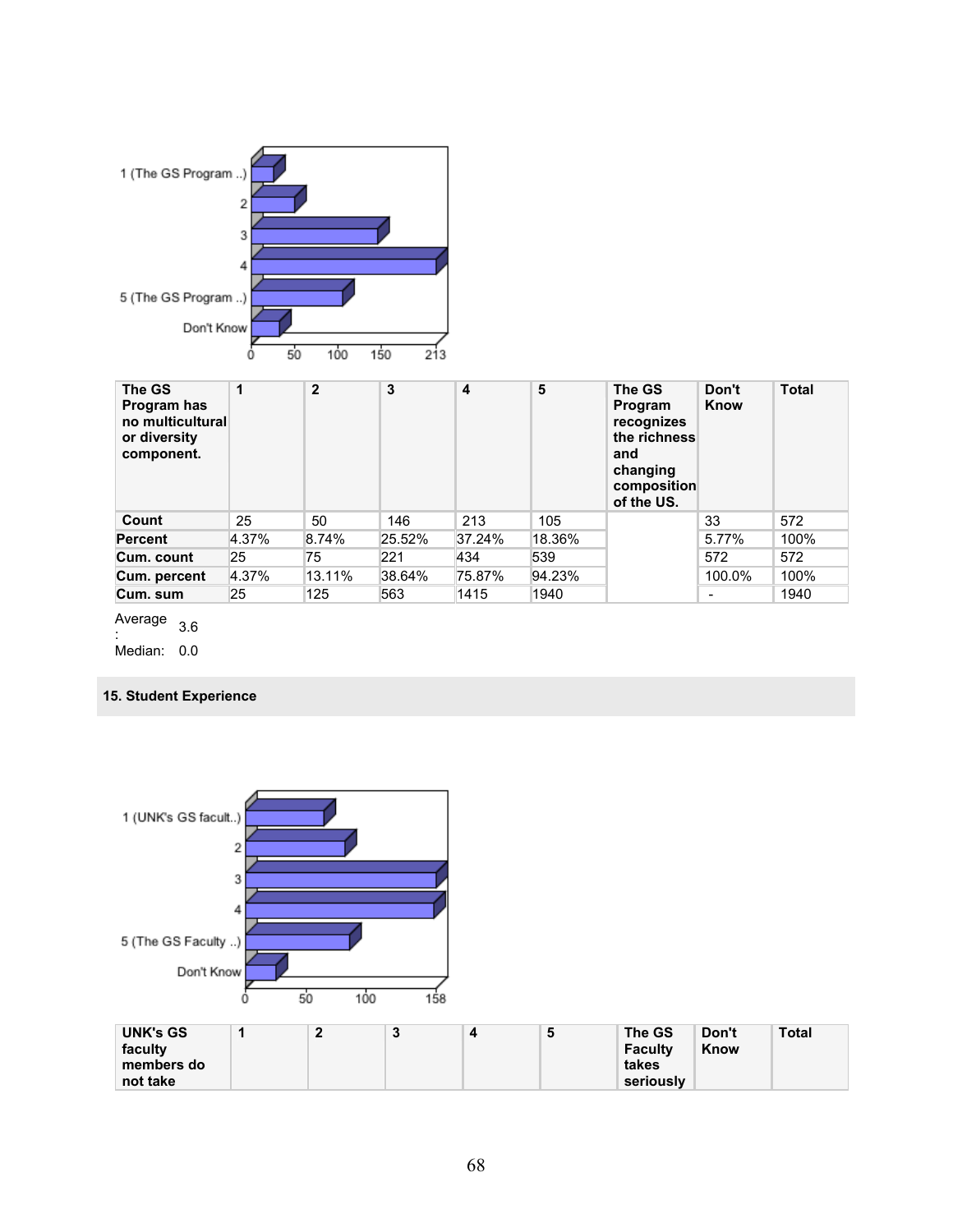| seriously<br>students'<br>opinions and<br>ideas. |        |        |        |        |        | students'<br>opinions<br>and ideas. |        |      |
|--------------------------------------------------|--------|--------|--------|--------|--------|-------------------------------------|--------|------|
| Count                                            | 65     | 82     | 158    | 156    | 86     |                                     | 25     | 572  |
| <b>Percent</b>                                   | 11.36% | 14.34% | 27.62% | 27.27% | 15.03% |                                     | 4.37%  | 100% |
| Cum. count                                       | 65     | 147    | 305    | 461    | 547    |                                     | 572    | 572  |
| Cum. percent                                     | 11.36% | 25.7%  | 53.32% | 80.59% | 95.63% |                                     | 100.0% | 100% |
| Cum. sum                                         | 65     | 229    | 703    | 1327   | 1757   |                                     | -      | 1757 |

Average  $\frac{1}{2}$ :

Median: 0.0

#### **16. Student Differences**



| The faculty who 1<br>teach our GS<br>courses are not<br>responsive to<br>individual<br>student needs. |       | $\overline{2}$ | 3      | 4      | 5      | The faculty Don't<br>who teach<br>our GS<br><b>courses</b><br>are<br>responsive<br>to<br>individual<br>student<br>needs. | Know   | <b>Total</b> |
|-------------------------------------------------------------------------------------------------------|-------|----------------|--------|--------|--------|--------------------------------------------------------------------------------------------------------------------------|--------|--------------|
| Count                                                                                                 | 37    | 94             | 160    | 175    | 92     |                                                                                                                          | 14     | 572          |
| <b>Percent</b>                                                                                        | 6.47% | 16.43%         | 27.97% | 30.59% | 16.08% |                                                                                                                          | 2.45%  | 100%         |
| Cum. count                                                                                            | 37    | 131            | 291    | 466    | 558    |                                                                                                                          | 572    | 572          |
| Cum. percent                                                                                          | 6.47% | 22.9%          | 50.87% | 81.47% | 97.55% |                                                                                                                          | 100.0% | 100%         |
| Cum. sum                                                                                              | 37    | 225            | 705    | 1405   | 1865   |                                                                                                                          |        | 1865         |

Average  $\frac{1}{2}$ :

Median: 0.0

## **17. Transferring**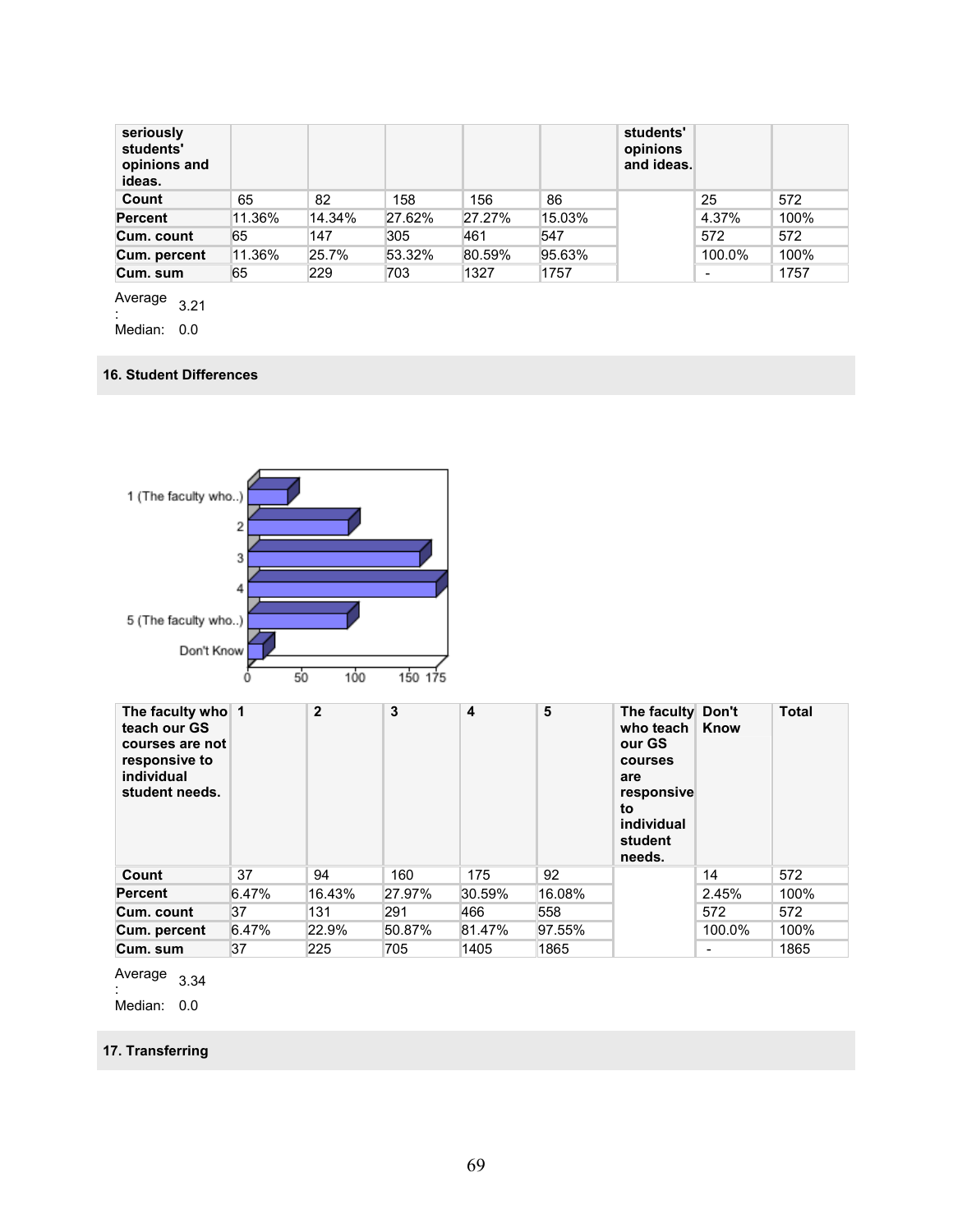

| <b>No</b><br>accommodation<br>is made for<br>transfer<br>students to<br>meet GS course<br>requirements. | 1      | $\overline{2}$ | 3      | $\overline{\mathbf{4}}$ | 5      | The GS<br>Program<br>is<br>structured<br>to ensure<br>that<br><b>students</b><br>can<br>transfer to<br><b>UNK</b><br>without<br>credit<br>loss. | Don't<br>Know | <b>Total</b> |
|---------------------------------------------------------------------------------------------------------|--------|----------------|--------|-------------------------|--------|-------------------------------------------------------------------------------------------------------------------------------------------------|---------------|--------------|
| Count                                                                                                   | 58     | 60             | 91     | 90                      | 69     |                                                                                                                                                 | 204           | 572          |
| <b>Percent</b>                                                                                          | 10.14% | 10.49%         | 15.91% | 15.73%                  | 12.06% |                                                                                                                                                 | 35.66%        | 100%         |
| Cum. count                                                                                              | 58     | 118            | 209    | 299                     | 368    |                                                                                                                                                 | 572           | 572          |
| Cum. percent                                                                                            | 10.14% | 20.63%         | 36.54% | 52.27%                  | 64.34% |                                                                                                                                                 | 100.0%        | 100%         |
| Cum. sum                                                                                                | 58     | 178            | 451    | 811                     | 1156   |                                                                                                                                                 |               | 1156         |

Average  $\frac{1}{2}$ :

Median: 0.0

# **18. Continual Change**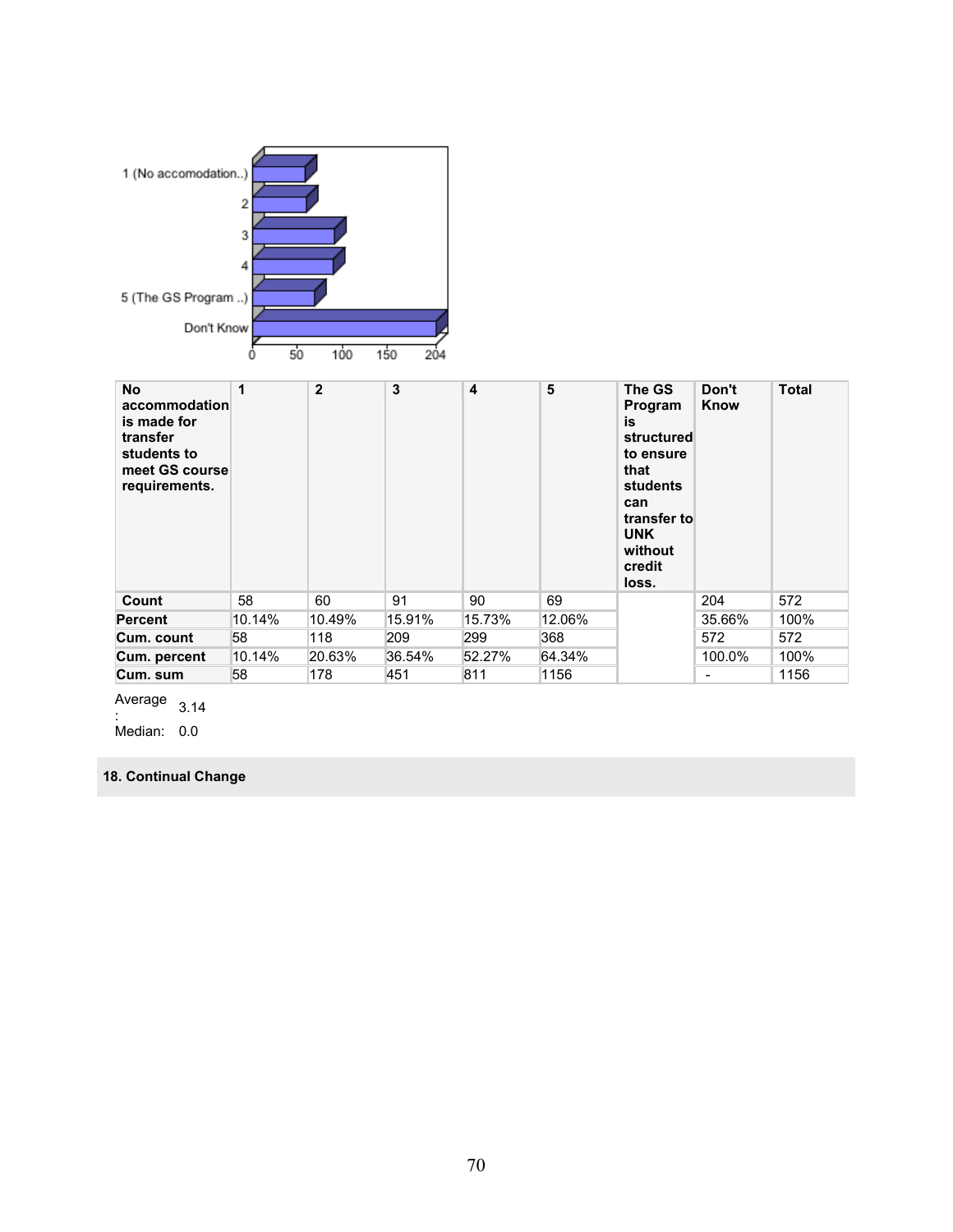

| Our GS<br>Program<br>appears to be<br>static with little<br>change over<br>time. | $\mathbf{1}$ | $\mathbf{2}$ | 3      | 4      | 5      | Our GS<br>Program<br>appears to<br>continually<br>be<br>improved<br>due to<br>periodic<br>evaluations. | Don't<br>Know            | <b>Total</b> |
|----------------------------------------------------------------------------------|--------------|--------------|--------|--------|--------|--------------------------------------------------------------------------------------------------------|--------------------------|--------------|
| Count                                                                            | 92           | 105          | 145    | 75     | 27     |                                                                                                        | 128                      | 572          |
| <b>Percent</b>                                                                   | 16.08%       | 18.36%       | 25.35% | 13.11% | 4.72%  |                                                                                                        | 22.38%                   | 100%         |
| Cum. count                                                                       | 92           | 197          | 342    | 417    | 444    |                                                                                                        | 572                      | 572          |
| Cum. percent                                                                     | 16.08%       | 34.44%       | 59.79% | 72.9%  | 77.62% |                                                                                                        | 100.0%                   | 100%         |
| Cum. sum                                                                         | 92           | 302          | 737    | 1037   | 1172   |                                                                                                        | $\overline{\phantom{0}}$ | 1172         |

Average 2.64

: Median: 0.0

### **19. Faculty Experience**

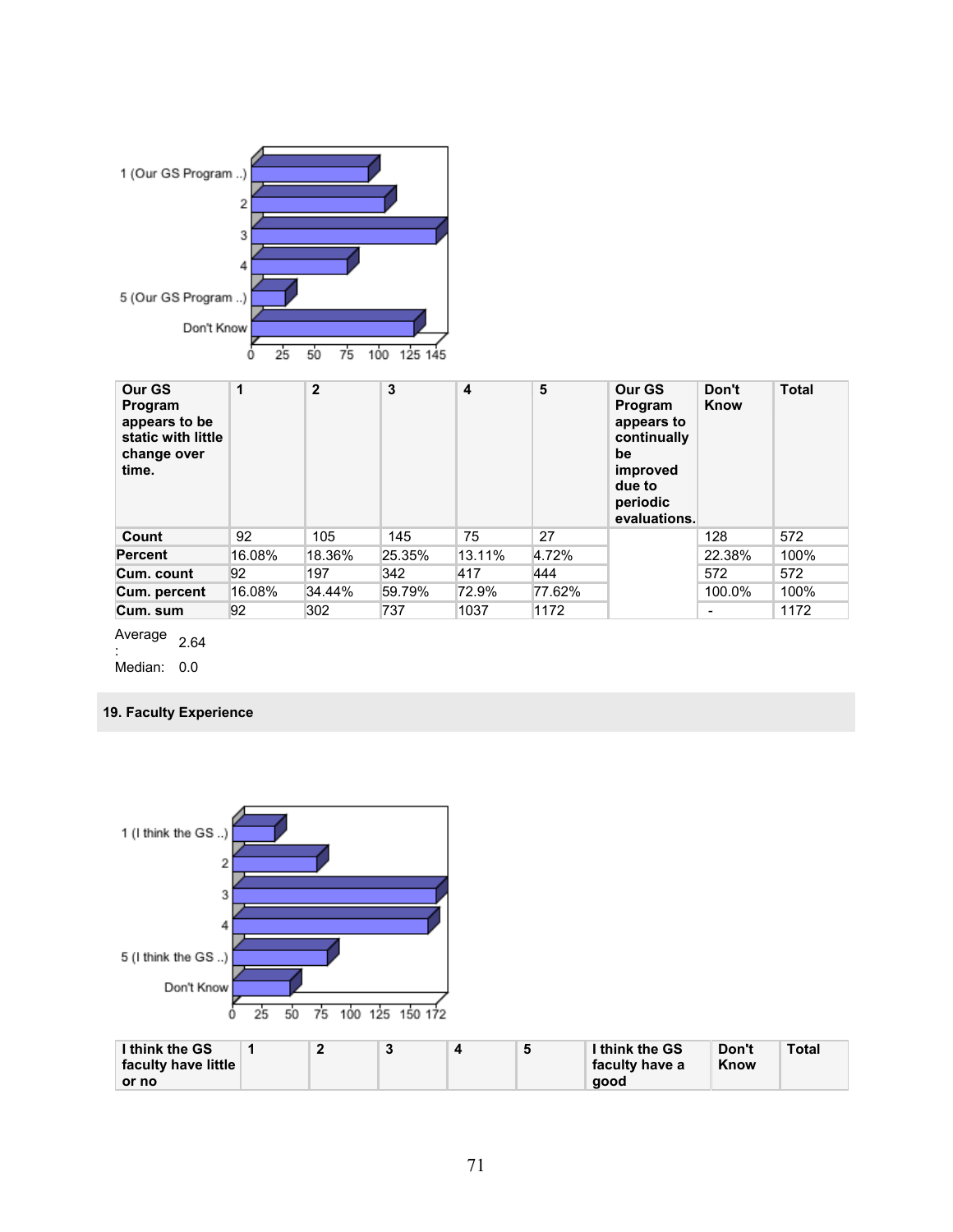| understanding of<br>the<br>purpose/rationale<br>of the GS<br>program. |       |        |        |        |        | understanding of<br>the<br>purpose/rationale<br>of the GS<br>program. |        |      |
|-----------------------------------------------------------------------|-------|--------|--------|--------|--------|-----------------------------------------------------------------------|--------|------|
| Count                                                                 | 36    | 71     | 172    | 165    | 80     |                                                                       | 48     | 572  |
| <b>Percent</b>                                                        | 6.29% | 12.41% | 30.07% | 28.85% | 13.99% |                                                                       | 8.39%  | 100% |
| Cum. count                                                            | 36    | 107    | 279    | 444    | 524    |                                                                       | 572    | 572  |
| Cum. percent                                                          | 6.29% | 18.71% | 48.78% | 77.62% | 91.61% |                                                                       | 100.0% | 100% |
| Cum. sum                                                              | 36    | 178    | 694    | 1354   | 1754   |                                                                       | -      | 1754 |

Average  $\frac{1}{2}$ <br> $\frac{1}{2}$ :

Median: 0.0

#### **20. Teaching**



Average : 2.88

Median: 0.0

**21. Faculty-Student Interactions**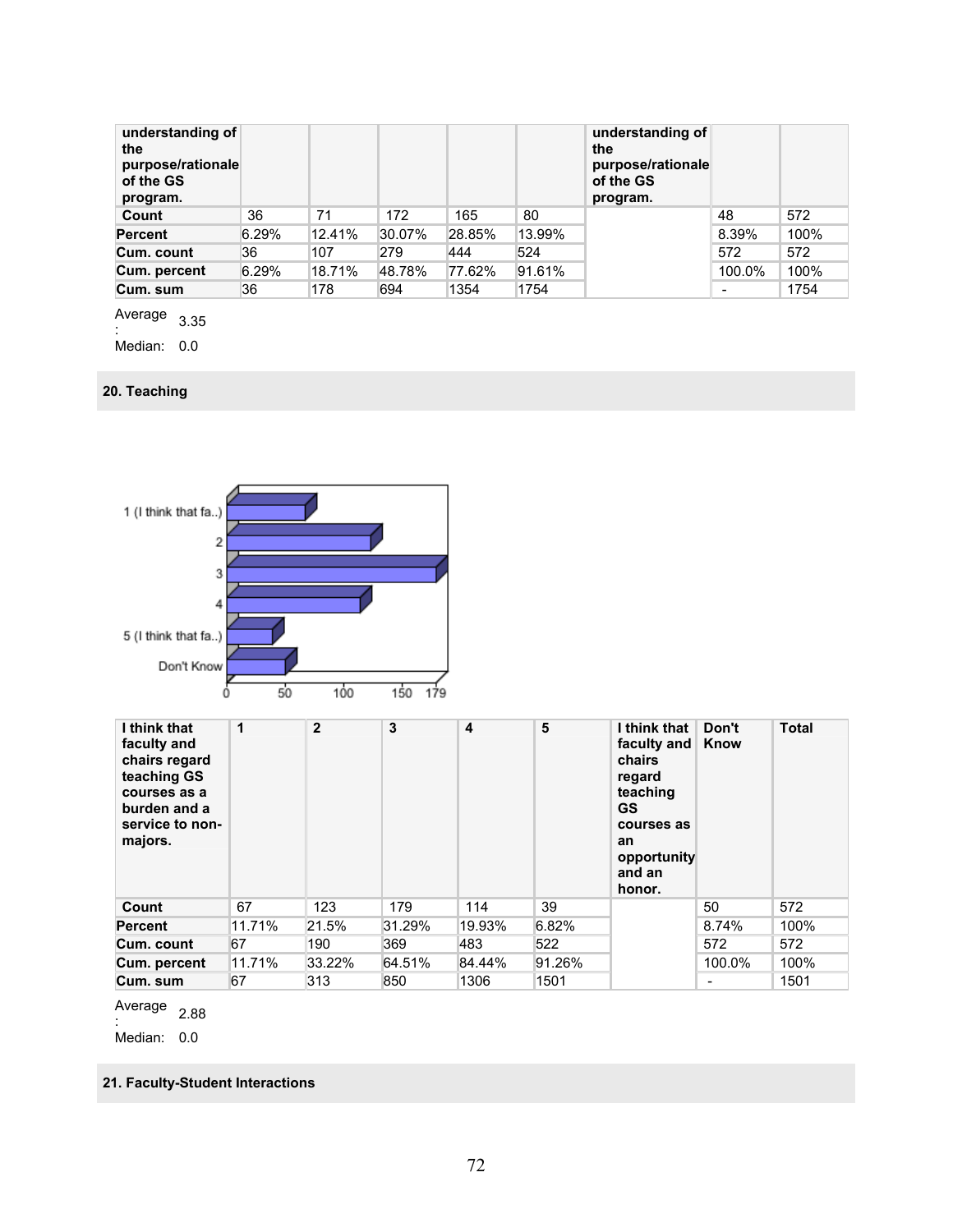

| The students<br>and faculty in<br>our GS<br>Program rarely<br>interact outside<br>of the<br>classroom. | 1      | $\overline{2}$ | 3     | 4      | 5      | The GS<br>Program<br>fosters<br>close<br><i>interactions</i><br>between<br>students<br>and faculty<br>outside of<br>classes. | Don't<br>Know                | <b>Total</b> |
|--------------------------------------------------------------------------------------------------------|--------|----------------|-------|--------|--------|------------------------------------------------------------------------------------------------------------------------------|------------------------------|--------------|
| Count                                                                                                  | 138    | 124            | 147   | 105    | 31     |                                                                                                                              | 27                           | 572          |
| <b>Percent</b>                                                                                         | 24.13% | 21.68%         | 25.7% | 18.36% | 5.42%  |                                                                                                                              | 4.72%                        | 100%         |
| Cum. count                                                                                             | 138    | 262            | 409   | 514    | 545    |                                                                                                                              | 572                          | 572          |
| Cum. percent                                                                                           | 24.13% | 45.8%          | 71.5% | 89.86% | 95.28% |                                                                                                                              | 100.0%                       | 100%         |
| Cum. sum                                                                                               | 138    | 386            | 827   | 1247   | 1402   |                                                                                                                              | $\qquad \qquad \blacksquare$ | 1402         |

Average  $\frac{2.57}{1}$ 

Median: 0.0

## **22. Faculty Community**

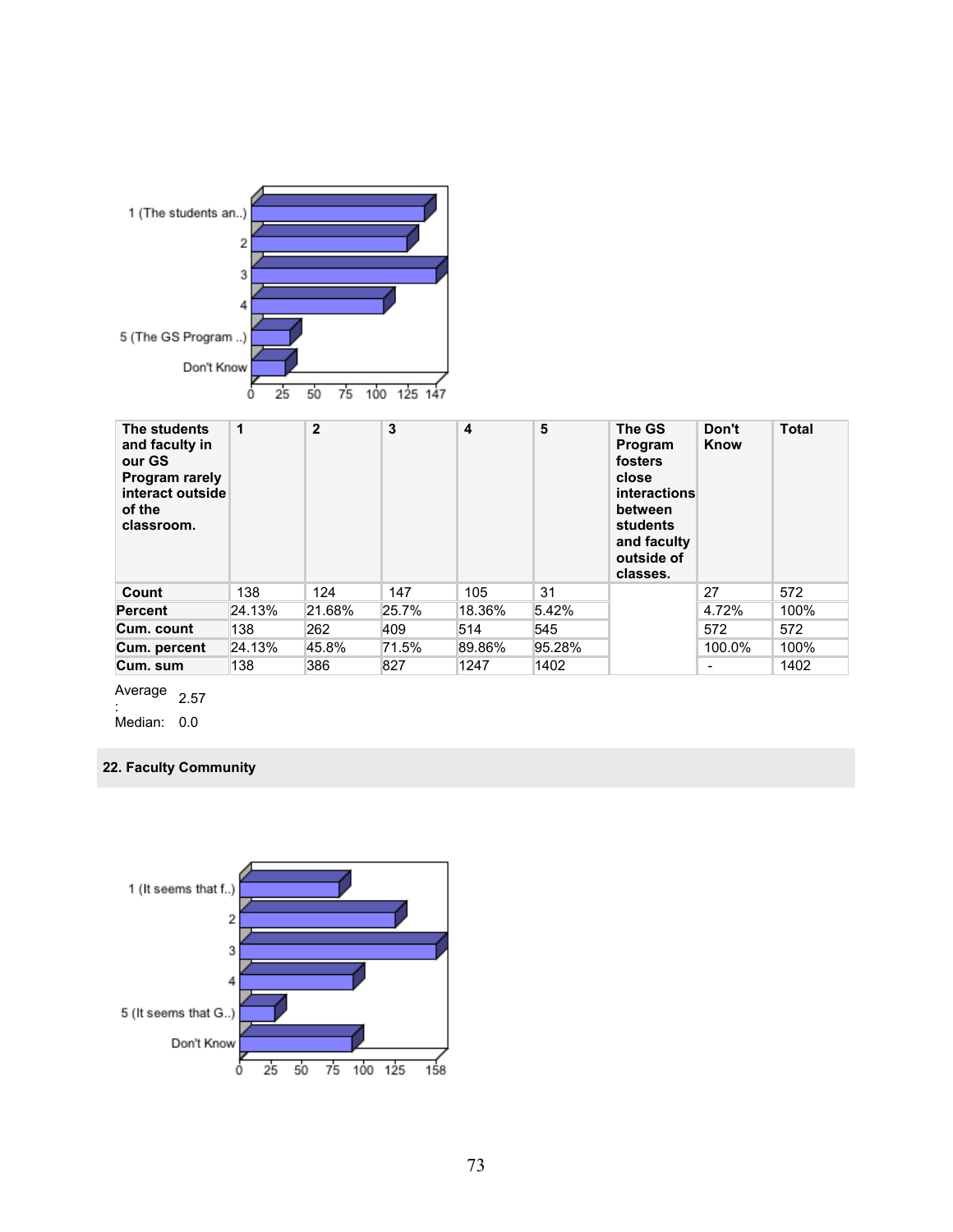| It seems that<br>faculty<br>members teach<br>their own GS<br>courses<br>without<br>consultation<br>with other<br>faculty. | 1      | $\mathbf{2}$ | 3      | 4      | 5      | It seems<br>that GS<br>faculty<br>interact<br>across<br>disciplines<br>to projects<br>& team<br>planning. | Don't<br>Know            | <b>Total</b> |
|---------------------------------------------------------------------------------------------------------------------------|--------|--------------|--------|--------|--------|-----------------------------------------------------------------------------------------------------------|--------------------------|--------------|
| Count                                                                                                                     | 80     | 125          | 158    | 91     | 28     |                                                                                                           | 90                       | 572          |
| <b>Percent</b>                                                                                                            | 13.99% | 21.85%       | 27.62% | 15.91% | 4.9%   |                                                                                                           | 15.73%                   | 100%         |
| Cum. count                                                                                                                | 80     | 205          | 363    | 454    | 482    |                                                                                                           | 572                      | 572          |
| Cum. percent                                                                                                              | 13.99% | 35.84%       | 63.46% | 79.37% | 84.27% |                                                                                                           | 100.0%                   | 100%         |
| Cum. sum                                                                                                                  | 80     | 330          | 804    | 1168   | 1308   |                                                                                                           | $\overline{\phantom{a}}$ | 1308         |

Average  $\frac{2.71}{2.71}$ 

Median: 0.0

## **23. Image**



| The GS<br>Program is<br>seen as an<br>obstacle that<br>stands in the<br>way of taking<br>majors courses. | 1      | $\overline{2}$ | 3      | $\overline{\mathbf{4}}$ | 5      | The GS<br>Program<br>is an<br>important<br>selling<br>point in<br>recruiting<br>other<br>students<br>to UNK. | Don't<br>Know | <b>Total</b> |
|----------------------------------------------------------------------------------------------------------|--------|----------------|--------|-------------------------|--------|--------------------------------------------------------------------------------------------------------------|---------------|--------------|
| Count                                                                                                    | 186    | 143            | 130    | 56                      | 32     |                                                                                                              | 25            | 572          |
| <b>Percent</b>                                                                                           | 32.52% | 25.0%          | 22.73% | 9.79%                   | 5.59%  |                                                                                                              | 4.37%         | 100%         |
| Cum. count                                                                                               | 186    | 329            | 459    | 515                     | 547    |                                                                                                              | 572           | 572          |
| Cum. percent                                                                                             | 32.52% | 57.52%         | 80.24% | 90.03%                  | 95.63% |                                                                                                              | 100.0%        | 100%         |
| Cum. sum                                                                                                 | 186    | 472            | 862    | 1086                    | 1246   |                                                                                                              | -             | 1246         |

Average  $\frac{2.28}{1}$ 

Median: 0.0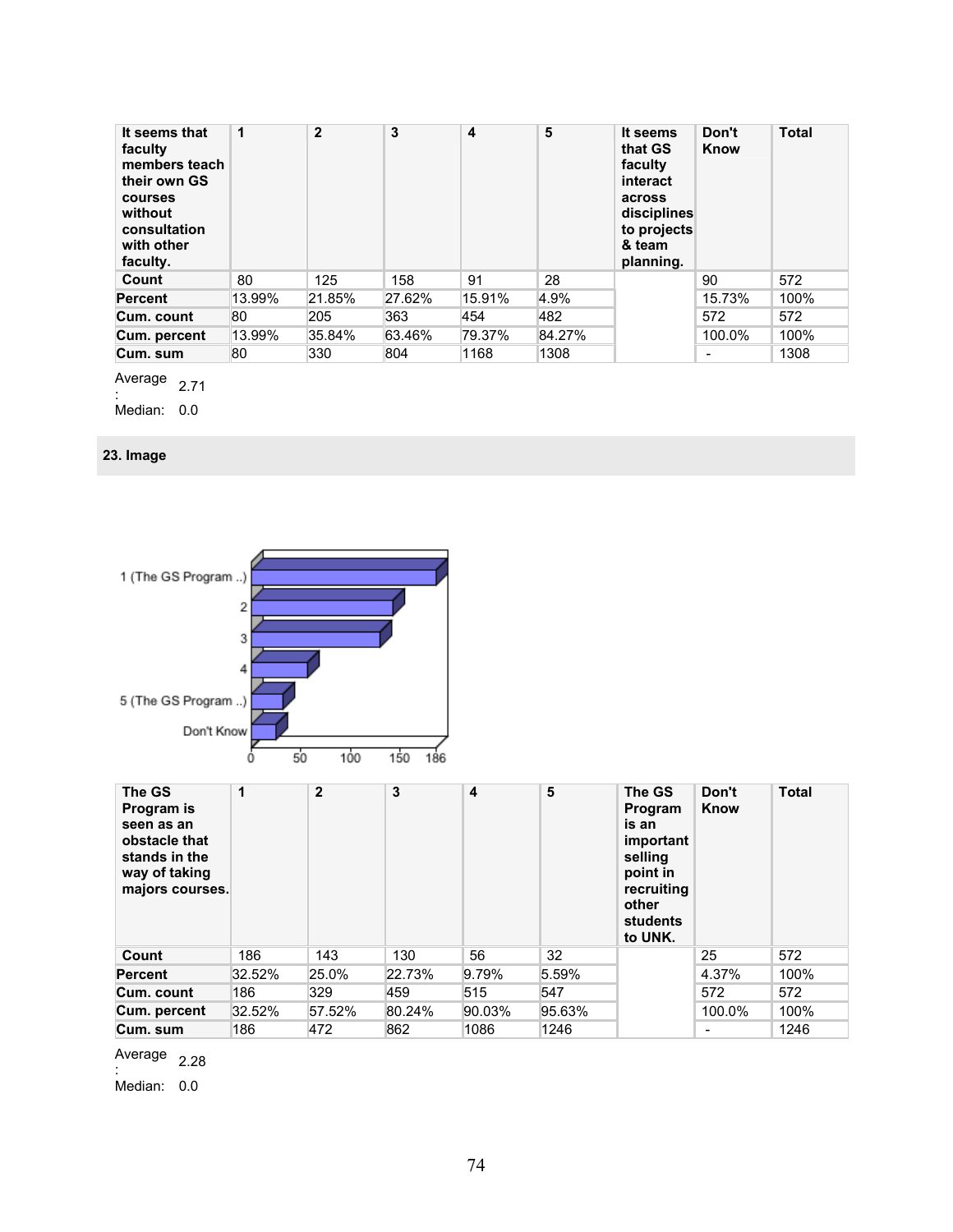## **24. Disciplinary Links**



| The GS<br>courses do not<br>provide a<br>foundation for<br>coursework<br><b>students</b><br>encounter in<br>their majors. | 1      | $\overline{2}$ | 3      | 4      | 5      | The GS<br>courses<br>provide an<br>important<br>foundation<br>for<br>coursework<br>students<br>encounter<br>in their<br>majors. | Don't<br>Know | <b>Total</b> |
|---------------------------------------------------------------------------------------------------------------------------|--------|----------------|--------|--------|--------|---------------------------------------------------------------------------------------------------------------------------------|---------------|--------------|
| Count                                                                                                                     | 80     | 116            | 158    | 139    | 57     |                                                                                                                                 | 22            | 572          |
| <b>Percent</b>                                                                                                            | 13.99% | 20.28%         | 27.62% | 24.3%  | 9.97%  |                                                                                                                                 | 3.85%         | 100%         |
| Cum. count                                                                                                                | 80     | 196            | 354    | 493    | 550    |                                                                                                                                 | 572           | 572          |
| Cum. percent                                                                                                              | 13.99% | 34.27%         | 61.89% | 86.19% | 96.15% |                                                                                                                                 | 100.0%        | 100%         |
| Cum. sum                                                                                                                  | 80     | 312            | 786    | 1342   | 1627   |                                                                                                                                 | ۰             | 1627         |

Average  $\frac{2.96}{2.96}$ 

Median: 0.0

**25. Co-Curricular Activities**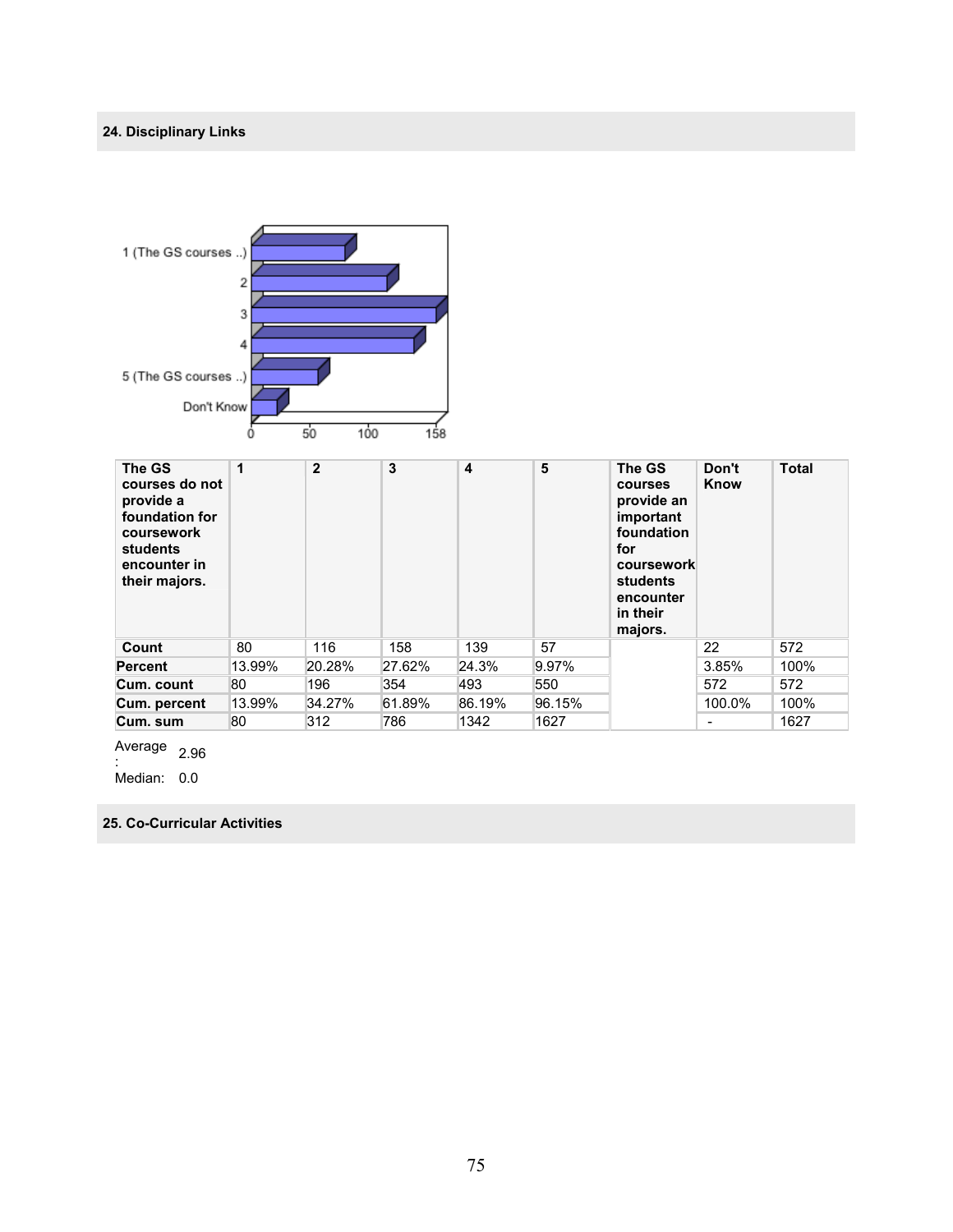

| The GS<br>Program is<br>focused<br>exclusively on<br>classroom<br>teaching and<br>learning. | 1      | $\overline{2}$ | 3      | 4      | 5      | The GS<br>Program<br>recognizes<br>that<br>valuable<br>student<br>experiences<br>occur in<br>and out of<br>the<br>classroom. | Don't<br>Know            | <b>Total</b> |
|---------------------------------------------------------------------------------------------|--------|----------------|--------|--------|--------|------------------------------------------------------------------------------------------------------------------------------|--------------------------|--------------|
| Count                                                                                       | 120    | 129            | 143    | 111    | 44     |                                                                                                                              | 25                       | 572          |
| <b>Percent</b>                                                                              | 20.98% | 22.55%         | 25.0%  | 19.41% | 7.69%  |                                                                                                                              | 4.37%                    | 100%         |
| Cum. count                                                                                  | 120    | 249            | 392    | 503    | 547    |                                                                                                                              | 572                      | 572          |
| Cum. percent                                                                                | 20.98% | 43.53%         | 68.53% | 87.94% | 95.63% |                                                                                                                              | 100.0%                   | 100%         |
| Cum. sum                                                                                    | 120    | 378            | 807    | 1251   | 1471   |                                                                                                                              | $\overline{\phantom{a}}$ | 1471         |

Average : 2.69

Median: 0.0

**26. Course Evaluation** 

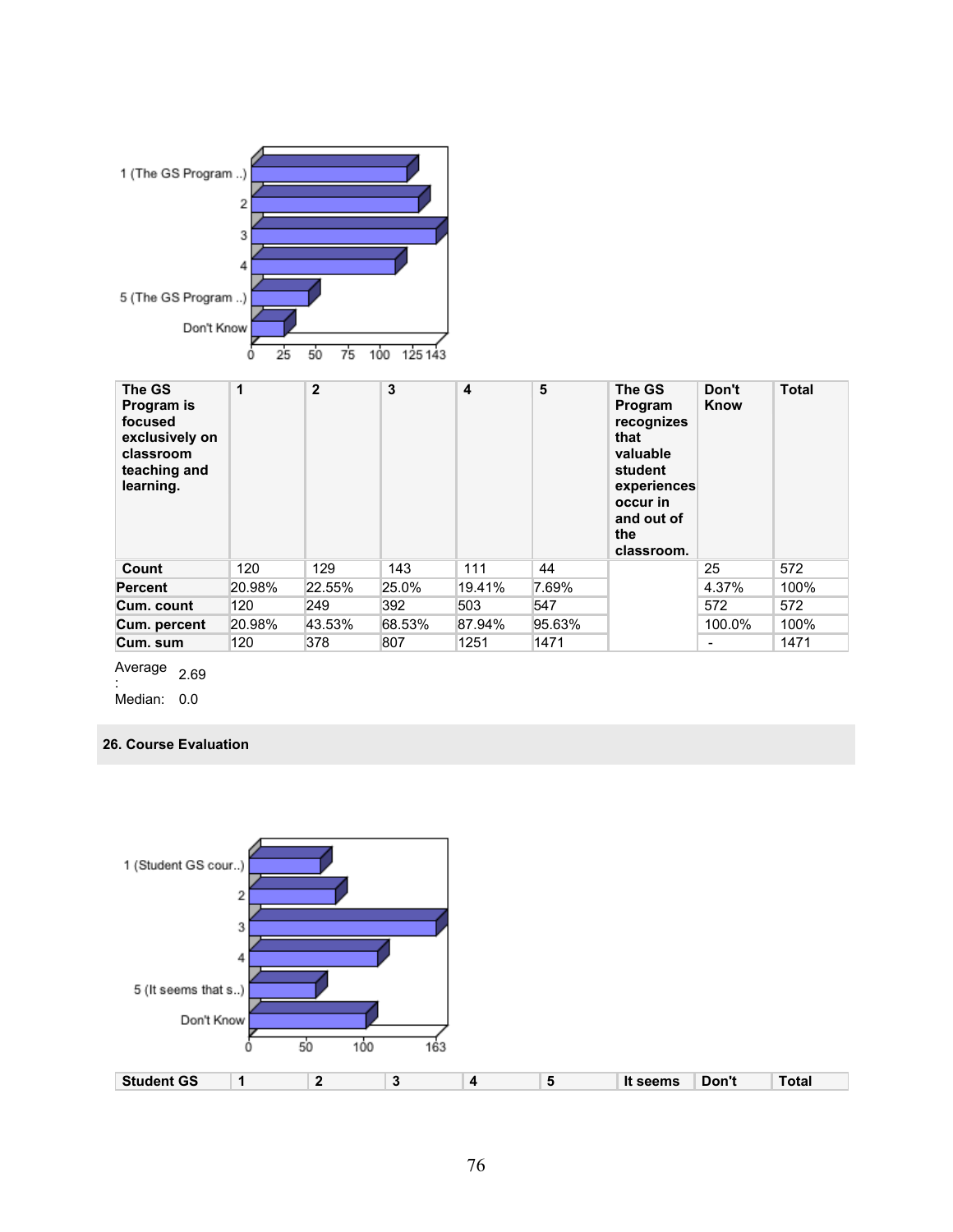| course<br>evaluation is an<br>expectation, but<br>does not occur<br>in all courses. |        |        |        |        |        | that<br>student<br><b>GS</b><br>course<br>evaluation<br>is<br>important<br>in<br>deciding<br>what<br>courses<br>will be<br>offered. | Know                     |      |
|-------------------------------------------------------------------------------------|--------|--------|--------|--------|--------|-------------------------------------------------------------------------------------------------------------------------------------|--------------------------|------|
| Count                                                                               | 62     | 75     | 163    | 112    | 58     |                                                                                                                                     | 102                      | 572  |
| <b>Percent</b>                                                                      | 10.84% | 13.11% | 28.5%  | 19.58% | 10.14% |                                                                                                                                     | 17.83%                   | 100% |
| Cum. count                                                                          | 62     | 137    | 300    | 412    | 470    |                                                                                                                                     | 572                      | 572  |
| Cum. percent                                                                        | 10.84% | 23.95% | 52.45% | 72.03% | 82.17% |                                                                                                                                     | 100.0%                   | 100% |
| Cum. sum                                                                            | 62     | 212    | 701    | 1149   | 1439   |                                                                                                                                     | $\overline{\phantom{a}}$ | 1439 |

Average  $\frac{206}{206}$ 

.<br>Median: 0.0

## **27. Changes**



| I would like to<br>see the GS<br>Program stay<br>the same. | 1     | $\mathbf{2}$ | 3      | 4      | 5      | l would<br>like to see Know<br>major<br>changes<br>in the GS<br>Program. | Don't  | <b>Total</b> |
|------------------------------------------------------------|-------|--------------|--------|--------|--------|--------------------------------------------------------------------------|--------|--------------|
| Count                                                      | 26    | 49           | 142    | 133    | 176    |                                                                          | 45     | 571          |
| <b>Percent</b>                                             | 4.55% | 8.58%        | 24.87% | 23.29% | 30.82% |                                                                          | 7.88%  | 100%         |
| Cum. count                                                 | 26    | 75           | 217    | 350    | 526    |                                                                          | 571    | 571          |
| Cum. percent                                               | 4.55% | 13.13%       | 38.0%  | 61.3%  | 92.12% |                                                                          | 100.0% | 100%         |
| Cum. sum                                                   | 26    | 124          | 550    | 1082   | 1962   |                                                                          |        | 1962         |

Average  $\frac{1}{2}$ <br>:

Median: 0.0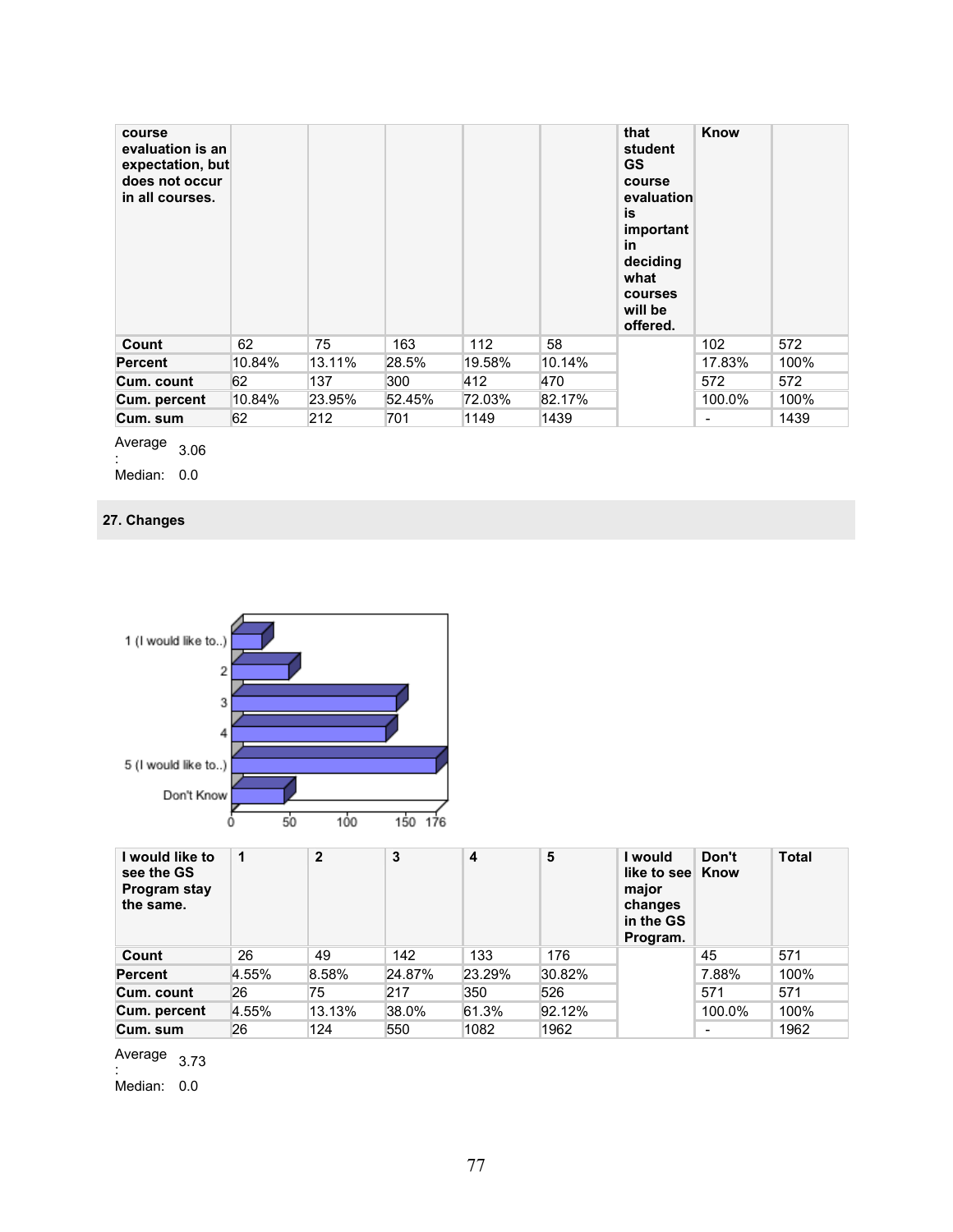#### **28. Teaching format**



| I prefer classes 1<br>that are lecture<br>format. |       | $\mathbf{2}$ | 3      | 4      | 5      | I prefer<br>classes that<br>are activity<br>based. | Total |
|---------------------------------------------------|-------|--------------|--------|--------|--------|----------------------------------------------------|-------|
| Count                                             | 42    | 69           | 169    | 145    | 182    |                                                    | 607   |
| <b>Percent</b>                                    | 6.92% | 11.37%       | 27.84% | 23.89% | 29.98% |                                                    | 100%  |
| Cum. count                                        | 42    | 111          | 280    | 425    | 607    |                                                    | 607   |
| Cum. percent                                      | 6.92% | 18.29%       | 46.13% | 70.02% | 100.0% |                                                    | 100%  |
| Cum. sum                                          | 42    | 180          | 687    | 1267   | 2177   |                                                    | 2177  |

Average 3.59

: Median: 0.0

#### **29. Cooperative Education**

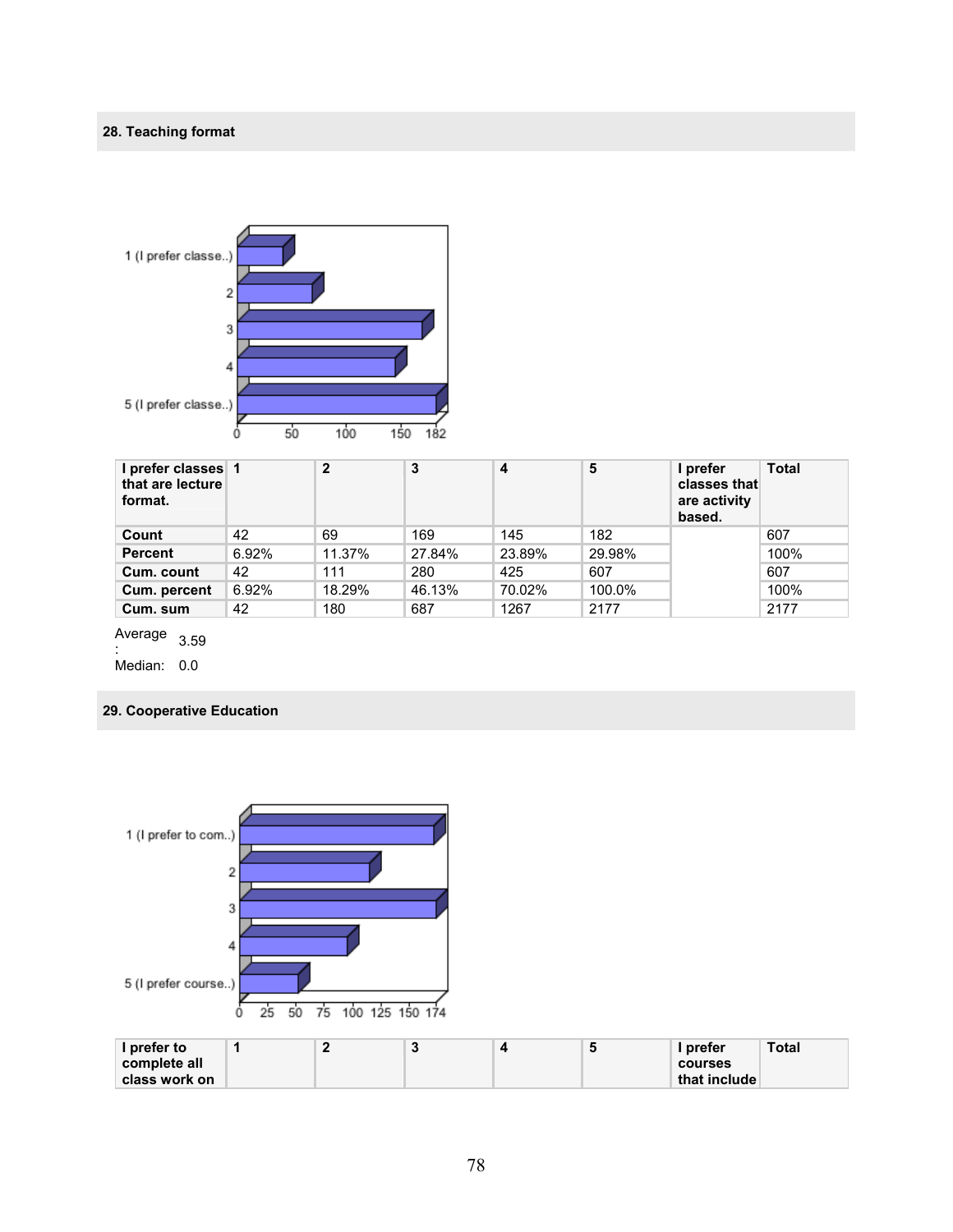| my own.        |        |        |        |        |        | group work. |      |
|----------------|--------|--------|--------|--------|--------|-------------|------|
| Count          | 172    | 115    | 174    | 95     | 52     |             | 608  |
| <b>Percent</b> | 28.29% | 18.91% | 28.62% | 15.63% | 8.55%  |             | 100% |
| Cum. count     | 172    | 287    | 461    | 556    | 608    |             | 608  |
| Cum. percent   | 28.29% | 47.2%  | 75.82% | 91.45% | 100.0% |             | 100% |
| Cum. sum       | 172    | 402    | 924    | 1304   | 1564   |             | 1564 |

Average

 $\frac{2.57}{1}$ Median: 0.0

**30. To what degree would you like to see GS courses offered on-line?** 



| Not at all   |       |        | 3      | 4      | 5      | Very much | Total |
|--------------|-------|--------|--------|--------|--------|-----------|-------|
| Count        | 60    | 70     | 166    | 131    | 181    |           | 608   |
| Percent      | 9.87% | 11.51% | 27.3%  | 21.55% | 29.77% |           | 100%  |
| Cum. count   | 60    | 130    | 296    | 427    | 608    |           | 608   |
| Cum. percent | 9.87% | 21.38% | 48.68% | 70.23% | 100.0% |           | 100%  |
| Cum. sum     | 60    | 200    | 698    | 1222   | 2127   |           | 2127  |

Average  $\frac{1}{2}$ :

Median: 0.0

#### **31. Continuation**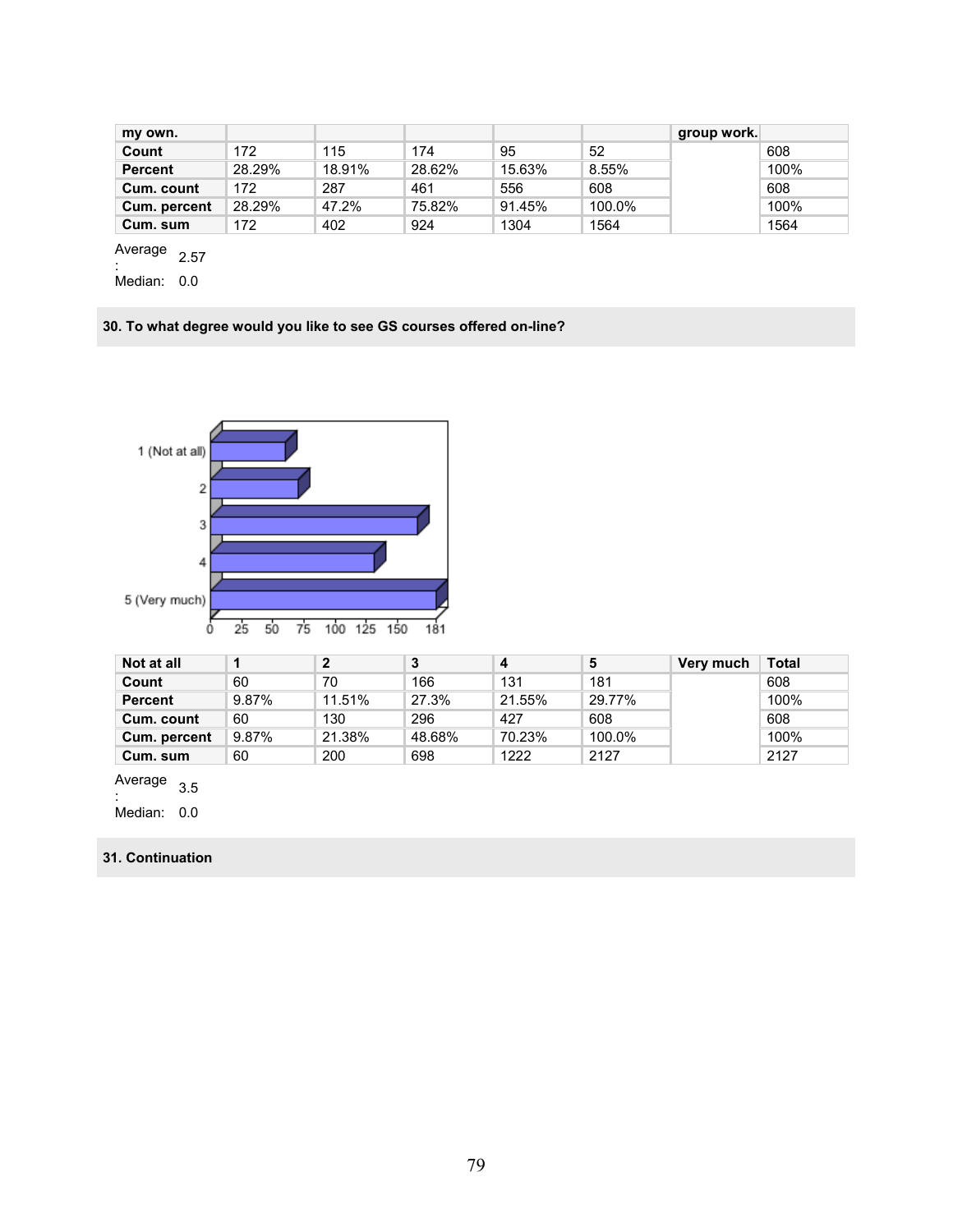

Median: 0.0

**32. When I first came to UNK, if I had received more information about the GS Program, I would have been able to see more value in it.** 



| <b>Strongly</b><br><b>Disagree</b> |    |    | $\ddot{\phantom{1}}$ |     | ×  | <b>Strongly</b><br>Agree | Don't<br>Know | Total           |
|------------------------------------|----|----|----------------------|-----|----|--------------------------|---------------|-----------------|
| Count                              | 4, | 62 | 156                  | 124 | 85 |                          | 97            | 57 <sup>6</sup> |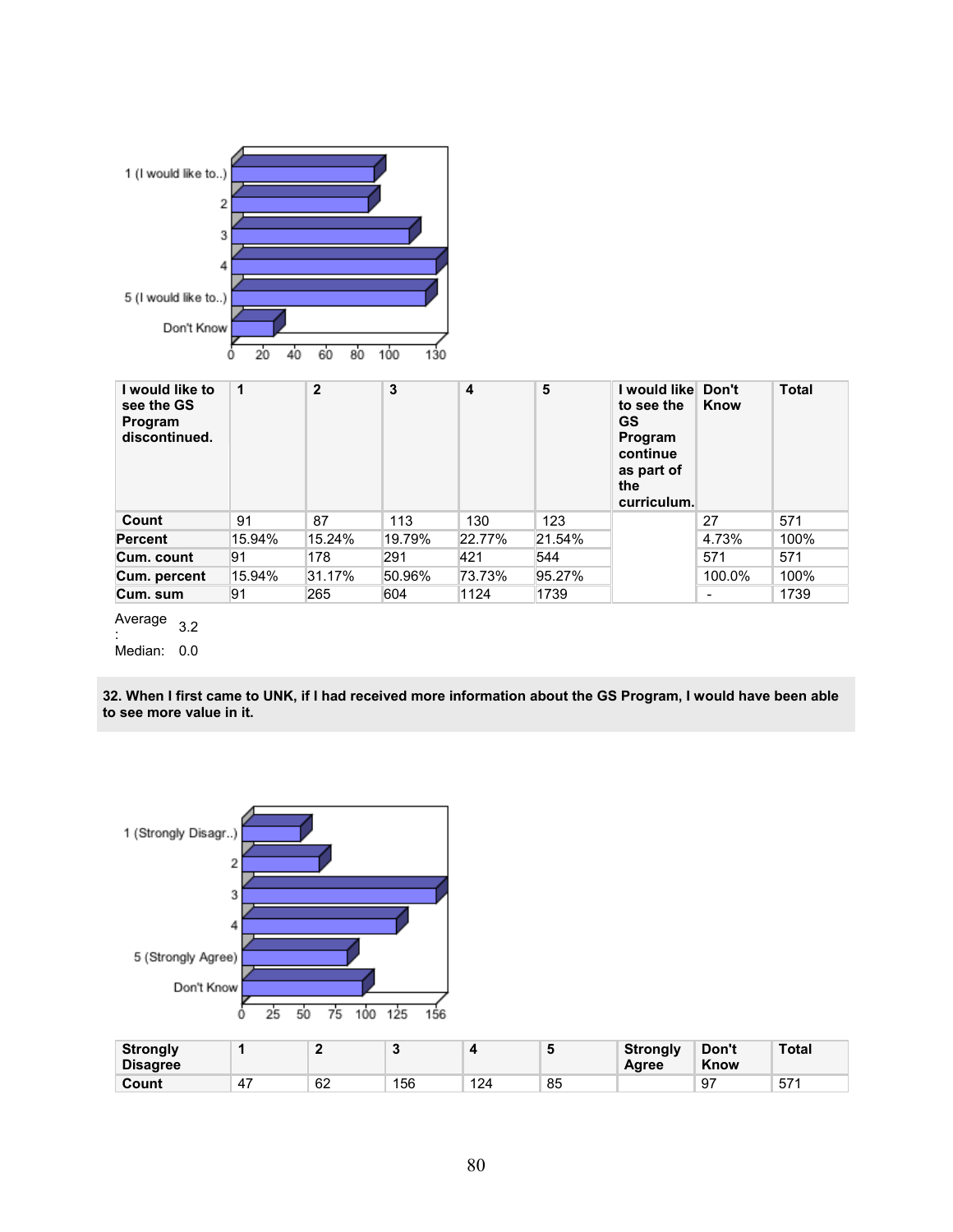| <b>Percent</b> | 8.23%     | ™10.86% | 27.32% | 21.72% | '14.89% | 16.99%                   | 100% |
|----------------|-----------|---------|--------|--------|---------|--------------------------|------|
| Cum. count     | 47        | 109     | 265    | 389    | 474     | 571                      | 571  |
| Cum. percent   | 8.23%     | ™19.09% | 46.41% | 68.13% | 83.01%  | 100.0%                   | 100% |
| Cum. sum       | <b>47</b> | 171     | 639    | 1135   | 1560    | $\overline{\phantom{a}}$ | 1560 |

Median: 0.0

**33. I would like to be informed about the GS Program at UNK, including any changes made to the program, and the results of data collected in assessing the program.** 



| <b>Strongly</b><br><b>Disagree</b> |        | $\mathbf{2}$ | 3      | 4      | 5      | <b>Strongly</b><br>Agree | Don't<br>Know            | <b>Total</b> |
|------------------------------------|--------|--------------|--------|--------|--------|--------------------------|--------------------------|--------------|
| Count                              | 75     | 43           | 137    | 109    | 136    |                          | 71                       | 571          |
| <b>Percent</b>                     | 13.13% | 7.53%        | 23.99% | 19.09% | 23.82% |                          | 12.43%                   | 100%         |
| Cum. count                         | 75     | 118          | 255    | 364    | 500    |                          | 571                      | 571          |
| Cum. percent                       | 13.13% | 20.67%       | 44.66% | 63.75% | 87.57% |                          | 100.0%                   | 100%         |
| Cum. sum                           | 75     | 161          | 572    | 1008   | 1688   |                          | $\overline{\phantom{a}}$ | 1688         |

Average  $\frac{1}{2}$ <br>:

Median: 0.0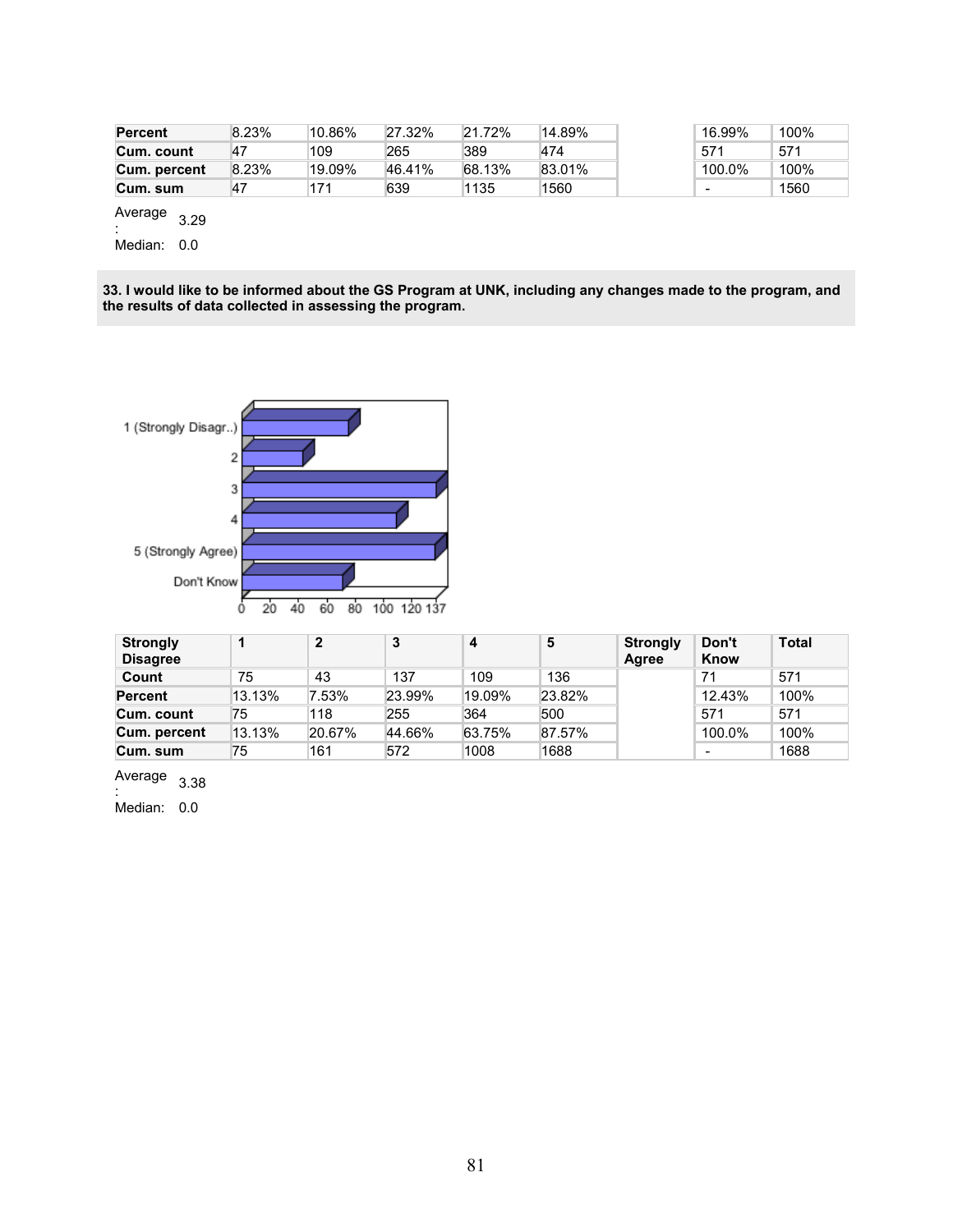# **APPENDIX G (continued) Student Survey and Faculty Questionnaire about GS**

# **Faculty Survey – spring 2005**

### **1. Have you taught General Studies Courses**

|            | Yes |    | No |    | Total | % Yes | % No  | Total |
|------------|-----|----|----|----|-------|-------|-------|-------|
| All        |     | 73 |    | 29 | 102   | 71.57 | 28.43 | 100   |
| <b>CBT</b> |     | 16 |    | 8  | 24    | 66.67 | 33.33 | 100   |
| <b>COE</b> |     | 5  |    | 15 | 20    | 25.00 | 75.00 | 100   |
| <b>NSS</b> |     | 30 |    | 4  | 34    | 88.24 | 11.76 | 100   |
| <b>FAH</b> |     | 22 |    |    | 24    | 91.67 | 8.33  | 100   |

#### **2. In which department do you teach?**

| College    | Department                               | Count          | Percent | <b>College Total</b> |     |
|------------|------------------------------------------|----------------|---------|----------------------|-----|
| <b>CBT</b> | <b>Accounting and Finance</b>            | 3              | 12.50   |                      |     |
|            | <b>Business Adm./Business Education</b>  | 1              | 4.17    |                      |     |
|            | Economics                                | 5              | 20.83   |                      |     |
|            | Family Studies and Interior Design       | 5              | 20.83   |                      |     |
|            | Industrial Technology                    | 6              | 25.00   |                      |     |
|            | Marketing and Management                 | 4              | 16.67   | 24                   | 100 |
| <b>COE</b> | <b>Communication Disorders</b>           | 3              | 15.00   |                      |     |
|            | Health/PE/Recreation and Leisure         | 8              | 40.00   |                      |     |
|            | <b>Teacher Education</b>                 | 9              | 45.00   | 20                   | 100 |
| <b>NSS</b> | Biology                                  | 6              | 17.65   |                      |     |
|            | Chemistry                                | 3              | 8.82    |                      |     |
|            | <b>Computer Science and Info Systems</b> | 1              | 2.94    |                      |     |
|            | <b>Criminal Justice</b>                  | $\overline{2}$ | 5.88    |                      |     |
|            | Geography and Earth Sciences             | 1              | 2.94    |                      |     |
|            | History                                  | 6              | 17.65   |                      |     |
|            | <b>Mathematics and Statistics</b>        | $\overline{2}$ | 5.88    |                      |     |
|            | Music and Performing Arts                | 1              | 2.94    |                      |     |
|            | Physics and Physical Science             | 1              | 2.94    |                      |     |
|            | <b>Political Science</b>                 | 1              | 2.94    |                      |     |
|            | Psychology                               | 8              | 23.53   |                      |     |
|            | Sociology and Social Work                | 2              | 5.88    | 34                   | 100 |
| <b>FAH</b> | Art and Art History                      | $\overline{2}$ | 8.33    |                      |     |
|            | Communications                           | 5              | 20.83   |                      |     |
|            | English                                  | 9              | 37.50   |                      |     |
|            | Modern Languages                         | 4              | 16.67   |                      |     |
|            | Music and Performing Arts                | 3              | 12.50   |                      |     |
|            | <b>Physics and Physical Science</b>      | 1              | 4.17    | 24                   | 100 |

### **3. In which College do you teach?**

| Item           | Count |    | Percent |       |
|----------------|-------|----|---------|-------|
| <b>NSS</b>     |       | 34 |         | 33.33 |
| COE            |       | 20 |         | 19.61 |
| <b>B&amp;T</b> |       | 24 |         | 23.53 |
| <b>FAH</b>     |       | 24 |         | 23.53 |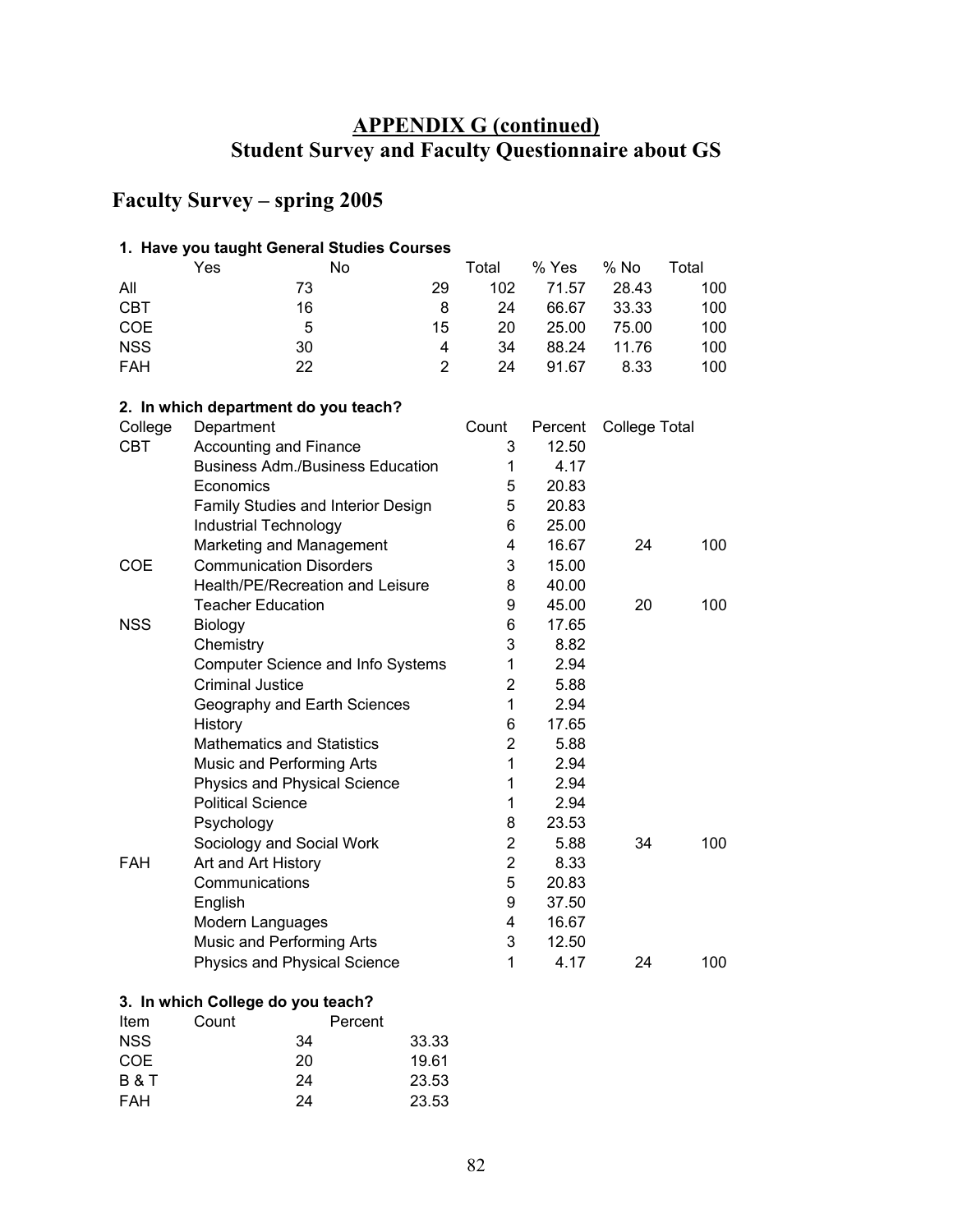#### **4. Purpose: Scale 1 - 5**

**Our GS program is characterized by an absence of clarity about the purpose of the program (1)** 

**The purposes of our GS program are explicit and clear for both the faculty and students (5)** 

| Count:     |       | 2     | 3     | 4     | 5     | Total | Average |
|------------|-------|-------|-------|-------|-------|-------|---------|
| All        | 8     | 28    | 22    | 31    | 13    | 102   | 3.13    |
| <b>CBT</b> |       | 3     |       | 8     | 5     | 24    | 3.54    |
| COE        |       | 12    | 3     | 4     | 0     | 20    | 2.50    |
| <b>NSS</b> | 5     | 6     | 6     | 11    | 6     | 34    | 3.21    |
| <b>FAH</b> |       |       | 6     | 8     | 2     | 24    | 3.13    |
| Percent:   |       |       |       |       |       |       |         |
| All        | 7.84  | 27.45 | 21.57 | 30.39 | 12.75 | 100   |         |
| <b>CBT</b> | 4.17  | 12.50 | 29.17 | 33.33 | 20.83 | 100   |         |
| COE        | 5.00  | 60.00 | 15.00 | 20.00 | 0.00  | 100   |         |
| <b>NSS</b> | 14.71 | 17.65 | 17.65 | 32.35 | 17.65 | 100   |         |
| <b>FAH</b> | 4.17  | 29.17 | 25.00 | 33.33 | 8.33  | 100   |         |

#### **5. GS Council: Scale 1 - 5**

**Our GS Council suffers from the lack of a clear mission and a sense of helplessness (1) Our GS council is the most intellectually exciting and challenging committee on** 

**our campus (5)** 

| Count:     |       | 2     | 3     | 4    | 5    | Total | Average |
|------------|-------|-------|-------|------|------|-------|---------|
| All        | 19    | 27    | 50    | 6    | 0    | 102   | 2.42    |
| <b>CBT</b> | 3     | 3     | 16    | 2    | 0    | 24    | 2.71    |
| COE        | 3     | 9     | 7     | 1    | 0    | 20    | 2.30    |
| <b>NSS</b> | 8     | 8     | 16    | 2    | 0    | 34    | 2.35    |
| <b>FAH</b> | 5     | 7     | 11    | 1    | 0    | 24    | 2.33    |
| Percent:   |       |       |       |      |      |       |         |
| All        | 18.27 | 27.88 | 48.08 | 5.77 | 0.00 | 100   |         |
| <b>CBT</b> | 12.50 | 12.50 | 66.67 | 8.33 | 0.00 | 100   |         |
| COE        | 15.00 | 45.00 | 35.00 | 5.00 | 0.00 | 100   |         |
| <b>NSS</b> | 23.53 | 23.53 | 47.06 | 5.88 | 0.00 | 100   |         |
| <b>FAH</b> | 20.83 | 29.17 | 45.83 | 4.17 | 0.00 | 100   |         |

#### **6. Goals: Scale 1 - 5**

**Our GS program is expressed primarily as a list of courses that students must take (1)** 

**Our GS program is expressed primarily as a set of goals for student learning and development (5)** 

| Count:     |    |     |    |  | 3 4 5 Total Average |      |
|------------|----|-----|----|--|---------------------|------|
| All        | 36 | 26. | 18 |  | 17 5 102 2.30       |      |
| <b>CBT</b> |    | 6   |    |  | 8 3 0 24 2.29       |      |
| <b>COE</b> |    | 5   |    |  | 2 2 1 20            | 1.95 |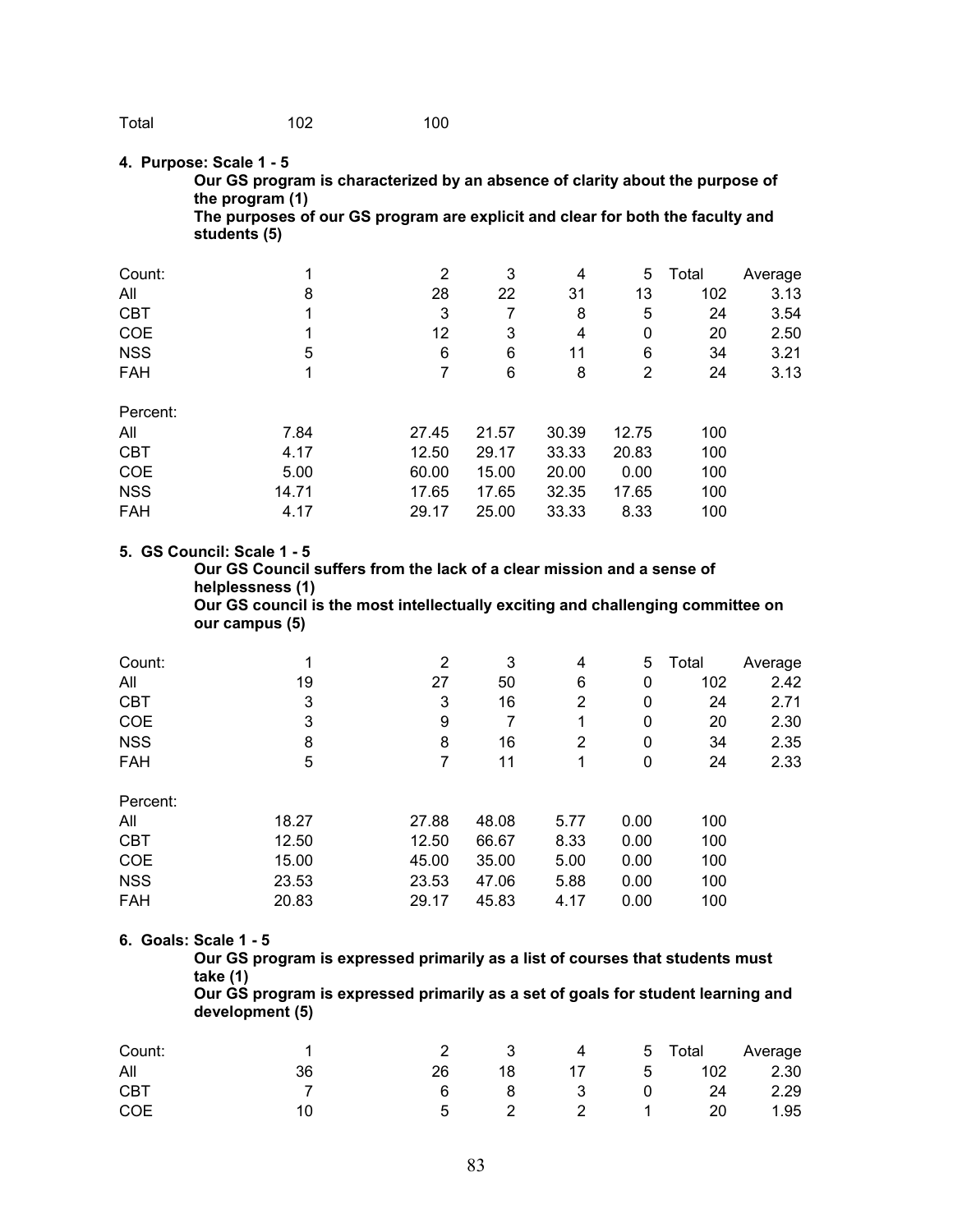| <b>NSS</b><br>FAH | 10<br>9 | 11<br>4 | 2<br>6 | 8<br>4 | 3    | 34<br>24 | 2.50<br>2.33 |
|-------------------|---------|---------|--------|--------|------|----------|--------------|
| Percent:          |         |         |        |        |      |          |              |
| All               | 35.29   | 25.49   | 17.65  | 16.67  | 4.90 | 100      |              |
| <b>CBT</b>        | 29.17   | 25.00   | 33.33  | 12.50  | 0.00 | 100      |              |
| <b>COE</b>        | 50.00   | 25.00   | 10.00  | 10.00  | 5.00 | 100      |              |
| <b>NSS</b>        | 29.41   | 32.35   | 5.88   | 23.53  | 8.82 | 100      |              |
| <b>FAH</b>        | 37.50   | 16.67   | 25.00  | 16.67  | 4.17 | 100      |              |

#### **7. Institutional Mission: Scale 1 - 5**

**Our institutional mission provides no guidance for establishing priorities for undergraduate education (1)** 

**Curriculum decisions are grounded in our mission statement and history/traditions (5)** 

| Count:     | 1     | 2     | 3     | 4     | 5     | Total | Average |
|------------|-------|-------|-------|-------|-------|-------|---------|
| All        | 10    | 24    | 40    | 15    | 13    | 102   | 2.97    |
| <b>CBT</b> | 2     | 3     | 10    | 3     | 6     | 24    | 3.33    |
| COE        | 1     | 3     | 10    | 6     | 0     | 20    | 3.05    |
| <b>NSS</b> | 2     | 13    | 9     | 5     | 5     | 34    | 2.94    |
| <b>FAH</b> | 5     | 5     | 11    | 1     | 2     | 24    | 2.58    |
| Percent:   |       |       |       |       |       |       |         |
| All        | 9.80  | 23.53 | 39.22 | 14.71 | 12.75 | 100   |         |
| <b>CBT</b> | 8.33  | 12.50 | 41.67 | 12.50 | 25.00 | 100   |         |
| COE        | 5.00  | 15.00 | 50.00 | 30.00 | 0.00  | 100   |         |
| <b>NSS</b> | 5.88  | 38.24 | 26.47 | 14.71 | 14.71 | 100   |         |
| <b>FAH</b> | 20.83 | 20.83 | 45.83 | 4.17  | 8.33  | 100   |         |

#### **8. Student Understanding: Scale 1 - 5**

**Students are informed about our GS program primarily through our institutional catalog (1)** 

**Students gain an understanding of our GS program through orientation, brochures, workshops, etc. (5)** 

| 4     | 2     | 3     | 4     | 5     | Total | Average |
|-------|-------|-------|-------|-------|-------|---------|
| 25    | 25    | 29    | 16    | 7     | 102   | 2.56    |
| 3     | 2     | 9     | 8     | 2     | 24    | 3.17    |
|       | 5     | 6     | 2     | 0     | 20    | 2.15    |
| 10    | 10    | 6     | 4     | 4     | 34    | 2.47    |
| 5     | 8     | 8     | 2     | 1     | 24    | 2.42    |
|       |       |       |       |       |       |         |
| 24.51 | 24.51 | 28.43 | 15.69 | 6.86  | 100   |         |
| 12.50 | 8.33  | 37.50 | 33.33 | 8.33  | 100   |         |
| 35.00 | 25.00 | 30.00 | 10.00 | 0.00  | 100   |         |
| 29.41 | 29.41 | 17.65 | 11.76 | 11.76 | 100   |         |
| 20.83 | 33.33 | 33.33 | 8.33  | 4.17  | 100   |         |
|       |       |       |       |       |       |         |

**9. Structure: Scale 1 - 5**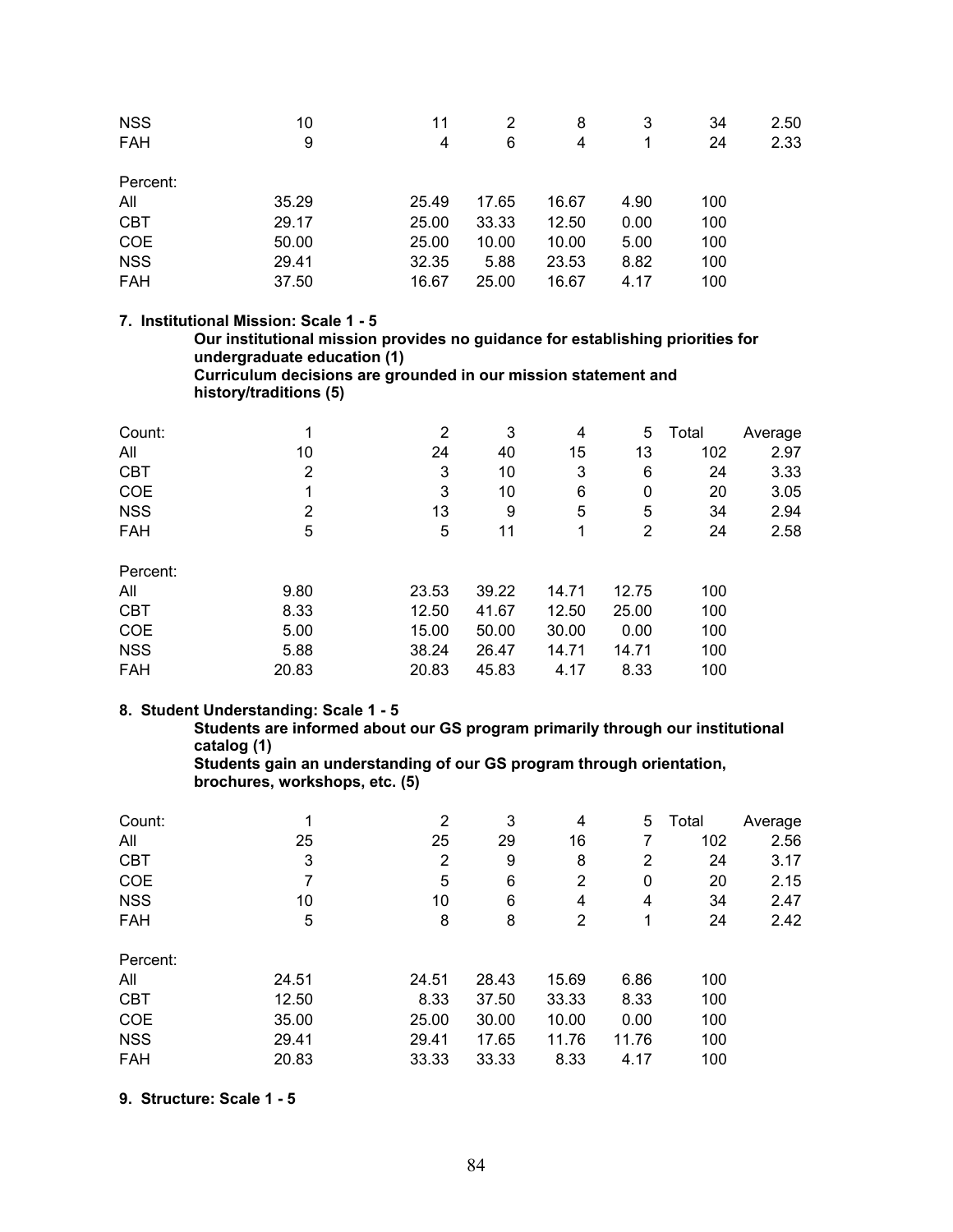## **Our GS program reflects a distribution structure, in which students select courses from lists (1)**

| Count:     | и     | $\overline{2}$ | 3     | 4     | 5.    | Total | Average |
|------------|-------|----------------|-------|-------|-------|-------|---------|
| All        | 40    | 21             | 23    | 10    | 8     | 102   | 2.26    |
| <b>CBT</b> | 9     | 5              | 6     | 3     | 1     | 24    | 2.25    |
| COE        | 7     | 2              | 7     | 4     | 0     | 20    | 2.40    |
| <b>NSS</b> | 13    | 9              | 4     | 3     | 5     | 34    | 2.35    |
| FAH        | 11    | 5              | 6     | 0     | 2     | 24    | 2.04    |
| Percent:   |       |                |       |       |       |       |         |
| All        | 39.22 | 20.59          | 22.55 | 9.80  | 7.84  | 100   |         |
| <b>CBT</b> | 37.50 | 20.83          | 25.00 | 12.50 | 4.17  | 100   |         |
| <b>COE</b> | 35.00 | 10.00          | 35.00 | 20.00 | 0.00  | 100   |         |
| <b>NSS</b> | 38.24 | 26.47          | 11.76 | 8.82  | 14.71 | 100   |         |
| <b>FAH</b> | 45.83 | 20.83          | 25.00 | 0.00  | 8.33  | 100   |         |

### **Our GS program reflects a core curriculum structure (5)**

### **10. Coherence: Scale 1 - 5**

#### **Students experience our GS program as fragmented (1) Our GS program strives for a coherent educational experience (5)**

| Count:     | 1     | 2     | 3     | 4     | 5     | Total | Average |
|------------|-------|-------|-------|-------|-------|-------|---------|
| All        | 34    | 19    | 29    | 12    | 8     | 102   | 2.42    |
| <b>CBT</b> | 6     | 0     | 11    | 6     | 1     | 24    | 2.83    |
| COE        | 8     | 5     | 6     | 1     | 0     | 20    | 2.00    |
| <b>NSS</b> | 10    | 8     | 6     | 3     |       | 34    | 2.68    |
| <b>FAH</b> | 10    | 6     | 6     | 2     | 0     | 24    | 2.00    |
| Percent:   |       |       |       |       |       |       |         |
| All        | 33.33 | 18.63 | 28.43 | 11.76 | 7.84  | 100   |         |
| <b>CBT</b> | 25.00 | 0.00  | 45.83 | 25.00 | 4.17  | 100   |         |
| <b>COE</b> | 40.00 | 25.00 | 30.00 | 5.00  | 0.00  | 100   |         |
| <b>NSS</b> | 29.41 | 23.53 | 17.65 | 8.82  | 20.59 | 100   |         |
| <b>FAH</b> | 41.67 | 25.00 | 25.00 | 8.33  | 0.00  | 100   |         |

#### **11. Values and Social Responsibility: Scale 1 - 5**

 **Our GS program does not include political, moral, or ethical dimensions (1) Our GS program includes political, moral, and ethical dimensions (5)** 

| Count:     |       | $\overline{2}$ | 3     | 4     | 5     | Total | Average |
|------------|-------|----------------|-------|-------|-------|-------|---------|
| All        | 9     | 13             | 32    | 31    | 17    | 102   | 3.33    |
| <b>CBT</b> |       |                | 8     | 9     | 5     | 24    | 3.67    |
| <b>COE</b> | 3     |                |       | 6     | 3     | 20    | 3.25    |
| <b>NSS</b> | 2     | 4              | 8     | 12    | 8     | 34    | 3.59    |
| <b>FAH</b> | 3     |                | 9     | 4     | 1     | 24    | 2.71    |
| Percent:   |       |                |       |       |       |       |         |
| All        | 8.82  | 12.75          | 31.37 | 30.39 | 16.67 | 100   |         |
| <b>CBT</b> | 4.17  | 4.17           | 33.33 | 37.50 | 20.83 | 100   |         |
| <b>COE</b> | 15.00 | 5.00           | 35.00 | 30.00 | 15.00 | 100   |         |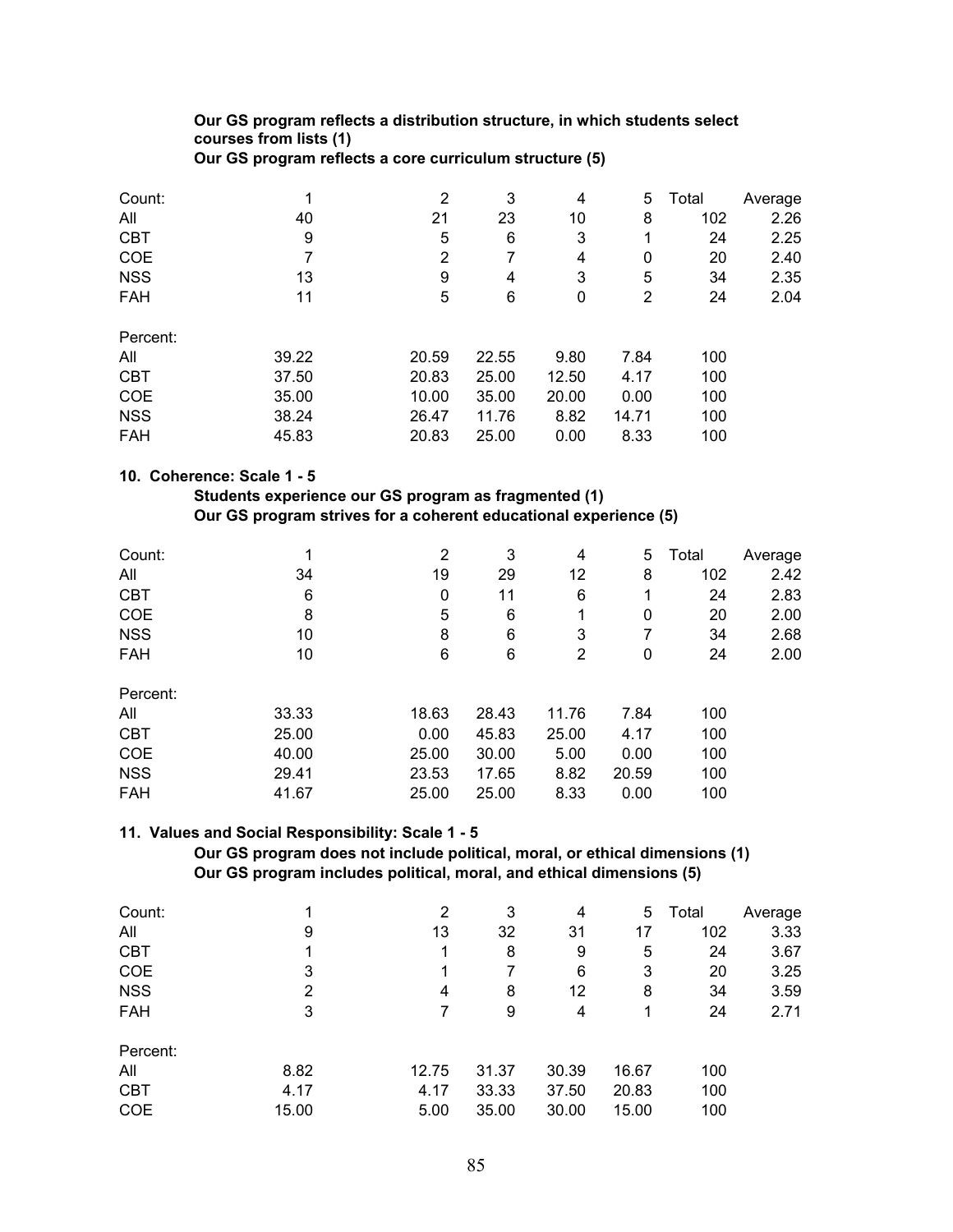| <b>NSS</b> | 5.88  |  | 11.76 23.53 35.29 23.53 100 |  |
|------------|-------|--|-----------------------------|--|
| <b>FAH</b> | 12.50 |  | 29.17 37.50 16.67 4.17 100  |  |

#### **12. Global Perspectives: Scale 1 - 5**

**Our GS program does not give special attention to international and global issues (1)** 

**Our Gs program recognizes the internationalization of America's interests and concerns (5)** 

| Count:     | и     | $\overline{2}$ | 3     | 4     | 5     | Total | Average |
|------------|-------|----------------|-------|-------|-------|-------|---------|
| All        | 15    | 17             | 33    | 25    | 12    | 102   | 3.02    |
| <b>CBT</b> | 1     | 2              | 8     | 8     | 5     | 24    | 3.58    |
| COE        | 3     | 4              | 6     | 6     | 1     | 20    | 2.90    |
| <b>NSS</b> | 6     | 4              | 10    | 9     | 5     | 34    | 3.09    |
| FAH        | 5     | 7              | 9     | 2     | 1     | 24    | 2.46    |
| Percent:   |       |                |       |       |       |       |         |
| All        | 14.71 | 16.67          | 32.35 | 24.51 | 11.76 | 100   |         |
| <b>CBT</b> | 4.17  | 8.33           | 33.33 | 33.33 | 20.83 | 100   |         |
| <b>COE</b> | 15.00 | 20.00          | 30.00 | 30.00 | 5.00  | 100   |         |
| <b>NSS</b> | 17.65 | 11.76          | 29.41 | 26.47 | 14.71 | 100   |         |
| <b>FAH</b> | 20.83 | 29.17          | 37.50 | 8.33  | 4.17  | 100   |         |

#### **13. Multiculturalism: Scale 1 - 5**

 **Our GS program has no multicultural or diversity component (1) Our GS program recognizes the richness and changing composition of the US (5)** 

| Count:     | 1     | 2     | 3     | 4     | 5.    | Total | Average |
|------------|-------|-------|-------|-------|-------|-------|---------|
| All        |       | 10    | 35    | 31    | 19    | 102   | 3.44    |
| <b>CBT</b> | 1     | 3     | 6     | 9     | 5     | 24    | 3.58    |
| COE        | 2     | 3     | 6     | 8     | 1     | 20    | 3.15    |
| <b>NSS</b> | 3     | 1     | 11    | 9     | 10    | 34    | 3.65    |
| <b>FAH</b> | 1     | 3     | 12    | 5     | 3     | 24    | 3.25    |
| Percent:   |       |       |       |       |       |       |         |
| All        | 6.86  | 9.80  | 34.31 | 30.39 | 18.63 | 100   |         |
| <b>CBT</b> | 4.17  | 12.50 | 25.00 | 37.50 | 20.83 | 100   |         |
| <b>COE</b> | 10.00 | 15.00 | 30.00 | 40.00 | 5.00  | 100   |         |
| <b>NSS</b> | 8.82  | 2.94  | 32.35 | 26.47 | 29.41 | 100   |         |
| <b>FAH</b> | 4.17  | 12.50 | 50.00 | 20.83 | 12.50 | 100   |         |

#### **14. Student Experience: Scale 1 - 5**

#### **Our faculty members know little about the lives of the students (1) Our GS program recognizes and takes seriously students' histories, ideas, attitudes, and perceptions (5)**

| Count:     |    |    | 4  | $\mathbf b$ | Total | Average |
|------------|----|----|----|-------------|-------|---------|
| All        | 21 | 38 | 25 |             | 102   | 3.00    |
| <b>CBT</b> |    |    | 6  | 4           | 24    | 3.17    |
| COE        |    |    | 6  |             | 20    | 2.90    |
| <b>NSS</b> | 6  |    |    |             | 34    | 3.12    |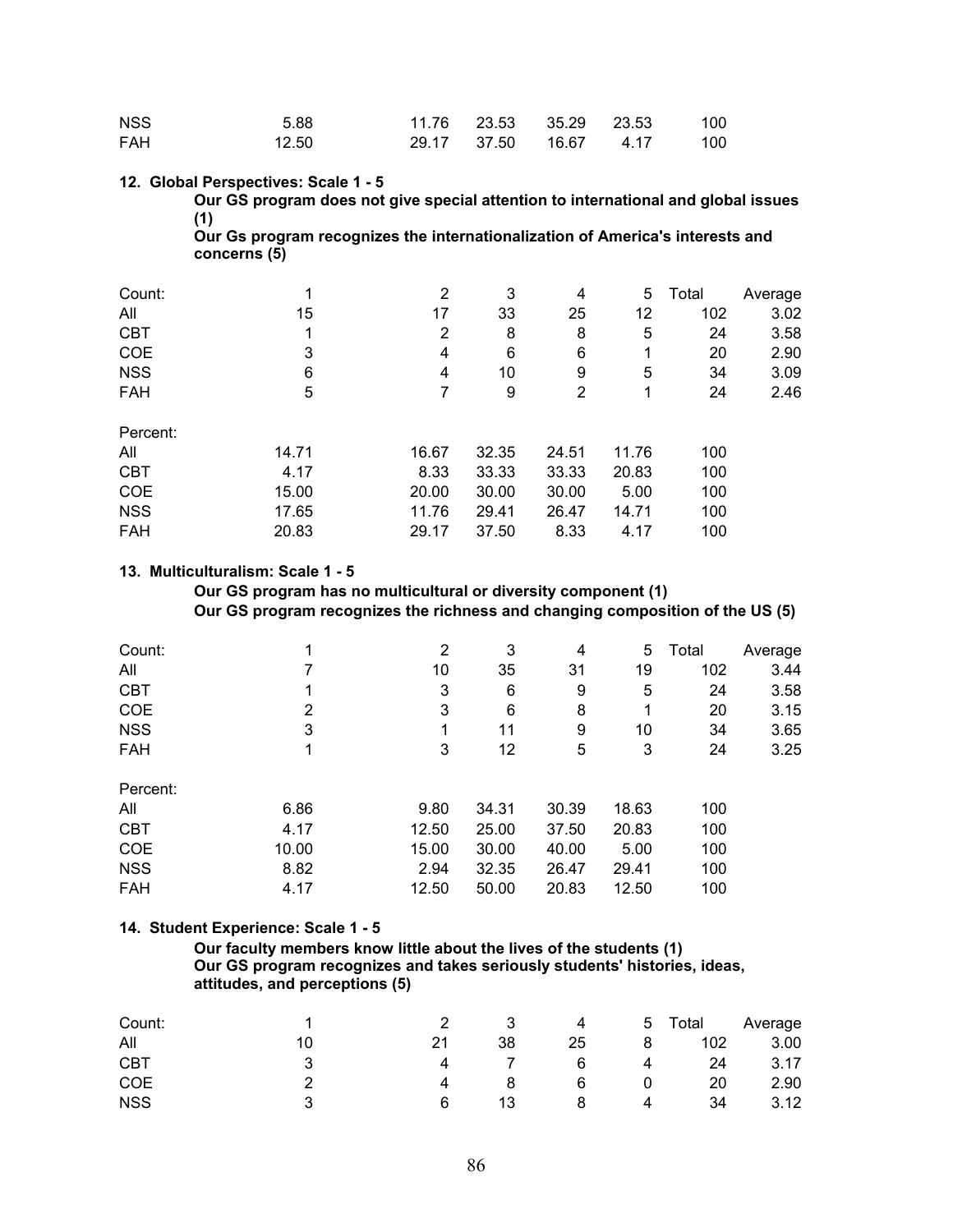| <b>FAH</b> | 2     | 7     | 10    | 5     | 0     | 24     | 2.75 |
|------------|-------|-------|-------|-------|-------|--------|------|
| Percent:   |       |       |       |       |       |        |      |
| All        | 9.80  | 20.59 | 37.25 | 24.51 | 7.84  | 99.99  |      |
| <b>CBT</b> | 12.50 | 16.67 | 29.17 | 25.00 | 16.67 | 100.01 |      |
| <b>COE</b> | 10.00 | 20.00 | 40.00 | 30.00 | 0.00  | 100    |      |
| <b>NSS</b> | 8.82  | 17.65 | 38.24 | 23.53 | 11.76 | 100    |      |
| <b>FAH</b> | 8.33  | 29.17 | 41.67 | 20.83 | 0.00  | 100    |      |

#### **15. Student Differences: Scale 1 - 5**

**The faculty who teach in our GS program consider their students to be similar and interchangeable (1)** 

**The faculty who teach in our GS program consider their students to be similar and interchangeable (1)** 

| 1     | 2     | 3     | 4     | 5     | Total  | Average |
|-------|-------|-------|-------|-------|--------|---------|
| 11    | 17    | 33    | 29    | 12    | 102    | 3.14    |
| 1     | 3     | 9     | 6     | 5     | 24     | 3.46    |
| 5     | 5     | 8     | 2     | 0     | 20     | 2.35    |
| 1     | 8     | 9     | 12    | 4     | 34     | 3.29    |
| 4     |       |       | 9     | 3     | 24     | 3.25    |
|       |       |       |       |       |        |         |
| 10.78 | 16.67 | 32.35 | 28.43 | 11.76 | 99.99  |         |
| 4.17  | 12.50 | 37.50 | 25.00 | 20.83 | 100    |         |
| 25.00 | 25.00 | 40.00 | 10.00 | 0.00  | 100    |         |
| 2.94  | 23.53 | 26.47 | 35.29 | 11.76 | 99.99  |         |
| 16.67 | 4.17  | 29.17 | 37.50 | 12.50 | 100.01 |         |
|       |       |       |       |       |        |         |

#### **16. Articulation: Scale 1 - 5**

 **No effort is made to address articulation issues for transfer students (1) Articulation agreements ensure that students can transfer to our institution without credit loss (5)** 

| Count:     | 1    | 2     | 3     | 4     | 5     | Total  | Average |
|------------|------|-------|-------|-------|-------|--------|---------|
| All        | 4    | 17    | 46    | 28    |       | 102    | 3.17    |
| <b>CBT</b> | 1    | 2     | 13    | 8     | 0     | 24     | 3.17    |
| COE        | 0    | 4     | 9     | 7     | 0     | 20     | 3.15    |
| <b>NSS</b> |      | 6     | 15    | 6     | 6     | 34     | 3.29    |
| <b>FAH</b> | 2    | 5     | 9     | 7     | 1     | 24     | 3.00    |
| Percent:   |      |       |       |       |       |        |         |
| All        | 3.92 | 16.67 | 45.10 | 27.45 | 6.86  | 100    |         |
| <b>CBT</b> | 4.17 | 8.33  | 54.17 | 33.33 | 0.00  | 100    |         |
| COE        | 0.00 | 20.00 | 45.00 | 35.00 | 0.00  | 100    |         |
| <b>NSS</b> | 2.94 | 17.65 | 44.12 | 17.65 | 17.65 | 100.01 |         |
| <b>FAH</b> | 8.33 | 20.83 | 37.50 | 29.17 | 4.17  | 100    |         |

#### **17. Continual Change: Scale 1 - 5**

**Our GS program was formulated, approved, and implemented several years ago, and has remained static (1)**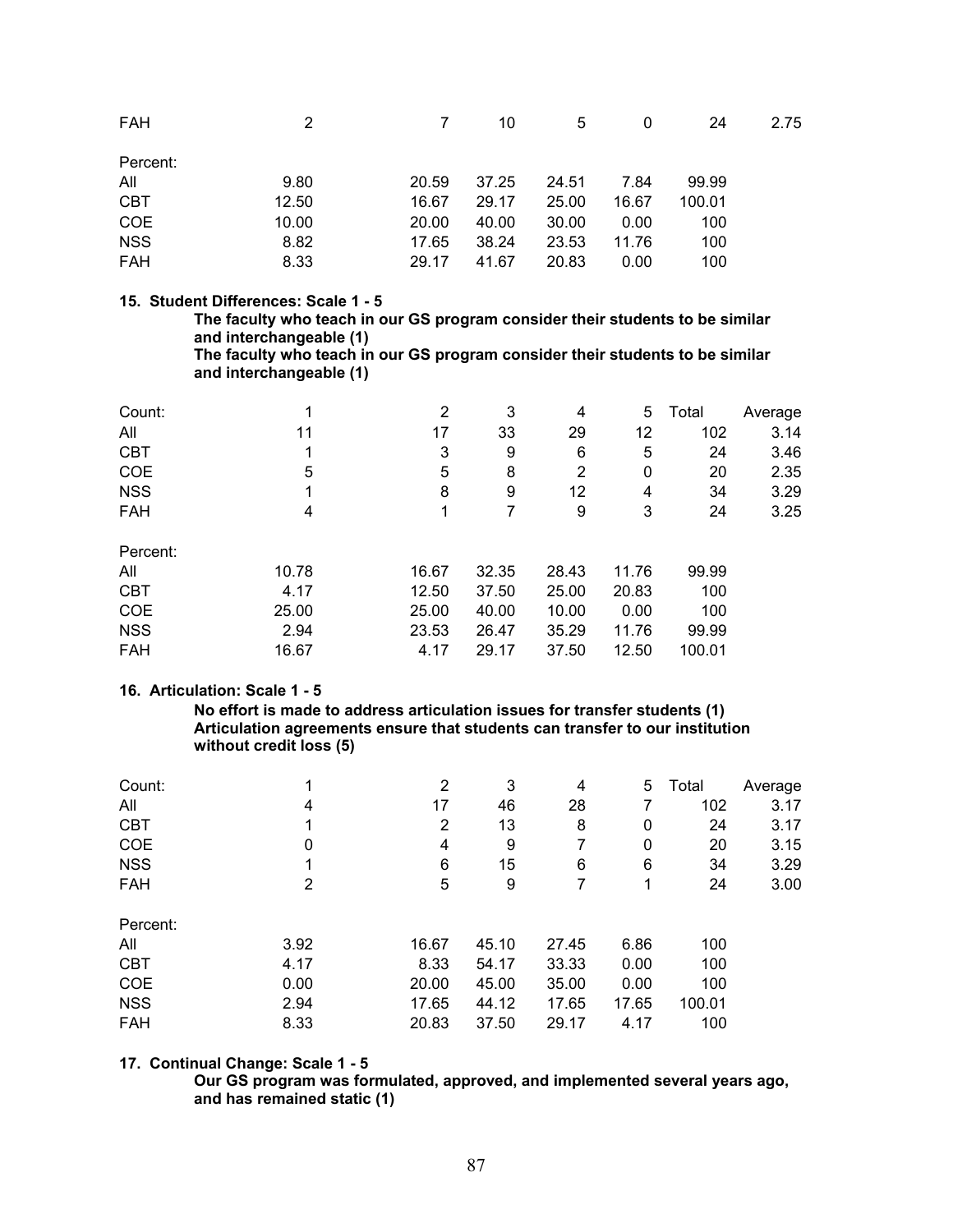#### **Our Gs program is continually improved due to evaluations by outside reviewers, and student reactions (5)**

| Count:     | 1     | 2     | 3     | 4     | 5.   | Total | Average |
|------------|-------|-------|-------|-------|------|-------|---------|
| All        | 40    | 28    | 23    | 10    | 1    | 102   | 2.06    |
| <b>CBT</b> | 5     | 6     | 8     | 4     | 1    | 24    | 2.58    |
| COE        | 10    | 6     | 4     | 0     | 0    | 20    | 1.70    |
| <b>NSS</b> | 13    | 11    | 7     | 3     | 0    | 34    | 2.00    |
| <b>FAH</b> | 12    | 5     | 4     | 3     | 0    | 24    | 1.92    |
| Percent:   |       |       |       |       |      |       |         |
| All        | 39.22 | 27.45 | 22.55 | 9.80  | 0.98 | 100   |         |
| <b>CBT</b> | 20.83 | 25.00 | 33.33 | 16.67 | 4.17 | 100   |         |
| COE        | 50.00 | 30.00 | 20.00 | 0.00  | 0.00 | 100   |         |
| <b>NSS</b> | 38.24 | 32.35 | 20.59 | 8.82  | 0.00 | 100   |         |
| <b>FAH</b> | 50.00 | 20.83 | 16.67 | 12.50 | 0.00 | 100   |         |

#### **18. Faculty Experience: Scale 1 - 5**

**Many of the GS faculty have little or no understanding of the purpose/rationale of the curriculum (1)** 

**GS faculty have a good understanding of the purpose/rationale of the curriculum (5)** 

| Count:     |       | 2     | 3     | 4     | 5     | Total | Average |
|------------|-------|-------|-------|-------|-------|-------|---------|
| All        | 15    | 23    | 33    | 22    | 9     | 102   | 2.87    |
| <b>CBT</b> |       | 2     | 11    | 7     | 3     | 24    | 3.38    |
| COE        | 4     | 7     | 8     | 1     | 0     | 20    | 2.30    |
| <b>NSS</b> | 6     | 8     | 8     | 8     | 4     | 34    | 2.88    |
| <b>FAH</b> | 4     | 6     | 6     | 6     | 2     | 24    | 2.83    |
| Percent:   |       |       |       |       |       |       |         |
| All        | 14.71 | 22.55 | 32.35 | 21.57 | 8.82  | 100   |         |
| <b>CBT</b> | 4.17  | 8.33  | 45.83 | 29.17 | 12.50 | 100   |         |
| COE        | 20.00 | 35.00 | 40.00 | 5.00  | 0.00  | 100   |         |
| <b>NSS</b> | 17.65 | 23.53 | 23.53 | 23.53 | 11.76 | 100   |         |
| <b>FAH</b> | 16.67 | 25.00 | 25.00 | 25.00 | 8.33  | 100   |         |

#### **19. Teaching: Scale 1 - 5**

**Faculty and chairs regard teaching GS courses as a burden and a service to nonmajors (1)** 

**Faculty and chairs regard teaching GS courses as an opportunity and an honor (5)** 

| Count:     |    |    | 4  | 5 | Total | Average |
|------------|----|----|----|---|-------|---------|
| All        | 12 | 51 | 25 |   | 102   | 3.28    |
| <b>CBT</b> | 2  | 9  |    | 6 | 24    | 3.71    |
| <b>COE</b> | 3  | 14 |    |   | 20    | 2.90    |
| <b>NSS</b> | 5  | 13 |    | 3 | 34    | 3.24    |
| <b>FAH</b> | າ  | 15 | 6  |   | 24    | 3.25    |

Percent: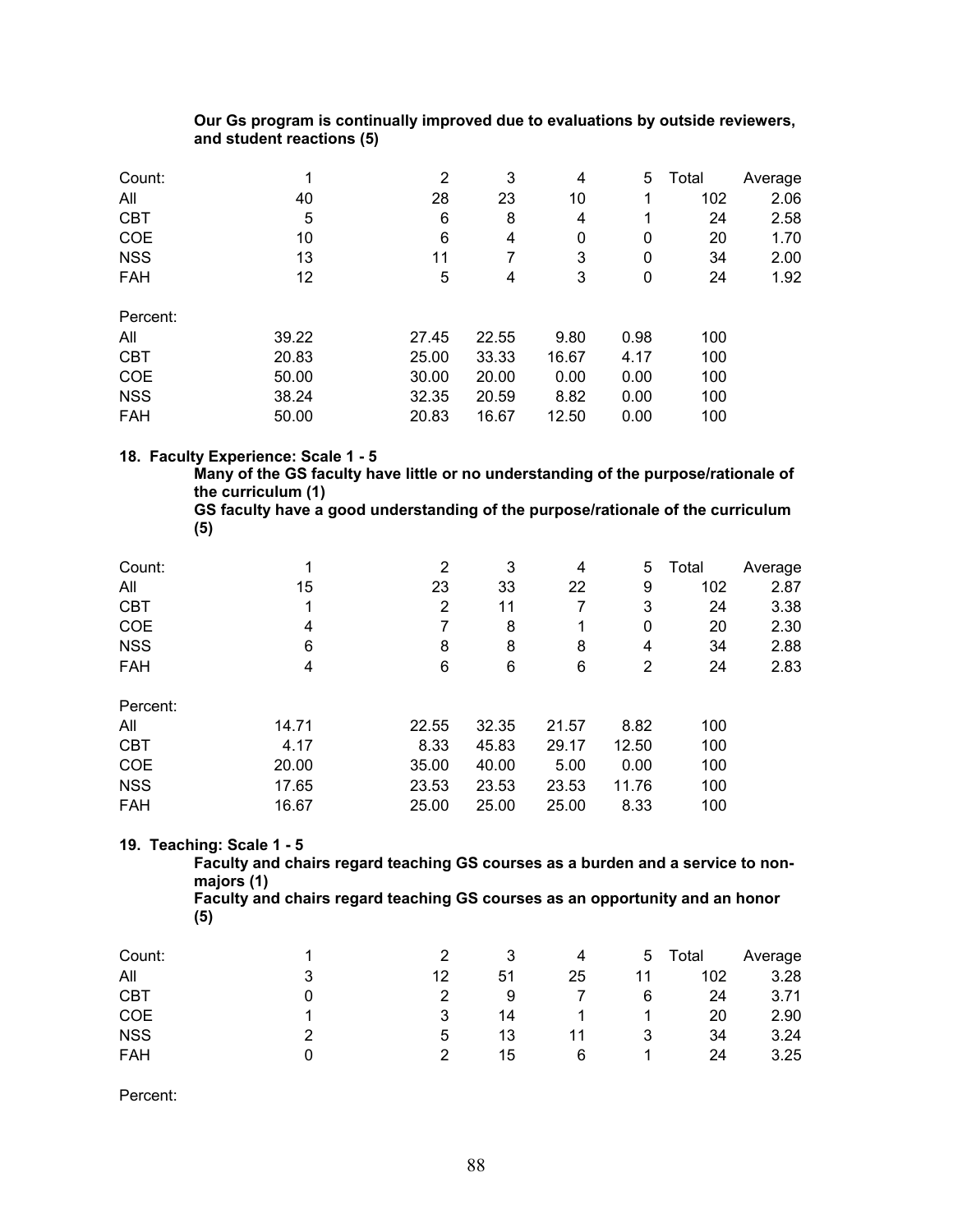| All        | 2.94 | 11.76 | 50.00 | 24.51 10.78 |       | 99.99 |
|------------|------|-------|-------|-------------|-------|-------|
| <b>CBT</b> | 0.00 | 8.33  | 37.50 | 29.17       | 25.00 | 100   |
| COE        | 5.00 | 15.00 | 70.00 | - 5.00      | 5.00  | 100   |
| <b>NSS</b> | 5.88 | 14.71 | 38.24 | 32.35       | 8.82  | 100   |
| FAH        | 0.00 | 8.33  | 62.50 | 25.00       | 4.17  | 100   |

**20. Faculty-student interactions: Scale 1 - 5** 

**The faculty and students in our GS program rarely interact outside of the classroom (1) Our GS program fosters close interactions between faculty and students outside** 

**of classes (5)** 

| Count:     | 4     | 2     | 3     | 4     | 5.    | Total  | Average |
|------------|-------|-------|-------|-------|-------|--------|---------|
| All        | 13    | 31    | 33    | 18    | 7     | 102    | 2.75    |
| <b>CBT</b> | 1     | 6     | 10    | 3     | 4     | 24     | 3.13    |
| COE        | 4     | 9     | 5     | 2     | 0     | 20     | 2.25    |
| <b>NSS</b> | 6     | 10    | 8     | 7     | 3     | 34     | 2.74    |
| <b>FAH</b> | 2     | 6     | 10    | 6     | 0     | 24     | 2.83    |
| Percent:   |       |       |       |       |       |        |         |
| All        | 12.75 | 30.39 | 32.35 | 17.65 | 6.86  | 100    |         |
| <b>CBT</b> | 4.17  | 25.00 | 41.67 | 12.50 | 16.67 | 100.01 |         |
| COE        | 20.00 | 45.00 | 25.00 | 10.00 | 0.00  | 100    |         |
| <b>NSS</b> | 17.65 | 29.41 | 23.53 | 20.59 | 8.82  | 100    |         |
| <b>FAH</b> | 8.33  | 25.00 | 41.67 | 25.00 | 0.00  | 100    |         |

#### **21. Faculty Community: Scale 1 - 5**

**At UNK, faculty members teach his/her own GS courses without consideration with other faculty (1) At UNK, faculty interacts across disciplinary lines to interdisciplinary projects** 

**and team planning (5)** 

| Count:     |       | 2     | 3     | 4     | 5    | Total | Average |
|------------|-------|-------|-------|-------|------|-------|---------|
| All        | 33    | 31    | 28    | 7     | 3    | 102   | 2.18    |
| <b>CBT</b> | 6     | 5     | 10    | 2     | 1    | 24    | 2.46    |
| COE        | 4     | 7     | 6     | 2     | 1    | 20    | 2.45    |
| <b>NSS</b> | 13    | 10    | 7     | 3     | 1    | 34    | 2.09    |
| <b>FAH</b> | 10    | 9     | 5     | 0     | 0    | 24    | 1.79    |
| Percent:   |       |       |       |       |      |       |         |
| All        | 32.35 | 30.39 | 27.45 | 6.86  | 2.94 | 99.99 |         |
| <b>CBT</b> | 25.00 | 20.83 | 41.67 | 8.33  | 4.17 | 100   |         |
| COE        | 20.00 | 35.00 | 30.00 | 10.00 | 5.00 | 100   |         |
| <b>NSS</b> | 38.24 | 29.41 | 20.59 | 8.82  | 2.94 | 100   |         |
| <b>FAH</b> | 41.67 | 37.50 | 20.83 | 0.00  | 0.00 | 100   |         |

#### **22. Coordination: Scale 1 - 5**

**Our GS program exists as a set of requirements and a list of course offerings in the catalog (1)** 

**Our GS program has an administrator who coordinates the program, a budget, and a faculty committee (5)**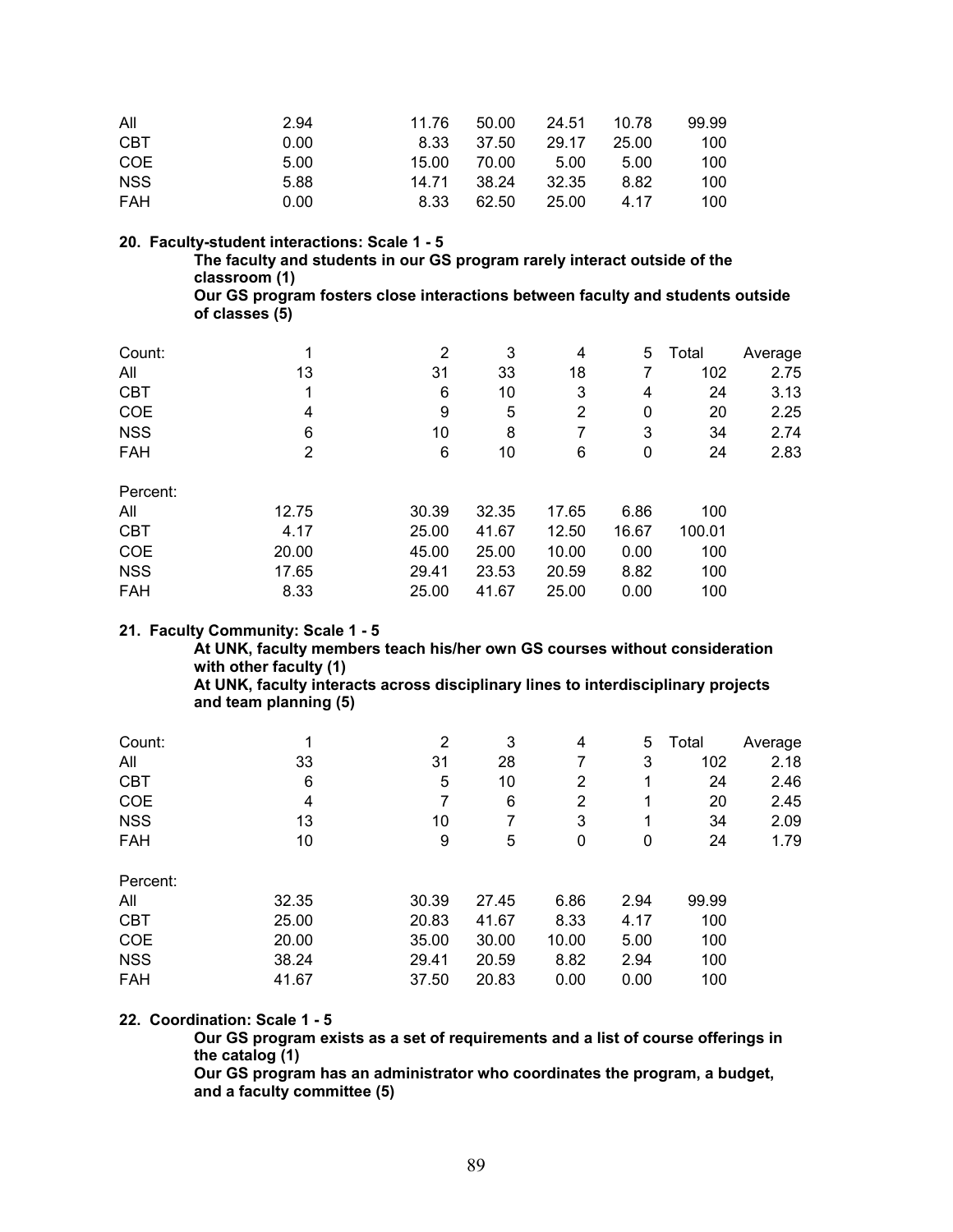| Count:     |       | 2     | 3     | 4     | 5     | Total  | Average |
|------------|-------|-------|-------|-------|-------|--------|---------|
| All        | 30    | 20    | 22    | 18    | 12    | 102    | 2.63    |
| <b>CBT</b> | 7     |       |       | 6     | 3     | 24     | 2.88    |
| COE        |       | 6     | 3     | 3     | 1     | 20     | 2.25    |
| <b>NSS</b> | 11    | 5     | 4     | 6     | 8     | 34     | 2.85    |
| <b>FAH</b> | 5     | 8     | 8     | 3     | 0     | 24     | 2.38    |
| Percent:   |       |       |       |       |       |        |         |
| All        | 29.41 | 19.61 | 21.57 | 17.65 | 11.76 | 100    |         |
| <b>CBT</b> | 29.17 | 4.17  | 29.17 | 25.00 | 12.50 | 100.01 |         |
| <b>COE</b> | 35.00 | 30.00 | 15.00 | 15.00 | 5.00  | 100    |         |
| <b>NSS</b> | 32.35 | 14.71 | 11.76 | 17.65 | 23.53 | 100    |         |
| <b>FAH</b> | 20.83 | 33.33 | 33.33 | 12.50 | 0.00  | 99.99  |         |

#### **23. Support: Scale 1 - 5**

 **Few on campus would care if our GS program were abolished (1) Our GS program has strong support from faculty, chairs, trustees, graduates, and employers (5)** 

| Count:     |       | 2     | 3     | 4     | 5.    | Total  | Average |
|------------|-------|-------|-------|-------|-------|--------|---------|
| All        | 5     | 13    | 32    | 37    | 15    | 102    | 3.43    |
| <b>CBT</b> | 0     | 4     | 6     | 10    | 4     | 24     | 3.58    |
| COE        |       | 2     | 10    | 7     | 0     | 20     | 3.15    |
| <b>NSS</b> |       | 5     | 8     | 12    | 8     | 34     | 3.62    |
| <b>FAH</b> | 3     | 2     | 8     | 8     | 3     | 24     | 3.25    |
| Percent:   |       |       |       |       |       |        |         |
| All        | 4.90  | 12.75 | 31.37 | 36.27 | 14.71 | 100    |         |
| <b>CBT</b> | 0.00  | 16.67 | 25.00 | 41.67 | 16.67 | 100.01 |         |
| <b>COE</b> | 5.00  | 10.00 | 50.00 | 35.00 | 0.00  | 100    |         |
| <b>NSS</b> | 2.94  | 14.71 | 23.53 | 35.29 | 23.53 | 100    |         |
| <b>FAH</b> | 12.50 | 8.33  | 33.33 | 33.33 | 12.50 | 99.99  |         |

#### **24. Image: Scale 1 - 5**

**The students regard our GS program as an obstacle that stands in the way of taking majors courses (1)** 

 **Our GS program is an important selling point in recruiting students (5)** 

| Count:     | 1     | 2     | 3     | 4     | 5.    | Total  | Average |
|------------|-------|-------|-------|-------|-------|--------|---------|
| All        | 24    | 38    | 25    | 10    | 5     | 102    | 2.35    |
| <b>CBT</b> | 4     | 11    | 4     | 4     | 1     | 24     | 2.46    |
| COE        | 8     | 8     | 4     | 0     | 0     | 20     | 1.80    |
| <b>NSS</b> | 6     | 11    | 9     | 4     | 4     | 34     | 2.68    |
| <b>FAH</b> | 6     | 8     | 8     | 2     | 0     | 24     | 2.25    |
| Percent:   |       |       |       |       |       |        |         |
| All        | 23.53 | 37.25 | 24.51 | 9.80  | 4.90  | 99.99  |         |
| <b>CBT</b> | 16.67 | 45.83 | 16.67 | 16.67 | 4.17  | 100.01 |         |
| <b>COE</b> | 40.00 | 40.00 | 20.00 | 0.00  | 0.00  | 100    |         |
| <b>NSS</b> | 17.65 | 32.35 | 26.47 | 11.76 | 11.76 | 99.99  |         |
| <b>FAH</b> | 25.00 | 33.33 | 33.33 | 8.33  | 0.00  | 99.99  |         |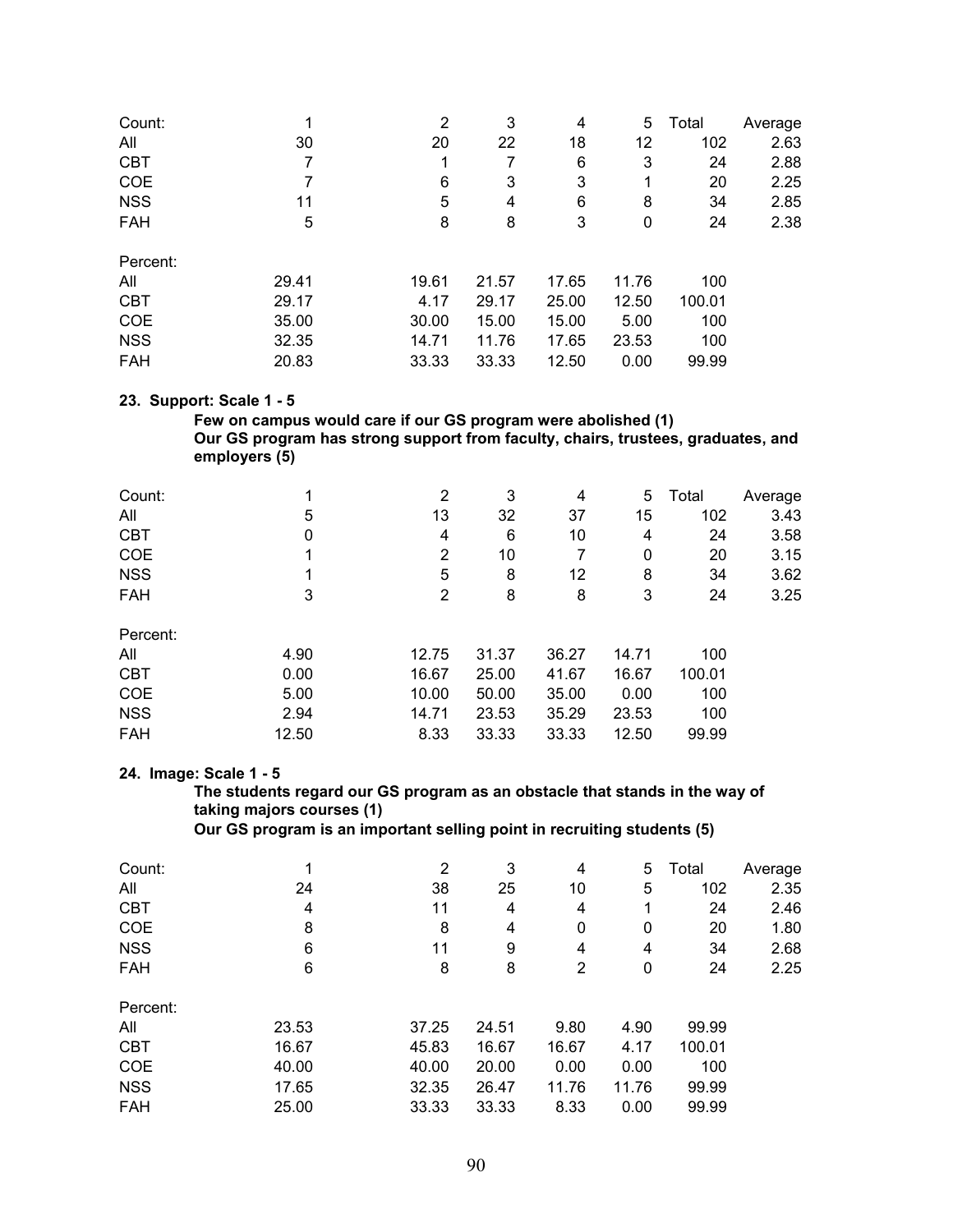#### **25. Disciplinary Links: Scale 1 - 5**

**Our disciplinary major courses are not grounded with what the students encounter in the GS program (1) Our GS courses provide an important foundation for coursework students encounter in their majors (5)** 

| Count:     | 1     | 2     | 3     | 4     | 5     | Total | Average |
|------------|-------|-------|-------|-------|-------|-------|---------|
| All        | 11    | 18    | 31    | 26    | 16    | 102   | 3.18    |
| <b>CBT</b> | 2     | 4     | 8     | 6     | 4     | 24    | 3.25    |
| COE        | 2     | 5     | 7     | 6     | 0     | 20    | 2.85    |
| <b>NSS</b> | 5     | 2     | 7     | 10    | 10    | 34    | 3.53    |
| <b>FAH</b> | 2     | 7     | 9     | 4     | 2     | 24    | 2.88    |
| Percent:   |       |       |       |       |       |       |         |
| All        | 10.78 | 17.65 | 30.39 | 25.49 | 15.69 | 100   |         |
| <b>CBT</b> | 8.33  | 16.67 | 33.33 | 25.00 | 16.67 | 100   |         |
| COE        | 10.00 | 25.00 | 35.00 | 30.00 | 0.00  | 100   |         |
| <b>NSS</b> | 14.71 | 5.88  | 20.59 | 29.41 | 29.41 | 100   |         |
| <b>FAH</b> | 8.33  | 29.17 | 37.50 | 16.67 | 8.33  | 100   |         |

#### **26. Faculty Development: Scale 1 - 5**

 **Support for faculty development related to GS is minimal at UNK (1) The faculty who teach GS courses have ample support for developing new courses and new techniques (5)** 

| Count:     | 1     | $\overline{2}$ | 3     | 4     | 5.   | Total  | Average |
|------------|-------|----------------|-------|-------|------|--------|---------|
| All        | 41    | 20             | 27    | 10    | 4    | 102    | 2.18    |
| <b>CBT</b> | 6     | 3              | 11    | 3     | 1    | 24     | 2.58    |
| <b>COE</b> | 11    | 4              | 5     | 0     | 0    | 20     | 1.70    |
| <b>NSS</b> | 13    | 5              | 9     | 5     | 2    | 34     | 2.35    |
| <b>FAH</b> | 11    | 8              | 2     | 2     | 1    | 24     | 1.92    |
| Percent:   |       |                |       |       |      |        |         |
| All        | 40.20 | 19.61          | 26.47 | 9.80  | 3.92 | 100    |         |
| <b>CBT</b> | 25.00 | 12.50          | 45.83 | 12.50 | 4.17 | 100    |         |
| <b>COE</b> | 55.00 | 20.00          | 25.00 | 0.00  | 0.00 | 100    |         |
| <b>NSS</b> | 38.24 | 14.71          | 26.47 | 14.71 | 5.88 | 100.01 |         |
| <b>FAH</b> | 45.83 | 33.33          | 8.33  | 8.33  | 4.17 | 99.99  |         |

#### **27. Improved Teaching: Scale 1 - 5**

 **Student evaluations of teaching in GS are nonexistent or generally ignored (1) Student evaluations of teaching in GS are tied closely to a faculty development program (5)** 

| Count:     |    |    |    | 4  | $\mathbf b$ | Total | Average |
|------------|----|----|----|----|-------------|-------|---------|
| All        | 10 | 17 | 47 | 23 | 5           | 102   | 2.96    |
| <b>CBT</b> | 4  | 4  | 12 |    |             | 24    | 2.71    |
| <b>COE</b> |    | 5  | 9  | 4  |             | 20    | 2.95    |
| <b>NSS</b> |    | 3  | 15 |    |             | 34    | 3.18    |
| FAH        |    | 5  |    | 5  |             | 24    | 2.92    |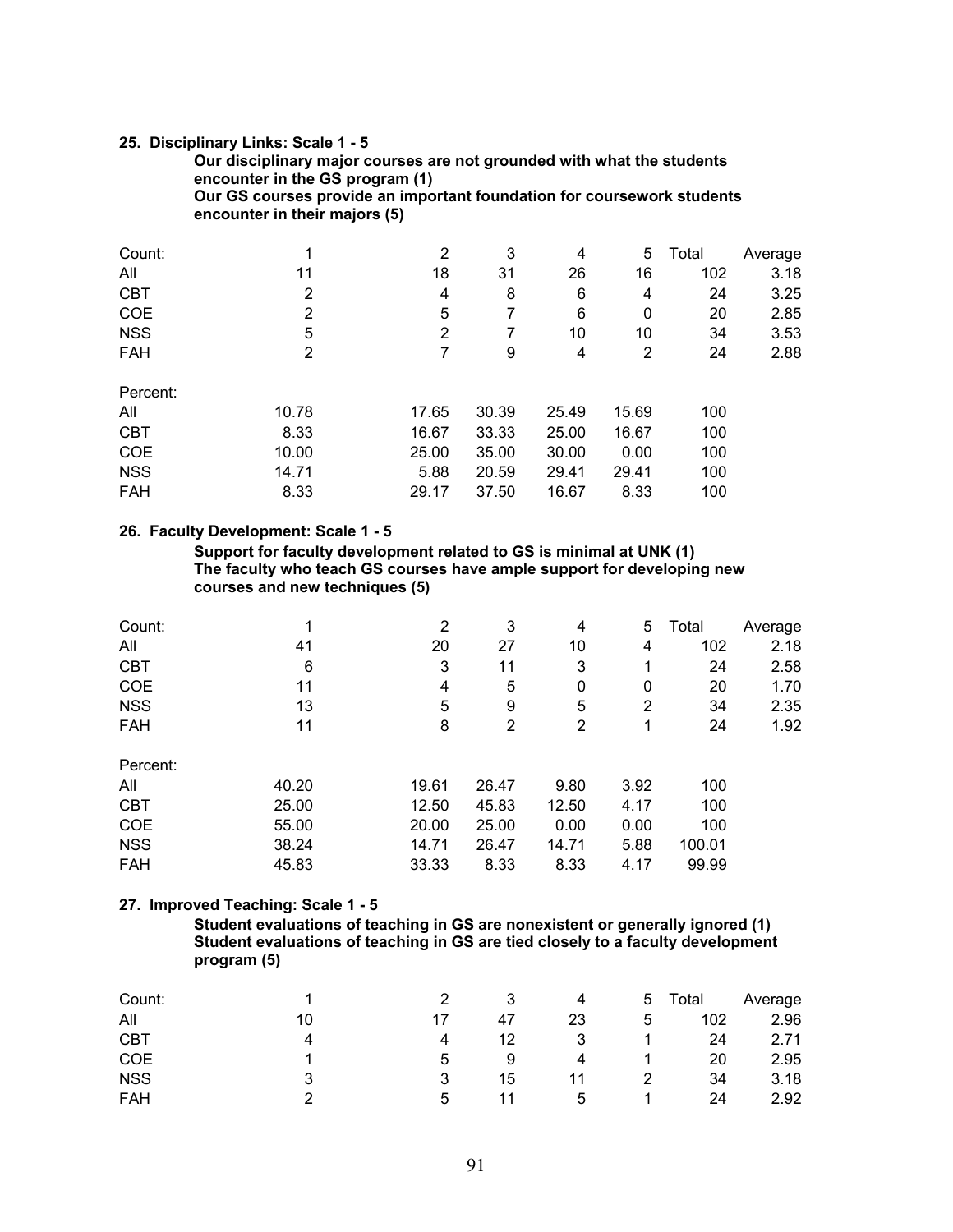| Percent:   |       |       |       |       |      |        |
|------------|-------|-------|-------|-------|------|--------|
| All        | 9.80  | 16.67 | 46.08 | 22.55 | 4.90 | 100    |
| <b>CBT</b> | 16.67 | 16.67 | 50.00 | 12.50 | 4.17 | 100.01 |
| COE        | 5.00  | 25.00 | 45.00 | 20.00 | 5.00 | 100    |
| <b>NSS</b> | 8.82  | 8.82  | 44.12 | 32.35 | 5.88 | 99.99  |
| <b>FAH</b> | 8.33  | 20.83 | 45.83 | 20.83 | 4.17 | 99.99  |

#### **28. Co-curricular Activities: Scale 1 - 5**

 **Our GS program is focused exclusively on classroom teaching and learning (1) Our GS program recognizes that valuable student experiences occur in and out of the classroom (5)** 

| Count:     | 1     | 2     | 3     | 4     | 5    | Total | Average |
|------------|-------|-------|-------|-------|------|-------|---------|
| All        | 20    | 23    | 44    | 10    | 5    | 102   | 2.58    |
| <b>CBT</b> | 3     | 3     | 14    | 3     | 1    | 24    | 2.83    |
| COE        | 4     | 7     | 8     | 1     | 0    | 20    | 2.30    |
| <b>NSS</b> | 11    |       | 11    | 2     | 3    | 34    | 2.38    |
| <b>FAH</b> | 2     | 6     | 11    | 4     | 1    | 24    | 2.83    |
| Percent:   |       |       |       |       |      |       |         |
| All        | 19.61 | 22.55 | 43.14 | 9.80  | 4.90 | 100   |         |
| <b>CBT</b> | 12.50 | 12.50 | 58.33 | 12.50 | 4.17 | 100   |         |
| COE        | 20.00 | 35.00 | 40.00 | 5.00  | 0.00 | 100   |         |
| <b>NSS</b> | 32.35 | 20.59 | 32.35 | 5.88  | 8.82 | 99.99 |         |
| <b>FAH</b> | 8.33  | 25.00 | 45.83 | 16.67 | 4.17 | 100   |         |

#### **29. Course evaluation: Scale 1 - 5**

 **Student course evaluation is an expectation, but does not occur in all courses (1) Student course evaluation is important in deciding what courses will be offered (5)** 

| Count:     |       | 2     | 3     | 4     | 5              | Total | Average |
|------------|-------|-------|-------|-------|----------------|-------|---------|
| All        | 9     | 13    | 50    | 23    | 7              | 102   | 3.06    |
| <b>CBT</b> | 4     | 0     | 14    | 3     | 3              | 24    | 3.04    |
| COE        | 2     | 5     | 7     | 4     | 2              | 20    | 2.95    |
| <b>NSS</b> | 2     | 4     | 17    | 11    | 0              | 34    | 3.09    |
| <b>FAH</b> | 1     | 4     | 12    | 5     | $\overline{2}$ | 24    | 3.13    |
| Percent:   |       |       |       |       |                |       |         |
| All        | 8.82  | 12.75 | 49.02 | 22.55 | 6.86           | 100   |         |
| <b>CBT</b> | 16.67 | 0.00  | 58.33 | 12.50 | 12.50          | 100   |         |
| COE        | 10.00 | 25.00 | 35.00 | 20.00 | 10.00          | 100   |         |
| <b>NSS</b> | 5.88  | 11.76 | 50.00 | 32.35 | 0.00           | 99.99 |         |
| <b>FAH</b> | 4.17  | 16.67 | 50.00 | 20.83 | 8.33           | 100   |         |

**30. Assessment: Scale 1 - 5** 

**Although individual courses may be evaluated by students, there is no evaluation of our GS program (1) There is a continuing process of assessment of whether our GS program is achieving its purpose (5)**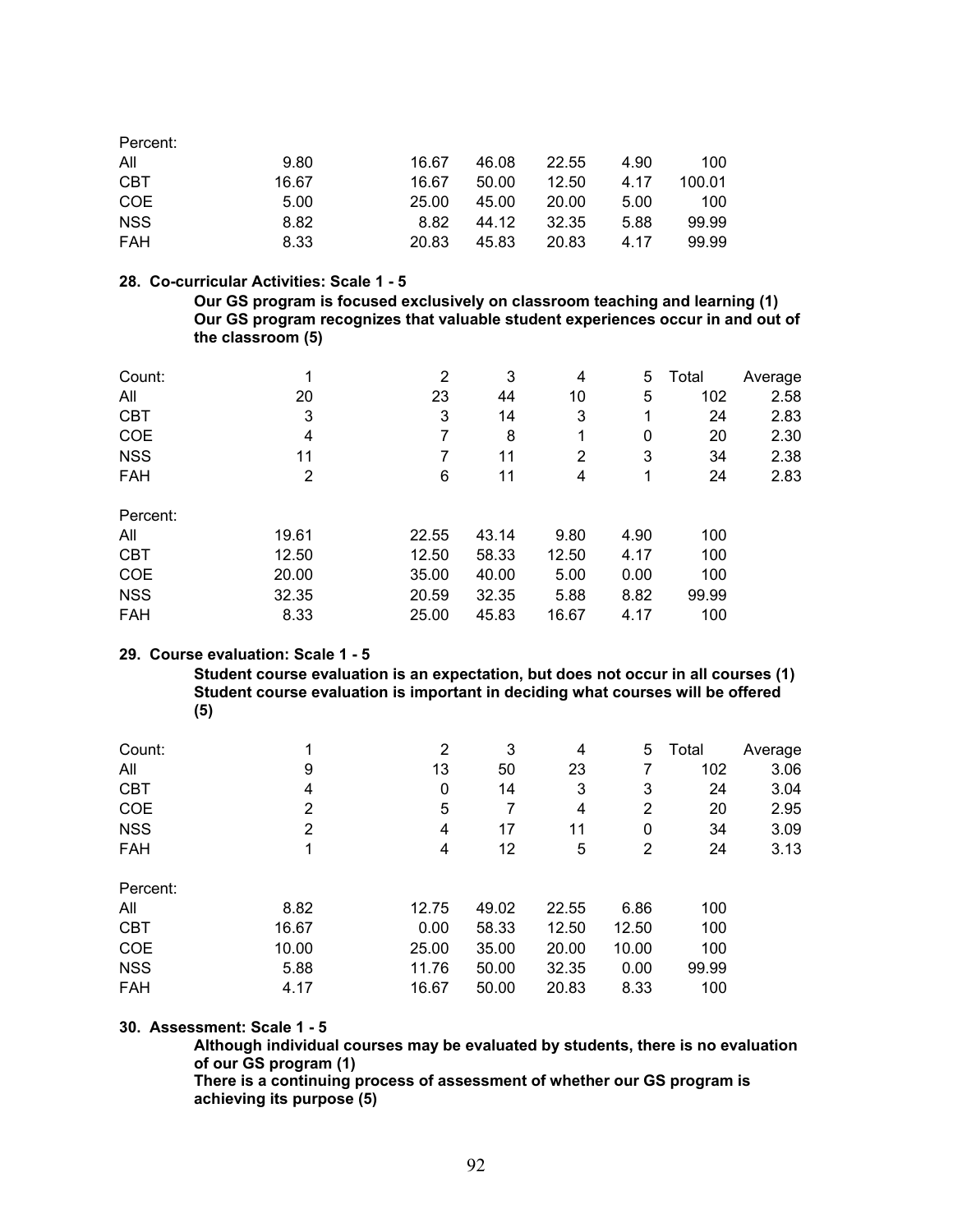| Count:     | 1     | 2     | 3     | 4     | 5    | Total | Average |
|------------|-------|-------|-------|-------|------|-------|---------|
| All        | 34    | 16    | 31    | 15    | 6    | 102   | 2.44    |
| <b>CBT</b> | 8     | 3     | 9     | 3     | 1    | 24    | 2.42    |
| <b>COE</b> | 8     | 2     | 5     | 4     | 1    | 20    | 2.40    |
| <b>NSS</b> | 9     | 5     | 12    | 5     | 3    | 34    | 2.65    |
| <b>FAH</b> | 9     | 6     | 5     | 3     | 1    | 24    | 2.21    |
| Percent:   |       |       |       |       |      |       |         |
| All        | 33.33 | 15.69 | 30.39 | 14.71 | 5.88 | 100   |         |
| <b>CBT</b> | 33.33 | 12.50 | 37.50 | 12.50 | 4.17 | 100   |         |
| <b>COE</b> | 40.00 | 10.00 | 25.00 | 20.00 | 5.00 | 100   |         |
| <b>NSS</b> | 26.47 | 14.71 | 35.29 | 14.71 | 8.82 | 100   |         |
| <b>FAH</b> | 37.50 | 25.00 | 20.83 | 12.50 | 4.17 | 100   |         |

### **31. Quality: Scale 1 - 5**

### **Our Gs program satisfies the minimal accreditation requirements (1) Our GS program surpasses in quality those of our peer institutions (5)**

| Count:     |                | 2     | 3     | 4     | 5     | Total  | Average |
|------------|----------------|-------|-------|-------|-------|--------|---------|
| All        | 17             | 24    | 43    | 13    | 5     | 102    | 2.66    |
| <b>CBT</b> | $\overline{2}$ | 3     | 11    | 5     | 3     | 24     | 3.17    |
| <b>COE</b> | 3              | 8     | 8     | 1     | 0     | 20     | 2.35    |
| <b>NSS</b> | 8              | 5     | 13    | 6     | 2     | 34     | 2.68    |
| FAH        | 4              | 8     | 11    | 1     | 0     | 24     | 2.38    |
| Percent:   |                |       |       |       |       |        |         |
| All        | 16.67          | 23.53 | 42.16 | 12.75 | 4.90  | 100.01 |         |
| <b>CBT</b> | 8.33           | 12.50 | 45.83 | 20.83 | 12.50 | 99.99  |         |
| <b>COE</b> | 15.00          | 40.00 | 40.00 | 5.00  | 0.00  | 100    |         |
| <b>NSS</b> | 23.53          | 14.71 | 38.24 | 17.65 | 5.88  | 100.01 |         |
| <b>FAH</b> | 16.67          | 33.33 | 45.83 | 4.17  | 0.00  | 100    |         |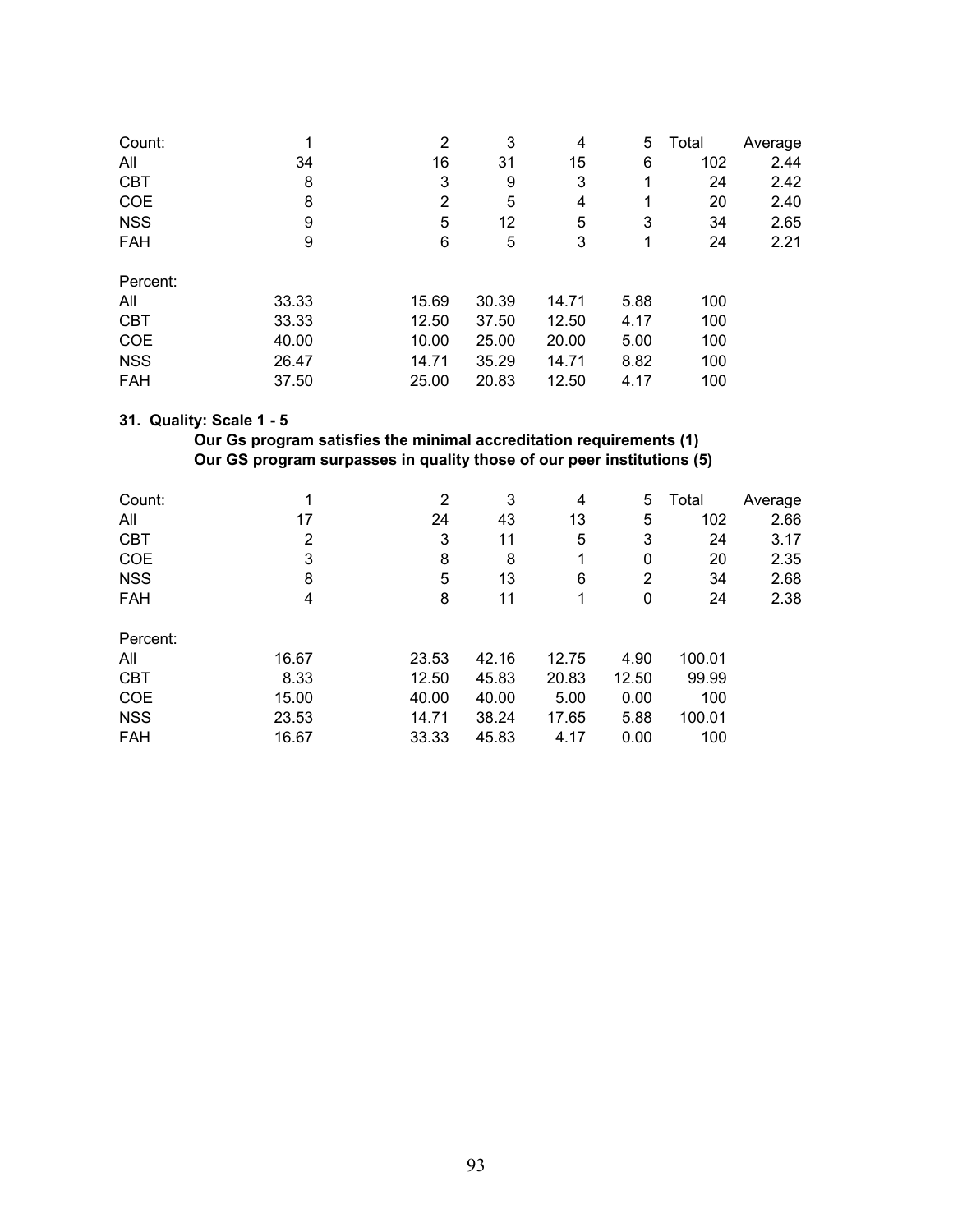## **APPENDIX H Graduating Student Survey Spring 2006**

| <b>ITEM</b>                                                                                                                     | <b>RESPONSE</b>             |                  |       |       |                   |
|---------------------------------------------------------------------------------------------------------------------------------|-----------------------------|------------------|-------|-------|-------------------|
|                                                                                                                                 | <b>Strongly</b><br>Disagree | Disagree Neutral |       | Agree | Strongly<br>Agree |
| I have been challenged academically in<br>my UNK GS courses.                                                                    | 7                           | 26               | 67    | 67    | 13                |
| $mean = 3.29$<br>I have been able to integrate material<br>learned in UNK GS courses into other                                 | 3.9%                        | 14.4%            | 37.2% | 37.2% | 7.2%              |
| classes.                                                                                                                        | 8                           | 21               | 55    | 78    | 19                |
| $mean = 3.44$<br>I have improved my communication<br>skills in reading, speaking, and writing                                   | 4.4%                        | 11.6%            | 30.4% | 43.1% | 10.5%             |
| as a result of my UNK GS courses.                                                                                               | 5                           | 19               | 53    | 69    | 33                |
| $mean = 3.59$<br>I have improved my ability to locate<br>and gather information as a result of                                  | 2.8%                        | 10.6%            | 29.6% | 38.5% | 18.4%             |
| m UNK GS courses.                                                                                                               | 8                           | 27               | 56    | 61    | 28                |
| $mean = 3.41$<br>I have improved my understanding<br>and appreciation of cultures other than                                    | $4.1\%$                     | 15.0%            | 31.1% | 33.9% | 15.6%             |
| my own as a result of UNK GS courses.                                                                                           | 5                           | 33               | 56    | 65    | 21                |
| $mean = 3.36$<br>The UNK GS program allowed me to<br>select from a broad range of topics<br>that supplemented the courses in my | 2.8%                        | 18.3%            | 31.1% | 36.1% | 11.7%             |
| major.                                                                                                                          | 8                           | 31               | 63    | 61    | 15                |
| $mean = 3.25$<br>180 surveys returned out of 527                                                                                | 4.5%                        | 17.4%            | 35.4% | 34.3% | 8.4%              |

 $= 34%$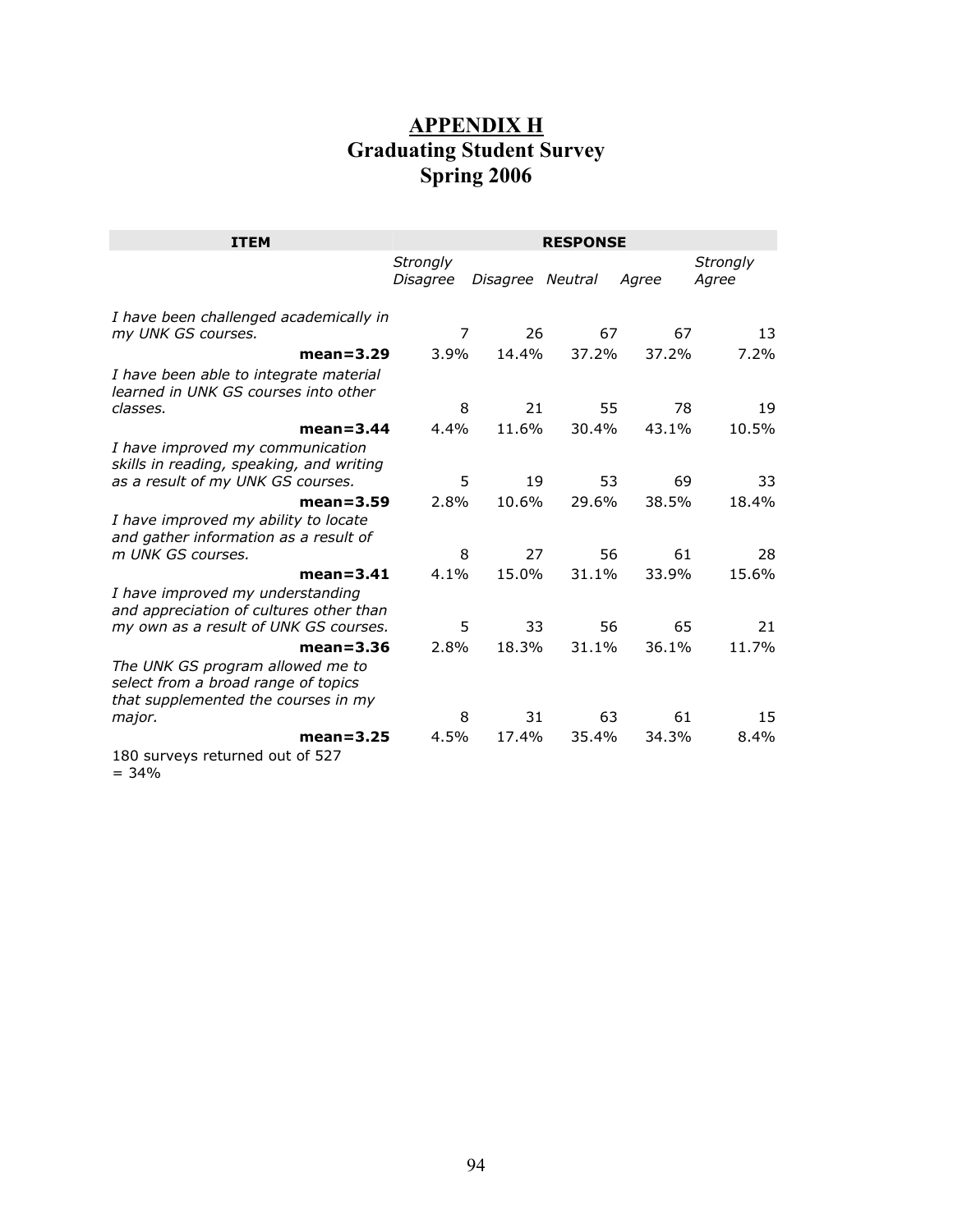## **APPENDIX I GS Distance Course Enrollments**

|                                                | <b>ONLINE</b>                                   |    | <b>VIDEOCONFERENCE</b>     |                   |  |
|------------------------------------------------|-------------------------------------------------|----|----------------------------|-------------------|--|
|                                                | <b>Semester/Instructor</b><br><b>Enrollment</b> |    | <b>Semester/Instructor</b> | <b>Enrollment</b> |  |
| I. English Language                            |                                                 |    |                            |                   |  |
|                                                |                                                 |    | 05F - Bryant               | $\overline{4}$    |  |
|                                                |                                                 |    | 05S - Turman               | $\mathbf{1}$      |  |
|                                                |                                                 |    | 04F - Turman               | $\overline{3}$    |  |
|                                                | 04S - Damon                                     | 17 |                            |                   |  |
| ENG 101-                                       | 03F - Damon                                     | 6  |                            |                   |  |
| <b>Expository Writing I</b>                    | 03S - Damon                                     | 17 |                            |                   |  |
|                                                | 02F - Damon                                     | 13 |                            |                   |  |
|                                                | 02S - Hammond                                   | 19 |                            |                   |  |
|                                                | 01F - Hammond                                   | 14 |                            |                   |  |
|                                                | 01U - Comer                                     | 11 |                            |                   |  |
| <b>ENG 102-</b>                                |                                                 |    | 06S - Bryant               | 3                 |  |
| <b>Expository Writing II</b>                   |                                                 |    |                            |                   |  |
| Speech 100 -                                   |                                                 |    | 04U - Lawson               | $\overline{3}$    |  |
| <b>Fundamentals of Speech</b>                  |                                                 |    |                            |                   |  |
| Communication                                  |                                                 |    |                            |                   |  |
|                                                |                                                 |    | 03U - Lawson               | 5                 |  |
|                                                |                                                 |    | 02U - Lawson               | $\overline{2}$    |  |
| <b>II. Foreign Language</b>                    |                                                 |    |                            |                   |  |
| <b>III. Humanities</b>                         |                                                 |    |                            |                   |  |
| $\overline{M}$ US 100 –                        | 06U - Crocker                                   | 30 |                            |                   |  |
| Intro to Music                                 | 05U - Crocker                                   | 29 |                            |                   |  |
|                                                |                                                 |    |                            |                   |  |
| IV. Mathematics, Statistics & Computer Science |                                                 |    |                            |                   |  |
|                                                |                                                 |    | 06F - Dahlke               | 6                 |  |
| Math $102-$                                    |                                                 |    | 05F - Dahlke               | 3                 |  |
| College Algebra                                |                                                 |    | 04F - Dahlke               | $\overline{3}$    |  |
|                                                |                                                 |    | 02F - Hossain              | $\overline{7}$    |  |
|                                                |                                                 |    | 06F - Niemann              | 20                |  |
| Math $115-$                                    |                                                 |    | 05F - Niemann              | 13                |  |
| Calculus I                                     |                                                 |    | 04F - Niemann              | 8                 |  |
| w/Analytical Geometry                          |                                                 |    | 03F - Niemann              | 3                 |  |
|                                                |                                                 |    | $01F -$ Stones             | 8                 |  |
|                                                |                                                 |    | 06S - Niemann              |                   |  |
| Math $123-$                                    |                                                 |    | 05S - Niemann              | $\overline{4}$    |  |
| <b>Applied Calculus I</b>                      |                                                 |    | 03S - Niemann              |                   |  |
|                                                |                                                 |    | 07S - Dahlke               | $\mathbf{1}$      |  |
| Math 202-                                      |                                                 |    | 07S - Niemann              | 1                 |  |
| Calculus II                                    |                                                 |    | 02S - Stones               | 5                 |  |
| w/Analytical Geometry                          |                                                 |    |                            |                   |  |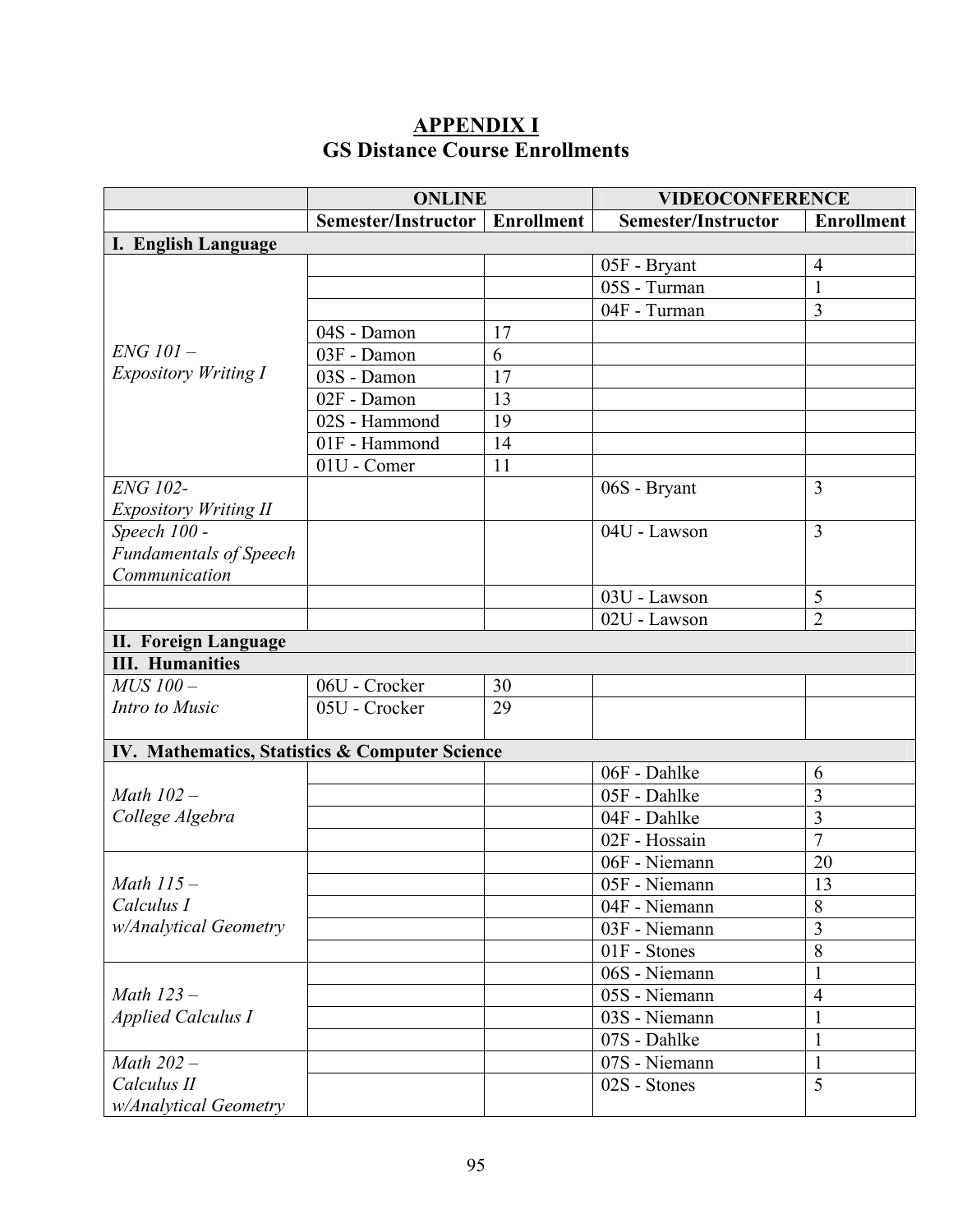|                                  | <b>ONLINE</b>           |                   | <b>VIDEOCONFERENCE</b>  |                   |  |  |  |
|----------------------------------|-------------------------|-------------------|-------------------------|-------------------|--|--|--|
|                                  | <b>Semester/Faculty</b> | <b>Enrollment</b> | <b>Semester/Faculty</b> | <b>Enrollment</b> |  |  |  |
| Math $260-$                      |                         |                   | 01F - Willis            | 1                 |  |  |  |
| Calculus III                     |                         |                   |                         |                   |  |  |  |
| Stat $241-$                      |                         |                   | 07S - Dahlke            | $\overline{4}$    |  |  |  |
| <b>Elementary Statistics</b>     |                         |                   | 06S - Dahlke            | $\overline{4}$    |  |  |  |
|                                  |                         |                   |                         |                   |  |  |  |
| <b>V. Natural Sciences</b>       |                         |                   |                         |                   |  |  |  |
| Chemistry 145 -                  | 03S - Hartung           | 13                |                         |                   |  |  |  |
| <b>Introductory Chemistry</b>    | 02S - Hartung           | 16                |                         |                   |  |  |  |
|                                  |                         |                   |                         |                   |  |  |  |
| VI. Social & Behavioral Sciences |                         |                   |                         |                   |  |  |  |
| SOC 100-                         | 07S - Kelley            | 25                |                         |                   |  |  |  |
| Intro to Sociology               | 06U - Kelley            | 31                |                         |                   |  |  |  |
|                                  | 06S - Kelley            | 20                |                         |                   |  |  |  |
|                                  | 07S - Mandernach        | 30                |                         |                   |  |  |  |
| $PSY 203 -$                      | 06F - Mandernach        | 29                |                         |                   |  |  |  |
| General Psychology               | 06U - Benz              | 28                |                         |                   |  |  |  |
|                                  | 06S - Mandernach        | 30                |                         |                   |  |  |  |
|                                  | 06U - Miller            | 23                |                         |                   |  |  |  |
|                                  | 06S - Mandernach        | 30                |                         |                   |  |  |  |
| $PSY230-$                        | 05U - Miller            | 21                |                         |                   |  |  |  |
| Human Development                | 04U - Miller            | 25                |                         |                   |  |  |  |
|                                  | 03F - Forrest           | 28                |                         |                   |  |  |  |
|                                  | 03U - Miller            | 25                |                         |                   |  |  |  |
|                                  | 02F - Forrest           | 10                |                         |                   |  |  |  |
| $FSID$ 351 $-$                   | 05U - Christensen       | 26                |                         |                   |  |  |  |
| Marriage & Family                |                         |                   |                         |                   |  |  |  |
| Relations                        |                         |                   |                         |                   |  |  |  |
| <b>VII. Personal Development</b> |                         |                   |                         |                   |  |  |  |
| PE 160-                          | 06U - Scantling         | 30                |                         |                   |  |  |  |
| <b>Healthful Living</b>          |                         |                   |                         |                   |  |  |  |
| $WSTD$ 220 -                     | 03U - Wysocki           | 21                |                         |                   |  |  |  |
| Intro to Women's Studies         |                         |                   |                         |                   |  |  |  |
| SFED 235-                        |                         |                   | 01U - Skourup           | 19                |  |  |  |
| <b>General Safety</b>            |                         |                   |                         |                   |  |  |  |
| <b>VIII. Capstone Course</b>     |                         |                   |                         |                   |  |  |  |
| <b>TOTAL ENROLLMENT</b>          |                         | 617               |                         | 133               |  |  |  |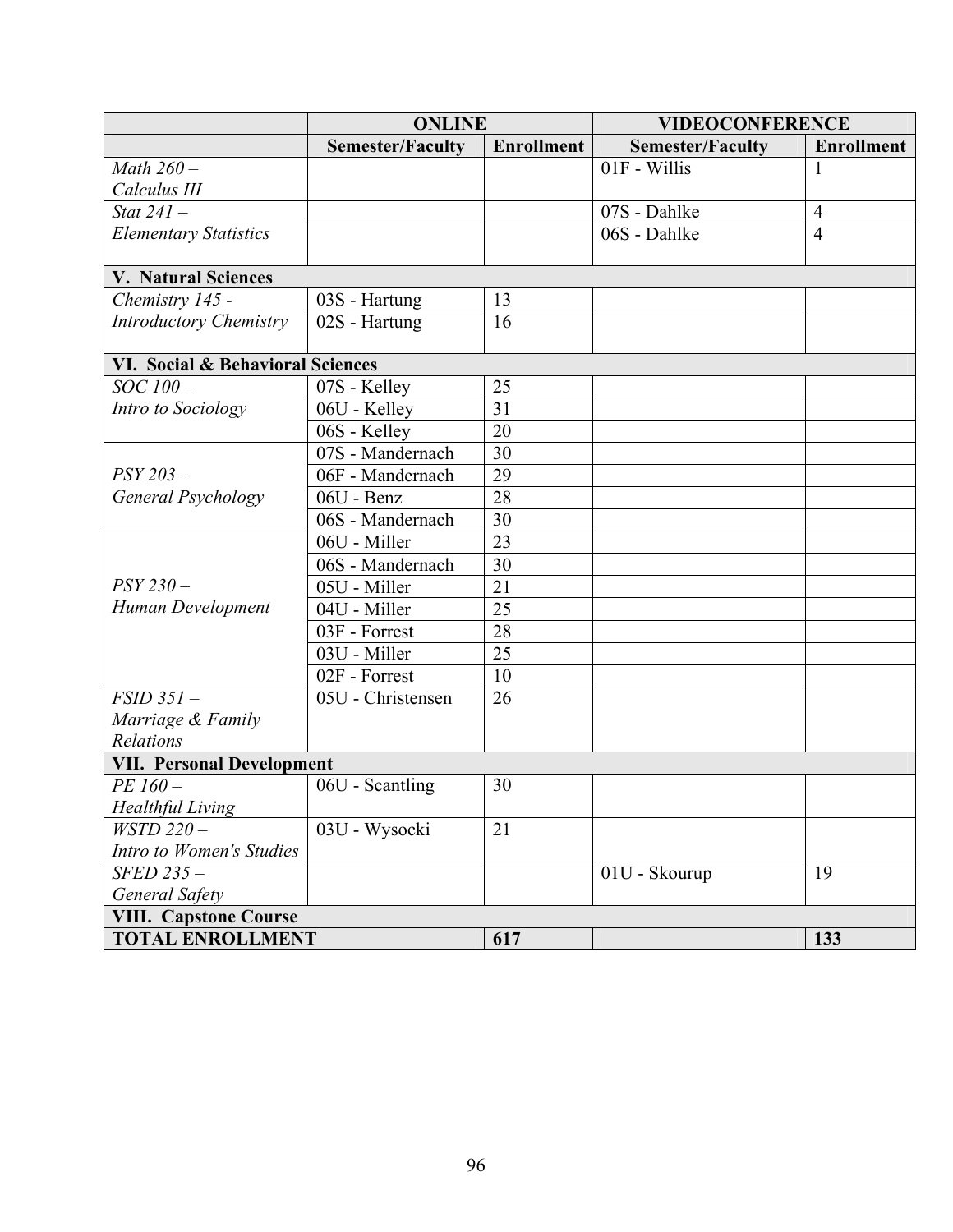# **Appendix J Perspective Objectives of the GS Program**

### **I. English Language**

*Students will:* 

1. demonstrate the ability to form and support a coherent position on an issue;

2. demonstrate the ability to write and speak in a formal manner appropriate to the audience;

3. demonstrate the ability to read, speak, and write "expressive" as well as "transactional" language i.e., to develop and understand the role of voice in communication as well as the message itself.

## **II. Foreign Language**

*Students will:* 

1. develop the ability to comprehend and to speak correctly in the language;

2. develop the ability to read and analyze texts written in the language;

3. develop the ability to express their ideas in writing;

4. develop a knowledge of and an appreciation for the pertinent cultures: their customs, values, and patterns of thought and action.

## **III. Humanities**

*Students will:* 

1. demonstrate the ability to comprehend primary texts, i.e., the work of literary figures,

historical figures, philosophers, and critics; film and theatrical performance; works of art; music in performance and/or notation;

2. demonstrate the ability to form and support , in writing, coherent positions on issues relevant to primary texts;

3. demonstrate the ability to use, in speaking and writing, the forms of reference and the manners of discourse appropriate to the particular discipline;

4. demonstrate the ability to see primary texts as cultural descriptions as well as individual creation.

## **IV. Mathematics, Statistics and Computer Science**

*Students will:* 

1. demonstrate the ability to manage and interpret numerical data using the appropriate mathematical tools;

2. demonstrate the ability to express formal, mathematical relationships using logical analyses and differing forms of mathematical reasoning;

3. demonstrate the ability to utilize mathematical techniques in order to define problems and to search for strategies for testing solutions.

## **V. Natural Sciences**

*Students will:* 

1. demonstrate the ability to apply the logical structure of scientific methodology in the laboratory setting;

2. demonstrate the ability to comprehend how scientific concepts originate, are validated and refined;